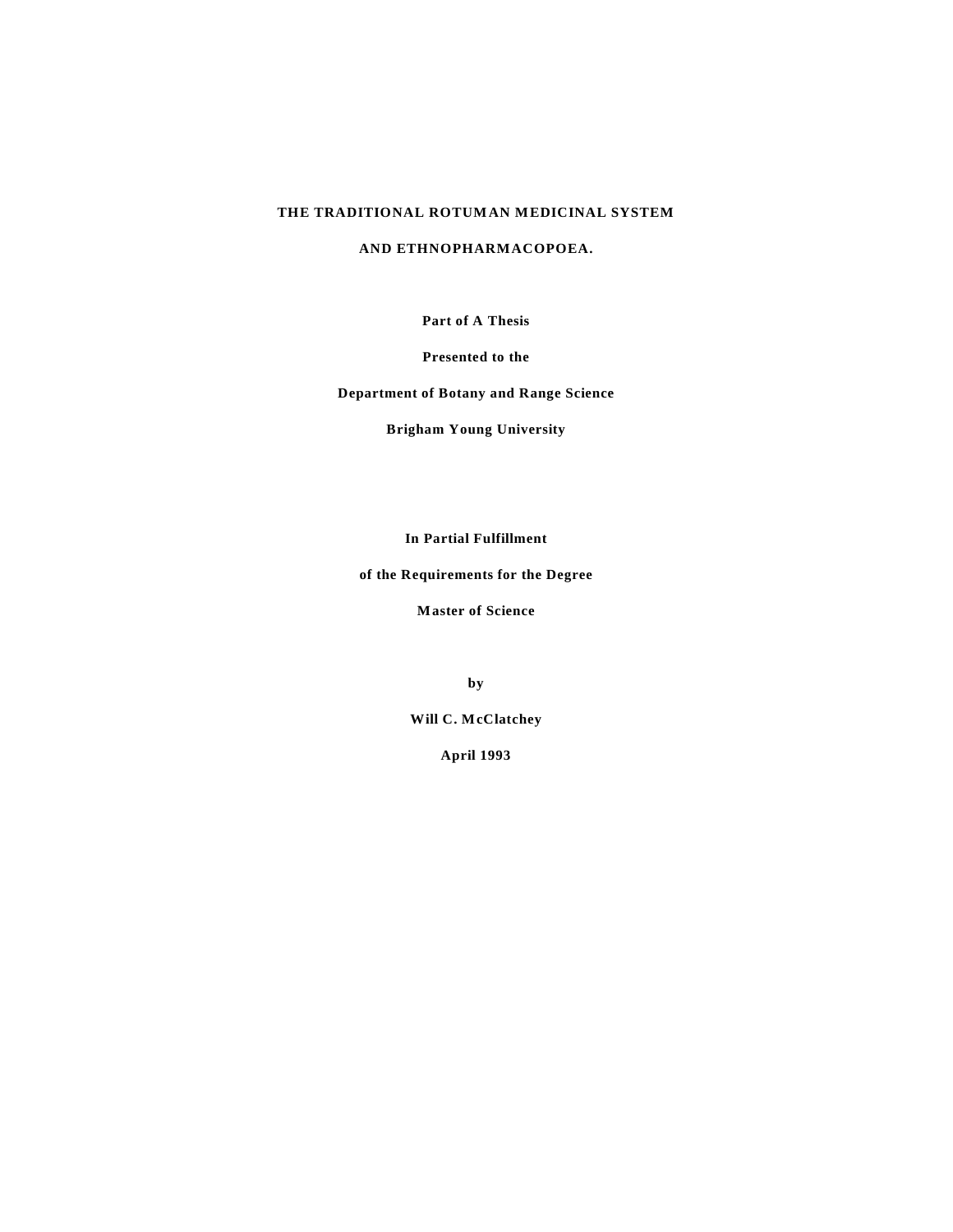| Table of Contents                                            | $\mathbf{ii}$ |  |
|--------------------------------------------------------------|---------------|--|
|                                                              |               |  |
|                                                              | iii           |  |
| Acknowledgments                                              |               |  |
|                                                              |               |  |
| Introduction                                                 | 1             |  |
| Geography, Geology and Climate                               | 1             |  |
| <b>Botany</b>                                                | 1             |  |
| Culture                                                      | 2             |  |
| The historical setting                                       | 3             |  |
| European impact on Rotuman medicine                          | 4             |  |
|                                                              |               |  |
| <b>Research Methodology</b>                                  | 6             |  |
|                                                              |               |  |
|                                                              | 7             |  |
| The Traditional Rotuman Medicinal System                     |               |  |
| Introduction                                                 | 7             |  |
| Traditional cosmology and disease causation                  | 7             |  |
| <b>Disease classification</b>                                | 8             |  |
| Expectations and requirements of treatments                  | 9             |  |
|                                                              |               |  |
| The Traditional Healers                                      | 10            |  |
| Introduction                                                 | 10            |  |
| A survey of traditional healers                              | 10            |  |
| <b>Becoming a healer</b>                                     | 14            |  |
| The characteristics of a healer                              | 15            |  |
| <b>Types of healers</b>                                      | 16            |  |
| The future of Rotuman healers                                |               |  |
|                                                              | 17            |  |
|                                                              |               |  |
| The Traditional Treatments                                   | 17            |  |
| Introduction                                                 | 17            |  |
| Non-medicinal therapies                                      | 17            |  |
| <b>Medicinal therapies</b>                                   | 18            |  |
| The Rotuman ethnopharmacopoea                                | 21            |  |
| Comments on additional medicinal species                     | 54            |  |
|                                                              |               |  |
| Comparisons with other Polynesian healing systems            | 55            |  |
|                                                              |               |  |
| Conclusions                                                  | 56            |  |
|                                                              |               |  |
| Appendix I: Herbarium Specimen Vouchers                      | 57            |  |
| Appendix II: Enumeration of Rotuman Diseases                 | 59            |  |
| Appendix III: Terminology related to Traditional Health Care | 61            |  |
|                                                              | 63            |  |
| Appendix IV: Survey of Rotuman Healers                       |               |  |
| Appendix V: Rotuman Treatment Specialties                    | 66            |  |
|                                                              |               |  |
| Index of Species According to Rotuman Name                   | 68            |  |
|                                                              |               |  |
| Index of Species According to Latin Name                     | 69            |  |
|                                                              |               |  |
| References                                                   | 70            |  |
|                                                              |               |  |
| List of Tables                                               |               |  |
| 1. Healers Present on Rotuma in June 1992.                   | 11            |  |
| 2. Rotuman Treatment Specialties.                            | 12            |  |
| 3. Number of Treatment Specialties per Healer.               | 13            |  |
| 4. Age Distribution of Healers.                              | 13            |  |
| 5. Research to Date.                                         | 13            |  |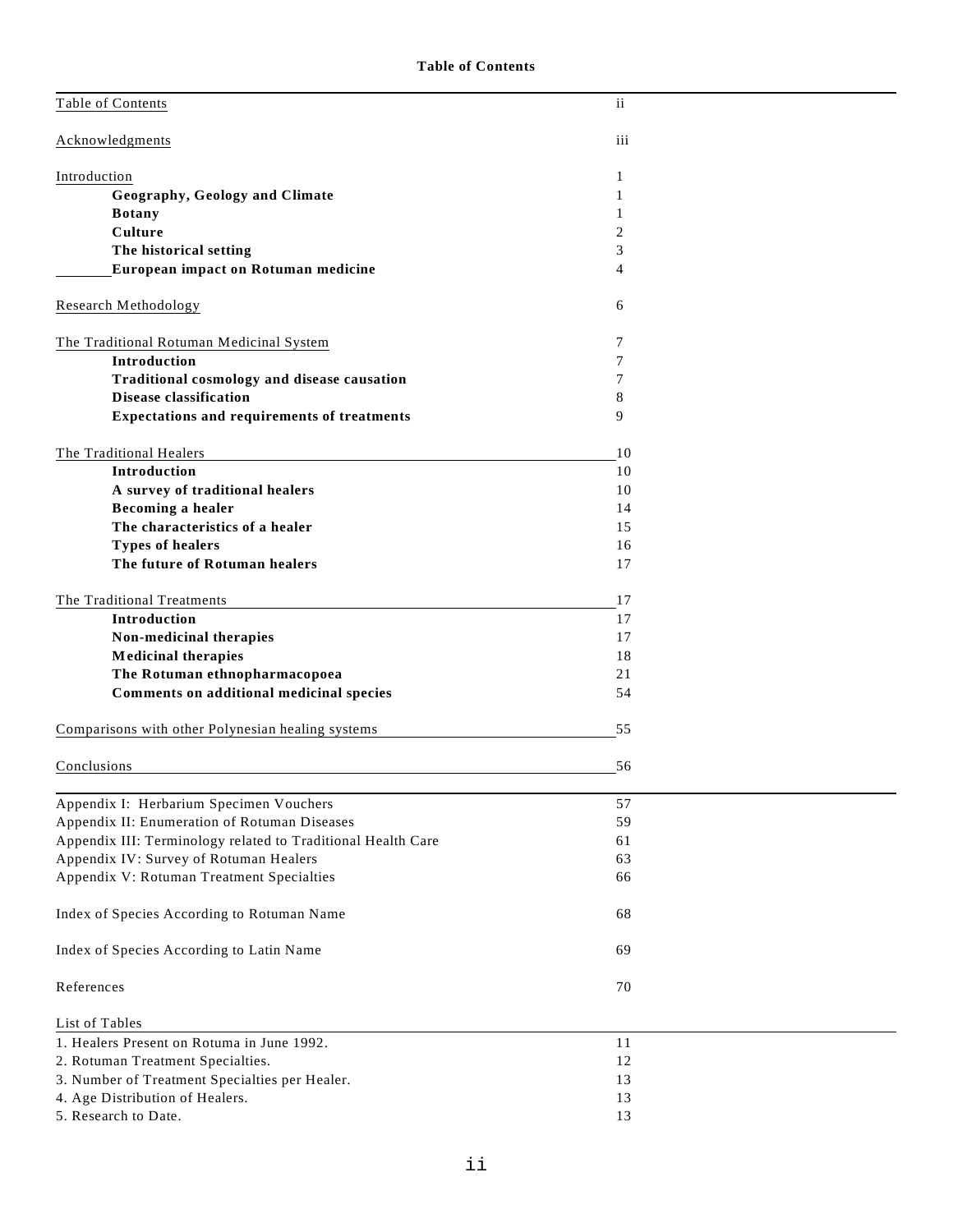#### 6. Alternate Uses of Rotuman Medicinal Plants. 19

### Acknowledgments

If all of the knowledge of traditional Rotuma could be condensed into a single term, it would be **hanisi**. If all that I have been taught by the Rotumans about how to be a Rotuman could be summarized, it could be expressed in the word **hanisi**. **Hanisi** is a deep thought, with a myriad of expressions and meanings. **Hanisi** means to feel sympathy, sorrow, love and compassion towards another, but it is much more than this, it is the heart of Rotuma. In a practical sense, **hanisi** is concern for others, love, caring and giving openly. Socially, **hanisi** is the laminate which binds Rotumans together into a culture. Without **hanisi** there would be no Rotumans.

I am deeply grateful to the people of Rotuma who expressed to me, and taught me about **hanisi**. Gagaj Kono, Faga, Itu, Mary and Oni Managreve accepted myself and Paul Cox into their home for my first Rotuman experience of **hanisi**. Their acceptance was unconditional and without prior knowledge of who we were. Each of the families of Saulei, Tuakai, Feavairere, Feavai, Lau, Motusa, Mea, Fapufa, and Juju accepted myself and my family with openness and friendship. The healers whom I learned from expressed **hanisi** in many respects but particularly in their patients with a **fafisi**, struggling with their tongue and ideals. Without these healers and their concern, this project would not have endured to this point.

**Faiak se `ea**, Firomena and Atalifo ne Lopta, Manua ne Itu'muta, Makrau Kitioni, Luise Peni, Liue ne Juju, Satieki ne Pepjei, Keti ne Islepi, Mario ne Koheatiu, Aisake Kaurasi, Toga ne Rotuma, Sarote ne Saulei, Vataiki ne Itu'muta, Gagaj Taksas, Gagaj Kono, Faga Managreve, Ana Stevens and Ketisoana Managreve for teaching me about Rotuman traditional health care which is the embodiment of **hanisi**.

I am obliged to the chiefs of Rotuma, who allowed my research to take place and encouraged me by their examples of leadership and friendliness. **Noaia**! Thank you, Gagaj Maraf and the Council of Rotuma, Gagaj Taksas, healer and high chief of Itu'ti'u, Gagaj Kono, my first chief, Gagaj Irau, Gagaj Tivau and Gagaj Atuatakoa. Gagaj Manau, I thank, for showing and teaching me about the beautiful and special island of Uea. I am also forever indebted to the Samoan chief, Nafanua, who introduced me to Polynesia and opened to me the doors of learning with a care and concern indicative of **hanisi**. Additionally I thank each person who participated in the survey of the healers of the island.

For instruction in language and culture I thank Isabete Inea and Sarote Tolu.

I thank Saula Vodonaivalu and his family for help in plant identification and providing me with a haven of comfort and friendship on the island of Viti Levu.

I appreciate those at the University of the South Pacific Regional Herbarium for providing me with a work station on Viti Levu and chemicals for the preservation of the medicinal samples. I also thank the Fijian Minister of Immigration for granting me a visa to work on Rotuma.

Lastly and with my deepest love and appreciation, I thank Michael and Ana Stevens who opened their home to my family, struggled for us, dreamed with us and in every sense of the word, taught us about **hanisi** through their endeavors for us. **Noaia**.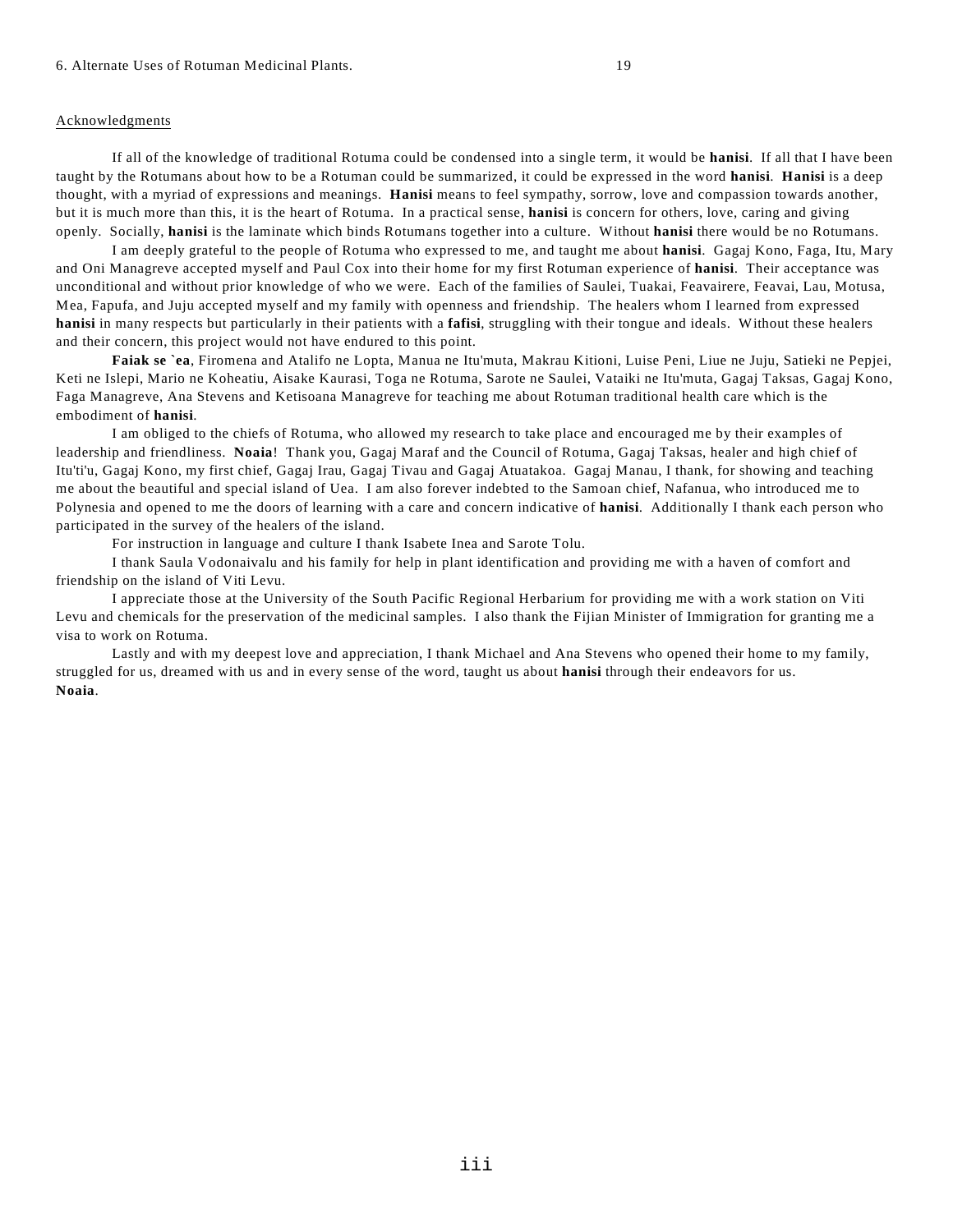### Introduction

# **Geography, Geology and Climate**

The tropical island of Rotuma is found at the junction of Polynesia, Melanesia, and Micronesia. At 12 degrees 30 minutes south latitude and 177 degrees 5 minutes east longitude, Rotuma is isolated, physically, botanically, culturally and politically. Presently Rotuma is part of the Republic of Fiji, but was previously a British Crown Colony ceded seperately but administered with Fiji.

Rotuma is only 15 kilometers long by 4 kilometers wide.

> "The ... island consists of two parts, joined together by a narrow neck of land, which tradition states to have been formed by the islanders on an intervening reef. It (the intervening isthmus) consists entirely of sand; the mountain bounding it to the west shows at its base signs of wave-action; there are no large trees on it, and in the reef a pool, 8 to 12 fathoms deep, lies in a direct line between the two largest passages on the northern and southern sides." (Gardiner 1898)

Rotuma consists of two joined islands, together roughly shaped like an asymmetrical hour-glass.

 Rotuma is volcanic in origin with numerous extinct cones rising to heights of 200 meters or more above sea level. The volcanic peaks provide very rich soils and a variety of ecological niches for botanical diversity. Volcanic activity no longer occurs, but on the western end of the island the more recent lava flows can clearly be seen. These lava flows presently support the last uncultivated tracts of forest left on Rotuma.

Non-volcanic soils (sand/coral) arise from the breakup of the reefs. Almost the entire island is surrounded by a reef system which extends from 50 to 300 meters out from the beach. The beaches are composed of white sand mixed with crushed coral and shells. This sandy soil can be found up to 100 meters or more inland and makes up large portions of the interior soils of the low lying eastern end of the island (Noatau and Oinafa districts.)

The climate varies only slightly throughout the year, temperatures ranging from 25 to 40 degrees celsius. Rainy seasons occur in October and February and a slightly drier season in July. Annual rainfall is usually at least 355 but may be up to 640 centimeters. Prior to 1972, when hurricane Bebe struck the island, there where regular hurricanes and tropical storms approximately every three years. From 1972 to 1992 there have been no hurricanes nor large tropical storms.

# **Botany**

The Flora of Rotuma has never been documented beyond the ferns (St.John 1954), a brief description of some of the common tree species (Bennett 1832a), and a selection of mosses (Bartram 1945), and is specifically excluded from the Flora of Fiji (Smith 1979:1:76). St.John documented 31 species of ferns. Twenty-five of these species are broadly distributed in Oceania. Three occur to the east of Rotuma, while two species occur to the west and one species is endemic. Additionally St.John in his 1930's field work on Rotuma, collected many botanical specimens which may be found in the Bishop Museum, Honolulu, Hawai`i.

Arthur Whistler (personal communication) estimates the number of angiosperms on Rotuma to be between 300 to 400 species with a large number of these being introduced either by the early Rotumans or by Europeans. My additional work on the flora has to date provided documentation of over 250 species. The flora of this volcanic island is derived in part from the unique flora of Fiji and probably, as indicated by such species as Metroxylon warburgii (Heim) Beccari, (McClatchey and Cox 1992), from the Solomon islands and Vanuatu. The littoral flora resembles in many ways the other close equatorial Polynesian islands to the east of Rotuma. The flora, like the culture is Indomalaysian in origin.

The island flora can be viewed as consisting of at least three main resource areas: forests of non-domesticated trees, agricultural lands including forests of domesticated trees, and the marine reef system which includes both botanical and non-botanical resources (fish, marine invertebrates, etc.) Each of these resource areas has been modified to some extent since the island was originally colonized by the Rotumans.

The early settlers of the island and subsequent waves of immigrants introduced animals, crops and weeds would have changed the botanical environment. Murdock (1963:150) stated in reference to Polynesian plant and animal introductions during settlement of the Pacific islands: " transplanted to islands where their respective ecological niches were either unfilled or filled by weaker indigenous forms, and where the forms on which they preyed were unprotected and vulnerable, the introduced species must repeatedly have wrought havoc on the native fauna and flora, extinguishing many species and greatly restricting the distribution of others. The resulting changes in island ecosystems must often have been substantial and not infrequently spectacular."

St.John (1938:165) could only identify two areas of the island covered with dense forest comprising about five percent of the entire area. These areas were not converted to agriculture because they were on very rocky terrain with no soil for crops. These two areas are still relatively untouched, although pigs are allowed to inhabit one section of forest which is surrounded by a large stone fence.

Most of the island is covered by trees, either as forests or groves of coconuts and breadfruit. The forested areas are highly valued by the Rotumans as sources of timber for house construction, canoes, drums, and other wooden cultural implements. The forests are also sources of many of the medicinal plants. Surrounding and entering each village is an area of forest/agricultural land which contains a mixture of encroaching wild plants, weeds, small garden plots, feral agricultural plants and cultivated tree crops such as coconuts, breadfruit and sago.

Rotuman crops are a mixture of Polynesian staples, Colocasia esculenta (L.) Schott (**papula**), Alocasia macrorrhiza (L.) Schott (**`Apea**), C. chamissonis (**papoi**), Cocos nucifera L. (**nui**), Musa acuminata Colla (**pari**), Artocarpus altilis (Parkinson ex Z) Fosb. (**`ulu**), etc. and European introductions Manihot esculenta Crantz (**tapiko**), Psidium guajava L. (**koao**), Mangifera indica L. (**mago**), etc. Most of the island has been cultivated, so it is likely that some endemic species have been driven to extinction by the early inhabitants.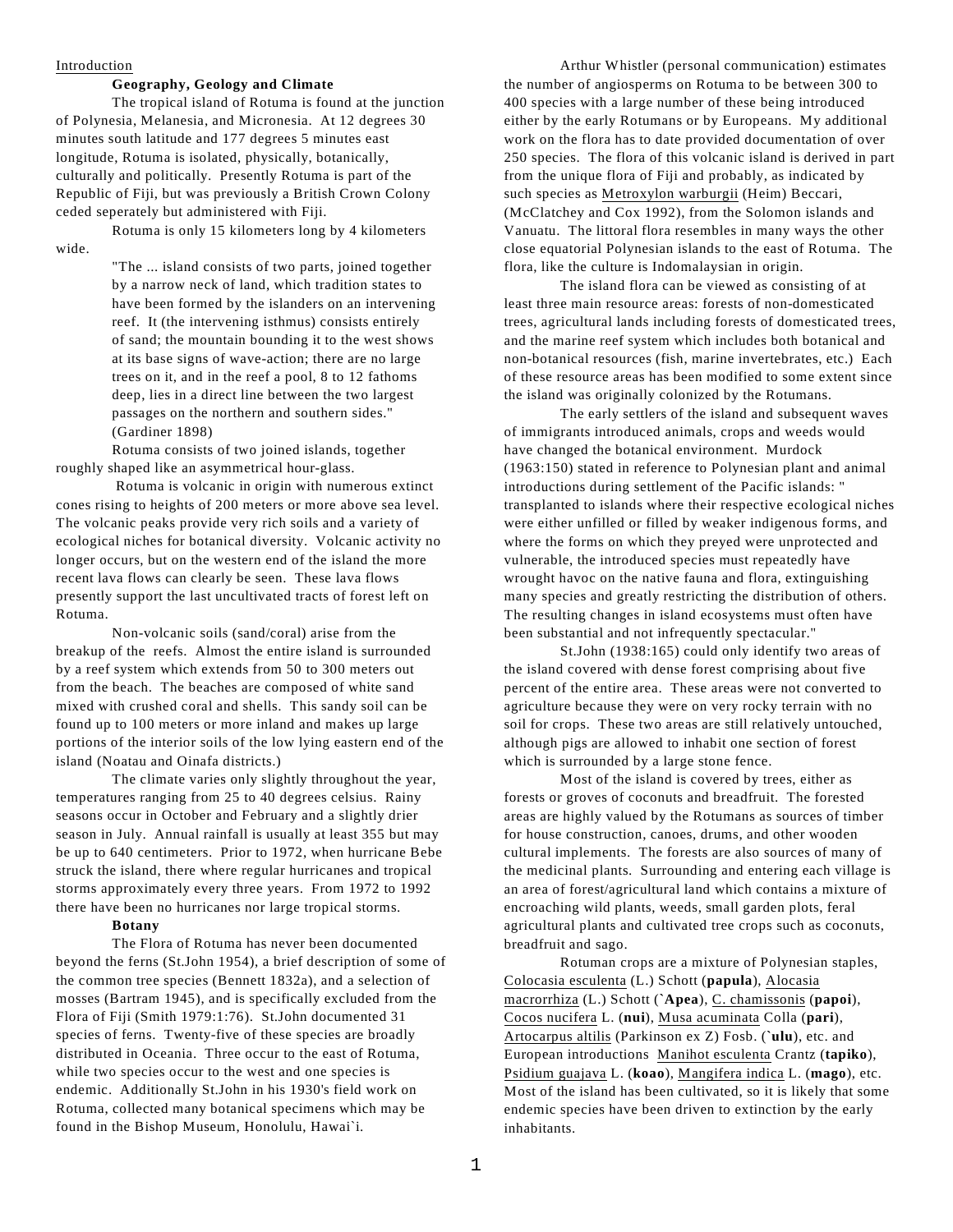Apparently traditional agriculture employed little or no terracing and only limited swamp cultivation of aroids, although no archaeological surveys have been made to date. Most of the land under cultivation is planted in taro, **papula (Colocasia esculenta** (L.) Schott), and cassava, **tapiko** (Manihot esculenta Crantz), on gentle to extreme slopes in soil often more than a meter deep. Irrigation is not currently practiced and I could not verify that it had been used previously.

From the nearby Polynesian outlier, Anuta, Kirch (1984:177-8) describes his study site as one of the last intensive dry field cultivation sites still in existence today. His descriptions of Anutan dry field cultivation reflect quite well the crop production techniques which I observed on Rotuma, and thus may be used as models for understanding the Rotuman agricultural system. An important exception to this comparison is the apparent lack of pit fermentation in the Rotuman system whereas the Anutans did ferment breadfruit. Rotumans of today are unaware of the process of pit fermentation (Cox 1980:81-93), but since no archaeological work related to this question has been conducted on Rotuma, it is unclear whether the process has never been used or is merely a forgotten tradition.

With the exception of the Cyrtosperma swamp lands (see below), I observed no agricultural intensification such as planting of aroid crops in wetland/irrigated/raised bed or terraced hydroponic systems. None of the Rotumans I questioned seemed to be aware of these types of practices. Rotuma has no rivers, lakes or other sources of surface water to divert into wetlands. Numerous shallow wells, small springs and collected rainfall provide water for the human population while the regular abundance of rain provides sufficient water for dry field cultivation even on quite severe volcanic slopes such as on Sol Roroa.

Areas in which I observed Cyrtosperma chamissonis (Schott) Merr. in swamp cultivation are near Fapufa, Lau, Noatau, and Oinafa villages and at Sam ta'aro in Itu'muta and in a feral state, near the unoccupied village on the island of Uea. C. chamissonis, **papoi**, is the only species which I noted as presently cultivated in the swampy areas and its popularity as a food source is on the decline.

The Rotumans have made extensive use of the large surrounding reef system, utilizing the fish, invertebrates and seaweeds for food, and the coral for lime. Currently the use of marine resources has dropped due to imported tinned fish and other sources of food used to supplement the local diet. In spite of the their former extensive use, and nomenclature (Churchward 1940) that they developed for the life in the sea, they do not presently use the marine plants medicinally as other Polynesians occasionally have (Abbott 1991.)

## **Culture**

Rotuma is highly isolated, lying outside of the main area of Polynesia yet not far enough out to be classified with the Polynesian outliers in Melanesia(Bayard 1966). Rotuma is between 350 to 400 miles away from Anuta and Tikopia to the west, Samoa, `Uvea (Wallis) and Futuna to the east and Fiji to the south. In addition, Rotuma lies approximately 600 miles from Tonga which is to the Southeast and played a prominent

role in the late pre-European history. In spite of this isolation, Rotumans regularly visited the mentioned island groups, exchanging goods and cultural ideas.

Many different aspects of the Rotuman culture have been described by a wide range of scholars, both native and non-native. Very few of these works provide a great deal of depth. Topics which have been addressed include linguistics and traditional/linguistic origins, general cultural descriptions, physical anthropology, descriptions of various cultural activities/traditions, and the traditional medicinal system. Only one author (Gardiner 1897) has attempted an overall documentation on the Rotuman culture. Since the late 1950's Rotumans (Fatiaki, A. 1966,1991, Fatiaki, D. 1976,1991, Irava 1991, Itautoka 1991, Kaurasi, L. 1976,1991, Kaurasi, M. 1991, Langi 1971, Malo 1991, Mangreve 1958, Marseu 1986, Tanu 1991, Taukave et al 1981, Tausie-Hereniko 1991 and Vilsoni 1991) have begun to write about their own culture.

The culture of this isolated island has been sporadically studied. Generally speaking, the unique language has attracted the better part of the work conducted on Rotuman culture. Those who have studied the language include: Biggs 1959,1965, Capell 1962, Churchward 1928,1929,1930,1937,1938a,1938-9,1940, Codrington 1885, Grace 1959, 1961, Hale 1846, Haudricourt 1957-8, Hocart 1915,1919, Parke 1971, Ray 1922, Vitte 1914.

The unique linguistic aspects of the Rotuman language have been used to support some unusual cultural origin possibilities. Biggs (1965:383-445) uses the unique aspects of the language to sensibly point to links with distant islands in the Solomons, Banks islands and Vanuatu but in the final analysis he considers Rotuman to be a composite of Polynesian, Solomon islands, and New Guinea coastal languages.

The Rotuman culture is a rich mixture of Melanesian and Polynesian influences which are usually identified through the language. Melanesian influence has come from Fiji, Vanuatu and the Polynesian outliers in the Solomon Islands. Rotuman oral tradition recalls visits with and visitors from each of these Melanesian areas. Probably the more substantial cultural and genetic influences have come from the Polynesian island groups of Samoa, Tonga and `Uvea and Futuna. Rotuman origin legends hold that the first Rotumans arrived from Samoa (Churchward 1937:109-116) or from `Uvea (Wallis) island. Although not usually indicated as an ethnic origin point, it is known that shortly prior to the historical era, various Tongans came to the island and for an extended period, politically dominated the Rotumans (Churchward 1937:255-260.) The legend of the Tongan invasion ends with the Rotumans killing the Tongans and establishing their own leadership shortly before the first encounters with European explorers. Potentially other cultures from surrounding islands may have, in peace or in war added to the uniqueness of the Rotuman way of life, genetically, socially and medicinally.

The Rotumans resemble Polynesians in material culture, legends, physical appearance and many aspects of their language (Churchward 1938, 1940.) In addition to these similarities with Polynesia, Rotumans have many Melanesian cultural aspects. The closest potential Melanesian influence is Fiji, which has probably been in the past, as in the present, the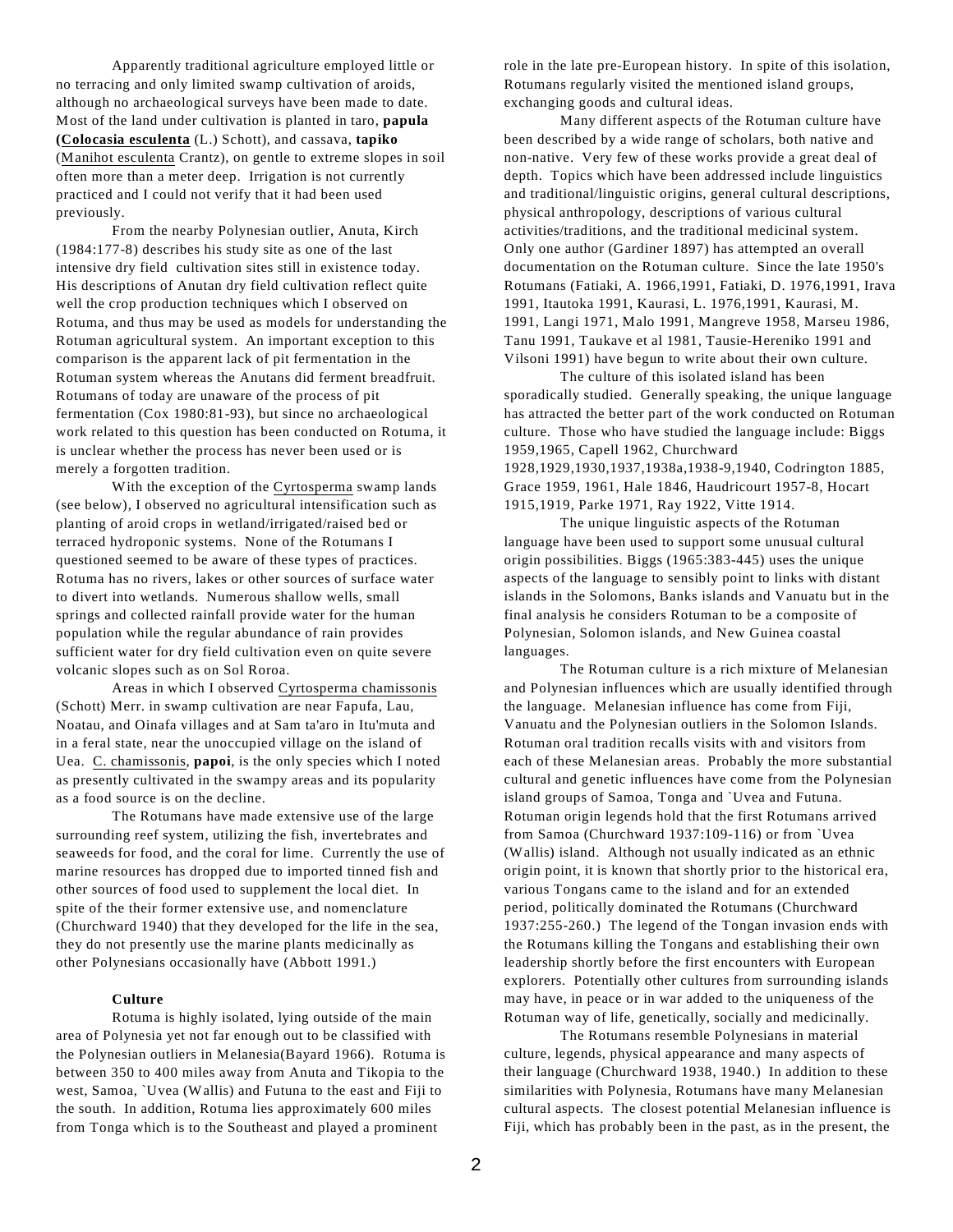most important Melanesian influence on Rotuman culture. Mixed cultural influences and traits from both Polynesian and Melanesian cultures characterize Rotuman society today.

Clark (1979:257) considers that the homeland of the Rotuman language must be Fiji due to its similarities with other Central Polynesian languages derived from Proto-Central Polynesian having an origin in Fiji. Churchward, in spite of his assertions of their basic Polynesian characteristics pointed out repeated tendencies, linguistically toward Melanesia as well as unique aspects which he characterized as being uniquely Rotuman and of aboriginal origin. In our research (McClatchey and Cox 1992), we disseminate the finding of Rotumans producing sago starch as a food source. This activity is clearly Melanesian in origin. But in the final analysis, Churchward, the researcher who spent the greatest period of time living and learning from the Rotumans (ten years), believed that overwhelmingly their greatest cultural affiliations are with Polynesia. For the purposes of my thesis, I will consider the Rotumans to be Polynesians, but it should be kept in mind that the traditional medicinal system, the language, and ethnobotany may also spring from other influences.

 Many general descriptions and diagnosis of Rotuman traditional activities have been written. The most complete is that of Gardiner (1897), but others include: Allardyce 1885-6, Allen 1895, Bennett 1831,1832b, Boddam-Whetham 1876, Birgham 1881, Churchward 1938,1939a, Eason 1947,1953, Hassell 1825, Hodge 1937, Lesson 1825,1838-9, Lindner 1814, Lucatt 1851, McDonald 1917,1918a,1918b 1918c,1918d, MacGregor 1932, 1932-3, Parke 1964, Parkinson 1907, Plant 1977, Roget 1939, Rosser 1881, Russell 1942, and Westcott-Jones 1951.

Physical anthropology of the Rotumans has only briefly been discussed as minor aspects of the works listed in the previous paragraph. Works which have been devoted to Rotuman physical anthropology include: Duckworth 1900, Duckworth and Taylor 1902, and MacGregor 1932.

Archaeological work has only just begun. In 1992 while I was conducting field work, an archaeological survey was being conducted by Thane Ladefoged of the University of Hawai'i. His research has yet to be published. Previous work has consisted only of examination of cultural artifacts and speculations based on traditional legends (Shutler 1991.)

The ultimate origins of the first settlers to arrive on Rotuma may never be determined. No significant archaeological studies of the prehistory of Rotuma have been conducted to date. Green (1979:31-48) discusses the early settlers of Polynesia and eastern Melanesia, known as the Lapita. The Lapita are largely traced archaeologically by the pottery shards they left behind. Lapita pottery has been identified from island to the west, south and east of Rotuma. Green states that the Lapita must have been regularly making ocean voyages of up to 400 miles (1016 kilometers) or more. This voyaging distance places Rotuma within range of many known Lapita occupied islands.

Ladefoged (personal communications) has dated a shell midden associated with an ancient human occupation site in the Itu'muta district at 2040 +/- 80 years before present. The Lapita sites from surrounding islands date to between

2200 and 3200 years before present. Rotuma has been occupied for at least 2000 years and if formerly occupied by the Lapita could have been occupied for as long as 3000 years.

Specific cultural activities, traditions and the movements of the Rotumans outside of Rotuma have been examined in the following works: Bryant 1974, Churchward 1939b,1939c, Hocart 1914,1915, Howard and Howard 1964, Howard 1970,1985,1990, Kaurasi 1976, MacGregor 1933, Managreve 1958, Marseu 1987, Romilly 1882, and Wood 1877. Additionally Howard has devoted extensive effort to documenting aspects of the Rotuman land tenure system and related social organization: Howard 1961,1962, 1963a,1963b,1964,1965, and 1966.

Gardiner (1897) and Howard (1979) have written about aspects of the traditional medicinal system. Neither author devoted more than a short statement to the cultural use of medicinal herbs. Both authors have presented a European view of the traditional Rotuman medicinal system. It is my desire to augment these earlier works by presenting the herbal tradition as well as a Rotuman perspective of traditional healing practices.

## **The historical setting**

The first well documented visit to Rotuma by Europeans, was that of the H.M.S. Pandora in 1791. The island was initially named Grenville island by Captain Edward Edwards, but this was soon changed to the native name of Rotuma. Following initial European discovery, the island was repeatedly visited by European whaling ships (Haley 1948) and explorers seeking to resupply and recruit sailors. Many of these early ships left behind deserters who found life on Rotuma to be better than life at sea.

The following represents the early European contact record with Rotuma prior to cession to Great Britian in 1881:

- On August 11th, 1791, the frigate H.M.S. Pandora arrived at Rotuma and stayed for less than one day before sailing on without even taking on supplies. This appears to have been very uneventful for both parties but does represent the first recorded European contact.(Thomson 1915:17-18, 64-66, 138-139) • During September, 1797, the missionary ship "Duff"
- visited Rotuma. (Wilson 1799:292-4)
- In 1820 the English whaling ship "Rochester" stopped at Rotuma, leaving behind several deserters.
- In May, 1825, the French corvette "Coquille" visited Rotuma and removed some of the deserters from the "Rochester." Two new deserters remained behind from the "Coquille." (Duperry 1826)(Lesson 1839)
- In 1827 a visit was made by the ship "Research" as recorded by Captain Peter Dillon (1829.)
- In 1828 M. de Tremlin reached Rotuma, this marking one of the last French visits. (Tromelin 1829)
- In February and March of 1830, Rotuma was explored by Dr. George Bennett who was the first to provide botanical and cultural information about Rotuman society. (Bennett 1831, 1832a, 1832b)
- In November 1839, the brig "Camden" arrived at Rotuma and left two Samoan teachers representing the London Missionary Society who began to teach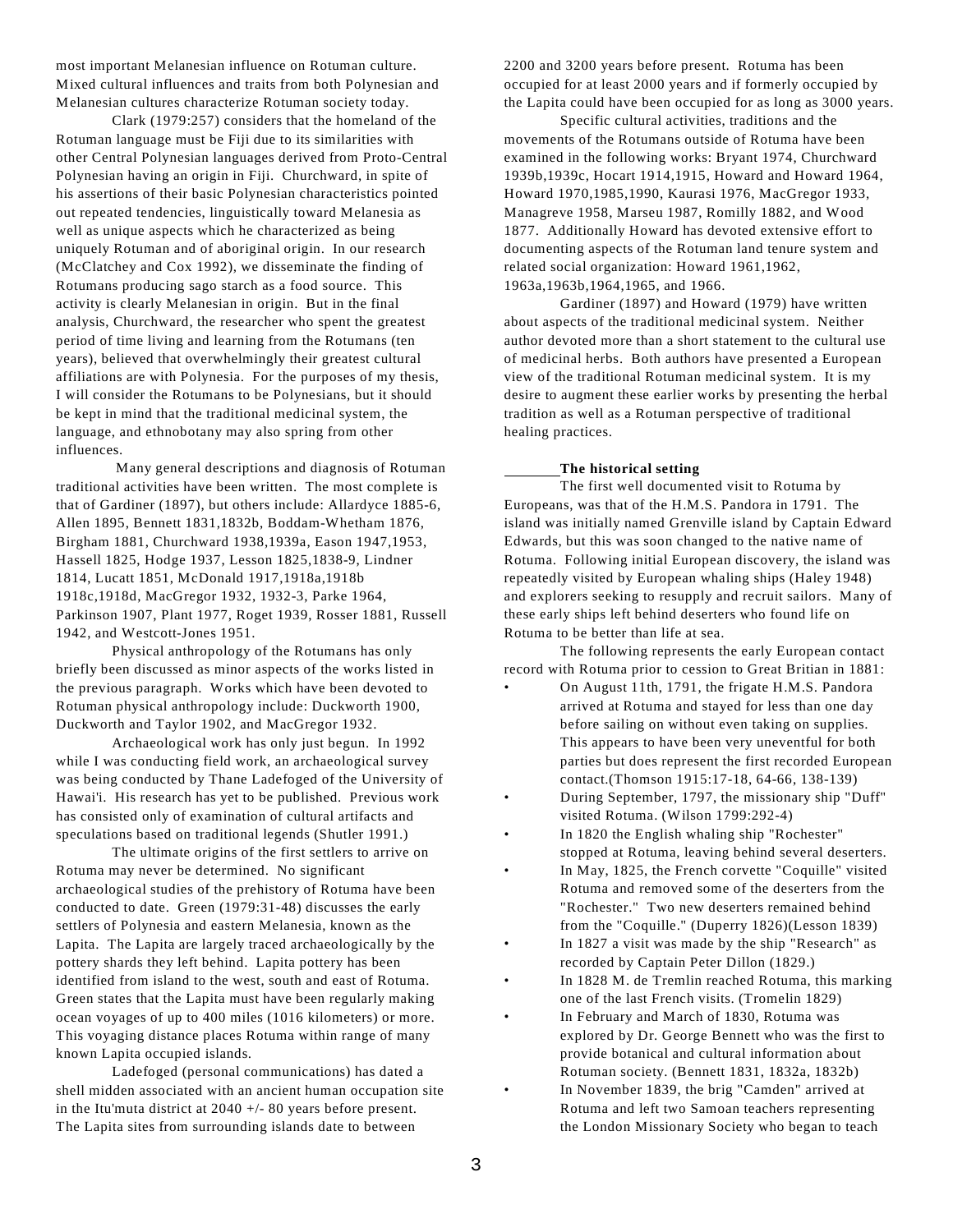- In 1842, the Wesleyan Methodist Missionary Society brought Tongan teachers to the island to conduct missionary work.
- In April, 1845, the London Missionary Society arrived and removed the Samoan teachers placed there in 1839 (Williams 1838:259-60.) The teachers were returned to Samoa because of an agreement reached between the London Missionary Society and the Wesleyan Methodists which granted all interrests of the former, in Rotuma, to the later. (Turner 1861) Also in 1845 Thomas West visited Rotuma. He reported on the uniqueness of the language and the extreme beauty of the island. (West 1845:425-8)
- In 1846 the first Catholic priest landed on Rotuma where he stayed until 1853.
- In 1847 the island was visited by a British vessel.(Lawry 1850)
- In 1852 Thomas Williams visited Rotuma.(Henderson 1931)
- In 1860 the H.M.S. "Brisk" visited Rotuma. (Eason 1951)
- About 1862, two Roman Catholic priests arrived and began missionary activity. (Churchward 1938a)
- The "Star of Eve" arrived at Rotuma from New Zealand in 1863. The ship subsequantly wrecked on the reef off Maftoa. (Taukave et al 1981)
- In July, 1864, the first European Methodist missionary, Reverend William Fletcher, arrived at Rotuma. (Churchward 1938a) Fletcher remained on Rotuma until 1870.
- In 1872 at least two European ships stopped at Rotuma. One ship brought Dr. Litton Forbes from Fiji, while the other ship, the "Basilick", came to investigate reports of kidnappings by blackbirders. (Forbes 1875)(Moresby 1876)
- In 1874 commodore Goodenough visited Rotuma. (Goodenough 1876)

Throughout this period of European expansion missionaries worked to convert the Rotumans to Christianity. Catholic Missionaries arrived from France. Methodist missionaries arrived from Great Britain and its colonies. The two missionary movements worked vigorously to gain support of the Rotumans. The Methodists succeeded in gaining the support of the majority of the population, with the French Catholics only securing two of the seven districts of Rotuma. Two wars between the competing Methodist and Catholic factions occurred in 1871 and 1878. These, which were both won by the Methodist factions, led to the chiefs of the island ceding Rotuma to Great Britain in 1881 in order to establish peace.

In addition to historical European visits, Rotuma was also visited by Ellice islanders, Gilbertese, `Uveans, Futunans, Tongans, and Hawaiians. (Gardiner 1898, Russell 1849:402, Taukave et al 1981, Russell 1942:253) The Rotumans eagerly learned about the outside world and readily joined crews of

both European and other Polynesian expeditions. The Rotumans also took their own canoes to "Tikopia, Malekula, Santo, Nanumea (Ellis Is.), Tonga, and Fiji." (Russell 1942:253)

These encounters did not simply provide for exchange of ideas and goods, but also of pathogenic organisms. Unfortunately the introduction of pathogens was largely a one-way exchange, Rotumans enduring a century of death from introduced measles, whooping cough, and possibly even yaws (Howard 1979, Gardiner 1897.) That the traditional Rotuman healing system was unprepared for these events is a major understatement, but worse yet, the European medicinal system was also not able to effectively treat the illnesses which they themselves introduced.

## **European impact on Rotuman medicine**

Although the early Europeans visiting the island referred to the local medicinal system as crude and ineffective, their own system of medicine was actually less developed to deal with the tropical diseases that they were to encounter than the system of those whom they looked down upon. Howard (1979) analyzed the Rotuman system from the perspectives of the Europeans who worked on Rotuma throughout the colonial period. The perspective portrayed is one of contempt for the traditional system of medicine, on the part of the colonial administrators and physicians. This was countered by an ever eroding resistance by indigenous Rotumans to avoid western medicine, cling to their traditional ways and yet still please the western leadership. Howard divided the time period between 1791 and 1960 into five periods based on the actions of the British colonialists. Throughout this period traditional medicine was scorned by the British commissioners and was publicly decreed to be a source of morbidity and mortality, whereas the chiefs who stood between the people and the commissioners defended tradition and indicated that the abandonment of traditional practices and the adoption of different (European) customs, was the causative activity in the increased state of disease (Howard 1979:251.)

An interesting aspect of the conflict is the certain lack and primitive state of the colonial tropical medicine which had relatively few effective treatments for not only the island afflictions but their own introduced pathogens, this being mostly prior to the modern era of antibiotics, vaccinations, etc. The Rotuman healers on the contrary had spent possibly thousands of years learning about effective treatments. Such a long period of practice potentially allows for weeding out noneffective or lethal attempts at treatment and only favors truly advantageous or at least mentally pleasing treatments. With this assumption it is reasonable to conclude that some, if not many of the traditional treatments were bioactive and possibly effective.

Howard (1979:253) points to one of the major conflicts between the colonialists and the Rotumans being the choice of where to place their medicinal faith (financially.) The Rotumans preferred to place their finances in the prevention of problems by following correct social form in respect to their ancestors and each other. Correct social form was maintained by providing resources for birth, marriage and death ceremonies as well as more common provision of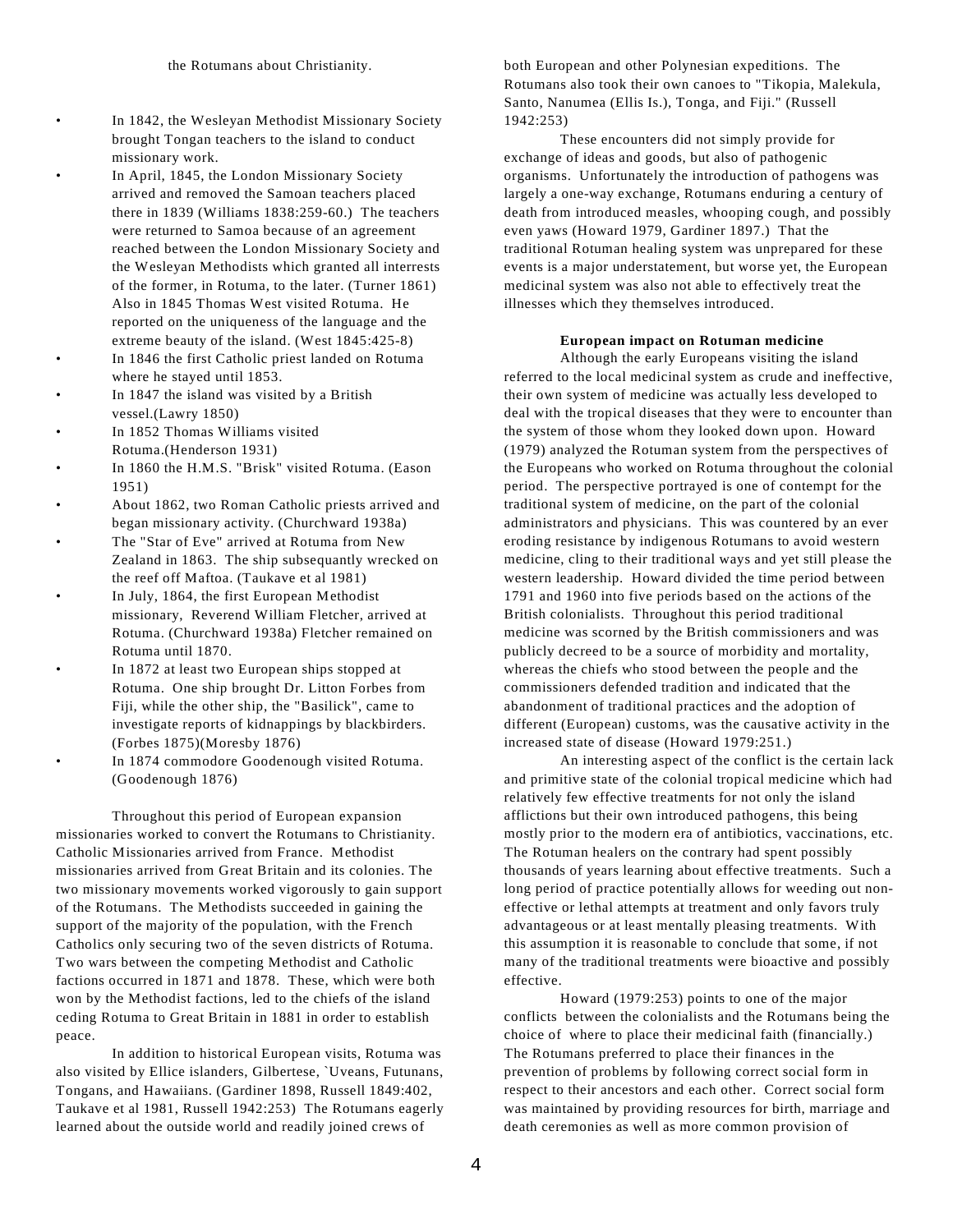resources for the chiefs and the clan. Financing the production of a hospital for individual needs did not meet the needs of the clan or the ancestors.

Early records from Rotuma emphasize the importance of skin diseases and their treatment as being the primary sources of illness in the eyes of the resident commissioners. Despite the pressure from the colonial government to use western medicines for treatment of skin diseases, the Rotumans continued to use traditional therapy. This persistence in using traditional therapy while being pressured into observing the effectiveness of European treatments is a strong indicator that at the time, the Rotumans believed their medicine to be more effective than that of the colonial physicians.

The faith of the Rotumans in their own topical medicines may have been well placed. It is likely that over time, the Rotumans, had developed effective treatments for many external conditions since ineffective treatments could have been easily ruled out and effective ones selected for visually. Combinations and changes could, even if made randomly, improve treatment through selection over time. The European medicine which had evolved under the same selection pressures but in a non-tropical environment, was not as well developed for Rotuma as was the traditional Rotuman medicine.

The position of Child Welfare Nurse was established in 1930 in an effort to curb infant mortality. The authority of the Child Welfare Nurse eventually led to requirements that each child and in particular the first child, be born in the government hospital. It is doubtful that the European nurses would have allowed a traditional midwife into the hospital. No Rotumans today remember allowances for the presence of midwives. Thus, this once highly culturally significant profession, midwife, was rapidly stripped away. Today, only one active Rotuman midwife could be located on the island and she is also trained as a western nurse. The fact that births of first children would be allowed by the Rotumans, in the hospital without a traditional midwife, is a strong indicator of the extent to which the loss of traditional spiritual concepts had deteriorated.

This is in contradiction to Howard's (1979) assertions that in 1960 "They were also willing to go to the hospital for first births, despite costs - births did not involve the **`atua** (spirits)." Rather, the birth of a child and in particular a first male child required the dedication of the child to the family spirit (an example is **Tagroa**) by the midwife tossing the newborn into the air. Subsequently the family of the father would gather with the newborn and mother for a ceremony involving the application of **mena**, Curcuma longa L., to the mother and child. This ceremony for a first male child is called the **oj eki**.

Howard (1979:264) refers to the current (then 1960) medicinal system as completely integrated into western medicine with the traditional pushed farther to the margins of their now amalgamated medical system. This may appear to have been the case from the hospital and government records, but what was taking place at that time was rather a segregation and strengthening of the mental concepts which separated Rotuman traditional medicine from the rapidly advancing

western medicine. Each area began to be seen as holding power over certain types of ailments. The European medicine which could produce dramatic treatments with antibiotics became the primary focus of treatment for diseases susceptible to antibiotics, with the Rotuman treatments falling into disfavor and disuse. The Rotuman treatments of non-western diseases and especially those of a spiritual nature, were continued and those traditions respected since western medicine offered no acceptable therapies for these ailments. Rather than the Rotuman system adapting to the "superior" European system of health care, the western system was being incorporated into the Rotuman.

If Howard's (1962:70) assertions on cultural adoption can be extrapolated to include health care, the current state of traditional medicine may be seen as acceptance of modern (European) medicine as supplemental to traditional, with the modern being laid into the framework of the traditional. Areas in which modern concepts mesh well with traditional are accepted, but points where modern and traditional ideas do not intermesh are either accepted at the cost of the traditional or are rejected.

An alternative to rejection or acceptance of western medicine is a form of covert dualism. In a dual system of this type, the traditional appears to fade away while the subject people openly accept the new medicinal system and voice their favor of it. Although vocally acknowledging the new medicinal system, the people are secretly practicing the traditional. This probably does not describe the bulk of the interactions between the modern European and traditional Rotuman systems, but in at least one area of Rotuman traditional medicine, it does.

The traditional practice of abortion surely came under fire from the early Methodist and Catholic missionaries. Women who practiced this form of traditional medicine (see below in the discussion of healing specialties) must have immediately been isolated and condemned by both the colonial physicians and the missionaries. In a society with no other (I have not documented any) forms of population control, the sudden loss of this tradition would have immediately changed the size and structure of the Rotuman families of the time. The women who were seeking these treatments as well as those providing them were forced to continue their practices in secret.

This practice was so important to the Rotumans that it has survived for over one-hundred and fifty years in spite of the European efforts to eliminate it. Abortionists whom I interviewed on Rotuma felt that it was important for me to know about their role in the traditional system although they requested that I not reveal their names. This may indicate the extent to which cultures and in particular the Rotumans are able to cling to social practices seen as necessary. The Rotuman women in the mid nineteenth century were faced with a dilemma, either accept the new religious, social and medicinal authorities and dramatically increase their birth rates or, as happened, continue and hide the tradition from the authorities.

The European system of medicine which is currently provided to the Rotumans by the government of Fiji, offers family planning and birth control alternatives to traditional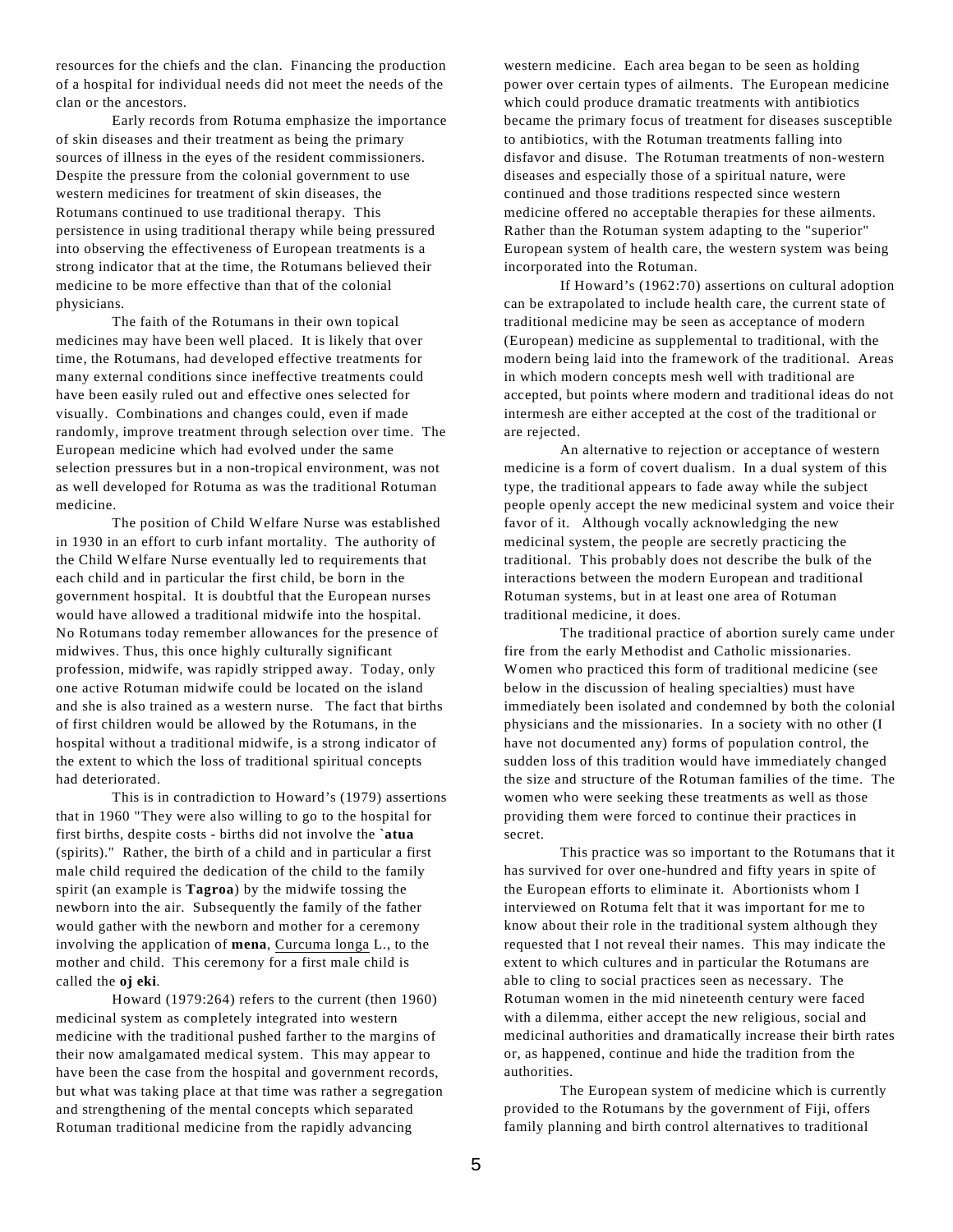medicine. Now that this alternative has arrived, and the introduced medicinal system altered to be closer to the traditional Rotuman, the trajectory of the Rotuman medicinal system may change to include this.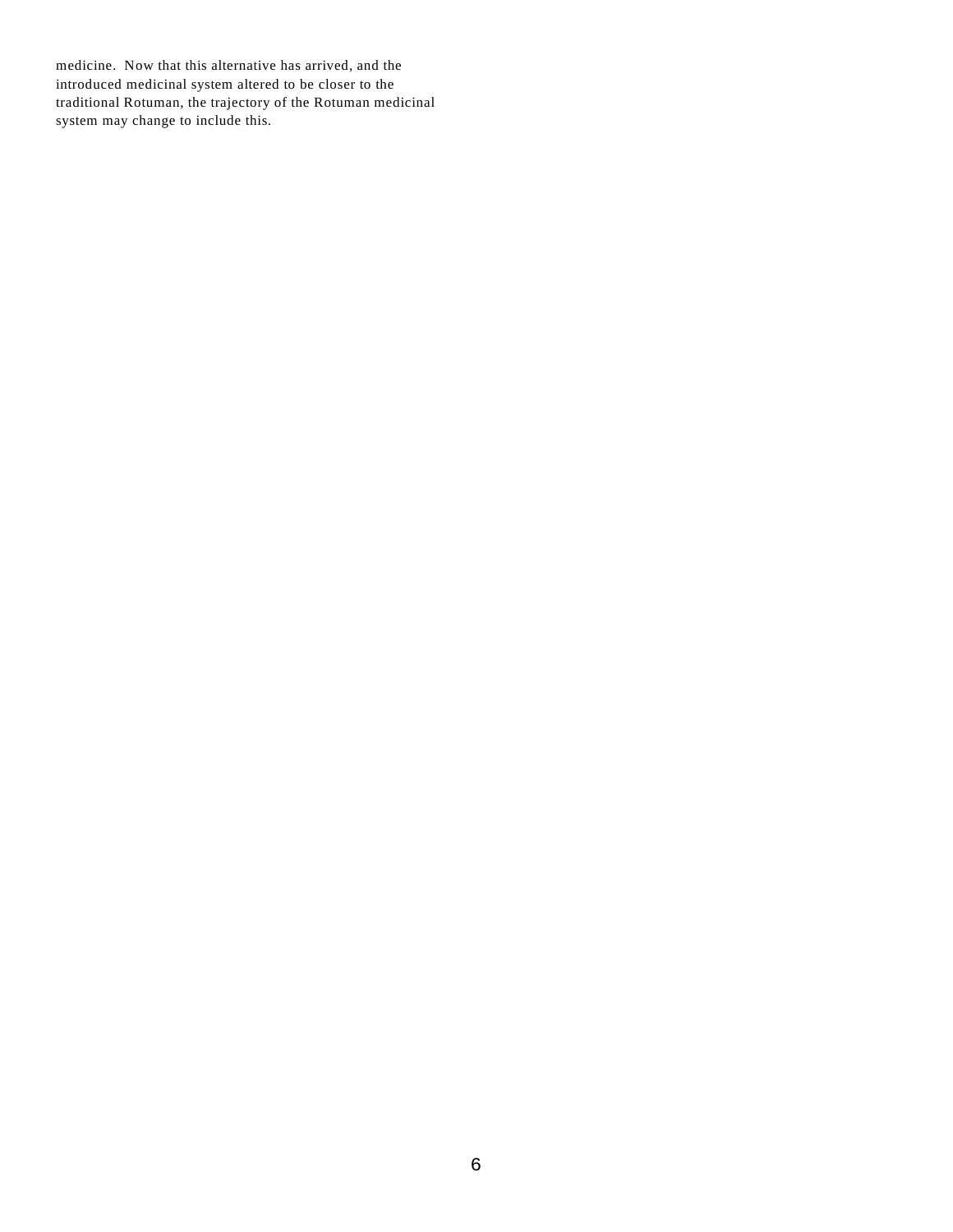### Research Methodology

"All indigenous medicinal traditions share three components: a cosmological foundation, a repertoire of medicinal plants or other pharmacologically active substances, and a health care delivery system. An appreciation of all three components is necessary for rigorous ethnobotanical studies."(Cox 1990b:44)

The research methodology as well as the selection of the research site for this thesis are both based on the above stated premise. The methodology employed has been used to identify each of the three aspects of the system studied. The cosmological foundations and health care delivery system are presented under discussions of the traditional medicinal system and traditional healers. The medicinal plants are focused on in the discussions of the treatments and ethnopharmacopoeia. These three aspects, although discussed independently, are inseparable when considering the medicinal system.

The island of Rotuma was selected as a site to study Polynesian traditional medicine because it is a high island which had not previously been studied by ethnobotanists. Rotuma has also had very little ethnographic work conducted by anthropologists studying traditional medicine, with the existing work consisting of preliminary studies and limited interviews with Rotumans living in Fiji and the United States (Howard 1979.) High islands are characterized by having diverse floras which are desirable for a culture to have a broad medicinal base. Since the flora of Rotuma has yet to be documented, this aspect became part of this exploration of the island. The combination of a potentially diverse flora and a culture about which very little has been recorded provided an opportunity to not only learn about a unique culture, but to potentially identify previously unknown medicinal plants and their usages.

A preliminary field trip to the island was conducted in May 1991 on which I was accompanied by Dr. Paul Cox. This first contact allowed us to determine the presence of an active healing tradition, arrange housing and other logistic matters, prepare a preliminary plant list in the Rotuman language and give an initial presentation of the proposed field study to the Rotumans and the council of chiefs. The proposal was deemed to be worthy by several traditional healers and approval to study on Rotuma was granted by the council of chiefs.

The second and primary field expedition occurred between August and December of 1991. During this phase, the Rotuman language was studied with a focus on the terminology of the botanical and medicinal systems. The terminology and language were focused on in order to obtain through interviews, the actual Rotuman healing system rather than an interpreters viewpoint. Biggs (1985:110-111) has discussed the importance of understanding the culture directly from those who are participating in it.

Residence was established with the family of an apprentice healer living in the village of Feavai. I learned from each healer and from many non-healers when possible, through the use of a participant observation methodology (Spradley 1980)(Biggs 1985.) This approach was much more time consuming since I did not simply record observations, but worked with the informants and actually learned how to perform and prepare many of the procedures and preparations

discussed in this thesis. Studies were largely conducted in the villages of Feavai, Saulei, Lau, Tuakai, Motusa and Juju, but through a survey of the healers of the island and subsequent work in a third trip in June of 1992, elements of the entire island were studied.

The survey of healers was conducted in the following sequence. Beginning at one side of a village, each adult encountered was asked to identify any healers whom they were aware of, and particularly any in their district. The name of each healer identified was recorded. As many people as were encountered, were asked and as soon as a potential healer was identified by two separate informants, the healers name was added to a list of verified healers. From the list of verified healers, each would be sought out and questioned as to their age and diseases treated. In addition, the healer's sex and location on the island were recorded. This survey not only documented the present spectrum of traditional medicine, but also provided leads with healers who were interested in providing additional information. Village by village, district by district, the island was surveyed. Healers who lived in Fiji or abroad were occasionally identified and even verified. These healers were excluded since their disease treatment information could only be obtained as hearsay information.

The objective of the third trip to Rotuma was to complete the survey of healers and verify the compiled data with the healers interviewed previously. As it happened, considerable interest in my research project had been generated during my absence between December 1991 and June 1992, thus many additional interviews of previously undocumented healers were conducted. Sadly, during this lapse of time, one of the healers who had partially shared her knowledge with me, passed away, leaving no family members trained to carry on her tradition.

Each session with a healer is a unique time of sharing and learning, but in general the following process was followed: For each set of disease treatments volunteered by the healer, the disease treated and the  $way(s)$  in which it is treated was recorded. The treatments which involved preparation of plant remedies were usually prepared as demonstrations, with each step in preparation and the indicated administration also documented. Within this process the healers would identify the plants used, and from these, herbarium specimen vouchers and alcohol preserved specimens were prepared.

The herbarium vouchers have been placed in the University of the South Pacific Regional Herbarium, Suva, Fiji (SUV) and the Bean Museum Herbarium, Brigham Young University, Provo, Utah (BRY.) The vouchers were initially identified using the Flora Vitiensis Nova: A New Flora of Fiji (Smith 1979-1988) and The Ferns of Rotuma, a Descriptive Manual (St.John 1954). The specimen identifications were subsequently verified and/or modified by Saula Vodonaivalu of the University of the South Pacific Herbarium and Dr. Paul Cox of Brigham Young University, Department of Botany and Range Science. Finally, species which were difficult to identify were compared with unpublished information and specimens provided by the Bishop Museum Herbarium, Honolulu, Hawaii (BISH) of the Rotuman collections of Drs. Harold St.John and Arthur Whistler. Classification of the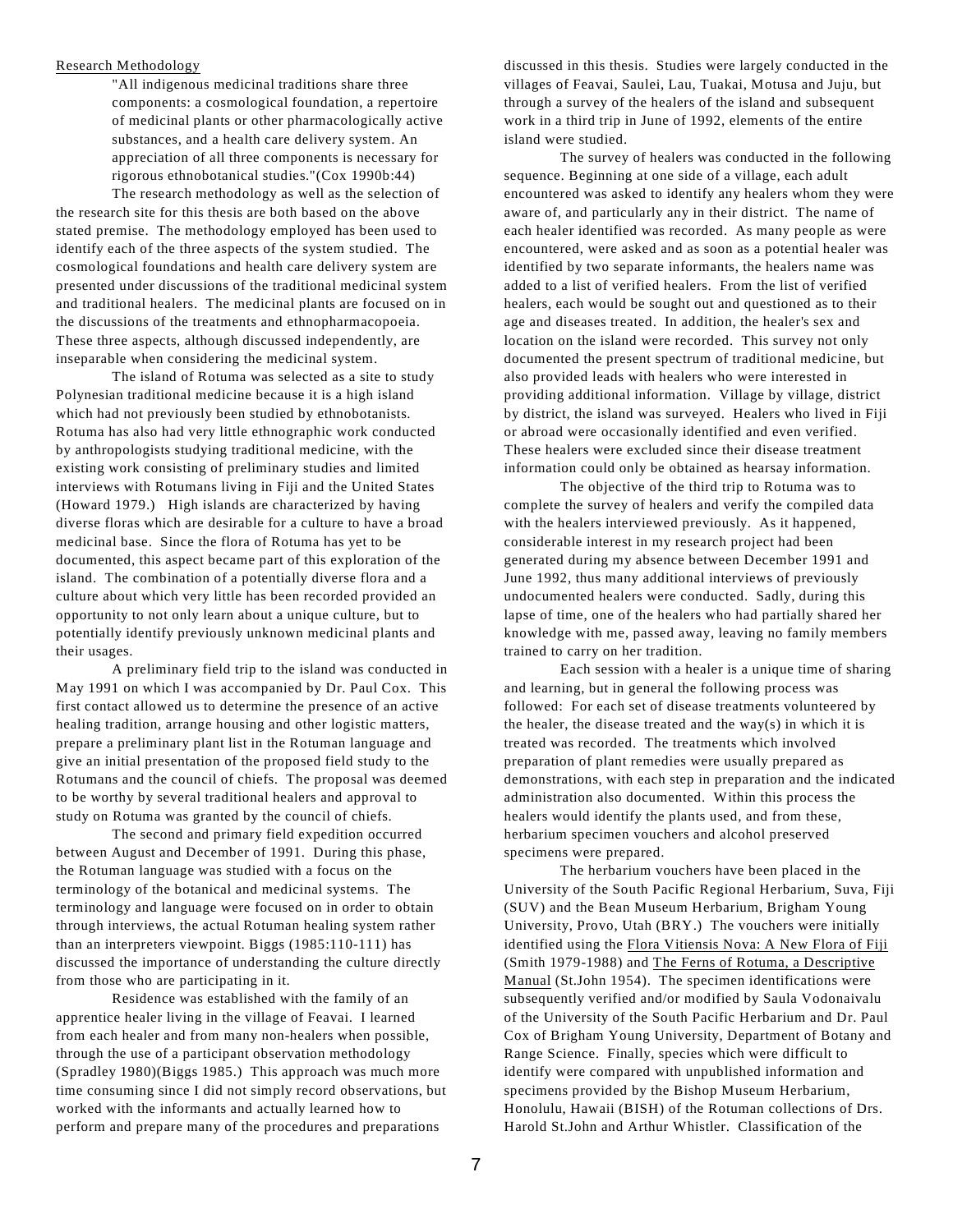species Gardenia vitiensis Seem. was provided by Dr. Arthur Whistler.

The preserved specimens have since been chemically extracted and prepared for insertion into medicinal bioassays. This aspect will continue beyond the scope of this thesis.

The interviews with healers were conducted in or around their homes, or due to the scarcity of some required plants, in the forest while retrieving samples. Most interviews were conducted in a mixture of English and Rotuman, most Rotumans being fluent in English. Since many of the healers are older and not well versed in English and due to the specificity of their knowledge, the most valuable information was communicated in Rotuman. For the greater part, the interviews with healers were conducted in a one on one situation with no translators. The survey though, was carried out with the assistance of a translator largely due to the awkward situations which could be easily diffused by his presence and ability to clarify questions in Rotuman. Rotumans at first are very guarded, but after time and familiarity, are very open and warm individuals.

An interpreter was chosen who was familiar to most of the population. Since the survey did not allow time for me to become known to each person questioned, the interpreter was able to rapidly bridge the gap and retrieve the desired information through the populations familiarity with him. Prior to conducting the survey, terminology was reviewed with several healers in order for me to be able to follow conversations and record the information which was presented in Rotuman.

In addition to the traditional healers, interviews were also conducted with the island physician and three nurses stationed at the Ahau clinic.

### The Traditional Rotuman Medicinal System

### **Introduction**

The Rotuman system of medicine is a complex integration of traditional cosmological thought, physical experiences with the tropical island environment, integration of information gleaned from pre-European contacts with other island cultures, and cultural values established to deal with their physical and social environment of limited resources and technologies. Rotuman thought processes and rational have not developed in a vacuum or without reason but rather as responses to the adversities of life found on an isolated tropical island.

The traditional medicinal system of Rotuma, just as European medicinal systems, is composed of interlinking elements of traditional beliefs about disease causation, disease classifications as seen within the framework of the culture, a cognitive framework in which the diseases are seen as being reversible or treatable, the treatments, and a system of passing on treatments which prove to be efficacious. The actual mechanisms of treatment and the categorical divisions of diseases between different cultures may vary widely but the recognition of many different disease states will undeniably be present in all cultures with successful medicinal systems. This commonality of diseases (but not necessarily their classification and diagnosis) and the need for effective

treatments allows us to compare the traditional Rotuman medicines with European medicinals, in spite of the cognitive recognitions of causation being quite different between the systems of thought.

The discussion of the traditional Rotuman medicinal system begins with the aspects which have the least in common with current European medicinal thought (causation and classification of disease) and ends with discussion of the area in which the two systems are found to overlap and have the common goal of health. Between these two poles are aspects of health care delivery and community expectations which at times overlap with European thought and at times seem to be at odds with it.

### **Traditional cosmology and disease causation**

The traditional Rotuman belief in unseen spirits is integral in understanding disease causation. The Rotuman spiritual world consisted of at least three groups of spirits or **`atua**, along with their influences on mankind. Very great and powerful god-like spirits or **`atua** were considered as having established the known world and set in motion all that was known to occur. These **`atua** subsequently had little to do with their creation and although revered were usually not involved in the lives of men. A second type of **`atua** was of much lesser power and of either unknown origin or possibly originated from very distant ancestor spirits. These spirits were considered to be highly active in the lives of men both for good and ill purposes. These spirits often are looked to as the source of diseases and occasionally for the power to heal diseases. Their actions are usually mischievous but not lethal, although if the spirits are particularly vile, they may kill individuals or cause great suffering.

The third and most referenced group of **`atua** are those of the recently dead or ancestors who were prominent individuals, or particular ancestors after whom the individual has been named. Churchward (1939:469-472) recorded that one group of these ancestor spirits was known as the **sa`aitu**, who belonged to the **La' Ti' ta** or "Big Company". The **sa`aitu** were the spirits of un-circumcised men who would aid various armies in military conquests.

The **sa`aitu** are considered to have been called on to aid in battle as recently as World War II when a contingent of Rotumans, under the British, fought in Malaysia. Prior to leaving Rotuma, the soldiers ceremonially requested the assistance of the **sa`aitu** for their protection, success in battle and safe return. The story relates that the soldiers, upon their safe return to Rotuma, did not offer thanks to the **sa`aitu**. This failure to follow up with their commitment from and to the spirits lead to the death of the soldiers children by a Japanese mine which floated ashore some years later. This illustrates the potential power and effect which members of the spirit world can have on the living.

The **`atua** are usually considered to be the spirits of recent ancestors or those of distant ancestors through which two individuals are related. These **`atua** and their actions with the present population are primary causes of disease processes as well as potential sources of power to reverse illnesses. Within this structure, diseases are manifestations of the will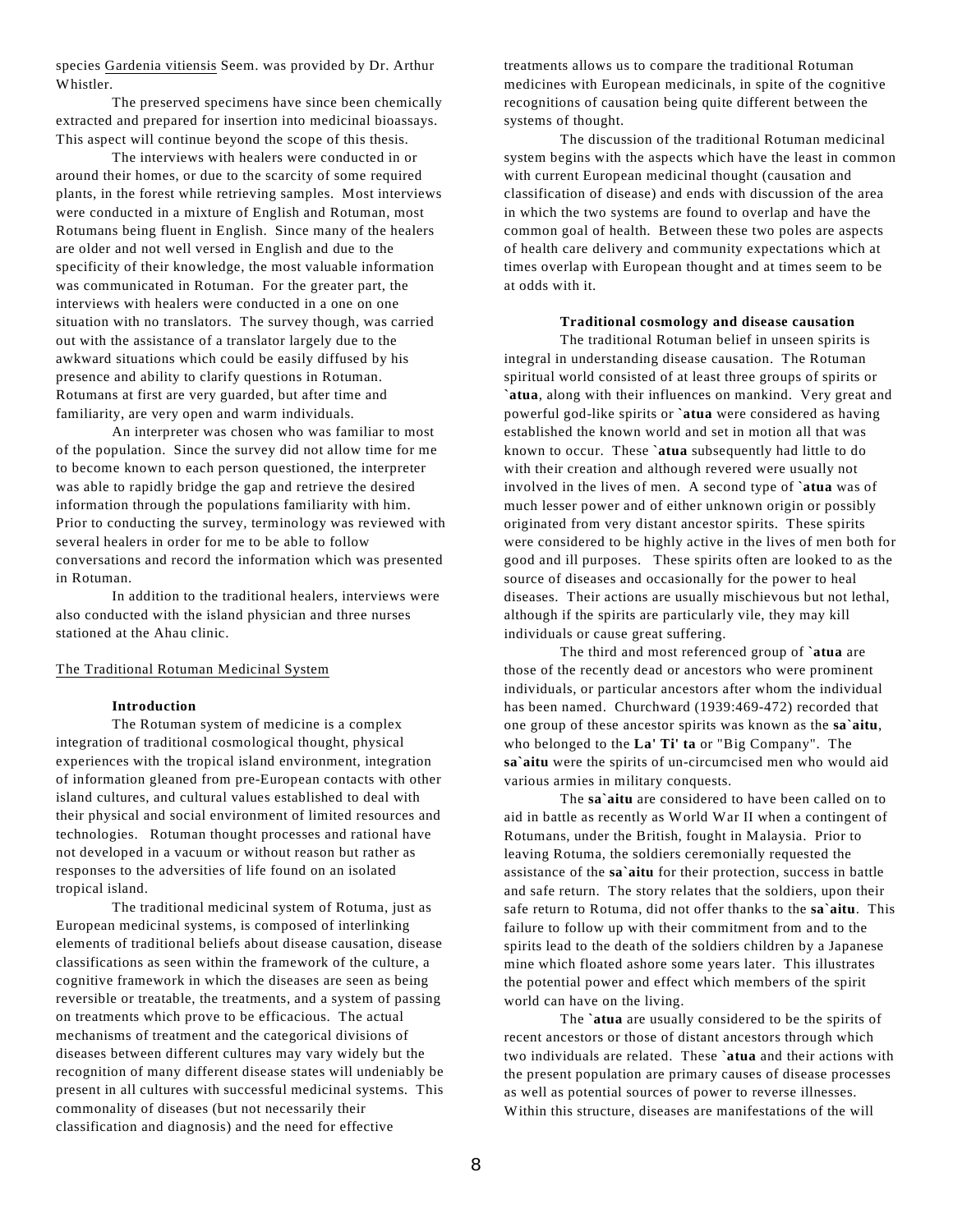and unseen actions of the **`atua**. The **`atua** may choose to cause disease due to displeasure with the activities of their decedents. Individuals who are not meeting their social obligations to the community, following custom, or are involved in open disputes with other Rotumans are potentially at risk of upsetting the **`atua**.

Howard (1962:190-1) discussed aspects of land disputes as being sources of bad luck and illness. The land being traditionally linked with the ancestors who lived on it, represents an active juncture between the living and the dead and is thus a point of potential union or conflict with the ancestors, **`atua**, as well as with the living population. Diseases are often considered to be caused by the spirits disfavor with the present population. Thus treatment of diseases involves pacification of these spirits as well as correction of the errant social situation. Formerly, a class of priests called **ape`aitu** were consulted in times of illness to determine the cause of the illness (Allen 1895:578)(Gardiner 1897:467-8.) These priests could identify causative spirits and/or errant social situations.

Secondarily, the clan leaders and chiefs are considered as having a special relationship and certain control over the **`atua** of their ancestors. Leaders were often looked to for rulings in land disputes and criminal cases such as theft or damage to property. In exacting social justice and maintaining harmony in the clan, the leaders had the power to call on their ancestors to exact punishments or cause disease. An example of this was given in a recent event said to have occurred on Rotuma: A cow owned by a chief was found one day with a large cut in its side. The cut was determined to have been man made and probably due to a machete. The cow died due to infection after a few days. The chief called together a village meeting and the matter was discussed. The chief asked for the one who caused the death to come forward. When no one came forward, the chief declared that the guilty partly would suffer the same fate as the cow. A few days later, one of the sons of the chief was throwing a machete into a tree to knock down some fruit. The machete glanced off of the tree and plunged into the boy, killing him. Following this, collaborative evidence was uncovered to indicate that this boy had been the one who had harmed the chiefs cow.

 Power to call on ancestral spirits is not restricted to chiefs and may be used by any individual. This ability is rarely stated as being powerful but is often used as a general threat in disputes. The typical statement between disputing parties is a threat that the ancestors of one individual or clan will be called on to cause trouble or harm to the other individual or clan.

The actual effect of spiritual power directed in a negative way toward an individual can occur in an infinite number of possible ways including disease. The ability of certain individuals to deliberately cause disease and suffering is much more of a Melanesian trait (Spencer 1941:34-45) than a Polynesian trait which again points to the mixture of ideology present in Rotuman culture.

Other potential sources of disease are more closely related to European considerations of health. Although simple accidents may be blamed on spiritual activity, they usually are simply considered as accidents. Currently many healers use a western pathogenic construction to explain diseases such as

topical infections. They refer to the disease and its symptoms using Rotuman classification, but consider the causation to be an infectious organism. This intermeshing of European and traditional Rotuman concepts has made more difficult the process of separating out and understand the traditional Rotuman medicinal system. In spite of this, it is likely that in Rotuma the **`atua** and social actions (or lack of correct social actions) were largely considered as responsible for disease causation in the past.

An improper diet is considered as causative of disease in parts of Polynesia such as Samoa (Cox 1991:151), but I have been unable to clearly draw a bond between Rotuman disease states and dietary causation. The Rotumans like other Polynesians apply dietary restrictions to some treatments, but these restrictions are not implied as being related to causation nor are they recommended practices beyond the period of treatment.

Hygiene is often linked to disease causation, especially among children. The disease **mamosa**, characterized by lack of appetite, lack of energy, a dry throat, and white cracked tongue, is often considered to afflict children who eat too many dirty wild foods, or lack adequate bathing. Adults, who are usually very clean in their practices are unlikely to be told that their disease state is due to a lack of personal health care.

Disease causation and an understanding of the associated belief system is essential in understanding Rotuman rationales for treatment. The present Rotuman healing system is an aggregation of Polynesian, Melanesian and European ideologies. The impact of the European struggle for the power to heal in Rotuma (Howard 1979), has resulted in a modified traditional system which has incorporated many European concepts and given up many Rotuman concepts which directly conflicted with European ideology of disease.

### **Disease classification**

Rotuman disease classification reflects a mixture of cultural expectations of the results of errant behavior, interpretations of natural events and the ways in which the environment uniquely affects their island. Diseases are natural events but their classification into like and unlike groups involves a heavy dose of cultural consideration.

Cox (1991:151-153) discusses the common Polynesian approach of classifying diseases in a binomial system. On Rotuma this system is occasionally seen such as with the terms **ru** (pain, painful event or ache) and **mase** (a swelling sickness), which are followed by specifiers either indicating a site of pain/swelling or a cause of pain/swelling. Examples are **ru ef** (stomach ache), **ru huag** (asthma or painful breathing), **ru al** (toothache), **ru kia** (a sore throat), **mase huhual** (entire body swollen and red but without fever), **mase mi`a** (thighs and hip joints swollen, red and inflamed and a fever is present), and **mase af** (swelling or boils on the abdomen.) The term **tui** is used as a prefix to describe any disease which is recurrent or was thought to have been treated but has reoccurred. Most diseases though, are simply described with single terms such as **uaua** (stiff muscles) and **filo`u** (headaches) or are assigned names which describe their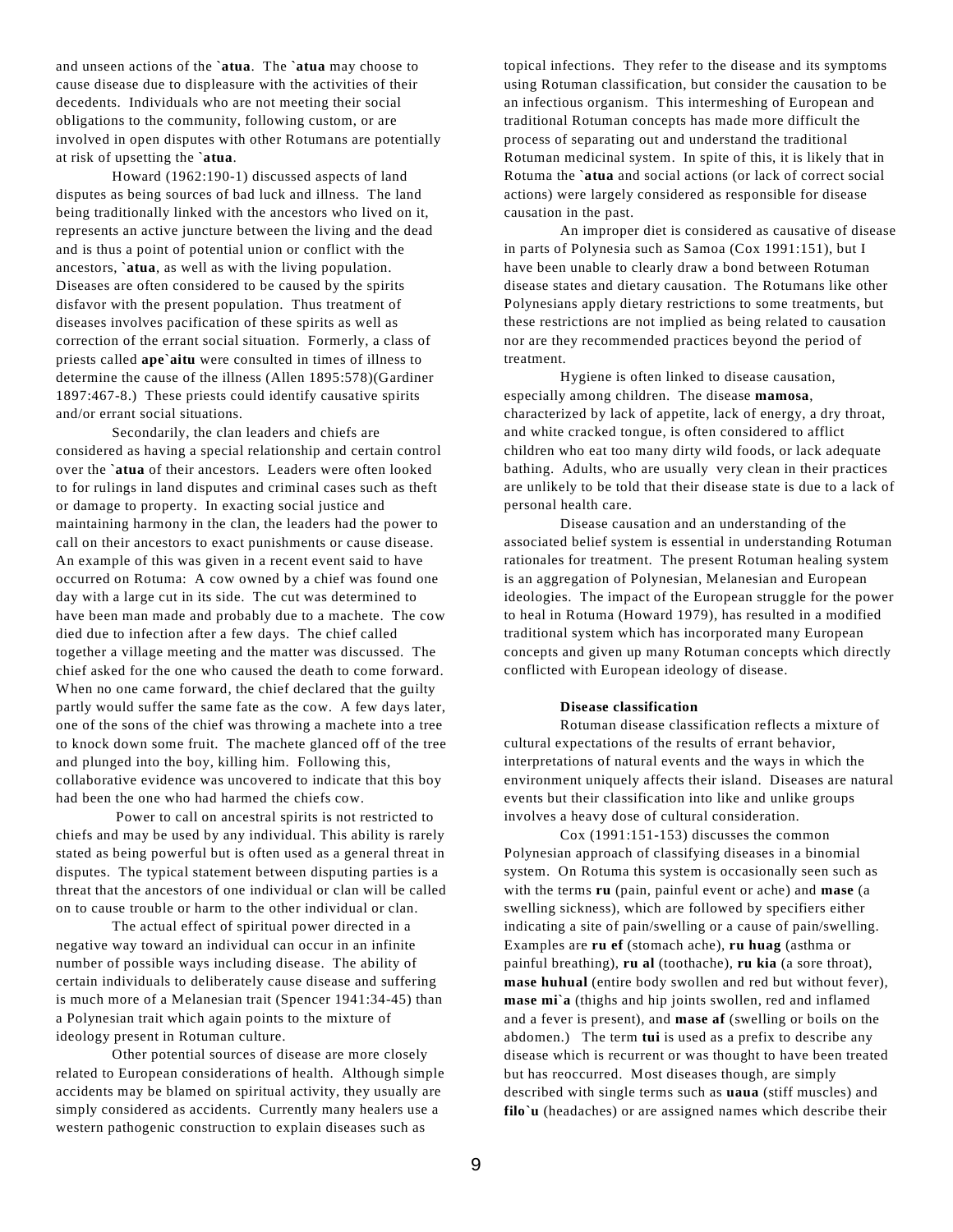causation such as **`atua mur** (lit. a spirit has entered the lower torso) or **ra' la loga** (lit. cuts on the inside.)

Disease definitions which were recorded by Churchward (1940) were verified and the definitions modified through interviews with modern healers. These are summarized in appendix II. Other terms related to disease classification and the treatment of diseases are summarized in appendix III. The Rotumans refer to each healer as being a specialist at treating a set of diseases. The healers and their specialties are recorded in appendix IV and the definitions of their specialties are found in appendix V. Quite often the specialty name is also the name of the disease which is treated.

## **Expectations and requirements of treatments**

Rotumans who seek treatment for their ailments have preconceived expectations of what constitutes an effective treatment. Effective traditional remedies are usually expected to be rapid, involve the senses such as touch (massage), smell and taste (for herbal remedies), include psychological discussions of the cause of the ailment, and often are accompanied by restrictions on the patient's and/or healer's diet or movement. Treatments may also involve social aspects beyond the restrictions placed on the patient or healer. The role of the individual being treated may be modified to a special position relieving them of ceremonial and other cultural duties. The focus of Rotuman traditional medicine is on following the proper process of restoration of health. Herbal medicine and non-medicinal treatments are aspects of this, but the real treatment for Rotumans is found in the way they are treated and returned to spiritual and social harmony.

Effective treatments in the traditional Rotuman view are expected to take effect usually in five days or less. This rapid expectation was and is a constant problem for those who treat the Rotumans with western medicines which may require a longer period of time or possibly even a lifetime of treatment (example: diabetes.) Rotuman treatments treat patients, not diseases. Diseases which have physical or mental symptoms are traditionally treated to relieve these symptoms but the treatment may be more involved in social reintegration of the individual and recognition of larger problems than simply curing a pathological ailment. Treating attitudes and spiritual matters may be a more rapid process than treating the secondary physical illnesses.

Rotumans who present themselves to western physicians expect rapid treatments. The treatments which are offered are not always expected (by the physician) to be rapid. Since only the "disease" is treated with western medicine, and no social or mental aspects are treated, the patient may see no effect after a few days and reject western medicine as ineffective. For the needs of these traditional patients, the western treatments are indeed ineffective. Rotumans do not appear to have had treatments for diseases which in their early stages have subtle or no sympomatology (example: high blood pressure.)

The traditional therapies almost always involve massage and usually conversation or discussion of the problem being treated. Massage (as discussed below under nonmedicinal therapies) involves more than physical rubbing of the patients body. Massage from the Rotuman perspective

also includes the conversation and discussion of the problem being treated. Rotuman healers function on a very personal level. Conversation with the traditional Rotuman healer is quite relaxed and if pertinent, will involve discussions of spiritual aspects and familial responsibilities.

Through the aspect of massage, the healer and the patient are brought together by their physical contact. This intimacy appears to me to be an important element in the healing process from the perspective of treating the mind and letting the sick individual know that they are cared for. Massage is expected to be firm, much the same as western physical therapy often is. Since healers are often in some way related to the patient, the healing situation is a time for renewal of relations, friendships and with healers and patients of different generations, a time for developing good relations between the young and old. This reintegrating and melding socially, may have played a large roll in previous Rotuman society, where the healer who has no true social rank was able to work with chiefs as well as commoners and gently unite the society by performing healing on a social scale.

The senses of taste and smell may also be important in traditional treatments. Ingested herbal concoctions which taste bad are considered to be very strong, much as "strong", bitter or harsh western medicinals are. Some medicinal treatments contain herbs which taste good and may promote their usage. Coconut oils used in massage and some herbal treatments have scents from plants such as **pup reag lolo**, Polygala paniculata L., **kapui Rotuam**, Alpinia sp., or **pipi**, Atuna racemosa Raf. added with the expressed intent of creating a desirable smell. It could be then, that treatments involving pleasant aromas have an additional therapeutic effect. This is not unique to Rotuman medicine. Scents such as menthol, eucalyptus, mint, and etc are used to increase the desirability of western medications and some manufactures such as Abbott Pharmaceuticals, have gone so far as to scent their tablet dosage formulations increasing the palatability of the product and increasing patient compliance.

Rotuman treatments often have dietary and/or mobility restrictions. Dietary restrictions usually involve avoiding fatty, salty or sweet foods. Movement restrictions may require abstinence from lifting heavy objects, walking great distances, swimming, cooking or entering certain buildings such as cook houses. A unique set of restrictions involve the color red. For certain illnesses and almost always those involving conditions caused by spirits, red clothing or ornaments are prohibited and red colored foods must be avoided. Rotuman healers whom I interviewed did not know why these prohibitions existed, they merely knew that they had been taught that the restrictions were inportant in the healing process. From a western perspective, limiting certain foods and avoiding certain activities may aid in a quicker recovery. The restrictions may also help the patient to feel that she is taking an active roll in her therapy and be a constant reminder that while under treatment, the individual is in a special position, socially, and is being acted upon by spiritual power through the healer.

The traditional healing process is not complete once a cure has been achieved. Following (and often during) the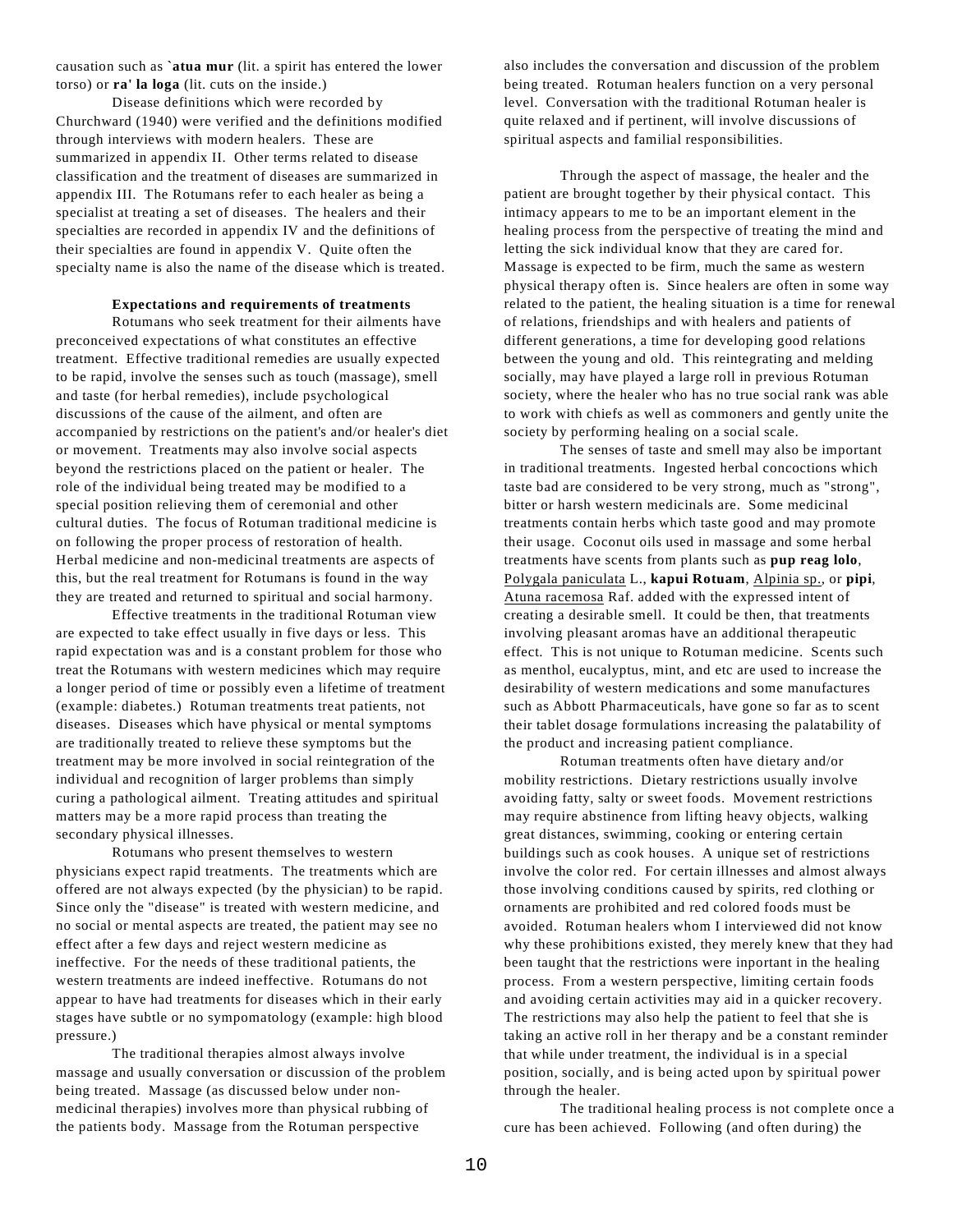treatments, gifts of food or mats may be required to complete the process of healing. (This aspect is discussed further under the section on the traditional healers.) The patient and/or the healer may also have to perform certain duties such as discarding used herbal remedies into the ocean.

This complex mixture of psychological, physical and social aspects which are integrated into an effective treatment, are expected by Rotumans when receiving help from a western or Rotuman healer. The early Europeans when presenting the Rotumans with treatments did not always offer what the Rotumans felt was needed, so the offer was graciously accepted and then cast aside as valueless, as can be seen in the account of Dr. Bennett (1832:475-6):

> "I was requested one morning to visit a chief of high rank, for the purpose of rendering him my professional assistance, as he had been long suffering from illness. I readily acceded to the request, and after a sultry walk arrived at his residence at a village named Shoar. This chief, who was named Moeta, had been long suffering from rheumatic affections of the joints; he pointed out to me the scars where the native remedy of burning had been resorted to, but no benefit had resulted from it. I prescribed for him, and he inquired of me what diet he should use and etc."

then later in the account:

"The lotions which I frequently gave them for this purpose (ophthalmia) were seldom or never used, but all internal remedies they took readily and with confidence."

The account in addition to indicating that the Rotumans did not want self treatment, indicates that they were amiable to internal treatments which of course can only be consumed by oneself. I believe, had the doctor offered to massage the lotions on the individuals, they would most likely have accepted the offer. Western medicine simply did not meet very many of the expected criteria of an effective treatment. And from the perspective of the Europeans, the

Rotuman treatments were too rapid and difficult to understand to be considered as effective.

Even in my own research, I found myself doubting the effectiveness of the Rotuman therapies. My mind was changed through the following experience: In September 1991, shortly after arriving on Rotuma with my wife and two small children, my daughter, then two years old, started to develop a ring worm infection on her lower leg. Having brought a broad selection of pharmaceutical agents with me, I proceeded to aggressively treat the infection with nystatin and miconazole. Normally these treatments will stop the expansion of the fungus and over the course of one to four weeks cure the problem. After a weeks worth of steady application, the fungus had continued to enlarge so, I switched to econazole and clotrimazole. After another two weeks, the fungus had at best slowed its rate of expansion. I then turned to the apprentice healer with whom we were staying, who gladly offered to treat the problem. The treatment using **`ai ne tane**, Cassia alata L., leaves was rapid, with the cure being exacted in under three days. Treatment required movement restrictions (no playing in the ocean) and massage of the leg

each day, followed by application of the leaves. My daughter who is quite afraid of western physicians in their formal attire and sterile environments, was quite at ease, sitting on a mat while Ana, the healer, massaged her leg and briskly scrubbed the infection with the leaves. Ana, spoke softly with my daughter and involved everyone present in conversation,

which allowed my daughter to be at ease and accept the treatments.

This particular incident, although valuable in showing the healing aspects of treatments, is also valuable in illustrating the potential worth of traditional medicine, especially where western medicine has not proven to be effective.

## The Traditional Healers

### **Introduction**

The Rotumans, like other Polynesian cultures (Cox 1991, 1993) had developed specialized healing practices prior to European contact. Early European visitors to Rotuma described healers as "singularly ignorant of even the most elementary medicine and surgery" (Gardiner 1897:491), and "Nature, among these people, is the chief physician." (Bennett 1831:475) Each physician to visit the island was eagerly asked to stay to treat the people, but by their own accounts, the people who eagerly accepted their treatments usually discarded them in short order. This may indicate that the desire for the physicians to stay was a complement to the guests rather than a genuine desire for non-Rotuman medicinal aid.

Unlike European medicinal practitioners, the Rotuman healers play a dual role in society, filling their roles as farmers, fishermen, craftsmen, mothers, or statesmen and functioning as healers in a secondary specialty. Healers are common on Rotuma (my survey identifying 69) which has a relatively low population (under 2500 individuals.) Within the healers lies some of the only remaining knowledge of the flora and past uses of the flora. The healers with whom I worked were all kind, gentle and highly knowledgeable. All the healers with whom I worked were open with their knowledge once they understood the true concern and interest I had in their disappearing art.

Rotuman healers must spend many years learning the intricacies of their traditions. Each healer is chosen to learn the family traditions partially on the basis of their social character qualities and partially on the basis of their lineage. The familial power to heal may be associated with ancestral spirits or other supernatural activities. Supernatural origins or introductions from other island cultures are often credited as sources of the different healing traditions. A survey of the healers presently active on Rotuma has identified many different types of healers and healing traditions. The future of the traditional Rotuman healer is inseparably linked to the continued training of a new generation of young healers.

### **A survey of traditional healers**

A survey of the healers, found on Rotuma, was conducted in December 1991 and June 1992. The healers, their treatments, their age, sex and whether they had passed on to a younger generation, their knowledge, was recorded. The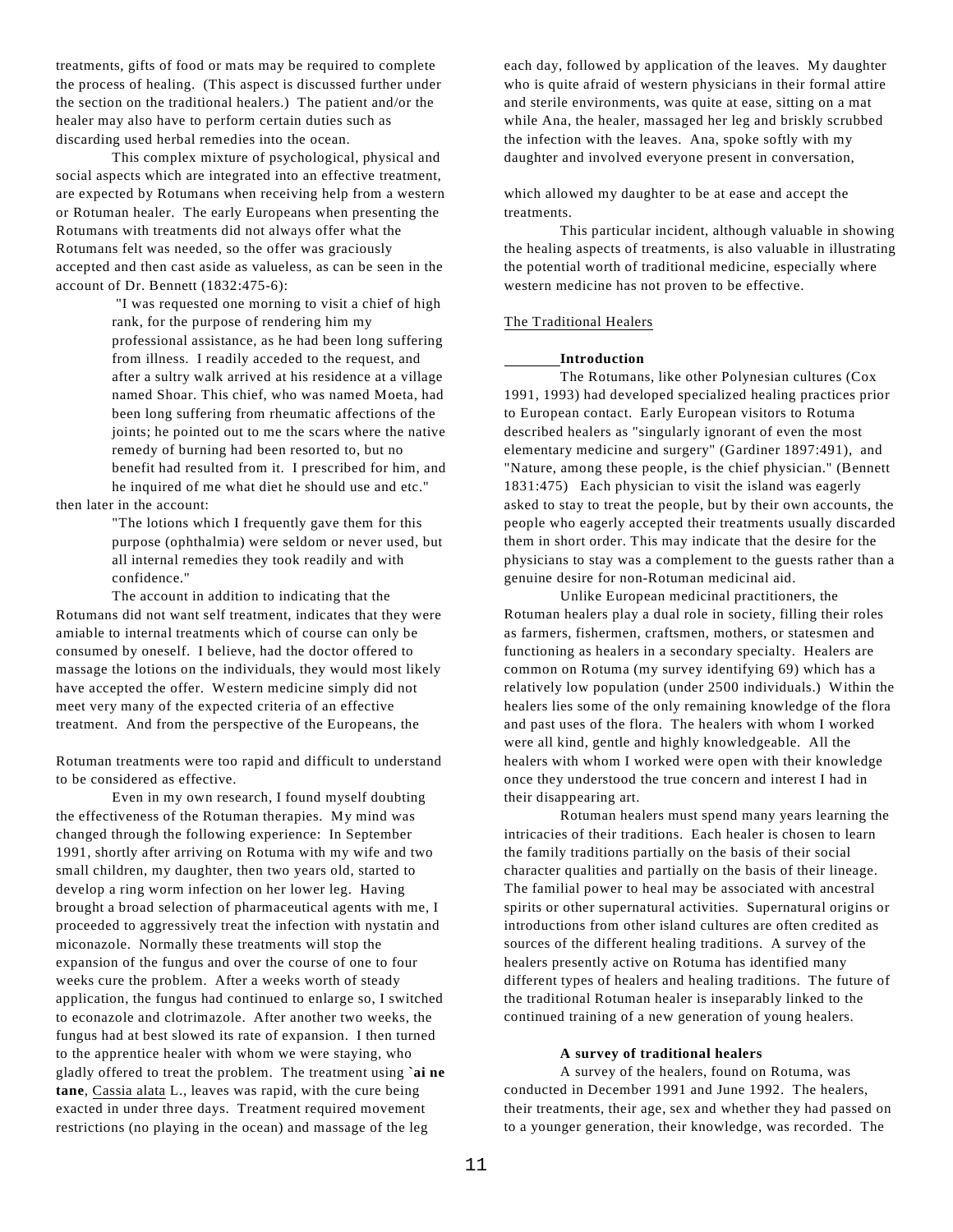purpose of the survey was to establish at a point in time (approximately June 25th, 1992) the number of healers in existence on the island of Rotuma. A point in time was needed because the Rotuman island population is in constant flux. Many Rotumans regularly travel between Fiji and Rotuma, living part of the year on each island. Healers who travel to Fiji effectively are outside of the traditional population and thus not participating in the cultural continuity of Rotuma. It was assumed that the flux is constant no net flow of healers in either direction.

With the number of healers established, their relative number compared with the general population can be determined. This also may allow the traditional system to be examined in a limited quantitative way. The survey provides an estimation based on the rest of the field work I have conducted, of the number of healers whom have yet to be interviewed and the approximate percentage of the total knowledge resource yet to be examined. (see table 2)

Prior to conducting the survey, criteria were established for determining who could be included as a healer and how to determine if a given individual was a healer. The following is a list of criteria used for inclusion or exclusion of potential healers from the final list of healers:

1. Self proclaimed healers were excluded unless identified independently by at least two other informants. (It was assumed that healers who are known by the population are obviously practicing and having an impact on health, whereas those who would only be self proclaimed healers were not practicing and thus were having no impact on the culture.

2. Healers who were identified by two independent informants were considered as healers if: 1)they were in residence on Rotuma during the study, and 2) they were willing to discuss their specialties with myself and my interpreter. Many people surveyed, recalled recent ancestors who had practiced healing arts but whom had not passed the knowledge on in a formal manner. These individuals were not considered as healers although occasionally the relatives of the deceased healers could offer information regarding treatments which verified the cultural continuity of treatments demonstrated by actual healers.

Two healers who were interviewed with their treatments placed in the pharmacopoeia, are not listed in the survey. One was a bone setter, while the other treated stone fish poisoning and several other minor treatments. The former, left the island prior to the end of the June 1992 survey and thus was effectively out of the culture. The later healer was the last to be interviewed before leaving in December 1991. Due to travel constraints the interviews with her were not completed. Prior to my return to Rotuma in June of 1992, she passed away. She had not passed on her knowledge so I could not record the remainder of her treatments. Both of these healers, although participating in this study, were not present on Rotuma through the end of the study and thus are not listed here as part of the record of healers present in June 1992.

3. Healers in the category of **majau la`ak lelea'** (abortionists), were excluded from the survey of healers. This group was not recorded because of the present social environment on Rotuma which denigrates their position and

thus causes their practices to be performed in secret. Interviews were conducted with these healers but only with the assurances that they would remain anonymous. Only three of these healers where identified and it is difficult to determine how many, if any more, there are.

The following is the procedure used to identify the population of healers:

1. Beginning at one village, the island was slowly circled (the population only living on the extreme coastal fringe.) At each village, the first individual encountered was asked if they knew of any healers in their village or in their district. After this individual had given all the information that they could, we moved on. The next individual encountered was asked the same questions.

2. Each person identified by a single informant was placed on a list of identified healers. If an identified healer was identified by a second informant then the healer was placed on a list of verified healers.

3. Verified healers were sought out and questioned about their treatment specialties, age, and etc. Many of these healers offered further information about their treatments and offered to become involved in interviews.

4. Village by village, the island was slowly covered until every village in each district had been surveyed. This survey may have missed a few healers but it is not very likely that many were overlooked. Surely the healers who are the most active, have the largest influence on the traditional culture, and are the most highly regarded as healers are represented in this survey.

The results of the survey are found in appendix IV with a summary of the healing specialties in appendix V. Tables 1 contains brief summary of the results of the survey. 69 healers are recorded in the survey, 22 men and 47 women. The average age of the healers was 54 years old. Presently the Rotuman population is approximately 2500 individuals so about 1 in 36 individuals is a recognized healer.

This survey can be loosely compared with the limited survey conducted by Howard in 1960. Howard (1979:265) recorded finding 24 traditional healers (10 men and 14 women), in his 1960 field work. Of these he determined that two of them were generalists; the rest specializing in treating "either particular ailments or parts of the body."

|          | Table 1. Healers present on Rotuma in June 1992 |        |                               |             |
|----------|-------------------------------------------------|--------|-------------------------------|-------------|
| District | # of healers                                    | female | male                          | average age |
| Itu'muta | 11                                              | 6      | 5                             | 53 years    |
| Itu'ti'u | 24                                              | 18     | 6                             | 55 years    |
| Juju     | 5                                               | 4      |                               | 59 years    |
| Malhaha  | 11                                              | 7      | 4                             | 52 years    |
| Noatau   |                                                 | 5      | $\mathfrak{D}_{\mathfrak{p}}$ | 55 years    |
| Oinafa   | 8                                               | 6      | 2                             | 52 years    |
| Pepjei   | 3                                               |        | 2                             | 46years     |
| Rotuma   | 69                                              | 47     | 22                            | 54 years    |

Rotuma is divided into seven administrative districts which represent former politically separate chiefdoms. The distribution of the healers is approximately proportional to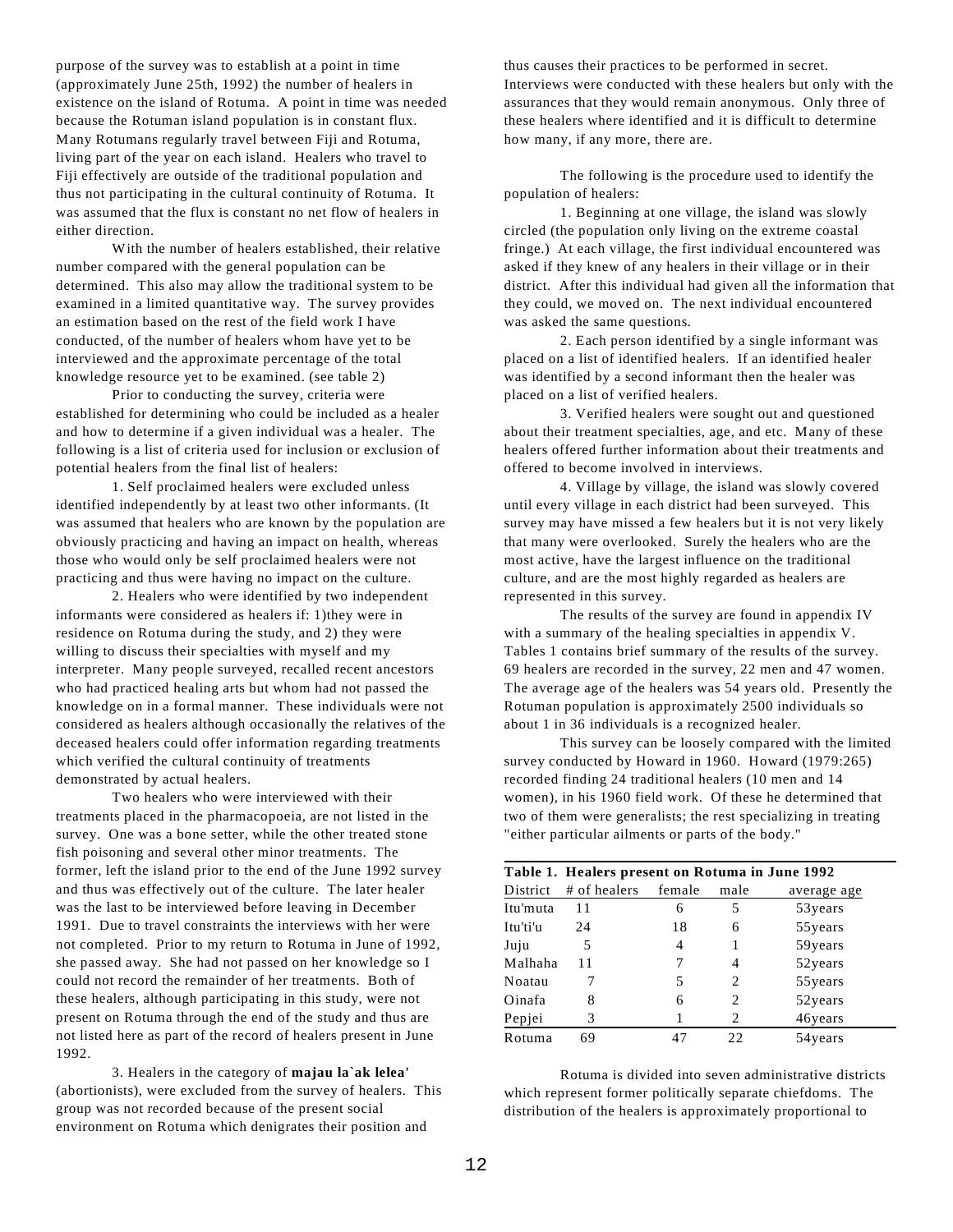Each healing specialty may have one or more treatments associated with it, but most only have one treatment. Most Rotuman healers only treat one disease (have one healing specialty.) Exceptions to this low number of treatment specialties are Ketisoana Managreve of Juju, Ana

# **Table 2. Rotuman Treatment Specialties**

The survey of Rotuman healers in 1991-1992, identified the following healing specialties as still represented on Rotuma.<br>A ilments treated/specialty

| Practitioners |     | Specialty                 | Ailments treated/specialty                                                                               |
|---------------|-----|---------------------------|----------------------------------------------------------------------------------------------------------|
| (1)           |     | Majau a'su te:            | Midwife.                                                                                                 |
| (6)           |     | Majau haina la`ek lelea': | One who promotes pregnancy.                                                                              |
| (A)           |     | Majau la'ak lelea':       | Abortionist/ pregnancy prevention.                                                                       |
| (2)           |     | Mase ha':                 | One who treats spiritual diseases with a red rash on the extremities which moves inward.                 |
| (2)           |     | Mase susu:                | One who treats lumps in the breast tissue.                                                               |
| (2)           |     | Mase 'uf:                 | One who treats a disease with a red rash on the arms/legs which moves towards the                        |
|               |     |                           | extremities (hands/feet.)                                                                                |
| (2)           |     | Sarao afaf ne fatmaneva:  | One who treats dropsy or other related heart difficulties.                                               |
| (13)          |     | Sarao `atua mur:          | One who treats spiritual diseases.                                                                       |
|               | (3) | -tui huhual:              | Disease only on the lower body, with swelling, fever, and no external blistering.                        |
|               | (3) | -`atua mur sol:           | As in tui huhual except affecting the entire body.                                                       |
| (4)           |     | Sarao faliga:             | One who treats ear ailments.                                                                             |
|               | (2) | -ru faliag:               | Ear pain.                                                                                                |
| (2)           |     | Sarao filo'u:             | One who treats headaches and flu-like symptoms.                                                          |
| (1)           |     | Sarao fu ia he:           | One who treats pain in the heal which has no outward signs.                                              |
| (1)           |     | Sarao fuar la:            | One who treats boils on the bottom of the feet.                                                          |
| (4)           |     | Sarao fu mu:              | One who treats boils on the patella.                                                                     |
| (1)           |     | Sarao haniahos:           | One who treats "thick injuries" which have pus.                                                          |
| (1)           |     | Sarao he hual:            | Spiritual disease the entire body swollen and erythremic, but no fever present.                          |
| (14)          |     | Sarao hiaj ne to'         | One who sets bones, sprains, dislocations and fractures.                                                 |
| (4)           |     | Sarao hununuak:           | One who treats breathlessness (asthma?)                                                                  |
| (2)           |     | Sarao jiajia:             | One who treats "boils on the eye", styes.                                                                |
| (3)           |     | Sarao koho:               | One who treats coughs.                                                                                   |
| (2)           |     | Sarao koi mosran:         | One who treats stone fish spine poisoning/wounds.                                                        |
| (2)           |     | Sarao kur mog:            | One who treats scalp irritations such as kapkapa.                                                        |
| (1)           |     | Sarao la' riri:           | One who treats fever in children which is due to excessive playing.                                      |
| (3)           |     | Sarao lao 'e sui:         | One who removes fish bones which are lodged in the throat.                                               |
| (1)           |     | Sarao li ne uaf:          | One who treats badly infected cuts.                                                                      |
| (8)           |     | Sarao mafa:               | One who treats eye ailments.                                                                             |
|               | (1) | -maf jiol:                | Crossed eyes.                                                                                            |
|               | (2) | -maf pirpir:              | Lit. "yellow eyes", jaundice.                                                                            |
|               | (3) | -pa mafa:                 | Eye injuries.                                                                                            |
| (6)           |     | Sarao mamosa:             | One who treats illness characterized by lethargy, dry cracked lips and tongue, lack of                   |
|               |     |                           | appetite, sometimes with white film forming on the tongue.                                               |
| (1)           |     | Sarao mamosa tamor        | One who treats a disease characterized by chest pain, fever, sweating, and the victim                    |
|               |     |                           | expectorates scaly material.                                                                             |
| (2)           |     |                           | Sarao mea ta koi: One who treats a skin disease which causes reddish spots which expand, spread over the |
|               |     |                           | entire body and may be fatal.                                                                            |
| (3)           |     | Sarao mou huag:           | One who treats constipation.                                                                             |
| (3)           |     | Sarao nuj:                | One who treats mouth ailments.                                                                           |
|               | (2) | -nuj ko'                  | Sores around the mouth.                                                                                  |
| (1)           |     | Sarao piaj mul:           | One who treats sore shoulders/stiff neck.                                                                |
| (2)           |     | Sarao puag roro:          | One who treats boils which occur under the genitalia.                                                    |
| (2)           |     | Sarao ru al:              | One who treats toothaches.                                                                               |
| (1)           |     | Sarao ru ef:              | One who treats stomach aches/disorders.                                                                  |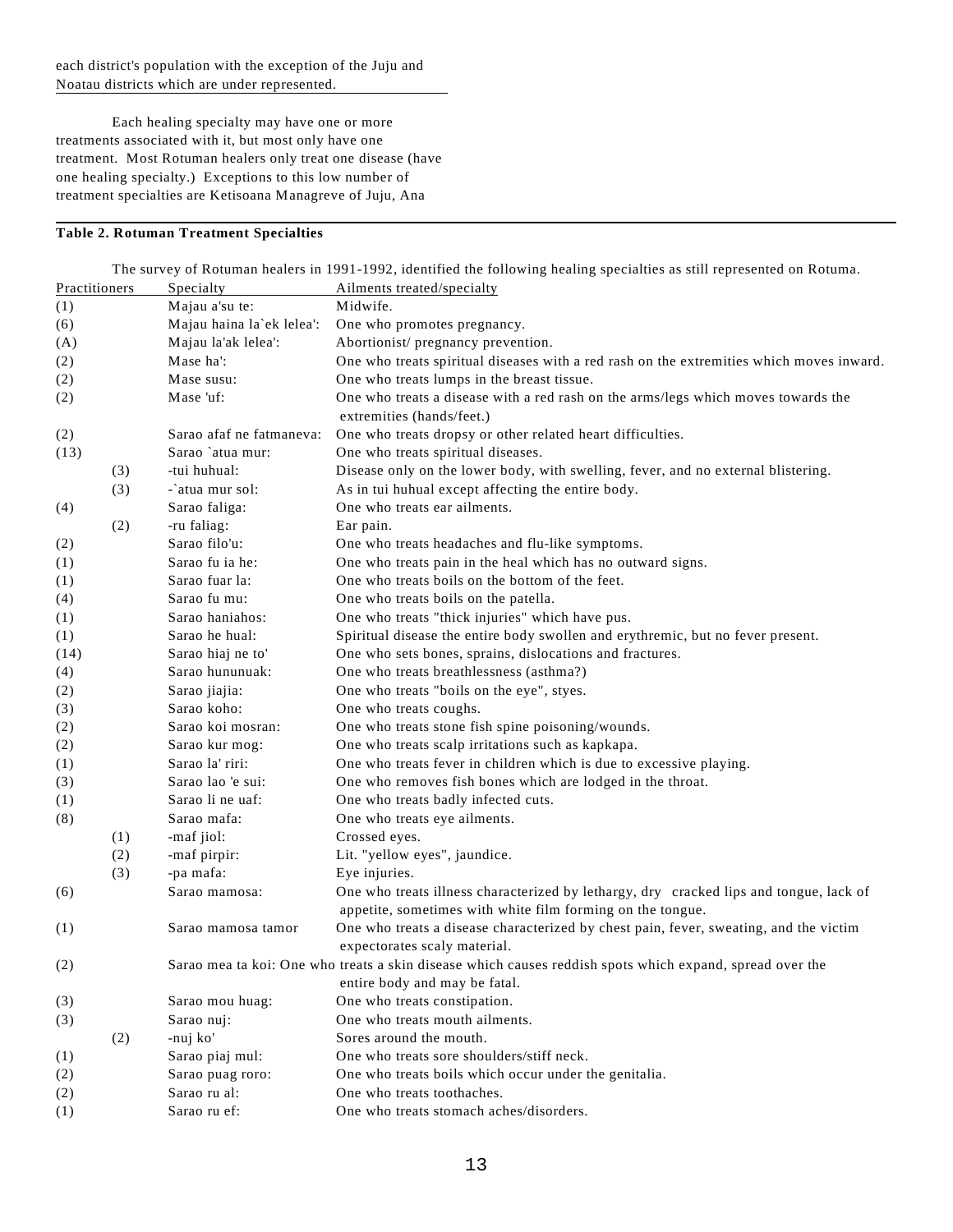| (3) | Sarao siki:               | One who treats any kind of boil.                                                                             |
|-----|---------------------------|--------------------------------------------------------------------------------------------------------------|
| (1) | Sarao soa:                | One who treats illness (usually boils) from a distance.                                                      |
| (1) | Sarao susun:              | One who treats topical burns.                                                                                |
| (1) | Sarao tau ek ga kau vili: | One who treats hernias.                                                                                      |
| (1) | Sarao te hual:            | One who treats recurrent boils.                                                                              |
| (1) | Sarao ti hu:              | One who treats breast infections.                                                                            |
| (1) | Sarao tokofut:            | One who treats deep bruises/wounds on the bottom of the foot which exude pus but have<br>few external signs. |
| (7) | Sarao tu':                | One who treats spine and joint ailments, "bubbles between the vertebrae."                                    |
| (2) | Sarao tu kiog:            | One who promotes menstruation when it is difficult to maintain a menstrual cycle.                            |
| (1) | Sarao uaua:               | One who treats stiff muscles.                                                                                |
|     |                           |                                                                                                              |

Stevens of Mumu and Gagaj Kono of Saulei. These three healers and one other healer who passed away prior to the end of the study, represent a composite tradition of healing said to have arrived via distant ancestors from the island of ``Uvea. This healing tradition resembles the typical Polynesian generalist who has many remedies. About one-half of the information presented in this thesis was derived from interviews with the healers representing the `Uvean tradition. If these three healers are excluded, then the traditional Rotuman ethnopharmacopoeia and the level of knowledge still available drops dramatically. In spite of their assertions that their traditions arrived from ``Uvea, they can still be seen as Rotuman healers. Their treatment specialties are widely recognized on Rotuma and Ketisoana was the most frequently identified healer, with the district of Juju most commonly indicated as a place to seek treatments.

## **Table 3. Number of treatment specialties per healer**

| # of treatment specialties # of healers |    |
|-----------------------------------------|----|
|                                         | 50 |
|                                         | 14 |
| 3                                       |    |
|                                         |    |
| 11                                      |    |
| 18                                      |    |

The healing specialties which were identified through the survey are listed in table 3 (and repeated in appendix V.) The most commonly identified specialties are the bone setters (**sarao hiaj ne to'**) and those who treat spiritual illnesses (s**arao `atua mur**, **mase ha'**, **mase `uf**, and **sarao soa**.) Bone setters represent several different family traditions. These families are still actively passing on their traditional knowledge with little breakdown in transition between generations. Healers who treat spiritual illnesses are well recognized and frequently named when an informant is asked to name any healers she may know. In addition to the specialties listed above, many other specialties deal with diseases which may at times be spiritually caused. For example **Sarao puag roro** (one who treats boils which occur under the genitalia, usually male) indicate that the illness they treat may be caused by spiritual activity. Other specialties though, such as **sarao susun** (one who treats topical burns), **sarao hununuak** (one who treats breathlessness, possibly asthma) or **sarao uaua** (one who treats stiff muscles), were never discussed as being related to spiritual activity.

Many of the remaining specialties treat ophthalmic/otic or various topical ailments, verifying the importance of these remedies as reported by Bennett (1831), Gardiner (1897), and Howard (1979.)

**Majau a'su te** (Midwives) may be seen as in their last stand on Rotuma. Only one midwife could be identified and she is presently 76 years old. This is a profession which I do not think will endure in the traditional fashion into the next century.

Healers were additionally questioned about whether or not they had transmitted their traditional practices on to the next generation. This question was not consistently asked and the responses often made mention of individuals not living on Rotuma. Both of these aspects complicated the issue such that I have not recorded the responses in the results of the survey. In spite of this problem, the answers given provide a view of the potential future of Rotuman health care system.

The results of questions regarding continuance of the tradition into younger generations are startling. Although some healers have passed their information on to several children and/or relatives, most have not passed on their knowledge to anyone in spite of their advancing years. The reasons for this trend are stated to be; lack of interest in the young regarding traditional practices, former discouragement of traditional medicine by the government of Fiji, western medical services provided by the government of Fiji which decrease demand, and from the perspective of the elderly healers a lack of suitable candidates who will be willing to properly carry out the practices initiated by their ancestors. This last aspect will be elaborated on, later in the discussion of the origin of each healers treatment knowledge.

The healers who have not passed on their information are largely in the elderly age groups above 59 years of age. This group of healers which represent 28 percent of the healers on the island are likely to pass away before they will have time to pass on their traditions to a younger generation. In addition to their traditional healing knowledge, I also found this elderly group to have the greatest level of traditional botanical and cultural knowledge. With the deaths of these healers, much more than 30 percent of the knowledge base will be lost.

| <b>Table 4. Age Distribution of Healers</b> |              |              |  |
|---------------------------------------------|--------------|--------------|--|
| Age range                                   | # of healers | % of healers |  |
| $20-29$ years                               | 3            | 4.3          |  |
| $30-39$                                     | 8            | 11.6         |  |
| $40 - 49$                                   | 14           | 20.3         |  |
| 50-59                                       | 16           | 23.2         |  |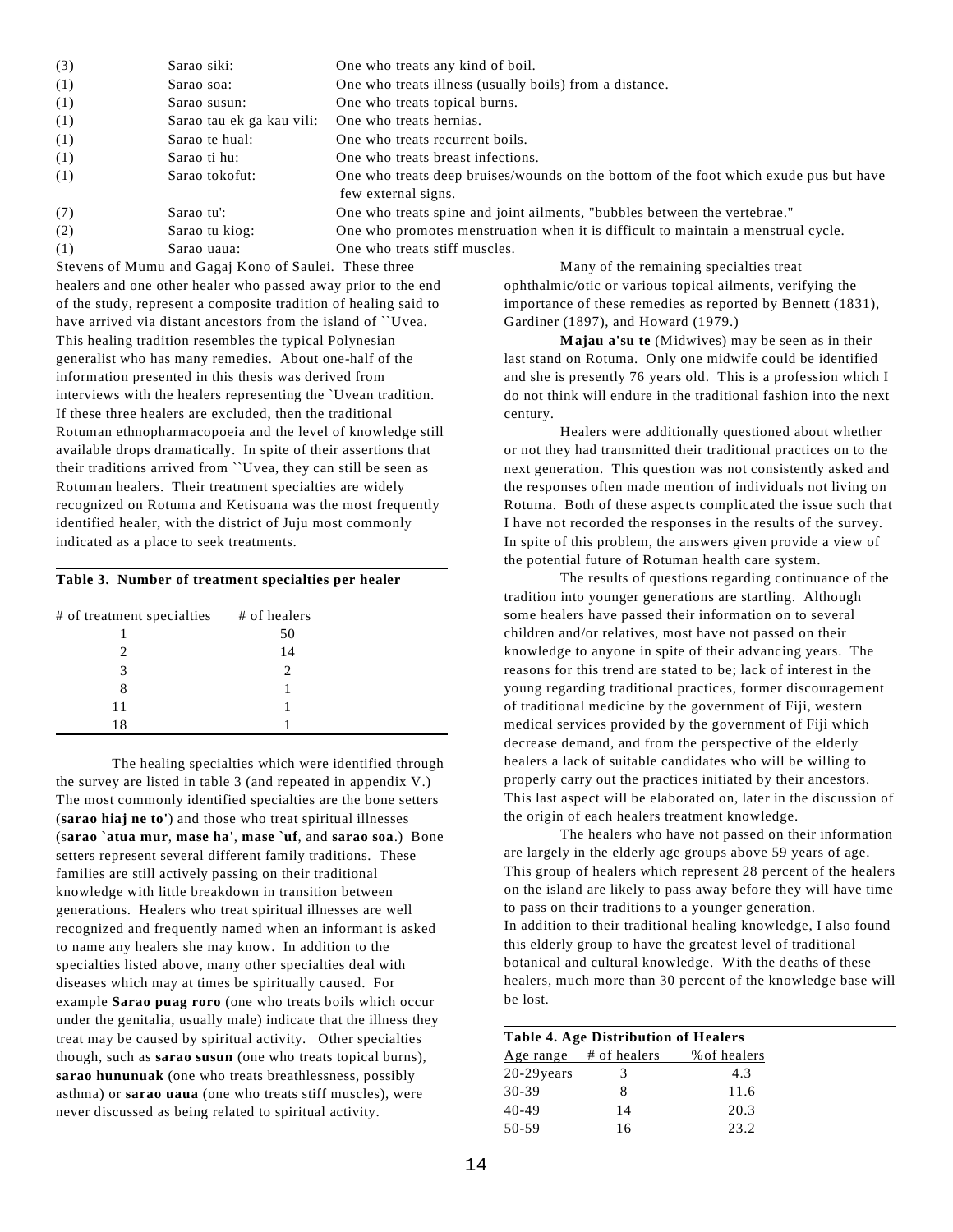| 60-69 | つつ | 31.9 |
|-------|----|------|
| $70+$ |    | 8.6  |

The survey allows for quantitative estimates of the percentage of Rotuman treatments which have as yet to be studied in addition to estimates of the number of healers yet to be interviewed. The treatment specialties which have been observed using a participant observation methodology account for 65 percent of those identified in the survey. Since this information was largely obtained from healers who had the largest number of treatment specialties the percentage of healers interviewed is much lower at only 20 percent of those identified. I estimate that one field trip of approximately one month will be needed to complete the interviews with the remaining healers. This short time frame is only possible if the researcher is fluent in Rotuman medical terminology and is acceptable and familiar to the Rotuman healers.

| Table 5. Research to date                     |             |
|-----------------------------------------------|-------------|
| Research area                                 | % Completed |
| Healers surveyed:                             | 100%        |
| Healers interviewed intensively (14 of 69):   | 20%         |
| Healing specialties documented by observation |             |
| $(28 \text{ of } 43 \text{ identified})$ :    | 65%         |

In summary: The results of the survey indicate that presently most Rotuman healers are female, and from an aged population (50 percent over age 54.) Unlike other Polynesian healers, the Rotumans tend to treat only a few ailments as specialists rather than treating many ailments as generalists. In the long term, this may have been a saving factor for the knowledge base with information spread more evenly across the society and thus more difficult to loose, whereas single individuals with large volumes of information could lead to rapid loss of information if not passed on efficiently. In spite of this aspect, the older healers tend to have many more treatments than their younger counterparts which probably indicates attrition through time and recent cultural change.

### **Becoming a healer**

Becoming a Rotuman healer requires a commitment to work with and learn from a healer for many years. Young apprentices are usually children or close relatives of the healer. Children on Rotuma are allowed to observe and participate on a limited basis depending upon their interests. Inquisitive children may ask about what the adults are doing and how to do what they are doing. Young children are often sent to gather various plant parts near to the healers homes and will often be present, watching the preparation and application of medications and massage. Apprentices usually begin training as teenagers after showing signs of interest when younger.

The apprentice typically trains for several years and may still be training to a limited extent even when older and practicing on their own. The elderly are revered for their knowledge and thus may always be learned from. After learning how to use a given treatment and assisting in its usage, the apprentice will reach a level of understanding and compassion at which time the experienced healer will officially pass on the power to perform that specific treatment. This process of passing on the power to heal is known as "**soro**". At this time, the healer will place her hands on the initiate and state that the healing ability given by their ancestors to heal is now given to the initiate. Howard (1979:270) described this process: "The ritual employed to transmit healing powers consisted of the transmitter washing the hands of the receiver with a coconut oil concoction."

Much of the traditional healing knowledge is passed from generation to generation through the female lines. The male healers (with the exception of the bone setters and fish bone extractors) indicated that they had learned their knowledge from their mothers. Most women also had learned their practices from their mothers or close female relatives. This practice is understandable since the male children will often travel with the men of the village to the plantations and spend a large proportion of their time with the men tending the crops. Young boys are expected to learn how to care for the food crops and fish on the reef or in deeper waters, with much of this activity spent only in the company of other men.

Young girls on the other hand, spend much of their time learning traditional activities such as weaving or net fishing with the women of the village who also happen to be the healers. This greater exposure and difference in expected sex roles may account for some of the skew toward female healers.

Traditionally, most treatments and the spiritual power to properly use them are clan/family possessed. Thus a treatment could be taught to a non-clan member but would not be effective since the power to heal, associated with a given treatment could not be passed to non-clan members. Much of this knowledge of healing was maintained as family secrets with the techniques and the herbs used, only held by the healers.

This situation of secrecy may explain the interesting account given by Gardiner (1897:492-3) regarding the plants used medicinally on Rotuma. Gardiner was told by his informant that taro Colocasia esculenta (L.) Schott and hibiscus Hibiscus rosa-sinensis L. leaves were used as medicinal herbal poultices along with the Tahitian chestnut Inocarpus fagifer (Parkinson) Fosb. and dried arrowroot Tacca lentopetaloides (L.) Kuntze. The taro and arrowroot are presently not considered as medicinal on Rotuma, while the hibiscus and Tahitian chestnut are only moderately used in medicinal ways and not in the ways described above. Rotumans whom I questioned, considered this to be a misleading trick played by the informant on Dr. Gardiner. It is likely then, that the Rotumans of the day misled the Europeans in order to maintain their family secrets. Present day Rotumans still believe that the treatments should remain within their clans, but the healing knowledge is more loosely held since it is understood that the power to heal may only be held by family members. Thus in teaching this researcher about the techniques, herbs and processes, the healers understood that I would only be able to write about this knowledge and would not be able to use it without the families spiritual power. In spite of this, some healers are guarded with their knowledge since it is felt that other Rotumans who attempt to use their treatments without success may cause a calamity to befall the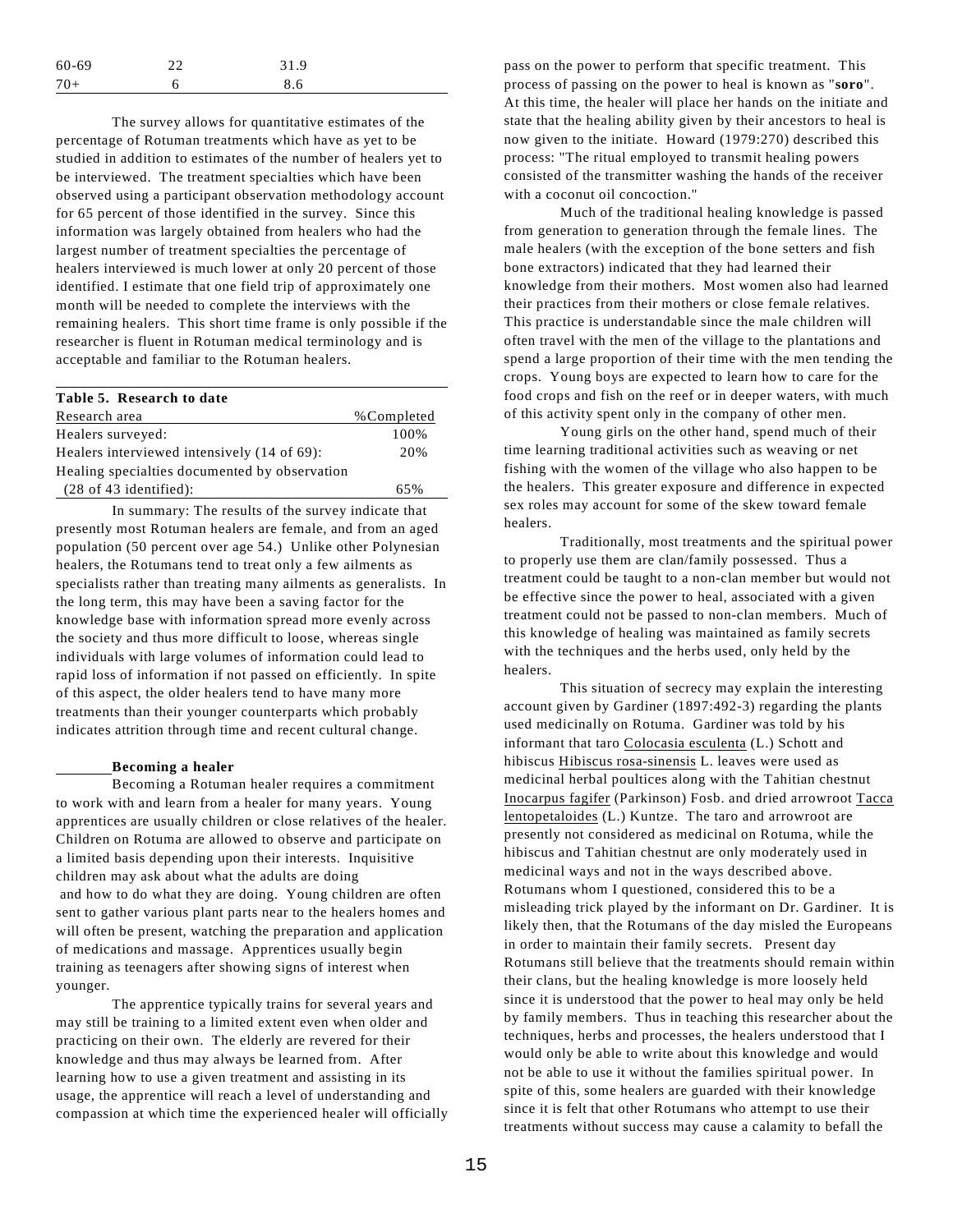family of the healer who gave away the information.

In some families the power to heal is a general spiritual devise which may be held and used by many different clan members at the same time. In other families the power to heal is reckoned to be the presence of an ancestor or other spirit. In the latter families, the power may only reside in one individual, such that passing it on to the initiate is also an act of retiring from the healing process. The former generalized form of power is the more commonly related form. Traditions in which only one family member may hold the power to heal may be more susceptible to tragedy and subsequent loss of the tradition than those in which the knowledge is shared by more than one family member.

Some healers feel that their power to heal is associated with a certain house foundation, clan land or district and thus will only perform treatments in that location. Others have no feeling of restriction and regularly will travel to distant homes of patients. If a particular site is associated with the power to heal, this may affect either the ownership of that site (it passing on to the appropriate healer) or the site may affect the individual chosen to learn the treatments.

Healing power, knowledge and specific treatments are considered to come from a variety of sources. Treatments are most commonly considered as being passed down from ancestors with their ultimate origin lost in the past. Many treatments and entire traditions are recognized as being learned from other islands such as Samoa, Fiji and `Uvea (Wallis island). These treatments borrowed from other island cultures are traced to pre-European contacts and are most often the source given by healers who are generalists treating a variety of illnesses.

Dreams are commonly reported as possible sources of healing knowledge, and several healers indicated that their ancestors had learned about certain treatments through dreams. In these dreams, ancestors or other helpful spirits, indicated the way in which a treatment should be conducted and the herbs which should be used. In spite of the constant reference to dreams as sources of information, no healers where identified who claimed to have themselves learned from dreams. An additional source of new treatments was described by several healers as a possibility but also was not identified as the way in which they had learned. This last option is simply experimentation. The Rotuman word for the experimentation process is **as`aki**. This process involves consideration of the disease being treated with comparisons to other diseases with known treatments and a decision to prepare a new type of treatment based on experience with other disease types. This process is said to have been used extensively when the first Europeans arrived, bringing whooping cough, influenza, measles, cholera, and possibly yaws (Gardiner 1897:497-8.)

Elderly healers who do not feel their relatives are as committed to healing as they are, are resistant to pass on the power to heal and thus lose their healing abilities. In some cases this may reach the extreme of the knowledge never being passed on. Elderly healers are willing to die without passing on their knowledge. The healer will usually only choose to not pass on their knowledge if they do not feel that any of their relatives are committed to learning their arts or are incompetent to learn them. It is considered to be worse to pass

the information on to the wrong individual (thus upsetting the ancestral spirits) than to not pass the tradition on at all. This is accepted because of the belief that at a future date when a treatment is needed, a decedent who is qualified can be taught the treatment through a dream.

## **The characteristics of a healer**

Traditional Rotuman society tended to be highly egalitarian even by Polynesian standards. The individual could trace their lineage and claims to resources through each parent (peripatetic.) Women and men equally could hold clan leadership positions and chiefs titles. Village life was organized around the clan or extended family group rather than the individual or nuclear family, with cooperation being stressed rather than competition. Individuals had responsibilities to larger organizations of clans, villages and districts which held greater sway than their own needs or those of their immediate family. This highly socialized, interdependent community developed strong social links and genuine care and concern for each member of the group. The present day Rotuman healers are the last bastions of traditional Rotuma and thus display in themselves the unselfishness and concern for the members of their community.

Healers tend to have a greater depth of knowledge concerning traditional cultural concepts. Part of this knowledge is maintained through their continued usage of noncultivated plants. Concerns with spiritual matters and love for people also compel them to maintain traditional approaches. The healers interviewed had deep spiritual lives with several being lay leaders in the Methodist and Catholic churches. Healers are chosen to learn about traditional therapy because of their existing interest in the traditional knowledge and concern for their fellow Rotumans. These basic aspects may explain why the healers are currently the last reservoirs of much of the traditional Rotuman cultural knowledge.

Healers are found in any social position: chiefs, commoners, farmers, fishermen, shop keepers, government employees, clan leaders, home makers, wealthy and poor all have healers represented amongst their categories. Healers are not sought out based on their social standing but rather on their standing as a successful healer. Healers and healing traditions which are well recognized throughout the island may see patients from all parts of the island with the healer or the patient taking several hours each day to travel to meet the other.

In addition to performing their standard roles in society and performing the actual function of healing, a healer will spend time locating medicinal herbs and in some cases preparing medications for later usage. Healers must know the exact location of each desired herb since patients may arrive even at night for immediate treatment, requiring a search in the dark for the desired plant.

None of the healers questioned, claimed to actively cultivate the wild medicinal herbs, but the relative abundance and diversity of these plants was always greatest in and around villages with active healers (for example Juju village.) Despite these assertions, the semi-domesticated rhizomatous herbs, Zingiber zerumbet (L.) Sm., **rag`apua** and Curcuma longa L., **raga**, were actively planted by healers and freed of competing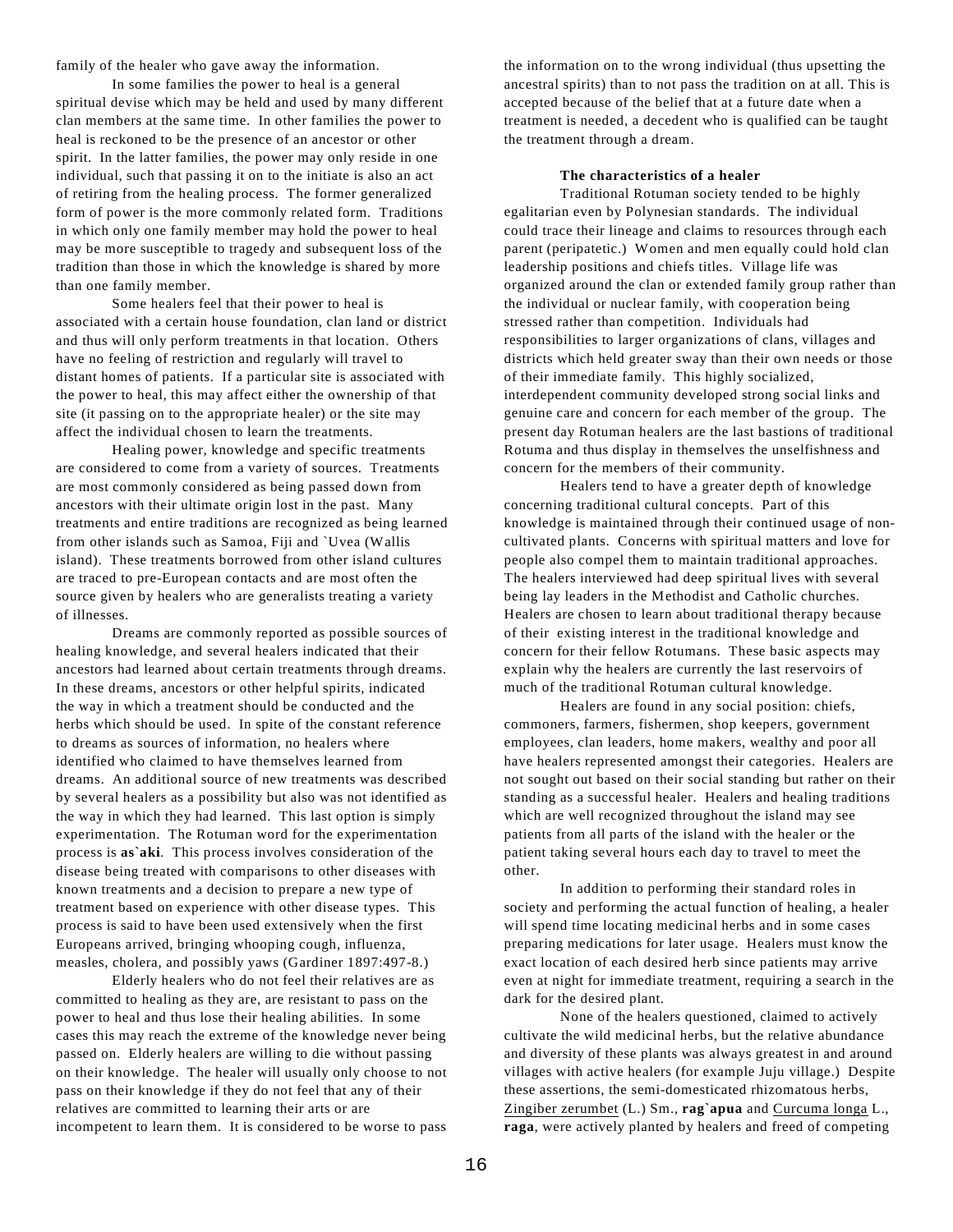weeds. If selective cultivation does occur, it may lie in the aspect that while practicing agriculture, the recognized medicinal herbs may be left alone, while less useful and weedy species are removed.

 The overall love and concern for the people of Rotuma which is shown by healers is traditionally repaid with gifts of food. Presently many healers will not accept gifts or will only accept traditional gifts of food. Money is considered by many healers to have caused their fellows to loose their healing power. Healers will often indicate what kind of payment if any is expected for their services, only because it is felt that some treatments will reversibly fail if the traditional cycle of healing is not followed. In a traditional healing cycle, the healer will treat the patient in a specific way for a specific time period. The patient and the healer may have to observe certain dietary and/or activity restrictions throughout the treatment phase. Following the treatment, after a designated number of days (usually 5 or 10) from the initiation of treatment, certain gifts of food must be presented to the healer or for life threatening diseases, a feast is held in honor of the healer and the patient, along with the presentation of a high quality pandanus fiber mat to the healer.

The standard gift consists of an **ape** (plain pandanus mat) or for very serious illnesses a **te hapa** (fine pandanus mat) and an **afa**. An **afa** is a ceremonial meal cooked in a traditional earthen oven called a **koua**. The meal must include at least 1 **moa** (chicken), 2 **eiko** (fish or other meat cooked in coconut milk and wrapped in a banana leaf), 3 **a'ana** (taro rhizomes), and 4 husked and cleaned **niu** (coconuts.)

This presentation (the **afa**) also commonly includes a leg of cooked pork. Howard (1979:265) identifies this last ingredient of the **afa** as a "sacrificial pig". Rotumans whom I questioned, considered the **afa** or sacrifice to be a gift of love and thanks given to the healer. It is felt that failure to follow the standard format may cause a relapse of the disease, **tui**, or for the disease to strike the healer or her family. Bennett (1831:475) recorded after providing treatment for a Rotuman: "he afterwards presented me with a fine mat of the island, and on my refusing the proffered gift, he seemed displeased, and said, `that it was the custom of the country;' I consequently took it: this was the only instance during my visit to any of the Polynesian Islands, that a gift was ever tendered to me for professional services." Outside of the gifts associated with a therapy, the healers receive no special social recognition.

## **Types of healers**

Rotuman healers are categorized on the basis of the diseases they treat. Healers may roughly be divided into those who use massage and those who use herbal treatments. Many healers use both massage and herbal treatments, but there are many healers who only use massage. Healers may treat one or many different ailments. Healers whom are recognized as treating distinct categories of diseases include those who treat spiritual illness, remove fish bones or are bone setters.

The majority of treatments involve some form of massage (**sarao**.) **Sarao** is not a generalized rubbing of sore muscles but is a set of specific massaging movements associated with the proper treatment of a specific disease state. The masseur is quite analogous to a western trained physical

therapist, who uses massage of muscle groups, stretching, etc. to promote healing. Some healers may only use massage. Massage treatments are considered to require the same type of training and power associated with herbal treatments. Healers who use massage often become very strong since each massage session will often last for more than one hour. During massage sessions, family members of the healer (if in her home) or of the patient (if in their home) will talk with the patient and healer. Conversation varies from general gossip to discussion of the problem being treated and ways to avoid it recurring. If the problem is of a spiritual nature the massage may be as western massage is performed, hands on the patient, while the healer mentally and conversationally attempts to overcome the spiritual ailment, or the "massage" may involve the use of herbal treatments which never contact the patient (see Euodia hortensis Forst.f. in the ethnopharmacopoeia.)

Regardless of how it is performed, the concept of massage as being essential to therapy is central to the Rotuman process of healing. Treatments without massage are rare and usually not associated with healers or are treatments requiring special spiritual powers with "massage" performed as a mental aspect from a distance.

Healers on Rotuma may be considered as generalists (treating many different ailments) or specialists (treating one or a few specific illnesses). The generalists, though, are actually specialists with many specialties since they will break down their knowledge into specialty treatment types. For each ailment treated, a given healer will know from one to many different treatments which may involve herbal internal or external applications, massage, spiritual treatments (see below under treatments), dietary and or other restrictions or a combination of these aspects.

Spiritual illness, although often an aspect of many Rotuman diseases, at times is treated as a distinct illness state. Spiritual illnesses are accompanied by physical manifestations (see `**atua mur**, Appendix II.) Healers who treat spiritual illnesses are relatively common on Rotuma (Table 3, Appendix IV) possibly due to the inability or perceived inability of western medicine to provide adequate treatment regimes. These healers may use massage and/or herbal treatments and may be referred to as **sarao** or **majau**. The spiritual healers, although easily separable in the eyes of western classification are highly integrated into Rotuman medicinal classifications which although recognizing spiritual ailments as somewhat different causally, tend to divide the healers by their massage (**sarao**) or healing/building (**majau**) aspects. Most traditional Rotuman healers will indicate that an element of a spiritual nature is involved in traditional disease causation, their power to heal and the self healing actions taken by the patient.

Rotuman healers who extract fish bones lodged in the throat represent a unique island specialty. These healers use spiritual insight to aid in their ability to heal. This specialty is particularly important since the traditional diet contained large quantities of small reef fish. Small sharp bones are nearly impossible to remove from the flesh of the fish eaten and thus some inevitably are swallowed. Bones lodged in the throat may cause a great deal of pain and tissue damage if not removed. These healers probably represent an extreme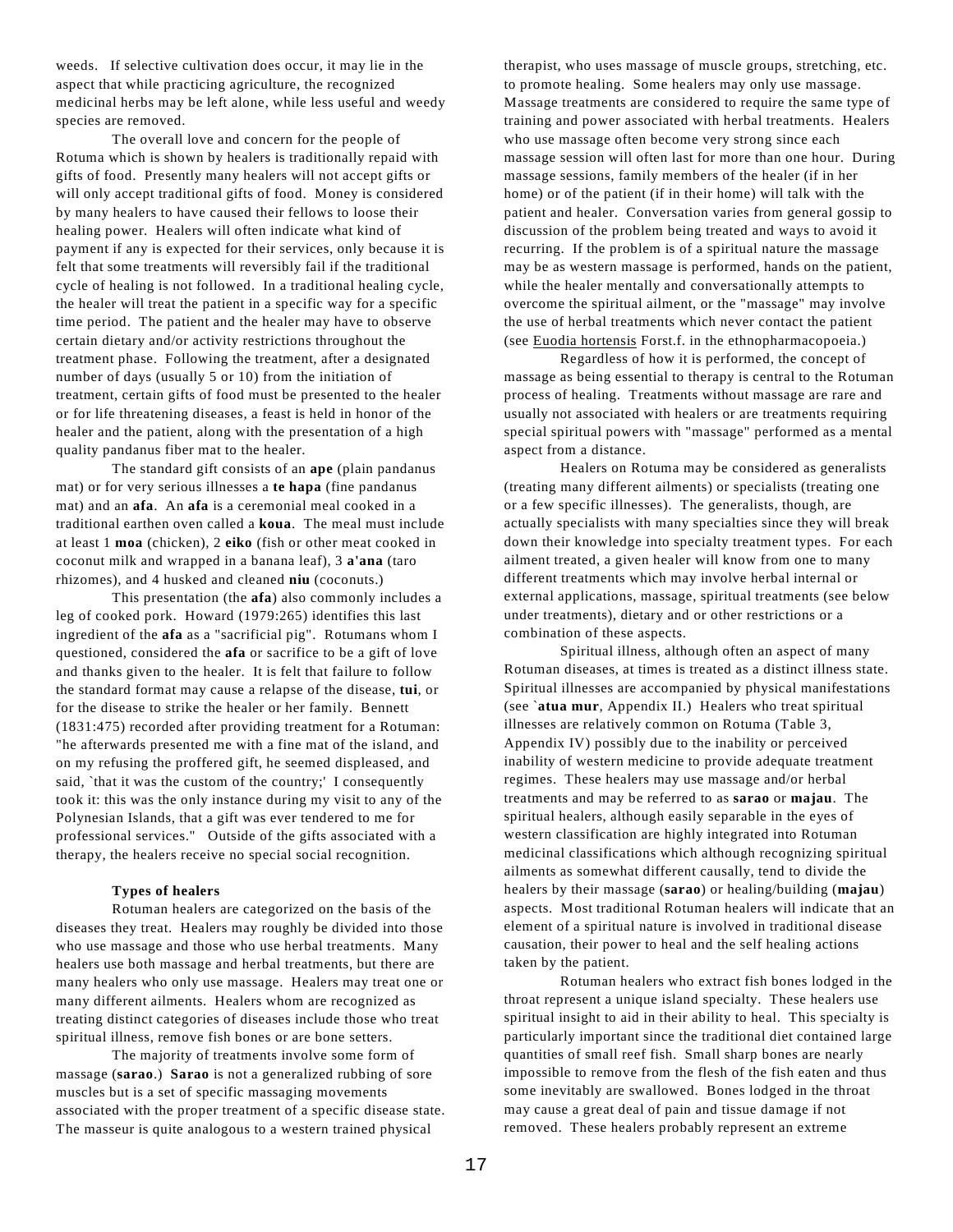specialty brought about by necessity.

Bone setters are in the only class of healers which is dominated by men. This may be due to the strength required to set a broken bone against the strain of large muscles. Bone setters are still widely used in spite of the presence of a modern clinic facility. In addition to physical manipulation, these healers will use massage and herbal remedies. Bone setters represent an exception to the largely matrilineal system of knowledge descent. These men pass their knowledge from father to son, with the few women who have been identified as bone setters or apprentice bone setters having learned from their fathers.

One type of "healing" is not recognized as being a specialty nor is it practiced by specialists, yet it is important even today in Rotuman society. This healing tradition is veterinary medicine. The Rotumans are dependent upon having a considerable population of pigs in order to meet social obligations which involve feasting, etc. The health of these pigs is very important with much of a families status being determined by their ability to produce pigs upon demand. Each man who cares for his herd of pigs will provide treatment for them as needed. Commonly this includes treatments of minor wounds, infections and internal illnesses such as diarrhea. These treatments which are not carried out by official healers, are still conducted in consistent ways. The treatments are usually passed as common knowledge from generation to generation. Examples of

species used in the treatment of animals are **puak vai** Pisonia grandis R.Br. and **saurag** Centosteca lappacea (L.) Desv.

## **The future of Rotuman healers**

The future of the Rotuman healer is unclear. The average age of healers is so high and the number who have passed on the knowledge so low that it is likely that much of this understanding and experience will be lost in the near future, with the death of the older generation of healers. The aspects which I feel are likely to survive are those which are primarily not in conflict with western medicine and secondarily those which complement western medicine by treating diseases and conditions which are recognized by traditional Rotumans and not western medicine. Spiritual illnesses and topical treatments which have fairly rapid effects are likely to survive because they do not directly conflict with western practices. Treatments for stonefish poisoning are likely to continue because of the continuing usage of the reef system which allows individuals to be injured and the glaring lack of effective treatments in western medicine for this condition.

Healers have made successful transitions to Viti Levu, Fiji, where they find the same plants or import from Rotuma what is needed, but it is unclear whether this tradition is capable of passing to future, non-traditionally raised, "Fiji born" Rotumans who look to western medicine for health care. Other Polynesians such as Tongans (Lafranca 1992) have been able to continue their healing practices even at great distances from their homelands through the importation of the needed herbs, but without maintaining the associated culture it is doubtful that the tradition will continue beyond the pioneer

generation who stand with one foot in each culture while their children live only in the newfound culture.

The healers who remain on Rotuma, certainly will be the strongest determinant of their own future survival. For many years the young of Rotuma have looked to the outside world and spurned their heritage, but there is a new awareness which is growing, of the value of their own culture. After the military coup of the Fiji government, many Rotumans returned to Rotuma and have since chosen to remain. As contact and accessability of outside goods has risen, the Rotumans have come to see that their island has much to offer those who choose to stay. If this increasing cultural awareness continues, and the young begin to develop a sense of cultural pride, then I feel certain that the valuable role of the healer will survive.

### The Traditional Treatments

# **Introduction**

Traditional treatments given by healers comprise a wide array of approaches and techniques, but in general can be grouped into non-medicinal therapies and medicinal therapies. Medicinal therapies are often referred to as **vai** (often internal herbal remedies) or as **turu** (externally applied or rubbed on remedies.) Non-medicinal therapies can be further divided into massage which is usually called **sarao**, setting of bones, midwifery, fish bone extraction, and a mental form of treatment which is also called **sarao**. Medicinal treatments involve the usage of herbs but are also likely to involve massage or mental massage. These divisions are artificial in respect to exclusivity since a given healer may employ any mix of medicinal and non-medicinal therapies, but the Rotumans do recognize each division as potentially important aspects in an acceptable and effective treatment.

Types of healing specialties and their related treatments are disease/illness specific rather than organ of function specific as with western medicine. A summary of specialties/diseases treated is found in appendix II. Additional diseases may be found in appendix IV, which includes many diseases which are recognized by Rotumans but for which there is no knowledge of treatments, the knowledge has been lost or which are introduced European diseases.

#### **Non-medicinal therapies**

Healing by non-medicinal, i.e. non-herbal treatments is almost as common as treatment with herbal remedies. Nonmedicinal treatments can include, massage, setting of bones, midwifery, and extraction of fish bones lodged in the throat. These treatments are conducted both by healers called **sarao** and **majau**.

Massage therapies vary from massage of a particular area such as the two areas below the lower ribs on the back which are called **is kapu** and **is muri**, to massage of an entire side or half of the torso to massage of the entire body. Massage may be conducted with or without coconut oil, **lol**, and may be in conjunction with herbal treatments or used alone. Many diseases may have either a massage treatment or a medicinal treatment or some combination.

Massage can be divided into three general types by my observations, although these divisions are artificial and not recognized by the Rotumans. The first and most common type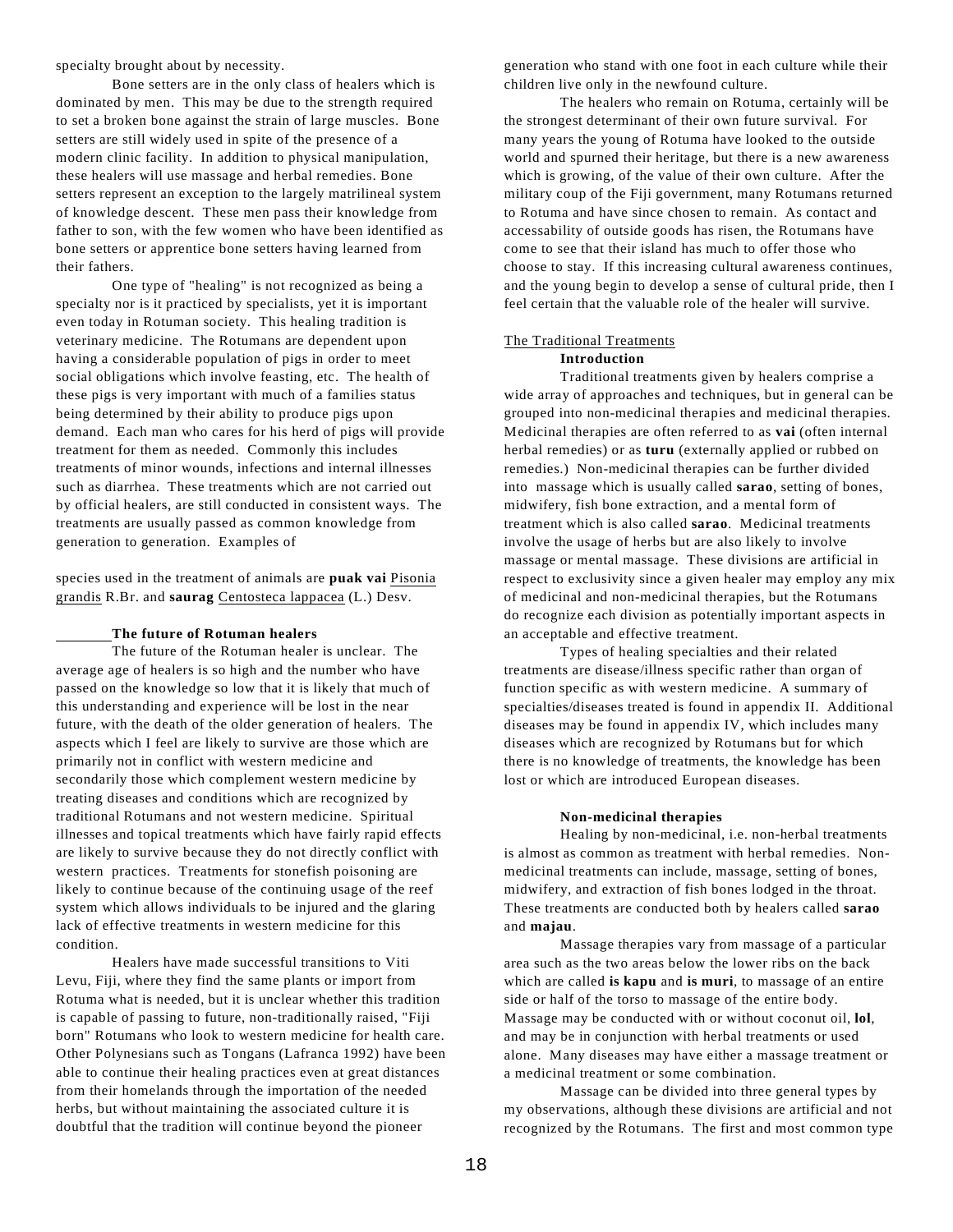is similar to western thoughts of massage; the hands of the healer working with the skin and body of the patient. The second type of massage, involves the healer applying massage with an object, such as a cloth, cork, or strip of Pandanus odoratissimusn Seem., **sa`aga**, Euodia hortensis Forst.f., **usi**, or Cerbera manghas L., **giagia**, leaf. This type of massage is usually very gentle and may or may not be conducted with coconut oil.

The last type of massage is more unusual in that it does not involve physical contact between the healer and the patient. This massage is better classified as a mental massage. The healers who use this type of treatment will conduct their sessions as follows: The first treatment will take place in a face to face meeting and the healer may perform a standard hands on massage. Subsequent "massage" sessions occur with potentially a great distance between the healer and the patient. At a prearranged time, the healer will sit in front of her home, facing in the direction of the patient. The "massage" is conducted as the healer moves a section of stem from a **soro**, Amorphophallus campanulatus (Roxb.) Bl. ex Dune, in the air, in front of herself. The patient at the same time can be found seated in front of his home, facing in the direction of the healer. This massage is considered to have the same efficacy as massage by physical contact. Contrary to my data on this matter is Howard's (1979): "In one instance an informant prescribed **sarao** as a cure but specified that physical contact was not involved, that the healer and patient sat facing each other while the healer made the proper motions. She even claimed that this cure could work at a distance if the patient faced the healer's house at the time the healer performed the act. This was an isolated case, however; most Rotumans seemed to regard the physical contact as an essential aspect of **sarao**."

Healers who set broken bones and fractures, **sarao hiaj**, are customarily men although women were identified as bone setters. Bone setting is by its very nature an emergency based profession, but **sarao hiaj** may also treat back problems by physical manipulation. A unique type of fever in children is treated by bone setters, since it is felt that the cause is a misaligned spinal column. The healer will massage the child's back, then lift the child by the shoulders to realign the spine and subsequently end the fever. Bone setters do not simply manipulate and set bones, but they also perform many of the same functions as the healer who performs massage such as providing physical comfort to the injured, helping determine the cause of the trauma (although this is usually obvious, the problem may rarely have spiritual implications and/or involve some social action that should not have occurred.) The bone setters will often use herbal treatments in cleaning wounds and bone punctures and may provide follow up treatments for infections associated with the trauma.

**Majau a`su te** (midwives) were at one time quite common and important to the people of Rotuma. The midwives served in a spiritually and socially important role. The midwives prescribed prenatal dietary instructions as well as providing predictive information in regard to the sex of the child or other characteristics which may have been important to the new mother. Prior to parturition, the midwife would prepare the mother by massaging her body and anointing her

with oil and **mena** Curcuma longa L. Post-parturition, the midwife would massage the mother, help with the delivery of the placenta and provide treatments for excessive bleeding or cold feelings. The midwife would then dedicate the new child to the ancestral and clan spirits. More information on the role of midwives is available below in the section on medicinal treatments.

Extraction of fish bones lodged in the throat is a unique specialty on Rotuma, where the traditional diet contains a large percentage of small bony reef fish. The fishbone extractors are called, **sarao lao`e sui**. The treatment process is highly ritualized with the healers requiring exact observance of the procedures to guarantee the removal of the bone. The process will vary between different experts. The following procedure is the technique used by one **sarao lao`e sui**:

Upon presentation of an individual with a fishbone caught in their throat, the healer will seat the patient in his home (this particular healer indicated that his ability is associated with the house foundation of his ancestors where his home is currently constructed.) The healer then proceeds to a **niu `uta**, coconut tree variety, where he will retrieve two green coconuts. Great care is taken to ensure that the coconuts are not dropped to the ground but are brought down with the healer. Upon returning to his home, he opens the top of one coconut, drinks a sip of the juice and places the coconut on an **`umef** (a traditional small table used by individuals when eating.) With the coconut on the table, the healer will turn the **`umef** three times in a circular fashion. The patient is then given the coconut and instructed to drink the rest of the contents. If the patient is a child then the healer may drink a larger percentage of the juice. It is very important that the patient finish the contents. While the patient is drinking, the healer will hold the **`umef** in the air between himself and the patient, slowly turning the **`umef** in a clockwise rotation. When the first coconut has been emptied, the process will be repeated with the second. If during the drinking process, a spirit indicates to the healer that the bone has been dislodged, then the healer will have the patient stop drinking and will himself finish the rest of the juice. But, if after the second coconut has been finished, the healer has not been informed that the bone has dislodged, then the healer will send the patient home with instructions to return the following day for a repeat session. After the healer has declared a successful treatment, the patient will feel that the bone is gone and may find the bone in their mouth. The act of receiving spiritual insight while performing this type of healing act is called **sarao lau**. The treatment is said to almost always be effective with the first treatment and never requires more than five days. There are no prohibitions or dietary restrictions placed on the patient, but the treatments must occur in the healers home.

Additionally, some non-medicinal treatments appear to have disappeared from usage. Bennett (1932:475-6) reported: "Nature, among these people, is the chief physician. Burning and cutting are the remedies principally used for all their diseases." Later, Gardiner (1897:492) stated: "The great cure, though, for all wounds and sores is to roast them for several hours in front of a slow fire; I found the skin of one man with acute sciatica absolutely shriveled up and burnt along the left side from this, massage having been tried first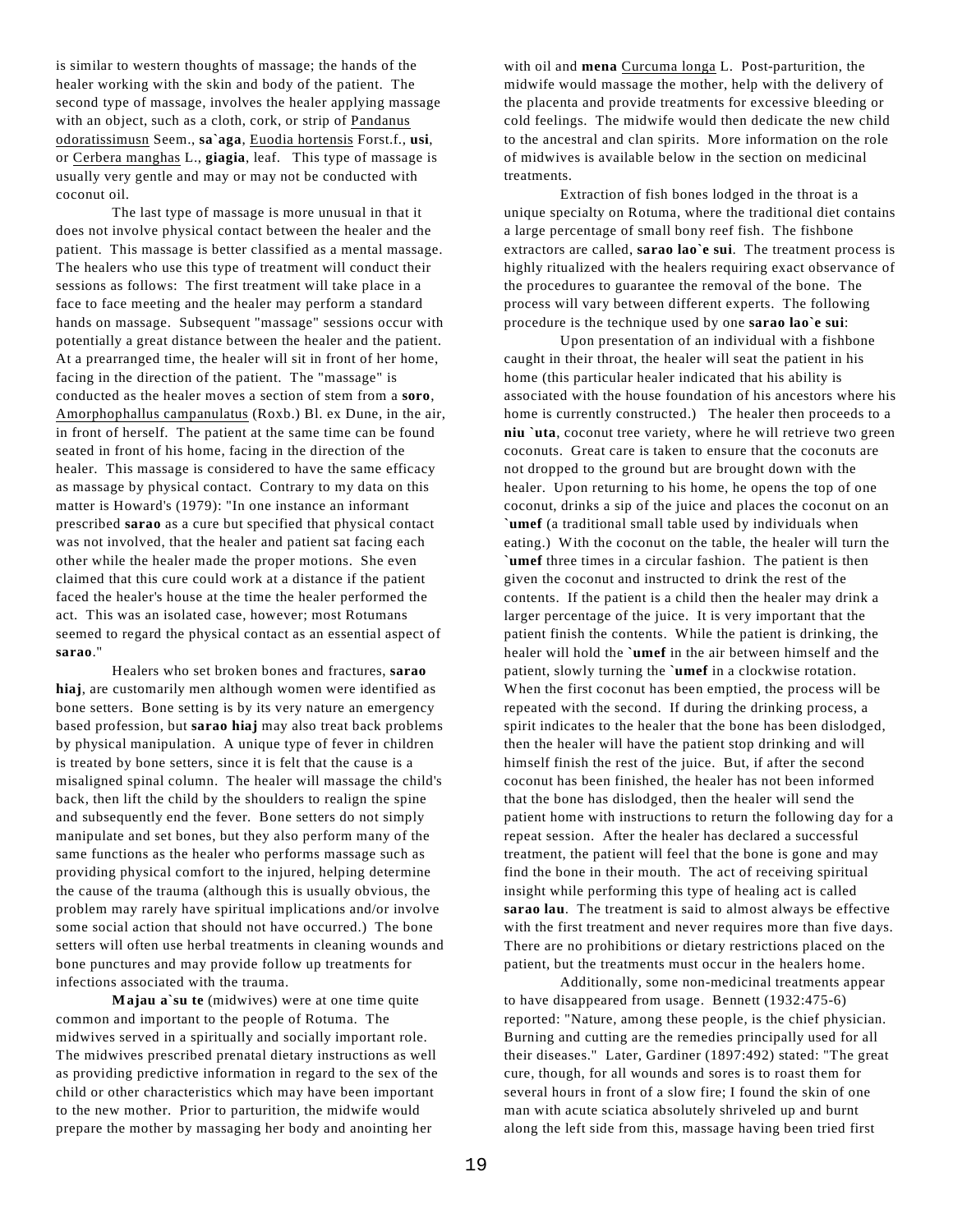and failed." Of these traditions, I noted no contemporary usage.

# **Medicinal therapies**

Treatments which involve taking an internal preparation of herbs are common to many specialties. The medications produced from herbs are called **vai**. **Vai** may refer to any herbal mixture or may be specific for internal treatments. The term **turu** may be used to specify **vai** which are applied externally. The herbal treatments are commonly water extractions or suspensions of plant parts. Healers who use these types of treatments may be referred to as a **sarao** or as a **majau**.

**Sarao**, means to massage or refers to one who performs massage, but it is also used to describe most healing specialties which are not called **majau** whether or not that healer/specialty employs massage. **Majau**, literally means to build, with the same word used to describe a carpenter. Healing specialties which are referred to as **majau** rather than **sarao** include, **majau a`su te** (midwives), **majau haina la`es lelea'** (those who promote pregnancy) and **majau la`ak lelea'** (those who prevent or abort pregnancy.) **Majau** may or may not use massage and usually will use **vai** in their treatment processes.

Plants used as sources of healing potential represent the largest aspect of the Rotuman healing system. Healers easily recognize most of the species found on Rotuma and are in general far more knowledgeable regarding the locations of various species, their usage and botanical terminology. This understanding has come about because of the responsibility the healers have to select and treat patients with the proper plants. Many species on Rotuma are poisonous, irritating, etc. so it is important that the healers consistently select the proper plants and plant parts.

Plants are usually chosen which are thriving and the healers never use all of the available resource, but rather will select some leafs from here and some from there much as a gentle browsing animal might. The parts chosen are usually specific; leaves, inner bark, roots, young shoots, flowers, etc. although in one case, **usogo** Laportea interupta (L.) Chew, the usage involves the entire plant. Plant parts are generally collected fresh when needed, although plants added to **lol**, coconut oil, may be used in a dehydrated form or may be added and left in the oil for long periods prior to use. Of the species recorded in this study (Table 6); Most are used medicinally on other islands, at least nine species have been introduced since European contact of which two are weedy species with no other reported uses and the rest are foods , eleven are common food sources (although not usually the same part which is used medicinally), seven species are used as famine foods, twenty-eight are used for a multitude of purposes, and forty are used only medicinally. Thus the majority of species identified as medicinal have their entire cultural value only as medicinal with very few non-healers passing on information about their potential usage.

## **Table 6. Alternate uses of Rotuman Medicinal Plants**

C= Common Food, F= Famine Food, I= European

Introduction,  $M=$  Medicinal only,  $V=$  Variety of Uses, W= Weedy

| Species                                       | Uses    |
|-----------------------------------------------|---------|
| Acalypha grandis Benth                        | F       |
| Aglaia samoensis A.C.Smith                    | М       |
| Aleurites moluccana (L) Willd                 | V       |
| Aloe vera (L) Burm.f                          | M, I    |
| Alpinia sp.                                   | М       |
| Amorphophallus campanulatus (Roxb)Bl ex Dune  | F       |
| Artocarpus altilis Parkinson ex Z             | C, V    |
| Atuna racemosa Raf                            | М       |
| Barringtonia asiatica (L) Kurz                | V       |
| Calophyllum inophyllum L                      | V       |
| Cananga odorata (Lam) Hook.f & Thouars        | V       |
| Capsicum fruitenscens L                       | C, I    |
| Carica papaya L                               | C, I    |
| Cassia alata L                                | M       |
| Casurina equisetifolia L                      | V       |
| Centella asiatica (L) Urban                   | М       |
| Centosteca lappacea (L) Desv                  | М       |
| Cerbera manghas L                             | М       |
| Chamaesyce atoto                              | М       |
| Citrus aurantium L                            | C, I    |
| Citrus limona Osbeck                          | C, I    |
| Clerodendrom inerme (L) Gaertner              | М       |
| Clidemia hirtia (L) D.Don                     | M, I, W |
| Cocos nucifera L                              | C, V    |
| Cordyline terminalis (L) Kunth                | F, V    |
| F, V<br>Cucurma longa L                       |         |
| Cyclosorus unitus (L) Ching                   | V       |
| Dioscorea bulbifera L                         | F       |
| Eleusine indica (L) Gaertn                    | M, W    |
| Epipremnum pinnatum (L) Engler                | V       |
| Erythrina variegata Stickm                    | М       |
| Euodia hortensis Forst.f                      | М       |
| Exocaria agallocha L                          | М       |
| Ficus tinctoria Forst.f                       | М       |
| Gardenia vitiensis Seem                       | V       |
| Geophila repens (L) I.M.Johnst                | М       |
| Guettardia speciosa L                         | V       |
| Heliconia laulao W.J.Kress                    | V       |
| Hibiscus rosa-sinensis L                      | V       |
| Ipomoea litoralis Bl                          | М       |
| Ipomoea pes-caprae $(L)$ R.Br                 | M, W    |
| Jatropha cucas L                              | V       |
| Lanatana aculeata L                           | M, I, W |
| Laportea interupta (L) Chew                   | М       |
| Microlepia scaberula Mett ex Kuhn             | М       |
| Micromelum minutum (Forst.f) Seem             | М       |
| <u>Mikania micrantha</u> H.B & K              | M, W    |
| <u>Morinda citrifolia</u> L                   | М       |
| Musa paradisica L                             | C, V    |
| Ocimum basilicum L                            | V, I    |
| Pandanus dubious Spreng                       | V       |
| Phymatosorus scolopendrium (Burm.f)Pichi-Serm | М       |
| Physalis angulata L                           | М       |
| Piper insectifugum C.DC ex Seem               | М       |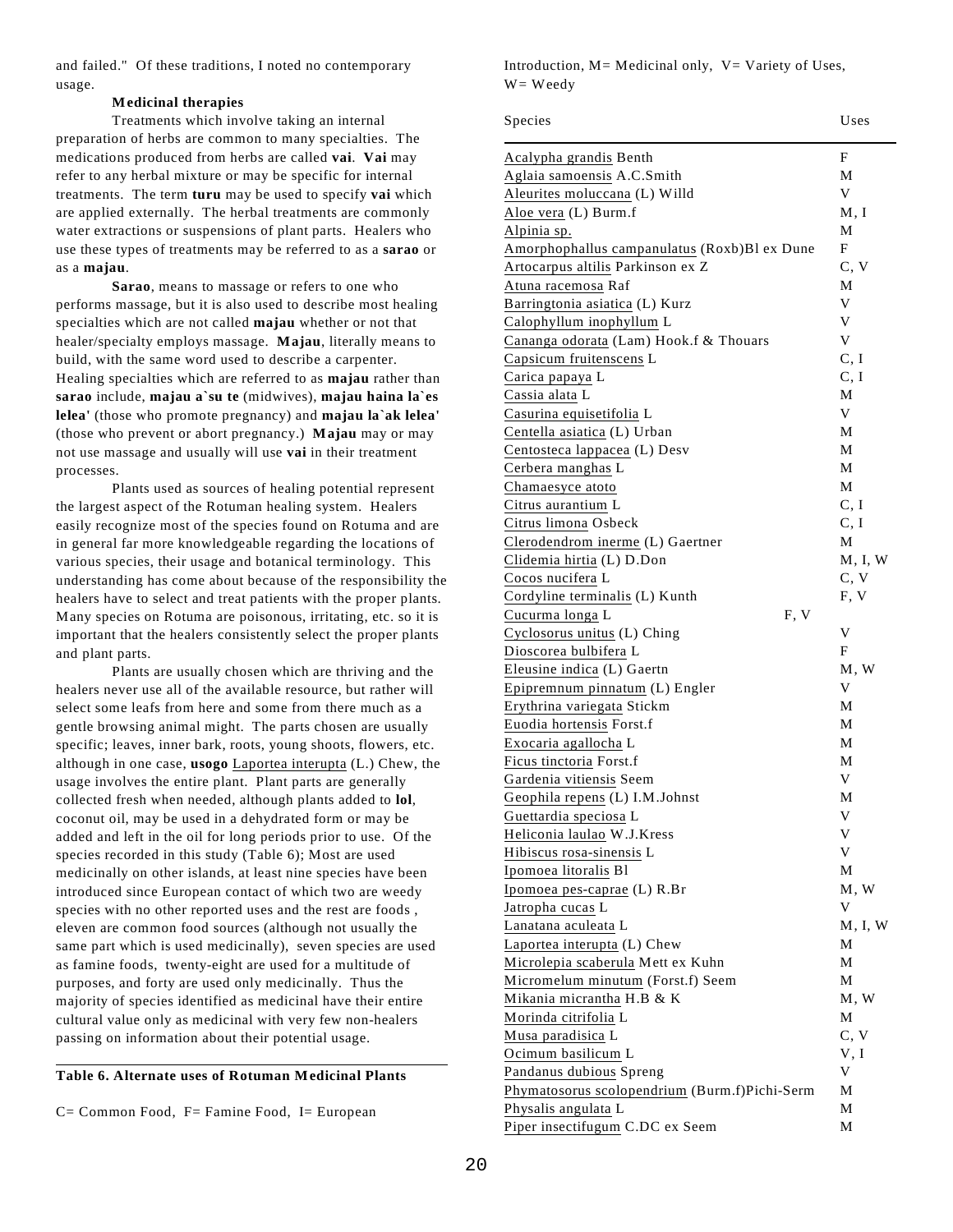| Piper methysticum Forst.f                 |   | V    |
|-------------------------------------------|---|------|
| Pipturus argeneus (Forst.f) Wedd          |   | V    |
| Pisonia grandis R.Br                      |   | M    |
| Polygala paniculata L                     |   | M    |
| Pometia pinnata Forster & Forst.f         |   | C, V |
| Premna taitensis A.C.Smith & S.Darwin     |   | M    |
| Psidium guajava L                         |   | C, I |
| Pueraria lobata (Willd) Ohwi              |   | F, W |
| Sida rhombifolia L                        |   | M, W |
| Spondius dulcis Sonn                      |   | C    |
| Syzygium gracilipes (A.Gray) Merr & Perry |   | M    |
| Syzygium inophylloides                    |   | V    |
| Syzygium samaragense (Bl) Merr & Perry    |   | V    |
| Syzygium sp.                              |   | M    |
| Terminalia glabrata A.Gray                |   | C    |
| Thespesia populnea (L) Corr Serr          |   | V    |
| Trema cannabina Lour                      |   | M    |
| Triumfetta rhomboidae Jacq                |   | M, W |
| Vigna marina (Burm) Merr                  |   | F, W |
| Vitex trifolia L                          |   | M    |
| Zehneria mucronata Bl                     |   | M    |
| Zingiber zerumbet (L) Sm                  | М |      |

Plant parts are usually selected in pairs. This process is called **soa** or **asoa**. The parts are chosen in pairs because it is felt that pairs represent completeness. Non-paired parts since they are incomplete could be infiltrated by a mischievous **`atua**, to complete the pair. The presence of the **`atua** would negate any effectiveness of the preparation. The plant parts are also selected for physical perfection. It is very important that leaves not be torn or blemished, since this could also reduce the effectiveness.

Once the various herbal portions have been selected, they are usually crushed or shredded. This is facilitated with a stone anvil or a hard block of wood and a handheld stone or knife. Herbal mixtures are usually worked by hand to promote an even mixture. The mixtures are then either applied alone or with **lol** to the skin, the mix may be added to water and drunk, or may be processed further. Further processing will typically constitute the production of a water extracted solution. The herbal concoction will be placed in an **ununu** (a fibrous network of vascular tissue from the base of a coconut leaf petiole which resembles course cheese cloth.) The **ununu** will then either be squeezed to release a solution from the herbage, or will be held in water, coconut juice, or **lol** to release some of the herbal chemistry into the solvent. In any case, the herbage is usually discarded and the solution used medicinally, although sometimes the herbage from the **ununu** will be used for massage. Alternatively the herbage may be placed in water and worked by hand to form the solution. The mixture will then be cleaned of particulate and plant material with either an **ununu** or a **sakoto** (a fern leaf or other devise used as a strainer.) In any of the uses of an **ununu** or **sakoto**, a piece of cloth may be substituted, but this does not reflect the traditional approach.

Herbal treatments may be applied via a variety of routes and be used to treat simple daily ailments to complex socio-cultural problems. Routes which are used include;

topical, oral (internal suspensions or solutions), intranasal (mucosal), aural, vaginal (mucosal) and ocular. Topical and internal infusions are the most commonly used at the present time. Any route may be used in conjunction with **sarao**. Treatments of specific parts of the body will be specified by the location rather than by the plants used or disease treated, for example **vai faliag** is an herbal treatment (**vai**) which is applied to the ears (**faliag**.)

Herbal treatments vary widely in complexity and distributional usage throughout Rotuman culture. Many nonhealers (non-specialists) will use common treatments in much the same manner as average members of western societies use non-prescription medications and observe good dental and health practices. Most of the home remedies used by nonhealers are simple to make or require no manufacturing. An example of a simple or non-specialist remedy is the use of **`ai raurau**, Mikania micrantha H.B. & K. in the treatment cuts and minor wounds. No manufacturing or extraction is required and the remedy is quickly and efficiently applied by simply crushing the leaves and applying them to the injury.

Specialist herbal treatments may be much more intricate in their preparation or may be just as simple and merely be used only by specialists. Simple treatments applied by healers are not used by non-healers because it is felt that a particular spiritual power is needed for the remedy to be effective. An example of a simple specialist remedy is the use of **majila**, Chamaesyce atoto G. Forster in the treatment of stonefish spine poisoning. The latex from the freshly broken leaves is simply applied to the wound. It would seem that anyone could perform this act, yet the healer is still required since she holds the power to heal and thus is able to apply the leaves with effectiveness.

Specialist treatments which are more complex usually involve preparation of one or more herbs in an extraction or infusion of various plant parts into a solution/suspension The addition of herbs to coconut oil prior to application of the oil may also be considered as a complex procedure. An example of a simple extraction is a treatment used for **kapkapa** (skin irritation, scabies) using **giagia**, Cerbera manghas L. leaves. The leaves are either prepared in advance by allowing them to soak in coconut oil for several weeks or they may be rinsed with oil prior to the application of the oil to the sites of irritation. Presumably the oil is able to extract some of the chemical components of the leaves, with the oil subsequently applied to the disease site. An example of a simple infusion is the preparation of **karposi**, Acalypha grandis Benth. for treatment of **mase `uf** (a red rash and inflammation.) The leaves are crushed in water or are chewed by the healer, and then the suspension is placed on the sites of irritation and massaged in. With this type of treatment the plant part is actually applied, or, as with **hosoa**, Pandanus dubious Spreng., the leaves are prepared as a suspension and taken internally to treat **ru ef** (a stomach ache.) More complex extractions or infusions will involve herbage from several different species, mixed and prepared in specific ways to give a compound herbal remedy. Complex extractions are generally the most commonly used by healers whereas simple preparations are more likely to be used by non-healers.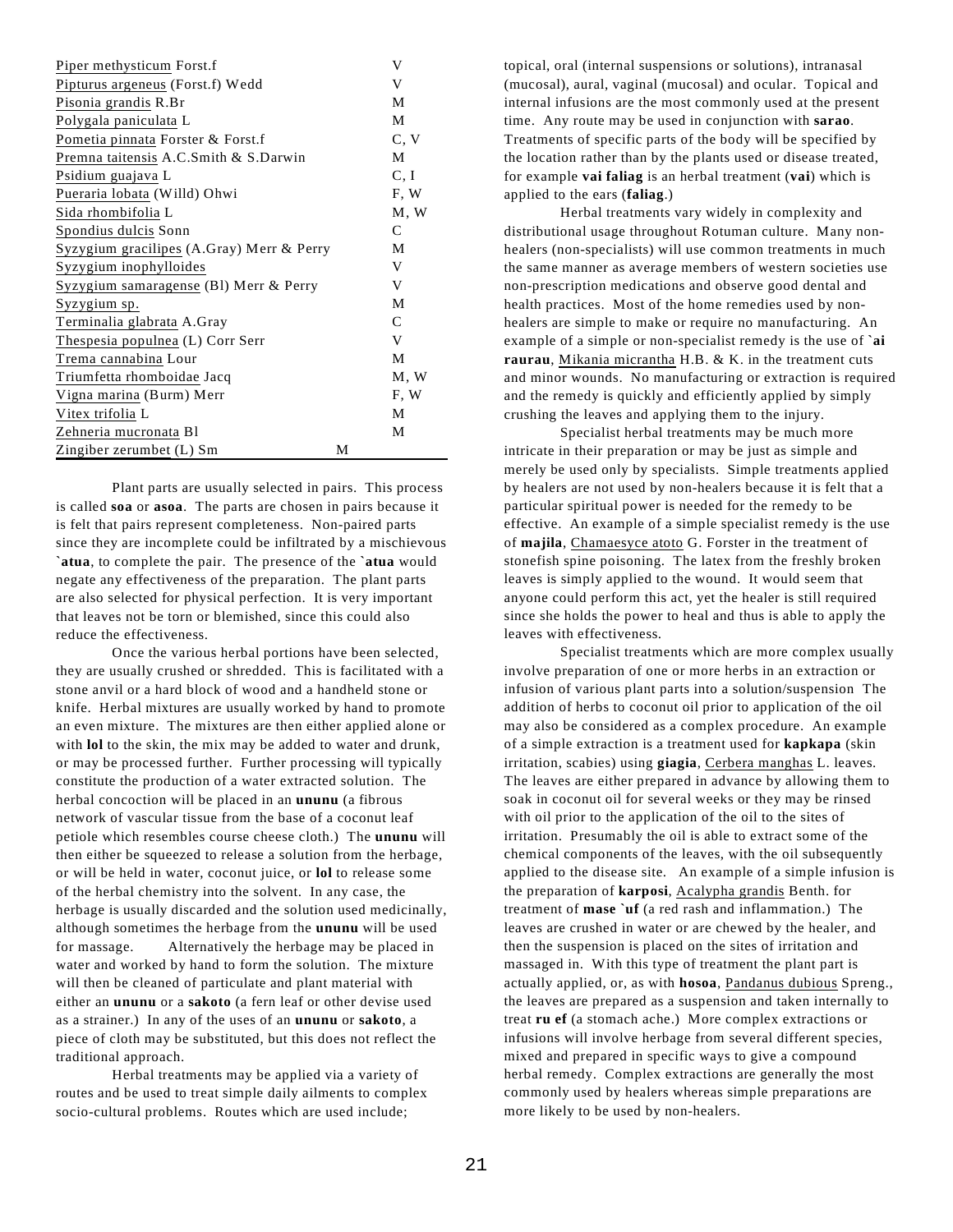Specialists (healers), may use unique plant species or unusual methods which are not used by the non-specialists. **Vai** may be administered intranasally, vaginally or through the aural canal. Healers will often involve spiritual aspects in their treatments which may be considered as additional ingredients to the **vai** which are not employed by the nonspecialists who have no healing power.

Non-specialists are likely to treat common problems which require some type of first aid, and then if required seek the help of a specialist later. Commonly ocular irritations, minor skin irritations and other topical ailments which are of short duration are likely to be treated at home. **Lol**, coconut oil, is commonly used by non-healers just as it is widely used by healers, but the non-healers do not usually have a systematic approach to their massage, nor are they as likely to add herbs to their oil except for scent.

The preparation of **lol** is described in the pharmacopoeia under Cocos nucifera L. Most of the massage by both healers and non-healers is conducted with **lol** as the lubricant. Since massage is so important to almost every aspect of traditional medicine, the **lol** also becomes highly important. The time consuming effort of producing **lol** and the continued usage of it, indicate the value it has to the Rotuman people. Healers will typically have certain herbs which they add to the oil with the stated purpose of providing scent such as **pipi**, Atuna racemosa Raf. fruits, **moskoi**, Cananga odorata (Lam.) Hook.f. & Thouars. flowers, or **pup reag lolo**, Polygala paniculata L. roots. Although the herbs are said to be added for scent, there may be other actions which are being imparted. The **pipi** fruits are quite astringent and thus may add to the therapy. The additives may be antifungal, antibacterial, serve a preservative role or act in other ways to increase the healing efficacy of the coconut oil. **Lol** prepared for some specific treatments includes the addition of **mena**, Curcuma longa L. rhizomes, **`ura**, Morinda citrifolia L. leaves, or **usogo**, Laportea interupta (L.) Chew plants. These specific uses may represent unique extraction requirements or chemical environments required for the treatments to be effective, in which water would be an unsuitable media.

Treatments from simple **lol** to complex herbal mixtures to be taken by mouth, will generally be prepared fresh by the healer. The administration is likewise almost always performed by the healer, although in some cases the patient may have to apply or consume the medication themselves. Occasionally a healer may send the patient home with a small amount of the medication for self administration or in rare cases, instruct the patient in the proper technique for preparation of the medication.

### **The Rotuman Ethnopharmacopoeia**

The following pages present the information regarding traditional herbal medicine obtained during 3 field trips to Rotuma totaling approximately 6 months. The field trips occurred in May 1991, August through December 1991 and June 1992. The data is not inclusive of all uses found on Rotuma, since there has as yet been insufficient time for complete data collection. Herbal preparations in Rotuman medicine are often complex mixtures of parts of several

species, thus under each species is found a record of the preparation with references to any other species found in the mixture. This approach has led to multiple listings of each treatment, but allows the reader a full analysis of a given species under the listing of that species. Each treatment is from a recognized Rotuman healer, although common nonspecialist remedies are occasionally recorded. These common remedies were confirmed with traditional healers prior to inclusion. Since very little previous ethnobotanical work has been published from Rotuma, the previous data is limited to records brief records gleaned from the literature. Unless otherwise stated, all of the ethnomedicinal data has been gathered by the author. In general, previous records from Rotuma have listed botanical medicinal treatments as "herbs" or "leaves." Churchward in his dictionary (1940), recorded the names of many medicinal plants and these spellings have been incorporated in the following. The names in his dictionary also include several plants recorded (by Churchward) as having medicinal properties, but which could not be identified by present day Rotumans. These plants are discussed at the end of the record of plant species. In addition to the undocumented species from the dictionary is a discussion of several other records of Rotuman medicinal plant usages which I could not verify with modern healers.

The species of plants used medicinally are mainly angiosperms. No gymnosperms have been recorded to be native to the island and only four ferns are used medicinally. One of these ferns, Phymatosorus scolopendrium L., is used extensively, one is used in minor ways and the third is only used as a strainer of medicinal preparations and may have no medicinal activity. The angiosperm species are arranged under phyla and divided into families using Chronquist's (1981) artificial system of classification. Each species documentation record includes the Rotuman name and non-medicinal uses, a description of the Rotuman medicinal usage and a brief description of medicinal uses from other Polynesian islands.

The information contained in the Ethnopharmacopoeia was recorded with the understanding that it be used only for scientific research purposes. The formulations given rarely site dosage or other specifics which may be crucial in the proper usage of these species. For non-Rotumans it is not recommended that these treatments be used, since in most cases the Rotuman diseases which are treated are not at all or are only vaguely analogous to western disease categories. For Rotumans it is likewise not recommended that these treatments be used, since the information has not been properly passed to those who might choose to use it and the power to heal has not been given, which will certainly reduce or negate any potential effectiveness.

For the non-Rotuman reader, two definitions are needed to clarify the text. The terms **ununu** and **sakoto** are frequently within the formulation descriptions. An **ununu** is a piece of dead petiole material from the base of a coconut leaf. The material which is largely composed of vascular nets has the appearance of course cheesecloth but has a more harsh texture. The **ununu** is used as a strainer of solutions and as a packaging material for herbal preparations. The term can also refer to a package of herbs which has been prepared by a healer for a patient to use in self treatment away from the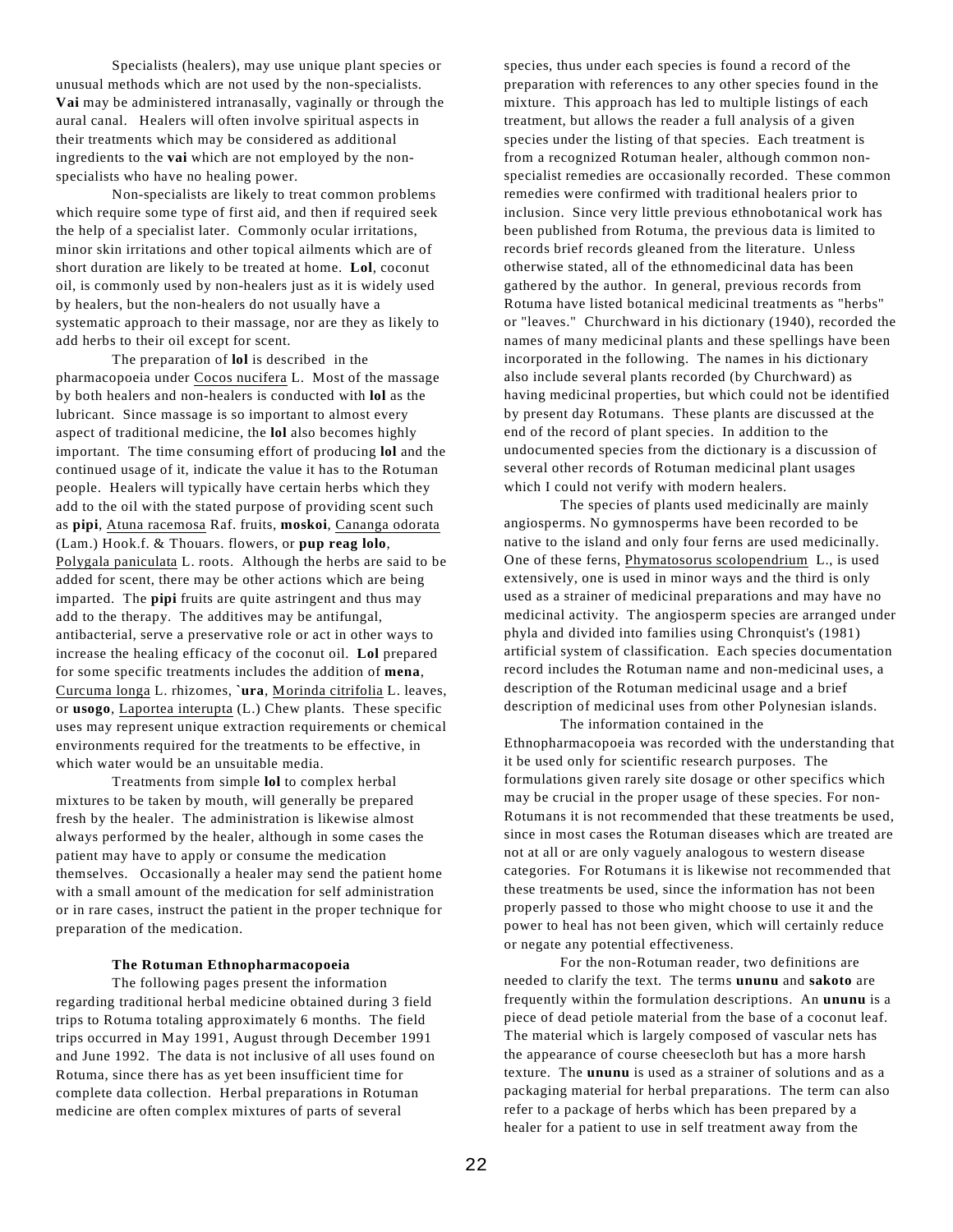healer. A **sakoto** is any device used as a strainer. It is usually used in reference to either a plant (fern) leaf which is used as a strainer, or to a piece of cloth or **ununu** which is used to strain out particulate from a solution.

# **PTERIDOPHYTA**

### **Aspidiaceae**

Cyclosorus unitus (L) Ching

Collection # M371

Description: Terrestrial fern, found in shaded or damp areas and near roadsides in mixed disturbed vegetation.

Non-medicinal uses: The mature fronds are used as strainers in food preparation.

## Rotuman name: **Sakoto**

Medicinal usage: This species is not used directly as a medicinal agent but may, by its use contribute to or alter the chemical composition of other species used medicinally. The fronds which have a finely divided surface are used as strainers in the preparation of herbal aqueous and oil solutions. Medicinal usage from other islands:

None identified, but another species, Cyclosorus penniger (Forst.f.) Copel (**piupiu**) is used in New Zealand. The roots are used to treat boils. (Brooker et al 1981:28)

# **Dennstaedtiaceae**

Microlepia scaberula (Kuhn) Mett.

Collection # M419

Description: Common fern in shaded slightly damp areas.

Non-medicinal uses: None reported.

## Rotuman name: **Julia ne moa**

Medicinal usage: Used to treat **ru hual** (generalized pain often focusing in the chest.)

Treatment of **ru hual**: Several pairs of unopened fronds (croziers) are crushed together with six to eight pairs each of **ti togo** Centella asiatica (L.) Urban, leaves and **joan ne pija**, Triumfetta rhomboidae Jacq., leaves. The mixture is placed in an **ununu** and squeezed to release a solution. The solution is drunk in the morning, at noon and in the evening. If there is soreness associated with the pain, then massage will be performed using the dregs from the **ununu** as the massage lubricant. If the dregs are not used for massage then the **ununu** may have water added to it and more doses wrung from it. The patient is instructed to avoid salty, fatty or sweet foods. Medicinal usage from other islands:

None identified, but other Microlepia sp. are used medicinally in Hawai'i (**palapalai** or **palai**) (Neal 1934), and Fiji (**mata**) for dental pain.(Zepernick 1972)

# **Polypodiaceae**

Phymatosorus scolopendrium (Burm.f) Pichi-Serm. Collection # M073

Description: Very common fern with creeping rhizomes. Found throughout the island in damp areas, as an epiphyte or epilith and occasionally growing terrestrially in dense patches. Non-medicinal uses: None reported.

#### Rotuman name: **Sesei**, **Sisei**

Medicinal usage: Used to treat: Bleeding puncture wounds, **li**

**ne uaf** (a badly infected cut), **maf pirpir** (lit. "yellow eyes", lack of appetite, **ar u'u matit** (cold palms)), and a general state of ill health), **mamosa** (lethargy, lack of appetite, weight loss, dry cracked tongue), **tagi** (seizures), **koho** (cough in adults), eye irritation/infection, **puna** (boils), **ila** (skin discolorations), and **kapkapa ne masmasa** (skin irritations or allergic reactions.)

Treatment of bleeding from a puncture caused by a broken bone: If after setting a broken bone, persistent bleeding from the site of bone penetration occurs, the healer will crush several **sesei** leaves in some water. The leaves will be discarded and the solution applied to and washed over the cut. After thorough cleaning, two fresh **`ura**, Morinda citrifolia L., leaves will be rolled between the hands to release a thick green juice which is placed on the cut to stop the bleeding.

Treatment of **li ne uaf**: A solution will be prepared as above and the infected area washed thoroughly. An **`ura** M. citrifolia root is cleaned and the bark scrapped off into an **ununu**. The **ununu** is held over the infection and squeezed to release a juice on the wound. A froth will form at the site of the infection which is indicated to be the ejection of the infectious agent from the cut. No restrictions are placed on the treated individual and the treatment is not repeated.

Treatment of **maf pirpir**: **U`apea**, Ficus tinctoria Forst.f., leaves in pairs are mixed with pairs of **sesei** rhizomes and **maragi**, Trema cannabina Lour., bark strips in equal volumes. The mixture is chopped finely and placed in an **ununu**. The **ununu** is held in a cup and squeezed to release a fluid. The resulting solution is drunk three times a day. The same **ununu** is used to prepare all three doses each day and a maximum of two days of treatment are given. If treated early enough, the symptoms may resolve after only one day. Adults will be given a more concentrated solution made with many pairs of herbal parts, whereas children will be given more mild dosages.

Treatment of **mamosa**: This treatment is identical to that given above for **li ne uaf**, except much more of the herbal mix must be from **sesei** rhizomes.

Treatment of **tagi**: A solution is prepared by crushing fresh leaves in water. The leaves are discarded and the solution is drunk. This treatment is usually effective after the first dosage but the healer may ask the patient to return for 3 days of daily treatment to ensure a cure. See note at the end of this species report regarding usage of **sesei** in seizure patients.

Treatment of **koho**: About one meter of rhizome is selected, cleaned with water then pulverized. The pulverized rhizome is then either mixed with water to provide a solution or is chewn by the healer to provide a more potent treatment. The resulting solution, in both cases, is mixed with crushed young **`ura** Morinda citrifolia L., fruits. A portion of the solution is swished in the mouth and throat, then swallowed. Coughing may be controlled for several hours and treatment may be repeated.

Treatment of eye irritation/infection: A small rhizome is selected and thoroughly cleaned with water. The rhizome is then carefully rubbed over the eye and into the corners of the eye. The patients vision will become blurred, but will rapidly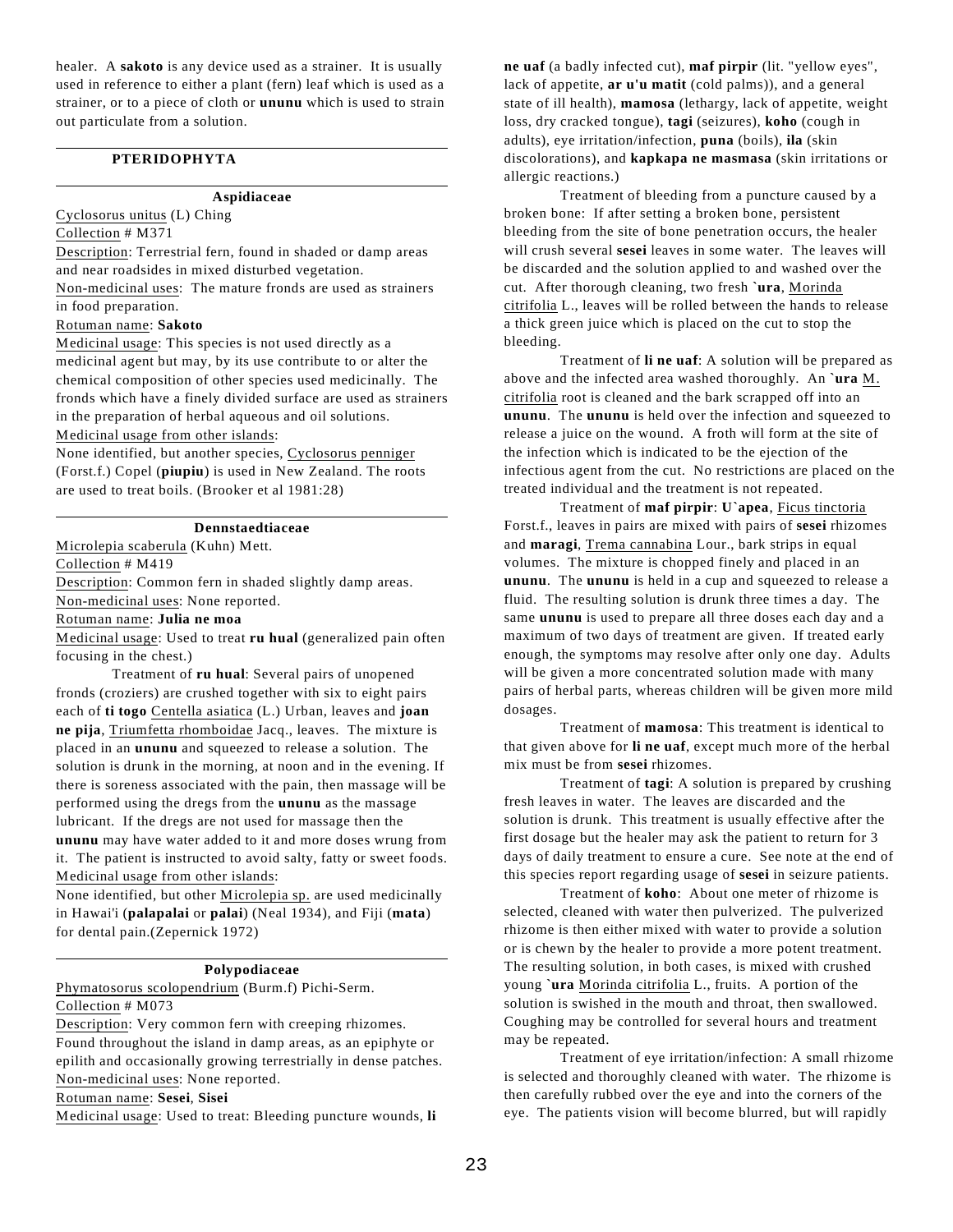return. Only one treatment is indicated.

Treatment of **puna**: A cleaned rhizome is vigorously massaged over the site of the boil until erythremic. Once the blood flow has been stimulated to the site, the massage will continue with the intention of rubbing the boil to a single central point for expulsion. To this end the massage is centrally directed toward the point at the middle of the boil. The treatment is repeated daily for up to three days, by which time the boil should have erupted. If by the third day the boil has not erupted, the healer will use a different treatment to dissipate the boil or send the patient to another healer. Alternatively the rhizomes may be crushed and soaked in **lol**, (coconut oil) in advance. The oil then is used in the massage treatment, without a fresh rhizome.

Treatment of **ila**: A handful of fresh rhizomes is selected and cleaned. They are shredded or chopped and wrung thoroughly in water to produce a solution which is used for bathing the area of blemished skin. Young children who are treated may sit in the solution while being washed. Treatments are given daily until the discolorations fade. See note below regarding the use of **sesei** in certain patients.

Treatment of **kapkapa ne masmasa**: A large quantity of rhizomes is collected, cleaned and soaked in several liters of water. The solution is used as a soaking rinse on irritated areas or the person may bathe in the solution. This treatment is only recommended for adults.

Note: **Sesei** is felt to be too strong for use on a newborn or very young child especially if the child has **ialila** (a birthmark which cyclically appears and fades.) If it is used on a child such as this, the child will develop reddish spots on the arms and body or a generalized mottling may occur. The birthmark may fade to give the appearance of a cure, but the child will often then begin to develop seizures leading to death. In newborns, even without the presence of a birthmark, use of **sesei** may cause scaring from the reddish spots which appear, spread over the body and break open. Medicinal usage from other islands:

Fiji: The plant is called **kadakada**, **vativati** ....

Futuna(east): The fern is called **tiga'a niu**. The leaves are part of a treatment for ulcerated mouths in children. (Biggs: 1985) Niue: The fern is called **mamanu**. The rhizomes are used to treat gastrointestinal ailments and boils. (Whistler 1992:183) Samoa: The fern is called **lau auta** or **lau magamaga**. The leaves are used to treat septic wounds, abscesses, swellings and inflammations. (Whistler 1992:184) The rhizomes are used to treat inflammation, chills and are used for analgesia. The leaves are used for inflammation and internal distress. (Cox 1993)

Tonga: The plant is called **laufale**. The leaves, stems and rhizomes are used to treat **kulokula** (fever, chills and red swellings on the skin.) (O'Rourke-George

1989:140)(Bloomfield 1986) The leaves are used to treat boils. (Croft and Tuipulotu 1980) Leaves are applied to carcinomas on the breasts and induration of the breast, with pain an redness. The leaves and rhizomes are drunk to treat vaginal bleeding. (Singh 1984)

## **LILIOPSIDA**

## **Agavaceae**

Cordyline terminalis (L.) Kunth Collection # M102

Description: A very common low herb with narrow, sometimes branching stems. The inflorescences may be white, pink or red. The tuberous roots are starchy and sweet.

Non-medicinal uses: The roots are cooked to produce **puha**, which is a sweet starchy substance. The leaves are used in ceremonial skirts and necklaces.

## Rotuman name: **Rauji**, **Ji**

Medicinal usage: Used as a means of promoting abortion. A fresh stem is cleaned and used mechanically to

promote abortion of a pre-term child.

Medicinal uses from other islands:

Fiji: This plant is called **nggai**, **nggainggai**, **vasili**, **vasilikau**, **vasili ni veikau**, **masawe**, **kokoto**, **ngolo** and **ti**. Smith

(1979:151) reported that this species is used for "unspecified medicinal uses."

Hawai'i: The plant is called **ki**. The leaves are used to treat fever and headaches. (Whistler 1992:140)

Samoa: The plant is called **lau ti**. The leaves are used in massage along with coconut oil. This is particularly effective in the treatment of headaches and fevers since the leaves have a cooling effect on the forehead. The rhizomes are used to treat **oso fa puni moa** (a shock to the system which causes an intestinal problem.) The leaves are also used to apply most external medicines and are used to treat inflammations. (Cox 1990:130,135-6) (Cox 1993)

Tahiti: The plant is called **auti**. The leaves are part of a treatment for "ombilicale" infection, dysmenorrhea, and "funiculite". (Grepin & Grepin 1980:27,45,53)

Tonga: The plant is called **si**. The leaves are used to treat **hangatamaki** (internal and external ulcerative conditions), **mea** (a type of dermatitis), **pala va'e** (sores on the foot or leg), **pala huhu** (sores on the breast), **fuofua** (serious pimples on face and ears), **`ulukila** (boils on the head causing hair loss), **moli teka** (a boil that appears hard and discolored), **kiatolo** (hard swelling or lump beneath the skin), **mata kulu** (swelling and redness of the eyes), **mata fuhu** (a boil occuring on the eyelid), and boiled leaves are applied to a painful back and stomach. (O'Rourke-George 1989:57-58)

## **Aloeaceae** Aloe vera (L.) Burm.f.

Description: Introduced potted plant, commonly found in most villages. Plants largely consist of the low terminal rosette of succulent leaves. Leaf margins have short spines. An inflorescence is very rare. This species was probably introduced along with the medicinal usages.

Non-medicinal uses: None reported other than ornamental. Rotuman name: **Alo**

Medicinal usage: Used to treat **susun** (topical burns) and **mamosa** (lethargy, lack of appetite, weight loss, dry cracked tongue.)

Treatment of **susun**: A succulent leaf is selected from a plant which is usually growing in or near the house. The leaf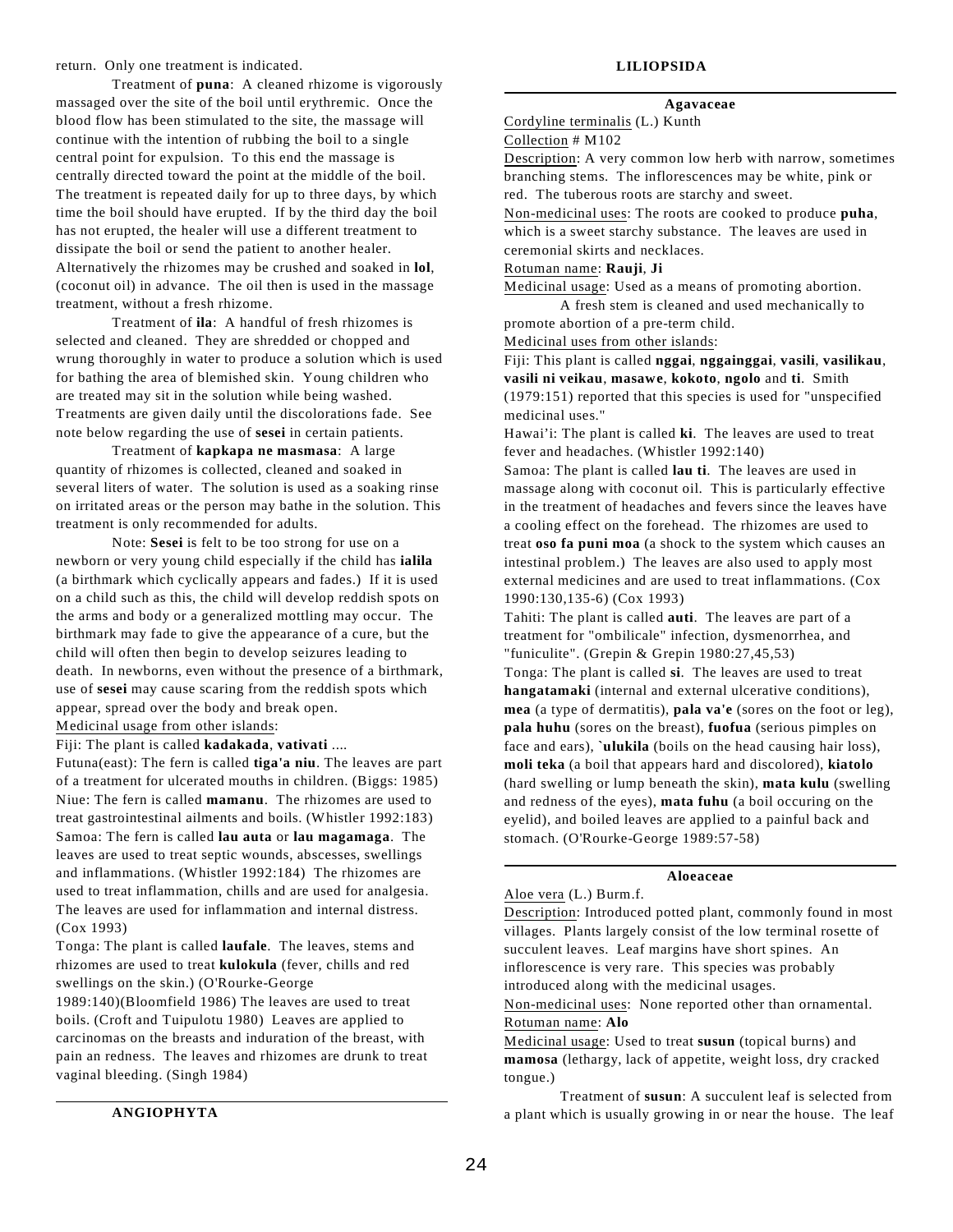is either cut in half to release the natural salve or is crushed and cut open to reveal the salve. The salve is liberally smeared onto the burn and is reapplied as often as desired.

Treatment of **mamosa**: Two pairs of **alo** leaves, four pairs of **hahi`a**, Syzygium samaragense (Bl.) Merr. & Perry, leaves, and four pairs of **koao**, Psidium guajava L., leaves are chopped together and mixed into a mass. The mass is placed in two cups of warm water (not sea water) and is stirred to produce a liquid. The leaves are strained out with a **sakoto** Cyclosorus unitus (L) Ching, leaf to produce the final solution. About one cup of the solution is drunk each day for as long as several weeks. The treatment is prepared fresh each day and is given to treat the active disease as well as for prevention. Since two out of the three ingredients in this treatment are relatively recent introductions to Rotuma, this treatment is likely to be either a new formulation or a modification of an older one.

## Medicinal uses on other islands

Cook Islands, Samoa, Tahiti, and Tonga: The herb is called **aloe**. The leaves are used to treat cuts and burns and are taken in an infusion to treat internal ailments.

#### **Araceae**

Amorphophallus campanulatus (Roxb)Bl ex Dune Collection # M375

Description: Erect herb with a very large leaf on a thin stem arising from a corm. Not common, occurring in small scattered bunches, usually under second growth tree cover. Non-medicinal uses: None reported.

### Rotuman name: **Soro**

Medicinal usage: Used in the treatment of **mo huga** (constipation), **puga** (boils under the armpit), **siki eji** (boils on the back of the neck), **siki fa** (boils on the back), **siki efe** (boils on the stomach), **mase `uf** (redness of the extremities which spreads toward the trunk and is considered to be potentially fatal. May cause impotence in men if it spreads to the genitals.), **mase susu** (breast lumps), and **kapu hu hual** (swollen thighs.)

A section of the **soro** stem is used to treat a variety of illnesses, but all the treatments documented are performed at a distance with no physical contact between the patient and the healer. This type of healing is called **Sarau soa**.

For each of the above illnesses the healer seats herself in front of the seated patient so that they are facing one another. The healer then dips each end a short (10-20cm long) **soro** stem in coconut oil and begins to move the stem back and forth with a twisting motion in front of the patient. While performing this step, she is focusing on the illness and mentally asking for spiritual assistance in treating the problem. These diseases although having physical symptoms are thought at times, to have spiritual causes. Each end of the stem is waved in the direction of the patient in paired motions, until the healer decides that the "massage" is complete. The first therapy session usually takes place with the healer face to face with the patient but later sessions will usually occur at preset times, i.e. sun rise, sun set or in the present era, at a certain time in the day. At the appointed time, the patient will sit down wherever they may be and face the healers home. The healer

can be found at that same time in front of her home, performing the same ritual massage facing in the direction of the patient. This unusual method of healing is considered to be just as effective as healing by physical contact.

Throughout the course of treatment the healer and the patient must follow certain prohibitions. If dark urine is passed or painful urination is experienced by the patient, then they (the healer and the patient), must not eat hot or salty foods. Neither individual may wear red and both must eat off of only banana leaves in the traditional fashion. They may wash but they must avoid the ocean until the treatment is complete.

Medicinal uses in other islands: None identified.

## Epipremnum pinnatum (L) Engler Collection #M235,330

Description: Climbing herb with highly variable leaf size. Leaves simple and entire and smaller in young or well shaded plants verses dissected leaves on mature or larger plants. Found throughout the island often epiphytic on trees. Non-medicinal uses: None reported.

# Rotuman name: **Rauvaru**

Medicinal usage: Used as an applicator of other medications and to treat **atua mur** (swelling and redness in the thighs and legs accompanied with fever and diagnosed by the presense of sensitivity in two areas on the lower back (kidneys?) called **is kapu** and **is muri**.) The treatment using the leaves as applicators is included since other applicator leaves are available and often easier to use and yet the healer felt that this species had to be used.

A single pair of leaves was formerly used to apply **mena**, Curcuma longa L. powder, medicinally. The leaves also were mixed in other ways with the **mena** and used medicinally. The data is from a healer whose mother used these treatments but did not pass these particular uses on to her son (the healer providing this information.) He remembered his mother preparing the treatments but the production of **mena** was discontinued prior to the time when he was learning and thus he was not taught to use these treatments.

Treatment of `**atua mur**: Pairs of **rauvaru** leaves are crushed, shredded and mixed with a small amount of coconut oil. The mixture is bound between two **`ura**, Morinda citrifolia L., leaves. This preparation is made occasionally and set aside by the healer in expectation of a patient presenting themselves. Upon presentation of the patient, the package is retrieved and the contents rubbed on the entire body of the affected individual. This treatment also will involve extensive massage usually without any oil or lubricant other than this pre-prepared product. Massage will occur daily until the disease resolves. Resolution of the disease is proclaimed when the two areas on the lower back, **is kapu** and **is muri**, are no longer sensitive and the fever has passed. The individual is advised to avoid bathing, wearing red clothing or eating red food. The patient must also sleep on the floor and not in a bed. This treatment may be combined with other treatments for **atua mur** as described under Euodia hortensis Forst.f., (Rubiaceae.)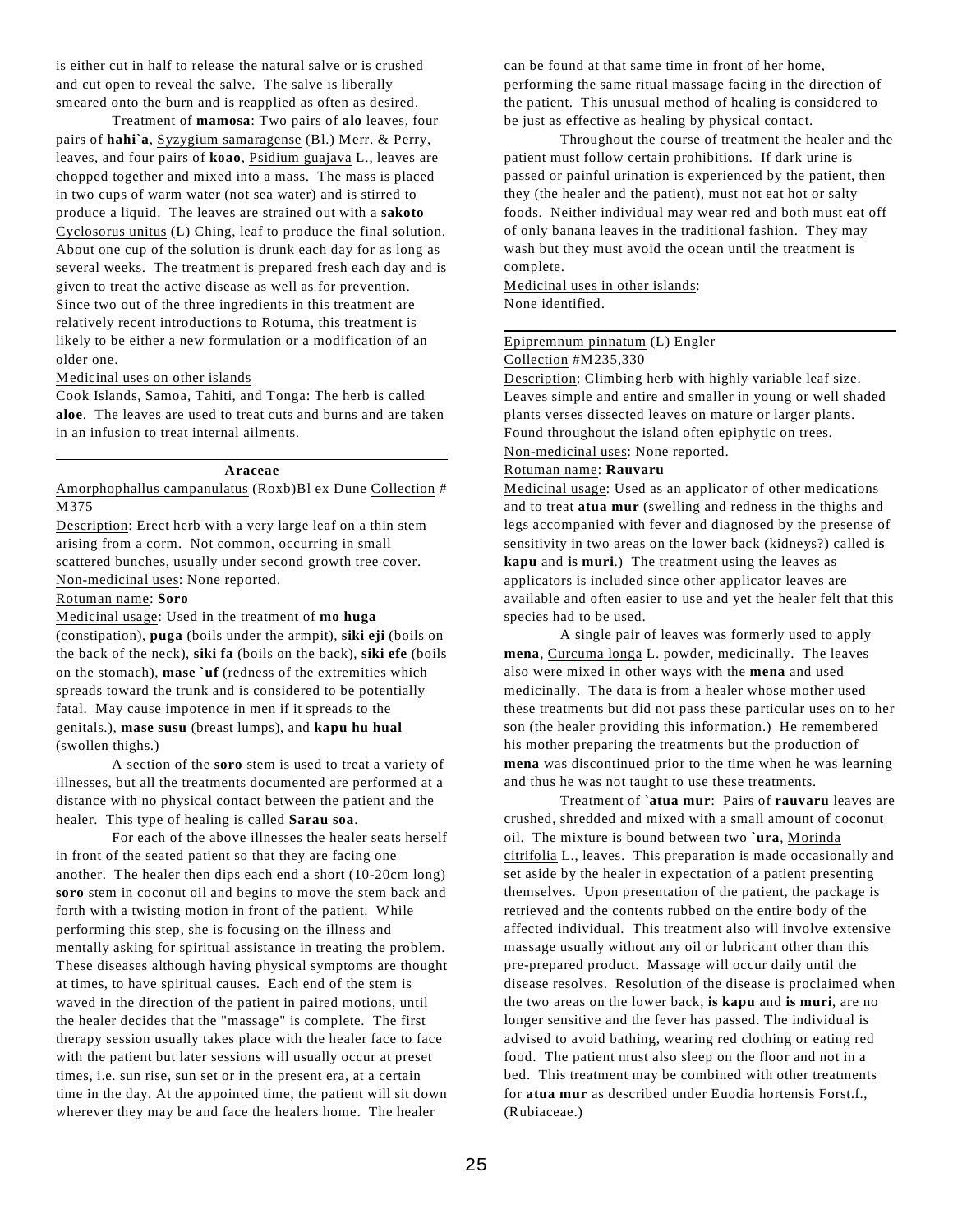### **Arecaceae**

# Cocos nucifera L.

Description: The coconut palm is one of the most common and most highly valued plants on Rotuma. The tree is found in almost every part of the main island and each of the unpopulated nearby islands. The coconut has many different varieties with each producing fruits of differing colors, shapes and uses. The trees vary greatly in height but many can reach 25 or more meters tall if not broken off by winds or cut down for other uses.

Non-medicinal uses: Every part of the coconut tree is useful. The roots are used for fish traps, the stems (trunks) for house construction, the leaves for thatch, baskets, and etc. and the fruits are eaten, used as a drink and the endosperm is sold as the islands major export.

Rotuman name: **Niu**(covering many different varieties) Medicinal usage: Treatments include **mase nuj** (a swollen mouth or jaw), **mea ta koi** (A skin disease, possibly fungal, which starts as a red spot on the skin and spreads as a ring then rapidly spreads over the whole body. Said to lead to death if untreated.), as well as numerous lesser remedies. Coconut oil is used in many treatments as a base for medicinal herbs or as massage oil.

Treatment of **mase nuj**: Coconut oil is applied first to the edges of the swelling which is said to stop the spread of the swelling. Oil is then massaged toward a central area in the swelling with the perspective that the illness will be massaged to a certain point and then induced to come out of the body. Treatment is repeated at least twice daily until the infection emerges as a lesion. The disease may at times extend into the area of the ears requiring a separate treatment for **mase filiga**. During treatment the patient is advised to avoid smoking, eating hot food or drinks and must avoid fires and bright sunlight. If these prohibitions are given to the patient and not followed then the healer or a member of the healers family will contract the same disease in the mouth or jaw.

Treatment of **mea ta koi**: Two very young coconut fruits, **suas ne nui**, are pounded into a fine paste and added to some **lol**, coconut oil, and a sprinkle of **mena**, Curcuma longa L., powder. The mixture is placed in an **ununu** which is then wrapped by two **`ura**, Morinda citrifolia L., leaves and placed over a fire. Once hot, the **`ura** leaves are removed and the **ununu** placed over the affected area and squeezed to release hot fluids onto the affected site. Treatment is repeated daily for up to 5 days. No bathing is allowed during the treatment and the affected area must not get wet.

Treatment of heat stoke/sun exposure: Unscented coconut oil is applied lightly and is not rubbed in. The Rotumans are very careful about excessive exposure to the sun so this is a rare occurrence.

Treatment of **po`o** from walking or wearing shoes too much: Coconut oil, usually unscented is applied to the blisters.

Children who have developed sores on their legs after playing in the ocean may be washed with coconut oil each morning and evening to treat the sores.

For **ru faliag** (earaches) that must be treated at home without a healer, coconut oil will be massaged in and around the ear. Earaches are considered to be best treated by healers who use massage and/or herbal treatments.

**Ru kia** may be treated by eating very immature coconut fruits, **suas ne niu**. They numb the entire mouth and throat.

Inflamed eyelashes are removed with a **peinuku**. A coconut husk which has had the majority of the fibers removed from it can have one of the long stronger outer fibers peeled from the inside to make a long string called a **peinuku**. The **peinuku** is made into a loop and used to pull out eye lashes which have become inflamed.

The coconut lamina midrib and petioles are used by bone setters as splints. The bone is set by the healer and two or more midribs tied parallel to the bone to maintain the position, then in three days the splints are removed, the bone alignment confirmed and new splints tied on.

The **ununu** which is used as a strainer, filter or satchel for transport of medicinal herb mixes is produced from the dead fibers at the bases and lower edges of the coconut leaf petioles. The fibrous material is cut or torn off of a lower tree (which has leaves still close to the ground) and is rolled in the hands, twisted and otherwise contorted to shake loose any nonfibrous materials. The cleaned **ununu** then resembles a section of course cheese cloth. Pieces used are usually at least three to four square decimeters in surface area but some may be larger or for small dosages smaller. These devices are often prepared on site, as needed although some healers may keep a clean sample in their homes for quick usage.

In addition to its many uses as food, building material, etc, the coconut is used medicinally as a source of massage oil. The massage oil may be used alone or may have other plant materials added to it. The oil is lipophilic and thus may serve as an extractive solvent which favors non-polar substances.

 Coconut oil is produced rather commonly in spite of the heavy labor demanded and the low yield of oil. Any number of coconut fruits may be used but ten is usually considered as a reasonable minimum quantity. Mature nuts are selected which are said to have a higher yield of oil although they are harder to extract. The mature nuts are called "**hara**". Each coconut has the exo- and mesocarps removed and the endocarp is cracked in half. The endosperm which is now revealed is grated to a fine pulp. The pulp is squeezed with "**vih nau**", the coconut mesocarp fibers. The **vih nau** filters out the pulp residue and leaves behind a milky suspension. The process is repeated until all of the pulp has been extracted and the resultant suspension is cleaned of loose material. If any scents or medicinal herbs are to be added to the coconut oil, they will usually be added at this time.

 A large fire is built with the endocarps (shells) of the coconuts, "**reh pak rau**", and when the shells have been burned and the flame dies down, a cooking container with the milky coconut extract is placed over the coals. The suspension is stirred constantly to prevent burning. After at least 2 hours, a clear oil will begin to appear on the surface of the suspension. The suspension will continue to be stirred and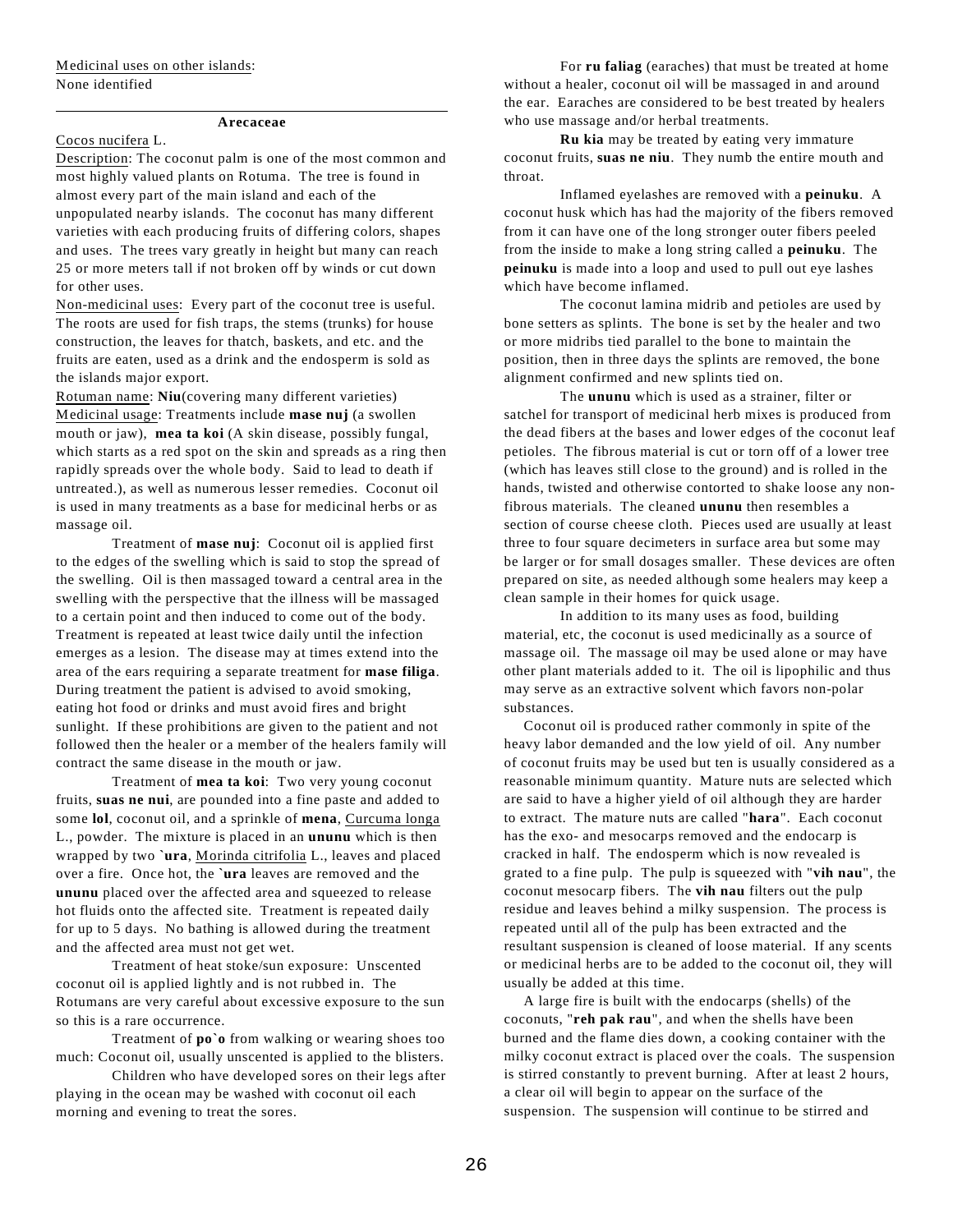heated until the bulk turns clear and a brown residue appears on the bottom. This is a critical stage as there is a fine line between completion of the clearance to coconut oil called "**lol**" and the possibility of burning the oil which will ruin it by leaving the oil with an unpleasant burned smell. For this reason the fire is kept low and the suspension stirred for a longer period to avoid burning and wasting the batch. Once the solution is clear, the oil is poured into containers for storage.

 Ten mature coconuts will usually produce one twelve ounce bottle of oil, so in most productions, 20 to 50 or more coconuts will be used to ensure a larger oil production. Medicinally a large volume of oil is often used for massage, with a single session using up to one-half to one -12 ounce bottle of oil.

 Additionally herbs may be added to plain **lol** after it has cooled. This is not as common and was only mentioned as a practice by healers.

Medicinal uses on other islands: Medicinal usage is listed at the end of the next entry on this same species.

## Cocos nucifera L. var."**`uta**" Collection # M533

Description: The **Nui `uta** is a unique variety of coconut on Rotuma, in which the husk can be removed by hand (other varieties requiring some form of tool or a rock to open.) The mesocarp is both rich with fluids and is sweet rather than dry and bitter as are the other Rotuman varieties. The fluid found in the mesocarp will stain hands or clothing brown to orange. When eaten, the mesocarp is chewed to release the fluids as well as a large amount of non-fibrous tissue which is swallowed. The fibers are discarded. The endocarp is also edible, although in mature nuts it may be firm and more difficult to chew. The inner fluid has the same taste and consistency as that of other varieties at the same stages of maturation. The endosperm may develop later and to a lesser extent than in other coconut varieties and therefore is usually not noticeable in sub-mature fruits.

Non-medicinal uses: The coconuts are not only used medicinally but may be taken on trips to the forest or to community functions and used as a refreshing snack and thirst quencher.

#### Rotuman name: **Niu `uta**

Medicinal usage: Used to treat **lao `e sui** (fish bones lodged in the throat), **mamosa tamor** (lethargy, chest pain, fever, sweating, and a tendency to cough up scaly material), and **mou huag** (constipation.)

Treatment of **lao `e sui**: Two fresh coconuts are retrieved and opened. The juice is rapidly drunk by the individual with the fish bone caught in their throat. The process is repeated until the healer declares that the bone has been extracted. (See discussion of **Sarao lao `e sui** for a more detailed description.)

Treatment of **mamosa tamor**: Two fresh green **niu** `**uta** are retrieved and the exocarps removed with a knife. The mesocarps in this variety are soft and succulent with a great deal of clear juice. The juice and the mesocarp material which is exposed will rapidly turn brown. Strips of the mesocarp are torn off and squeezed by hand into a cup or coconut shell cup.

Several rhizomes of **rag`apua**, Zingiber zerumbet (L.) Sm., are scraped and the pulp placed in with the coconut juice. The mixture is stirred until well worked then is strained with an **ununu**. The individual will drink about one cup (less for children) each day, within the healers home. Treatment will continue for no more than five days, before a cure is pronounced. Throughout the treatment, the patient must avoid consuming lemons, salty and fatty foods, and must not wear clothing or ornaments which are red.

Treatment of **mou huag**: The very young fruits of the **nui `uta** are picked from the tree and carried to the ground without being dropped. The exo- and mesocarp of each fruit is shredded and wrung to release its juice. The resulting solution is drunk as needed to relieve the constipation.

## Medicinal uses on other islands:

Tahiti: The tree is called **ha'ari**, **atura hupuru**, and **tumu haari**. The fruits are used to treat "nevralgie". The fruit endosperm is used in a treatment for 1980:24,32,65) Tonga: The tree is called **niu**. Coconut oil and coconut juice are used as solvents or bases in many medicinal treatments. The fiberous **kaka** (**ununu**: Rotuman) of the coconut tree is often used as a strainer and leaf midribs may be utilized as splints or supports in bone setting. Juice is used to treat **langa kete mofuta** (pain or abdominal distress), **langa kete** (bloating), back pain, heartburn, and is applied to burns. (O'Rourke-George 1989:132-3) The juice from husks is used to treat **ila** (a skin rash on children.) (Whitcombe 1930) Kernal scrapings of the mature green nut are used for severe bleeding in early pregnancy and to treat **toka'ala** (Post-partum abdominal pain due to retained blood clots in the uterus.) (Singh et al 1984)

# **Heliconiaceae**

Heliconia laufao W.J.Kress Collection # M416

Description: Herb with large leaves up to 2 meters tall. Flowers erect, red and yellow, with yellow fruits. Commonly found near villages growing in dense patches. Kress (1990 6:32) has divided H. paka (A.C.Smith) W.J.Kress from H. laufao. H. paka is now described as only being the endemic Fijian species while H. laufao represents the Samoan species. Since the Rotumans consider this species to have arrived from Samoa, I have assigned it to that species. Many Rotuman plants have arrived from Fiji, its closed neighbor, and thus some of the heliconias on Rotuma, under the same traditional name may represent H. paka.

Non-medicinal uses: The leaves are used commonly in place of banana leaves as coverings for food, ovens, to eat food off of and as wrapping for native puddings prepared in the earthen ovens (**koua**.)

## Rotuman name: **Par Samoa**

Medicinal usage: The fresh leaf petioles may be wrung of all solution and smashed to provide a type of strainer. Although several non-healers mentioned this as an alternative straining device, only one healer mentioned it and none ever were observed using this species for this purpose. Medicinal uses on other islands: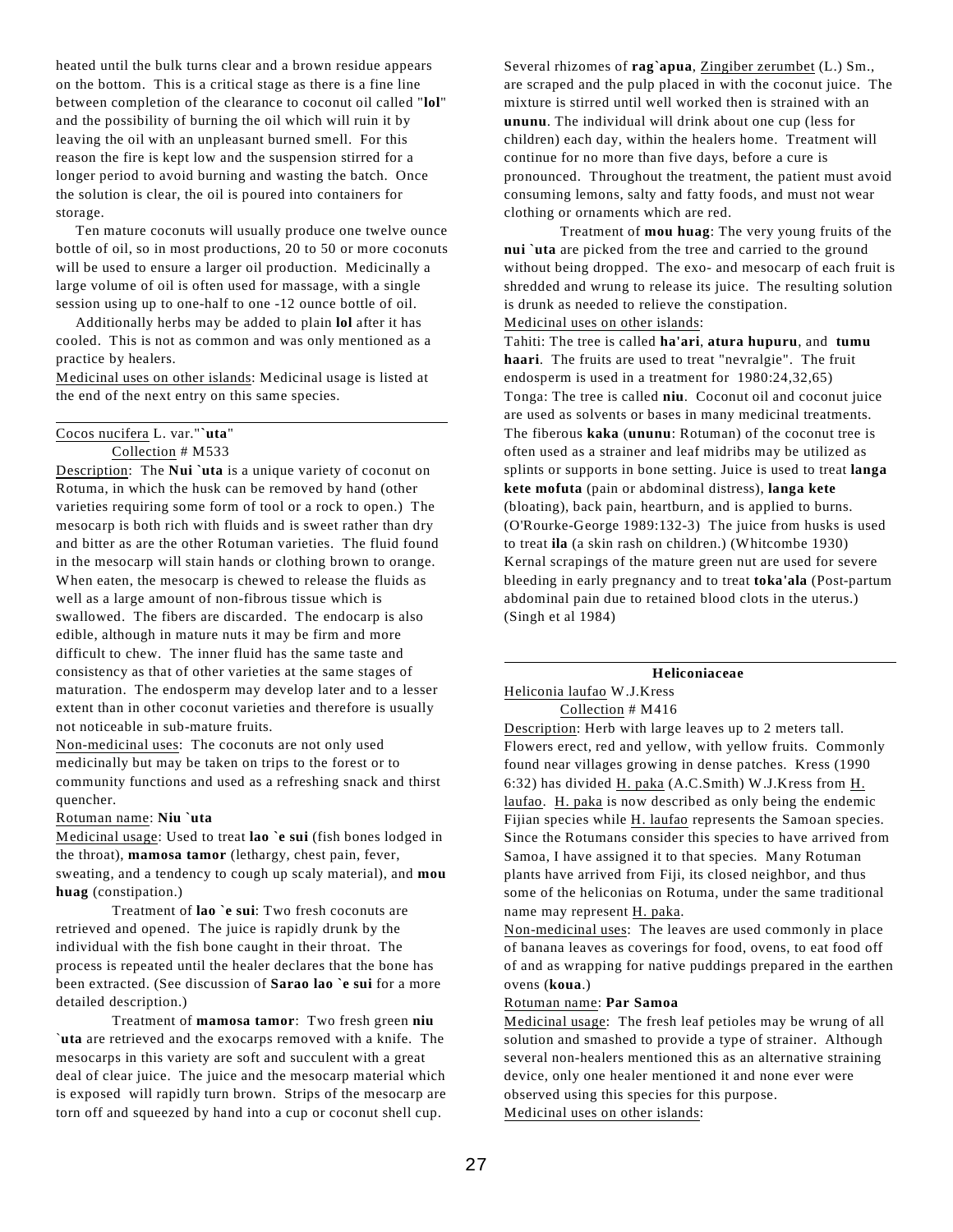#### **Musaceae**

Musa paradisica L. var."mea" Collection # M497

Description: Giant herbs producing edible bananas. This variety is very large with stems up to 6 or more meters tall and very large bunches of fruit.

Non-medicinal uses: The fruits are eaten raw or cooked. The leaves are used as serving containers for food and as food for swine. The leaves may also be used as packaging material for ceremonial necklaces and skirts while in transport to the site of the ceremony.

# Rotuman name: **Par mea**

Medicinal uses: Used to treat excessive menstrual flow/ hemorrhage, or dysmenorrhea, **mase faliga** (earaches) and **tu kiog** (difficulty in maintaining a menstrual period.)

Treatment of excessive menstrual flow, hemorrhage: Young leaf shoots (need not be paired) of **par mea** are crushed with cleaned paired strips of inner bark from the **ratua** Erythrina variegata Stickm., and or paired leaflets of the **ratua** and paired strips of bark and shoots from young **ker mi`a** Syzygium gracilipes (A. Gray) Merr. & Perry. The mixture is placed in an **ununu** and squeezed to release a juice. A small volume of the juice is drunk while the healer massages the patient with coconut oil from the chest down to the legs, both on the front and on the back.

Treatment of dysmenorrhea: The same preparation as above is used except that the **ratua** E. variegata is replaced by inner bark from the **pinau**, Thespesia populnea (L.) Corr. Serr.

Treatment of **tu kiog**: Strips of clean **ratua**, Erythrina variegata Stickm., inner bark and paired leaves along with a pair of leaf shoots and two young branches of **ker mi`a**, Syzygium gracilipes (A.Gray) Merr. & Perry, a young shoot of **par mea**, two **pinau**, Thespesia populnea (L.) Corr. Serr., branches and some cleaned inner bark of the **mori**, Citrus aurantium L., are all finely chopped and mixed together. The resultant mixture is added to water and drunk by the patient. The treatment is usually only given once but may be repeated if needed. The treatment should not be given to a pregnant woman, since it is felt that this will cause a miscarriage, although the identical treatment without the E. variegata , is given to stop miscarriage. No massage is given with this treatment unless there is massage being given to promote pregnancy.

Treatment of **mase faliga**: Very young unopened leaves of **par mea** are selected in pairs. Each leaf is split in half and the halves kept paired. The leaves are then wiped over the ear and the surrounding areas in strokes flowing in a single direction forming rings around the ear. The cause of the pain is said to be **puna**, a boil, and the leaves will make the boil come out and no longer be painful. The treatment is repeated until all of the paired leaf halves have been used and discarded. Each massage session lasts 20 to 30 minutes and may require up to 5 days of once daily treatment. The patient is advised to stay out of bright sunlight and to avoid the ocean.

Medicinal uses on other islands: See discussion after the next variety.

## Musa paradisica L. var."Rotuam" Collection # M497

Description: This variety of banana is of average size, reaching to 3 meters tall. The fruits are not the most desirable variety but are easily found in larger plantations.

Non-medicinal uses: The fruits are occasionally eaten. The leaves are used as serving containers for food and as food for swine.

### Rotuman name: **Par Rotuam**, **Roro**

Medicinal usage: The leaves are used to treat **filo`u** (headaches refractory to massage and with visual photosensitivity)

Treatment of **filo`u**: The patient is instructed to lay down on a mat face up. An immature leaf which is still rolled up in the pseudostem is removed and unrolled. The leaf is spit lengthwise into two pieces and one half is placed below the head and wrapped up around the head. The other piece is placed above and wrapped down over the head such that the entire crown and forehead are covered but the face and neck left exposed. A large band of cloth is next wrapped around the banana leaf and used to tie the leaf halves in place. The healer who has applied the leaves in the patients home early in the morning returns home and returns after about two hours. Upon her return she checks to see if the person is sweating. If the patient is not sweating then the bandage and banana leaf will be changed and the process repeated. If the patient is sweating then only the cloth bandage will be changed and the banana leaf will be left in place. The treatment will be repeated each morning for up to 5 days. Each morning a new banana leaf will be wrapped on and the old leaf will be taken back to the healers home to be disposed of in the ocean. Medicinal uses on other islands:

Cook Islands: The herb is called **meika**. Juice from crushed roots is taken with coconut oil as a laxative. (Whistler 1992:98)

Samoa: The herb is called **fa`i**. The roots are used to treat inflammation and hallucinations. (Cox 1993) Young and old leaves are used medicinally. (Cox 1989:494)

Tahiti: The herb is called **mei`a**. Pulp of the fruit is applied to inflammations and rashes. (Whistler 1992:82)

## **Pandanaceae**

#### Pandanus dubius Spreng.

Description: Tree-like form, freely branching, reaching to 8+ meters tall. Found in and near villages. Not observed in the inland valleys.

Non-medicinal uses: The leaves may be occasionally used in weaving.

#### Rotuman name: **Hosoa**

Medicinal usage: Leaf shoots are used to treat **ru ef** (stomach ache) caused by eating poisonous fish.

Treatment of **ru ef**: The young leaf shoots of the **hosoa** are selected in pairs, smashed and chopped finely. The leaf pulp is mixed with water and drunk as an infusion.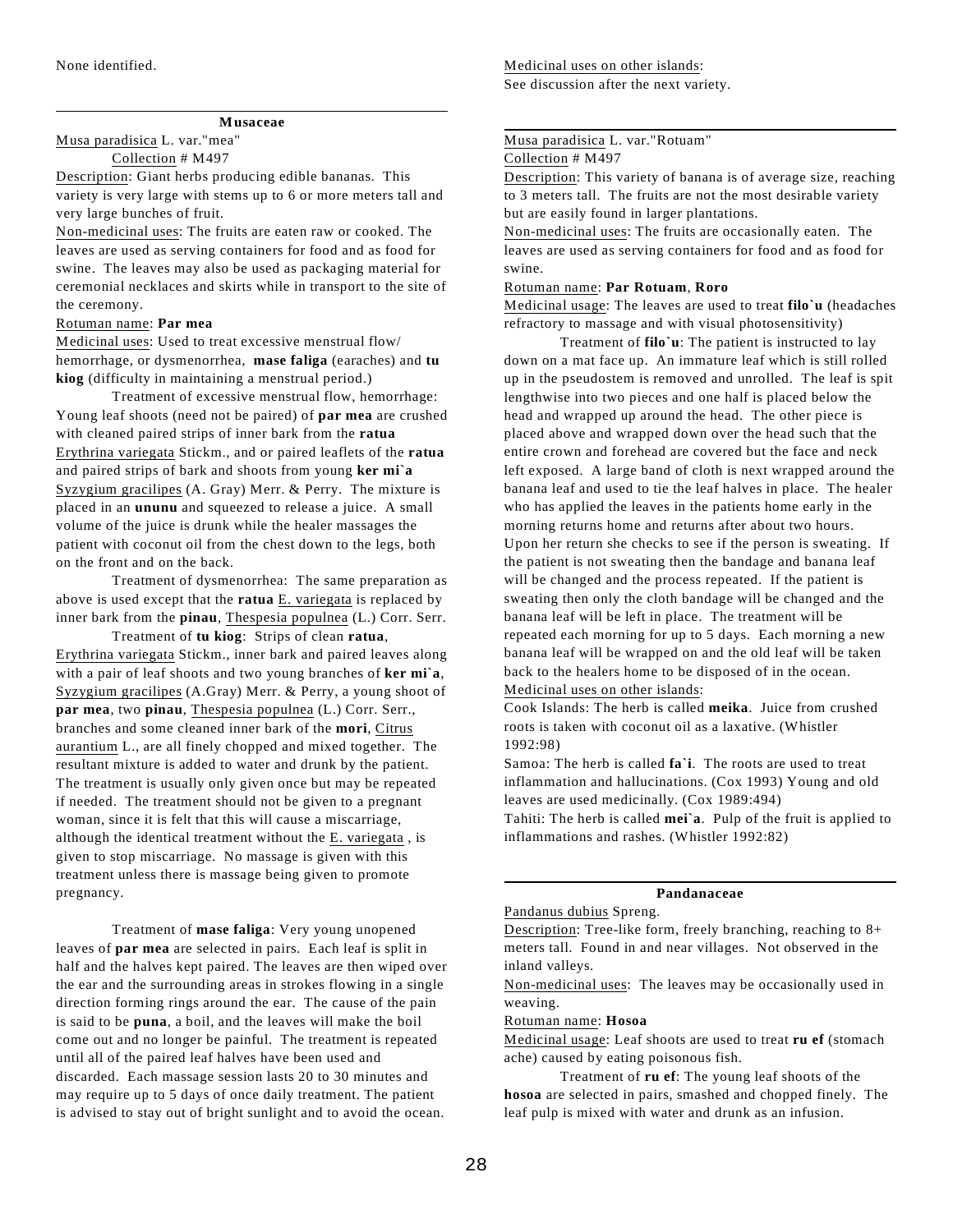### **Poaceae**

Centosteca lappacea (L.) Desv.

Collection # M372

Description: Procumbent grass with wide flat leaf blades. Common near swampy areas.

Non-medicinal uses: Fed to cattle and swine.

### Rotuman name: **Saurag**

Medicinal usage: The leaves are used to treat infections.

Pigs which have developed an infection after being bitten by a dog will be fed the leaves of this grass to promote healing.

Medicinal uses on other islands:

Tahiti: The herb is called **`ofe`ofe** or **`ohe`ohe**. Crushed leaves are applied to sores and fractures and taken internally in remedies for inflammation and **mariri** (fever.) (Whistler 1992:83)

Tonga: The herb is called **mohuku`apopoa**. Leaf infusions are used to treat a variety of ailments. (Whistler 1992:55)

# Eleusine indica (L.) Gaertn.

Collection # M532

Description: Common grass of pastures, lawns roadsides and disturbed areas.

Non-medicinal uses: Eaten by cattle, swine and dogs.

#### Rotuman name: **Pup**

Medicinal usage: Used to treat **siki eji** and **siki efe** (varieties of cutaneous and subcutaneous infections, boils) and **mase susu** (pain and/or lumps in the breast tissue)

Treatment of **siki eji** and **siki efe**: The boils which are treated may either be found as lumps under the skin or as lesions with a spread lump under the opening. In either case the treatment begins with massage of the area around the site of infection with **lol**, coconut oil. The massage is performed in a manner such that the skin is worked constantly towards the center of the lump or lesion. After massage, the healer will chew the fresh, green karyopsis of the E. indica along with the inflorescence stalk. The chewed plant material is then smeared over the oily surface which was massaged. Once the plant is evenly spread over the entire affected site, the healer will begin to blow paired puffs of air over the skin surface. These steps are repeated until the healer feels she is finished with the session. The treatment is repeated once daily for up to five days and in most cases a lump will emerge as a lesion by the third day. If the lump has not emerged within five days, then the healer feels that it will not emerge but will dissipate.

Treatment of **mase susu**: Treatment is as above except the karyopsis are crushed by hand rather than chewed and a small amount of oil will be used to facilitate their spreading over the breast tissues. The treatment is repeated daily for five days with a lesion typically emerging from the lump or painful area within three days. If no lesions occur within five days, then the treatments may continue, although it is felt that the lump or pain will dissipate and no lesion will occur.

Medicinal uses on other islands: None identified.

## **Zingiberaceae**

Alpinia sp.

Collection # M549 Description: Very small herb, usually below 0.5 meters in height but occasionally up to 1 meter tall. Flowers reportedly are never seen. This could possibly be A. vitiensis Seem. Non-medicinal uses: None reported.

### Rotuman name: **Kapui Rotuam**

Medicinal usage: The most common medicinal usage of **kapui Rotuam** is in **lol**, medicinal massage oil. Additionally the plant is used to treat **ru kia** (sore throats), **koh ta ma koa** (cough and colds with excessive phlegm), and **mamosa** (lethargy, loss of appetite, dry cracked tongue.)

Mature leaves are removed and laid in the sun to dry. After drying, the leaves are mixed with coconut oil, allowed to set for several days and then the leaf material is removed. Alternatively, the dried leaves are mixed with coconut oil as it is being manufactured (see Cocos nucifera L.) and the leaf particulate settles out with no filtration needed. The leaves are given only minor consideration as a healing agent but are very commonly used in medicinal massage oil. The Rotumans consider them as providing only a pleasant scent to the oil.

The young shoots may be mixed in water and the resulting solution drunk to treat **ru kia**, due to excessive smoking.

Treatment of **koh ta ma koa**: Two immature (still crunchy) pseudostems will be mixed with the inner bark from two limbs of **pinau**, Thespesia populnea (L.) Corr. Serr., and two rhizomes of **rag`apua**, Zingiber zerumbet (L.) Sm. The components are crushed together and placed in an **ununu**. The **ununu** is squeezed to release a small amount of juice which is drunk. Small volumes (five to ten milliliters) are given to children and larger volumes are given to adults.

Treatment of **mamosa**: Unopened apical leaves of the **kapui Rotuma** are pounded and added to any other treatment for **mamosa** or may be used to prepare an infusion and drunk alone.

Medicinal uses on other islands: None identifiable.

#### Curcuma longa L.

Collection # M560

Description: Rhizomotous herb with stems reaching to 1.5 meters tall. Rarely flowering. Semi-cultivated and propagated by breaking-up and planting the rhizomes.

Non-medicinal uses: A powder made from water extracts of the rhizomes was formerly used extensively as a ceremonial paint. See McClatchey 1993 for an extensive discussion of the traditional non-medicinal uses.

Rotuman name: **Raga**, **Mena** (the non-aqueous powder from the rhizomes or the powder mixed with coconut oil.) Medicinal usage: The rhizomes and/or the **mena** powder were formerly applied to women in labor. The **mena** is used to treat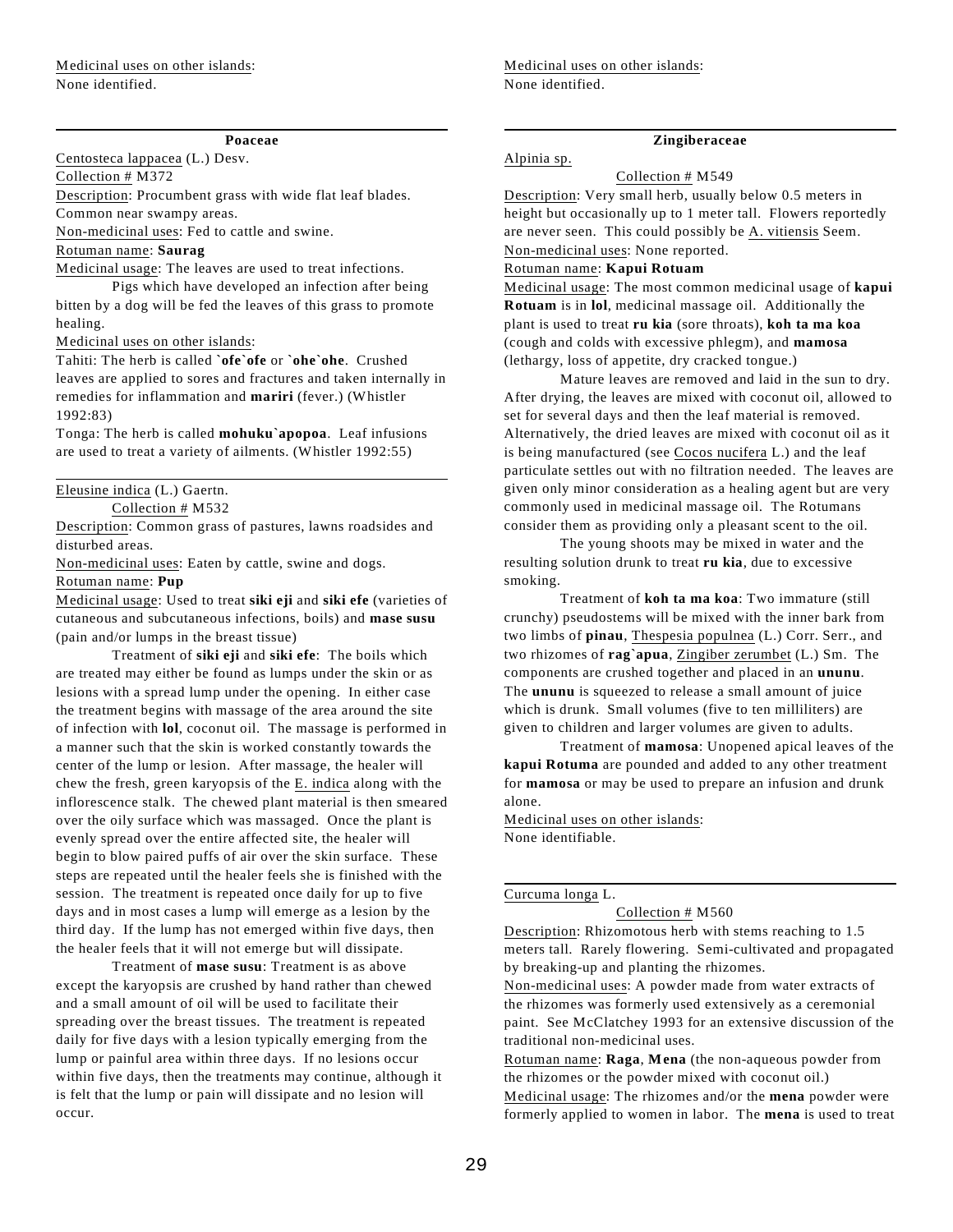**mea ta koi** ( a skin disease possibly fungal, which starts as a red spot on the skin and spreads as a ring then rapidly spreads over the whole body. Said to lead to death if untreated.), **mou huag** (constipation), **li ne uaf** (a badly infected cut), **puna** (boils), **ialila (**recurrent skin blemishes) and is used as a mosquito repellant. Additionally, in the 1950's when there was a severe outbreak of yaws, many of the healers questioned tried to apply **mena** powder mixed with oil to the lesions to control the disease. It was felt that this did reduce the infection. The medicine for this procedure was produced by slowly heating the oil until almost too hot to touch, then **mena** powder was sprinkled into the oil until a "sufficient" quantity was present.

Preparation of **mena** powder: **Raga** is not usually used directly or in a fresh state but is prepared into **mena** and stored for later use. **Mena** is produced from the rhizomes of the **raga** traditionally only by men, although both men and women will use the final product. The men begin by ritually purify themselves through washing, praying, following certain food restrictions and avoiding contact with women, particularly sexual contact. After a day and night of ritual purification, the married men will have the younger men bring to them the tuberous rhizomes of the **raga**. The men clean the orange-yellow rhizomes very carefully. While some are cleaning others begin to prepare a **koua** (oven) in which the product of their labor will be cooked. The cleaned rhizomes (**huni**) are then shredded (**hua**) with a tool called a **tama**. The shredded **huni** is then steeped in warm water and the starchy aspect of the rhizome is worked out by squeezing repeatedly under water. The solution is then filtered with a **sakoto**, Cyclosorus unitus (L.) Ching, leaf. The suspension is now a yellowish-orange color and is called **tau`a**. The suspension is allowed to sit while the suspended particles precipitate. Once the solution has cleared of most of the suspended particles, the water is poured off and fresh water is added to again suspend and wash the orange precipitate. The process is repeated several times. Each man involved removes a bowl of the **mena** from the process and each man places his bowl inside the **koua**. The bowls are cooked and attended all day, through the night and into the next morning. In the morning each man removes his bowl and distributes the now dried powdered **mena**.

The rhizomes were rubbed over the bodies of women in labor by midwives and the **mena** powder would be applied to the body after the child had been born. Alternatively the **mena** would be added to coconut oil which had been boiled with **`ura** Morinda citrifolia L. roots, and this mixture would be rubbed over the entire body of the new mother.

Treatment of **mea ta koi:** Two very young coconut, Cocos nucifera L., fruits are pounded into a fine paste and added to some **lol** coconut oil, and a sprinkle of **mena** powder. The mixture is placed in an **ununu** which is then wrapped by two **`ura**, Morinda citrifolia L., leaves and placed over a fire. Once hot, the **`ura** leaves are removed and the **ununu** placed over the affected area and squeezed to release hot fluids onto the site. Treatment is repeated daily for up to 5 days. No bathing is allowed during the treatment and the affected area must not get wet.

Treatment of **mou huag**: A pinch of the **mena** powder will be mixed in a half cup of water and drunk to relieve constipation.

Treatment of **li ne uaf**: **Mena** powder is mixed with oil and massaged into the cut. The cut will sting and feel like it is "opening again."

Treatment of **puna**: **Mena** mixed with oil is applied and massaged into the skin on and around the site of the boil. Additional oil may be used for further massage. This is said to cause the boil to rise to the surface.

Treatment of **ialila**: **Mena** powder is applied dry to the site of a skin blemish. The powder is rubbed in thoroughly, then oil is applied over the site. The treatment may be repeated daily until the mottling fades. This same treatment is used when a slight blemish occurs on the skin over a hardened area of tissue. These blemishes are often referred to as recurrent "birthmarks."

Use as a mosquito repellant: The earliest European explorers to Rotuma noted that the islanders were constantly covered in the **mena** powder and oil (Gardiner 1898.) One of the reasons given for this extensive usage was that of a mosquito repellant. The **mena** mixed with coconut oil was applied liberally to the body with repeated applications as needed.

Gardiner (1897:492) reported the **mena** to be used along with **ifi**, Inocarpus fagifer (Parkinson) Fosb. fruits in a poultice for topical ailments.

## Medicinal usage on other islands:

Cook Islands: The herb is called **renga**. Infusions of the herb are used to treat urinary tract infections and septic puncture wounds. (Whistler 1992:141)

Fiji: The plant is called **avea, cago, haldi, rerega**. The rhizomes are used to treat symptoms of eating a poisonous fish. (Weiner 1984:102)

Samoa: The herb is called **`ago**. The rhizomes mixed with the unopened leaves of **fue sina**, Vigna marina (Burm.f.) Merr. and **matalafi**, Psychotria insularum A.Gray, are used to treat **mumu lili** (seizures, fevers and dizziness which strikes infants and toddlers.) (Cox 1989:493, 1990:131-3) The rhizomes are also used to treat rashes and internal distress. (Cox 1993) Tonga: The herb is called **ango** or **enga**. The powder made from the rhizomes was traditionally applied to the mother and child at childbirth to keep them warm and to induce lactation. (Gifford 1929) The powder is applied to **hangatamaki** (boils), **mea hafe** (a rash which looks like a burn and may be accompanied by fever), **pala** (sores on the skin) and **pala va'e** (skin ulcerations on the foot and leg.) (O'Rourke-George 1989:177-8) The **enga** mixed with coconut oil is given to babies with white tongues. The powder is applied with leaves to children suffering from **kulokula** (fever, chills, and red swellings on the skin), **mea hafe** (a rash which looks like a burn and may be accompanied by fever), **mea lafi** (a rash around a child's ear, cheek or armpit), **pulepule kai** (an abscess that bursts, appears like ringworm and spreads), to treat flatulance and worms in children and **punga** (small abscesses on the neck or armpit that are swollen and lumpy.) (Parsons 1981) The powder in used to treat sores on a child's body. (Whitcombe 1930)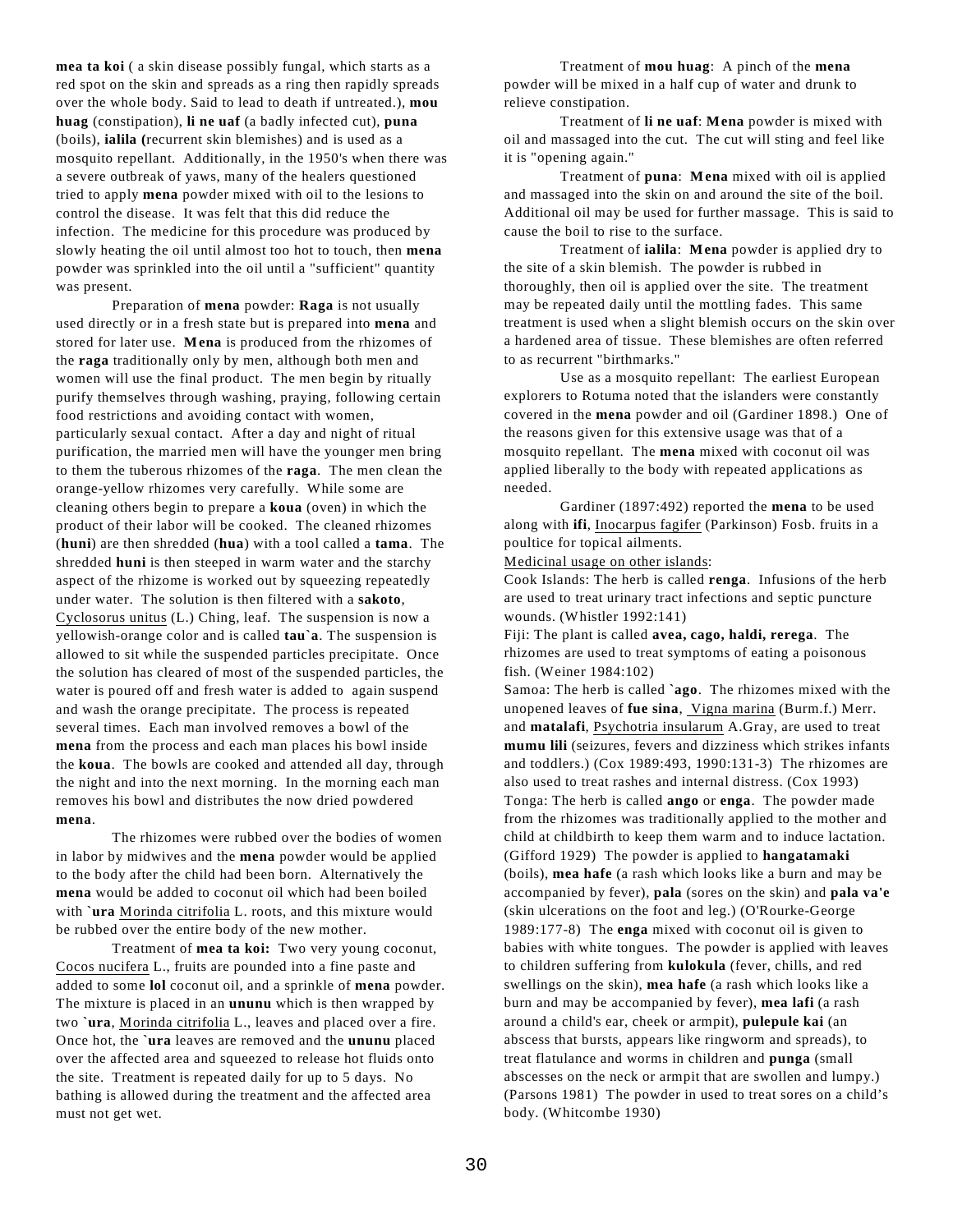``Uvea: The herb is called **ango**. The prepared powder is applied to sores and rashes. (Whistler 1992:141)

## Zingiber zerumbet (L.) Sm. Collection # M418

Description: A common herb found in and around villages as

well as under second growth forests. Flowers are white, occurring on a separate stalk from the foliage. Non-medicinal uses: None reported.

# Rotuman name: **Rag`apua**

Medicinal usage: Used to treat: diabetes, **koho** (coughs and colds), and **mamosa** (lethargy, loss of appetite, dry cracked tongue.)

The rhizomes are crushed in water and the fresh solution may be drunk each morning to treat diabetes. The individual being treated is instructed to avoid sugar, and fatty or salty foods. Diabetes is considered as an introduced disease. This treatment unlike traditional treatments must be taken every day for a very long period of time (often years..) before it can be discontinued without the disease state returning.

For the treatment of **koho**: Two rhizomes are cleaned of loose dirt and the outer layer of tissue is scrapped off and discarded. The inner rhizome is crushed and added to the inner bark of two limbs of **pinau**, Thespesia populnea (L.) Corr. Serr., and two immature stems of **kapui Rotuam**, Alpinia sp. . The mixture is crushed, then placed in an **ununu**. The **ununu** is squeezed to release a small amount of juice. Small amounts (five to ten milliliters) are given to children and larger amounts are given to adults.

For coughing that is persistent and excessive a solution of the rhizomes will be drunk in addition to a special type of massage being performed on the back and chest while laying down. The massage which involves tapping on the body as well as rubbing, highly resembles tympanic therapy used in western medicine to loosen mucous from the lungs.

Treatment of **mamosa**: Several young stems are crushed and extracted in water to provide a solution. The solution is swished around the mouth and then swallowed. This may be used daily for as long as needed for active cases as well as for prevention. The formulation may also include an equal amount of crushed and water extracted **pinau**, Thespesia populnea (L.) Corr. Serr., bark.

### Medicinal uses on other islands:

Fiji: The plant is called **caga, beta, danidani, drove,** and **layalaya**. The rhizomes are used to remedy the effects of eating poisonous fish, as a cough remedy, for diabetes and thrush. (Weiner 1984:103)

Futuna(east): The herb is called **ago a lulu**. Juice is dripped from the leaves onto wounds to promote healing. "A bright orange ointment is made from the root and used as a cosmetic and as protection against the sun." (Biggs 1985:128) (This preparation sounds much more like the preparation of Curcuma longa L. and thus may be a misidentification.) The rhizomes are used to treat wounds. (Whistler 1992:215-6) Samoa: The herb is called **`ava pui**. The rhizomes are used medicinally. (Cox 1989:494) The rhizomes are used to treat

stomachache and ulcers. (Whistler 1992:215) The nodes are used to treat inflammation. (Cox 1993)

Tonga: The herb is called **anga** or **angoango**. The rhizomes are used to treat **pala ngutu** (sores in the mouth especially in children), **pala fefie** (oral thrush), **kiatolo** (tooth ache, swollen gums, with dark blood and pus exuding from the gums), **langa kete** (abdominal distress), **pala ngakau** (intestinal or gastric ulcers), constipation, **totoma'olunga** (high blood pressure), **mofi Tonga** (Tongan fever) and **suka** (diabetes.) The rhizomes are taken both internally and applied externally for redness around a baby's nose and buttocks, and for mucous in the throat. (O'Rourke-George 1989:179-80) The rhizomes are used to treat **kahi** (internal blockage) and for cessation of menses. (Singh et al 1984)

### **Dicotyledonae**

## **Anacardiaceae**

Spondius dulcis Park. Collection # M192

Description: Large deciduous tree with edible fruit. Common near villages.

Non-medicinal uses: The fruits are eaten raw or cooked with other food items.

Rotuman name: **Vi**

Medicinal usage: The leaves are used to treat **mamosa** (lethargy, loss of appetite, loss of weight, dry cracked tongue) and **ru ef** (stomach aches) or **filo`u** (headache.)

Treatment of **mamosa**: The leaves may be crushed and prepared as an infusion or may be chewed daily.

Treatment of **ru ef** or **fili`u**: The inner bark is mixed with bark from the **tog oi**, Terminalia glabrata A.Gray, and **pinau**, Thespesia populnea (L.) Corr. Serr.. This mixture is crushed together and consumed with water to relieve the symptoms. The treatment is usually only given once. Medicinal uses on other islands:

Fiji: The plant is called **Wi**. The stems are given after a false pregnancy and for weakness following childbirth. The bark is taken to cleanse the bowels, to procure abortion, promote sterility, treat fish poisoning and is used for treatment of cataracts. (Weiner 1984:59)

Futuna: The tree is called **vi**. Bark infusions are used to treat headaches and fever. (Whistler 1992:202)

Samoa: The tree is called **vi**. The fruits mixed with coconut milk and tapioca Manihot esculenta Crantz, is fed to women who have just given birth. The leaves are also used medicinally. (Cox 1989:493, 1990:129-30) The leaves are used to treat eye infections (Cox 1993)

Tahiti: The tree is called **vi**. Fruit is used to treat liver problems, for fish or food poisoning, and ear infections. The leaves are used as an astringent for sore throats and mouth infections. (Whistler 1992:202)

Tonga: The tree is called **vi**. The bark is used to treat **langa kete** (abdominal distress), **hake vela** (heart burn), **'au** (continuous discharge of blood from the uterus), and **feitama kovi** (morning sickness, hyper-emesis.) The young leaves are used to aid small children who cannot swallow their saliva or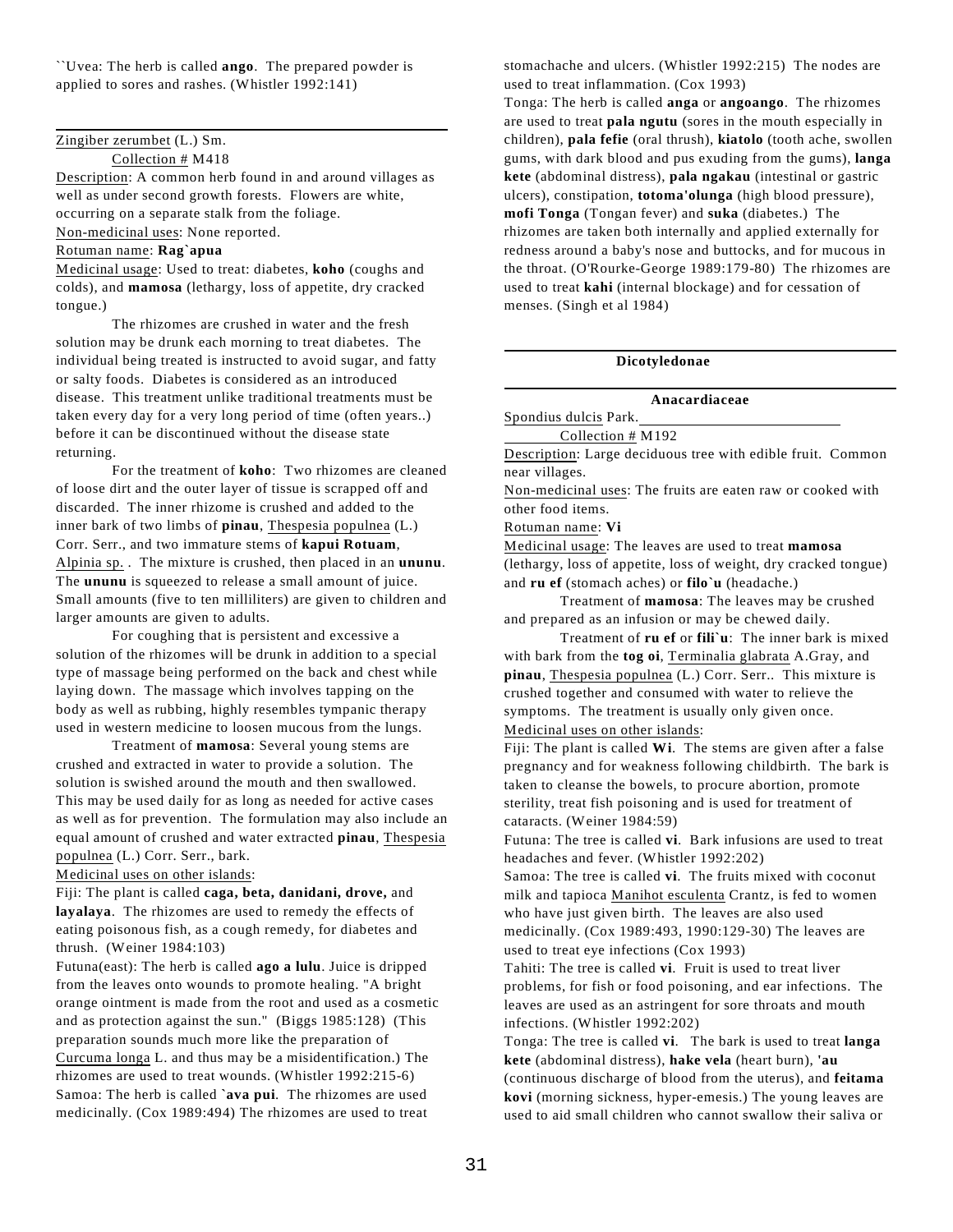food. Leaves are used to treat **mata kovi** (sore or diseased eyes) and are applied to **pala huhu** (sores on the breast.) (O'Rourke-George 1989:60-1) The bark is used to treat diarrhea. (Weiner 1984:59)

The bark is taken to stop bleeding in pregnant women prior to their due date. (Singh et al 1984)

### **Annonaceae**

Cananga odorata (Lam.) Hook.f. & Thoms. Collection # M071

Description: A common forest tree, sometimes trimmed to remain short, but often becoming tall if not near a village. Flowers are yellow and aromatic. Trimmed trees may flower all year long.

Non-medicinal uses: The wood is used to make canoe hulls and the flowers are worn ornamentally.

#### Rotuman name: **Moskoi**

Medicinal usage: The flowers of this species are added to massage oil, **lol**, and applied in that form for many different ailments.

The flowers may be dried or used fresh, when added to coconut massage oil to provide a pleasant scent.

Bennett (1832:474) reported the Rotumans using the flowers to scent coconut oil. He further noted that samples of dried flowers which he had procured, retained their scent even 12 months later.

Medicinal uses on other islands:

Fiji: The tree is know as **mokosoi**. The stems are used to treat gonorrhea, high blood pressure, back pains, dizziness and headaches. The bark is used to promote fertility, treat toothaches and migraine headaches. (Weiner 1984:60) New Guinea: Sap and juice are inhaled to treat asthma. The leaves are rubbed on skin to relieve irritation (Weiner 1984:60)

Samoa: The tree is called **moso`oi**. The bark is used medicinally to treat asthma. (Cox 1989:493)(Cox 1993) The bark is employed as a laxative. (Whistler 1992:131) Tonga: The tree is called **mohokoi**. Bark is used for stomach problems and leaves are used to treat infants with diarrhea and to treat severe boils. (Weiner 1984:60) The bark is used to treat stomach complaints, **langa kete** (abdominal distress), **makehekehe** (severe recurring abdominal pain), and **kahi** (disease caused by internal blockage and stiffness.) The leaves are used to treat **engeenga** (jaundice) in babies, **langa `ulu**

(headache), **lavea** (wounds), **`ulufi** (a boil issuing pus), and for **pala huhu** (sores on the breast.) (O'Rourke-George 1989:62- 4) The leaves are applied to aching joints in **sausau mate** (one side of the body is "dead" or paralyzed with numbness occurring in certain parts of the body. (Parsons 1981)

### **Apiaceae**

Centella asiatica (L.) Urb. Collection # M169

Description: Small herb found growing low to the ground in slightly shaded areas often among leaf litter. Non-medicinal uses: None reported.

## Rotuman name: **Ti togo**

Medicinal usage: Used to treat **ru** (generalized pain although often focused in the chest), and **ru ef** with **san** (stomach cramping/diarrhea.)

Treatment of **ru**: Six to eight pairs each of **ti togo** leaves and **joan ne pija**, Triumfetta rhomboidae Jacq., leaves are crushed with several pairs of unopened **julia ne moa** Microlepia scaberula (Kuhn) Mett. fronds. The mixture is placed in an **ununu** and squeezed to release a solution. The solution is drunk in the morning, at noon and in the evening. If there is soreness associated with the pain, then massage will be performed using the dregs from the **ununu** as the massage lubricant. If the dregs are not used for massage then the **ununu** may have water added to it and more doses wrung from it. The patient is instructed to avoid salty, fatty or sweet foods.

Treatment of **ru ef** with **san**: Six to eight pairs of leaves are selected and crushed until quite juicy. The leaves are then mixed with crushed **joan ne pija**, T. rhomboidae leaves and a small amount of water (not sea water or coconut water). Alternatively the juice is leached from the crushed leaves into a very small amount of water or even dripped into a container with no water at all. A little water is said to be good for the mixing process. The mixture is taken internally but occasionally the pulpy residue is used in massage of the body.

St.John (1938:voucher 18938) recorded that the juice of this species was used "medicinally for chest colds or for sore throat."

## Medicinal uses on other islands:

Fiji: The plant is called **totodro**. Leaves are used to treat rheumatic aches or swelling of the joints, bleeding ulcers, stomach aches, diarrhea, convulsions, fractured bones, eye injuries, lumps under the skin with an itchy feeling and for promotion of miscarriage. Unnamed plant parts are used to treat sickness inside the chest, hemorrhoids, severe chest pain and intestinal cramps. (Weiner 1984:99-100)

Niue: The herb is called **tono**. The leaves are applied to swellings and boils. (Whistler 1992:136)

Samoa: The herb is called **tono** or **togo**. The leaves are used medicinally. (Cox:1989:493) The leaves are used to treat eye ailments, migraine headaches, and occasionally swellings and boils. (Whistler 1992:136) The leaves are used to treat inflammations, bacterial, eye infections and sunblindness. (Cox 1993)

Tonga: The herb is called **tono**. Leaves are used to treat convulsions in infants. (Weiner 1984:100) The leaves are used to treat **tapitopito** (condition of newborns in which there is a hollowness around and discharge from the umbilical area), **mavaeua** (condition in infants characterized by a wide aperture of teh fontanelle, which may become hardened), **mea hafe** (rash which looks like a burn and may be accompanied by fever), **mea fele** (rash or fine granular "pimples" that are red, ooze, and spread), **hangatamaki** (boils), and are applied to mosquito bites. (O'Rourke-George 1989:171-2) The leaves are applied for induration of the breasts with redness and with coconut oil for infection of the nipple, with watery discharge. (Singh et al 1984)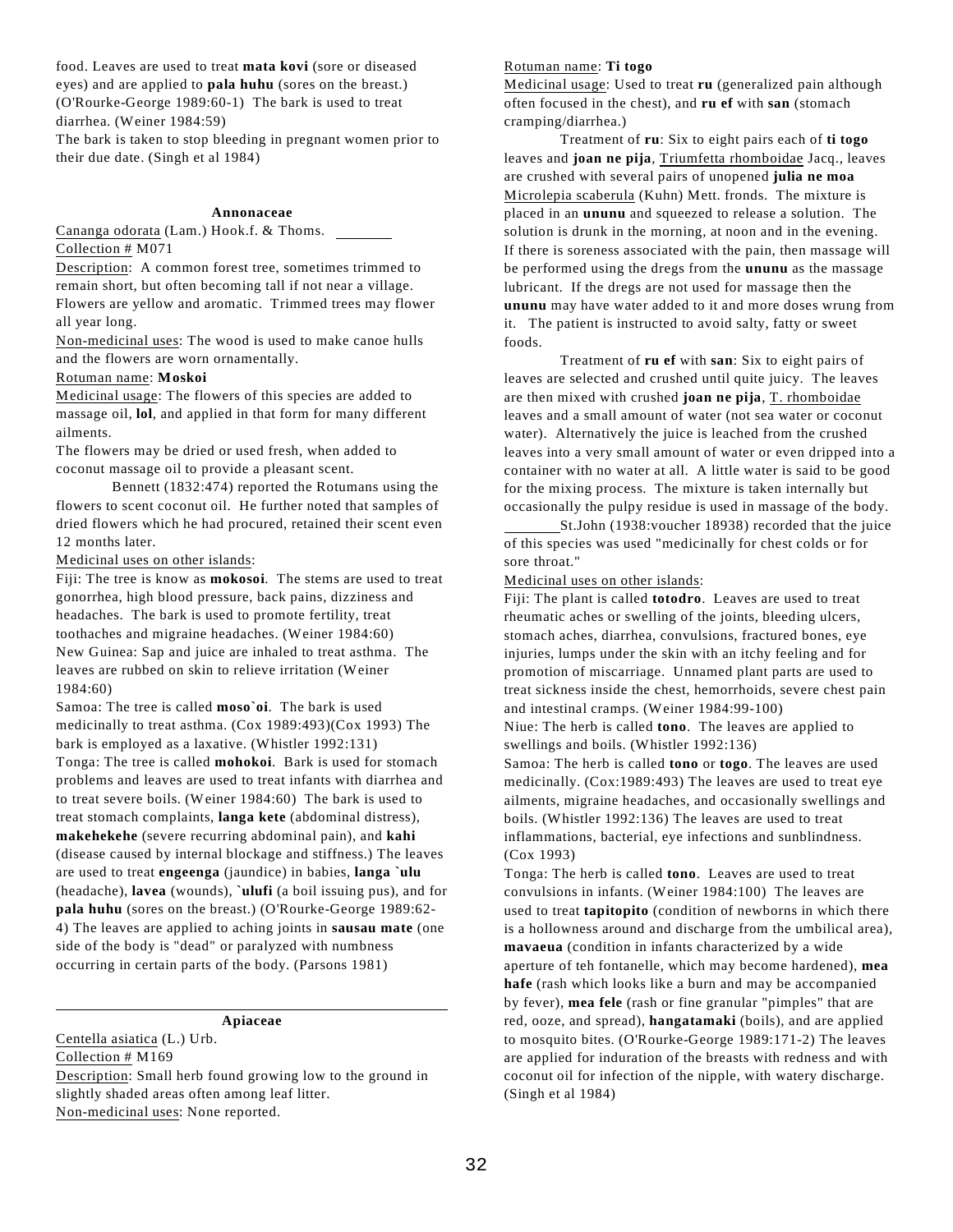#### **Apocynaceae**

Cerbera manghas L.

Collection # M308

Description: Small to medium sized tree growing in low forests near the ocean. Abundant on the unpopulated islands adjacent to Rotuma. Leaves and stems with copious white milky, sticky sap.

Non-medicinal uses: None reported.

### Rotuman name: **Giagia**

Medicinal usage: Used to treat **kapkapa** (scabies, itching skin and irritated areas in patches), **mase huhual** (swelling and redness sometimes over the entire body), and **mamasa** (itching)

The leaves are used to treat **kapkapa**, **mase huhual**, and **mamasa**. The preparations and applications are the same for each of the indications. Four to six fresh leaves are mixed with **lol** (coconut oil), either by rubbing the oil over and on the leaf surfaces or by adding whole leaves to a bottle of oil and allowing the mixture to sit until needed. This mixture may sit for weeks to months so it is not absolutely a fresh preparation, although the original oil and leaf mixture interaction involves fresh leaves. For immediate use, the oil is rubbed over the leaves by hand, then the healer massages the oil into the area which is affected. After the oil has been worked in, the whole leaves will be rubbed on the area and more oil may be added with the entire massage time taking up to an hour or more. When oil which has been previously prepared and set aside is used, only the oil is used and the leaves are not rubbed on the body. Treatments are usually only once daily but with more severe or widespread disease states the massage may be twice a day. Five to ten days (treatments) are usually required before the skin clears and thus health is restored. There are no cultural restrictions on the individual being healed but it is important to watch for a new outbreak as a recurrent type called **tui huhual** (entire body swollen, red, and without a fever) which is considered to be much more difficult to heal and may be lethal.

St.John (1938:voucher 19112) noted that crushed leaves with coconut oil were used as a salve for skin sores. Medicinal uses on other islands:

Fiji: The tree is called **drani toloni rewa, rewa, savirewa** and **vasa**. Sap is given to parents whose offspring have died. Leaves are chewed and inhaled to treat migraine headaches. The leaves are used to treat rheumatism. Undesignated plant parts are used to treat pain in the eye sockets at sunrise and sunset; and for fish poisoning. (Weiner 1984:60)

Samoa: The entire plant is used medicinally. (Cox 1989:493) The leaves with coconut oil are applied to skin sores. (Whistler 1992:65)

## **Asteraceae**

Mikania micrantha H.B. & K.

Collection # M109 Description: Trailing weedy vine, commonly outgrowing surrounding grasses and other small plants to become a thick mat which smothers out its competition.

Non-medicinal uses: The stems and leaves are torn away in clumps and used as packing around **papula**, Colocasia esculenta (L.) Schott, **mereni** Citrullus lanatus (Thunb.) Matsum. & Nakai and other foods which must be carried in

baskets for some distance. This plant is considered as a weed and has few uses.

## Rotuman name: **`Ai raurau**

Medicinal usage: Used to treat **ra' meamea** (minor cuts and wounds), **susun** (burns) and **mase susu** (pain and/or lumps in the breast tissue).

Treatment of **ra' meamea**: The leaves and stems are crushed and rolled between the hands to release a juice which is applied to cuts to stop bleeding. This may even be used as first aid of large or deep wounds. After the juice has been applied more leaves will be placed over the wound and leaves or vines of any larger species will be used to form a bandage for protection and compression.

Treatment of **susun**: Fresh leaves and stems are either chewed or crushed in the hands and placed on the burned area of skin. The area is not massaged and the plant material will be frequently replaced.

Treatment of **mase susu**: Fresh leaves and stems of **`ai raurau** are rolled between the hands until well crushed and the juice dripped on the breasts. A pair of **usi**, Euodia hortensis Forst.f., leaves is then carefully brushed over the breasts in strokes which end away from the body. The leaves are stroked in this manner until the healer feels that the session is completed. The treatment is repeated daily for five days with a lesion typically emerging from the lump area within three days. If no lesions occur within five days, then the treatments may continue, although it is felt that the lump or pain will dissipate, no lesion will occur.

## Medicinal uses on other islands:

Fiji: The plant is called **wa bosucu**. Leaves are used to stop bleeding, applied to swollen areas, and are applied to boils in the armpit. The vapor of cooked leaves is used to aid in removal of fish barbs. (Weiner 1984:66) The leaves are rubbed on bee stings. (Whistler 1992:172)

Niue: The vine is called **fue saina**. The plant is used to treat itches, sooth stings from wasps or bees, and for stanching bleeding wounds. (Whistler 1992:172)

Samoa: The vine is called **fue saina**. The plant is used the same as above in Niue. (Whistler 1992:172)

# **Barringtoniaceae**

Barringtonia asiatica (L.) Kurz Collection # M167

Description: Common tree found in low forests, near the ocean and sometimes numerous on nearby uninhabited islands. Non-medicinal uses: B. asiatica fruits are traditionally used as a source of fish poisons and the young fruits have been used as toys (tops) by children. The wood is occasionally used in the construction of small hand tools such as adz or chisel handles. The wood is considered as undesirable for construction.

# Rotuman name: **Hufu**

Medicinal usage: The fruits or the bark may be used to treat **ru**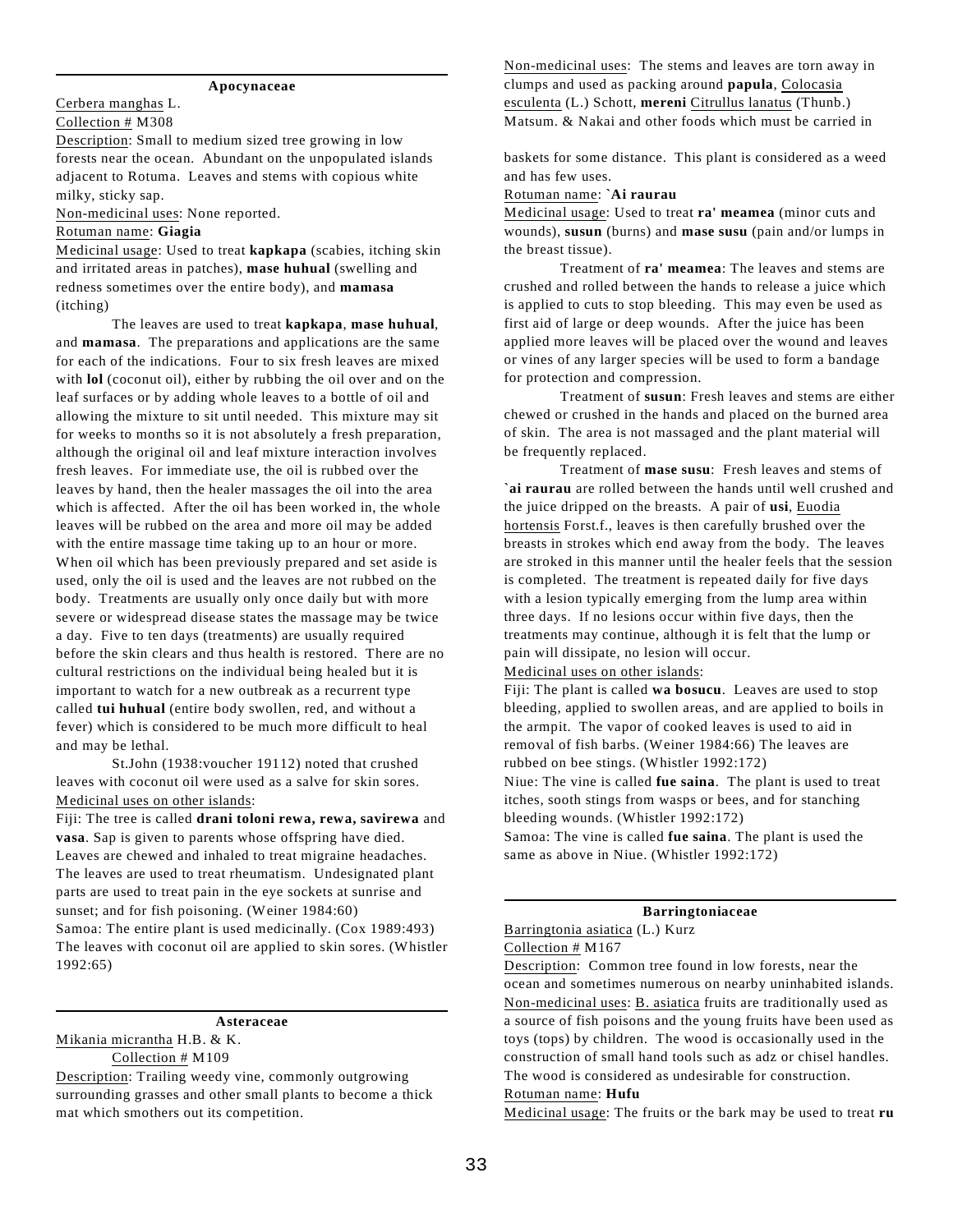**al** (toothache) and the bark is used to treat **ru ef** (abdominal pain) and **hun ha** (upper leg and sometimes lower abdominal pain.)

 Treatment of **ru al**: Three or four fruits are cracked open and the embryos and cotyledons removed for use. These are pounded finely and resulting pulp is placed in a B. asiatica leaf. The leaf is folded into a cone and the tip of the cone placed in the mouth over the painful tooth. The cone is squeezed so that juice drips onto the site of the pain. Care is taken to ensure that as little as possible is swallowed since the patient will become "groggy", disoriented and dizzy. The fruits may also be crushed to a fine pulp and a small amount of the pulp placed over the area of the toothache. The bark may be prepared in a similar fashion with it being pounded finely and placed in the leaf to use in the same manner for a toothache. Alternatively the bark may be rinsed in water for a few minutes until the water becomes slightly murky. The solution is allowed to settle and a cup is used to retrieve some of the solution without the bark fragments which either sink to the bottom or are brushed aside. The solution is used as a mouth rinse for the toothache wherein the solution is rinsed around then expectorated with a minimum being swallowed. One treatment is sufficient to stop the toothache.

Treatment of **ru ef** and **hun ha**: Bark is stripped off to form about two to three handfuls which is pulverized with a stone mortar. The pulverized bark is mixed with **lol** (coconut oil) until it is thoroughly saturated with oil. Mixing is performed by hand kneading the mass. The oil is then strained out of the bark with a leaf of the **sakoto** Cyclosorus unitus (L.) Ching, or with an **ununu**. The cleaned oil is the desired product and the bark is discarded. The oil produced is used as a massage oil over the sights of pain on the abdominal area and on the upper legs. If knots are felt under the skin, the healer will work the knots to a central point where it is said that the disease will condense and then resolve. Massage may be repeated over the course of several days until the pain subsides and/or a boil rises to the surface and ruptures. The oil is not to be consumed although it was not known to the healer why this was important or how it was possible when the oil is being placed on the legs and abdomen, but it is a standard warning traditionally given to each patient. Medicinal uses on other islands:

Cook Islands: The tree is called **`utu**. Grated seeds mixed with coconut cream are applied to burns. (Whistler 1992:93) Fiji: The tree is called **vutu**. Bark is used to treat chest pains or for vomiting resulting from heart trouble. (Weiner 1984:77)

Tahiti: The tree is called **hutu** or **hotu**. Grated seeds are used to treat septic wounds and a few other ailments. (Whistler 1992:78)

Tonga: The tree is called **futu**. The leaves or bark are used in a bath for **pala** (sores or lesions) on the skin. (O'Rourke-George 1989:68) The bark is used to treat allergies. (Bloomfield 1986)

#### **Caricaceae**

Carica papaya L.

Collection # M190

Description: Very common tree found in most cultivated areas

as well as in and near villages and roads. Trees are usually short, with single stems not exceeding 5 to 6 meters in height. Non-medicinal uses: The fruits are eaten with several varieties being recognized and cultivated. Rotuman name: **Esu**

Medicinal usage: Used to treat **ru al** (tooth ache) or **tuga** (an exposed nerve in a tooth.)

Treatment or **ru al** or **tuga**: Several fresh roots are collected and cleaned in water. The roots are chewed or pounded until pulpy, then rinsed in water to provide a suspension. The suspension is swished in the mouth and over the area of the toothache, then expectorated. The pulverized roots may alternatively be placed in the mouth without water as a poultice. This may be repeated as often as desired. The treatment will provide relief for a moderate toothache but for a more severe problem, the **majila**, Excoecaria agallocha L., is used.

#### Medicinal uses on other islands:

Fiji: The plant is called **maoli, weleti** and **uto**. Bark is used to treat toothaches. The stem juice is used to treat boils on the legs with the bark held on the boil. Stem sap is applied to wounds. The root is employed to treat yellow breast milk and to promote lactation. (Weiner 1984:64)

Micronesia: Roots are chewed to produce a juice which is applied directly to ulcers of the cornea of the eye. The latex is applied to tinea sores. (Weiner 1984:64)

Samoa: The tree is called **esi**. The inner bark is used to treat toothaches. (Whistler 1992:133)

Tahiti: The tree is called **`i`ita**. Grated seeds, with or without the fruit pulp, are used as a vermifuge for intestinal worms. The flowers are employed in the treatment of high blood pressure. (Whistler 1992: 133)

Tonga: The tree is called **lesi**. Juice is taken for **hela** (asthma) and is applied to wounds. The latex is used to numb toothaches. Bark is used to treat **fakalele** (diarrhea.) (O'Rourke-George 1989:69-70) The seeds are used a purgative. (Parsons 1981) Stem scrapings are taken for failure of lactation. (Singh et al 1984)

# **Casuarinaceae**

Casurina equisetifolia Stickm.

Collection # M194

Description: Trees with very hard wood, found near the coast, almost on the beach or above sea cliffs. Tend to be in drier locations.

Non-medicinal uses: The hard wood was formerly used to make clubs, spear tips and other tools and weapons. Rotuman name: **Toa**

Medicinal usage: Used to treat **tu kiog** (difficulty in maintaining a menstrual period.)

Treatment of **tu kiog**: A strip of the inner bark is taken from a larger tree and is pounded with a stone until shredded. The shredded bark is then mixed with water and worked vigorously by hand in the water. The same procedure is carried out with bark from the **tar fai** Micromelum minutum (Forst.f.) Seem. and/or the **tog oi** Terminalia glabrata A.Gray,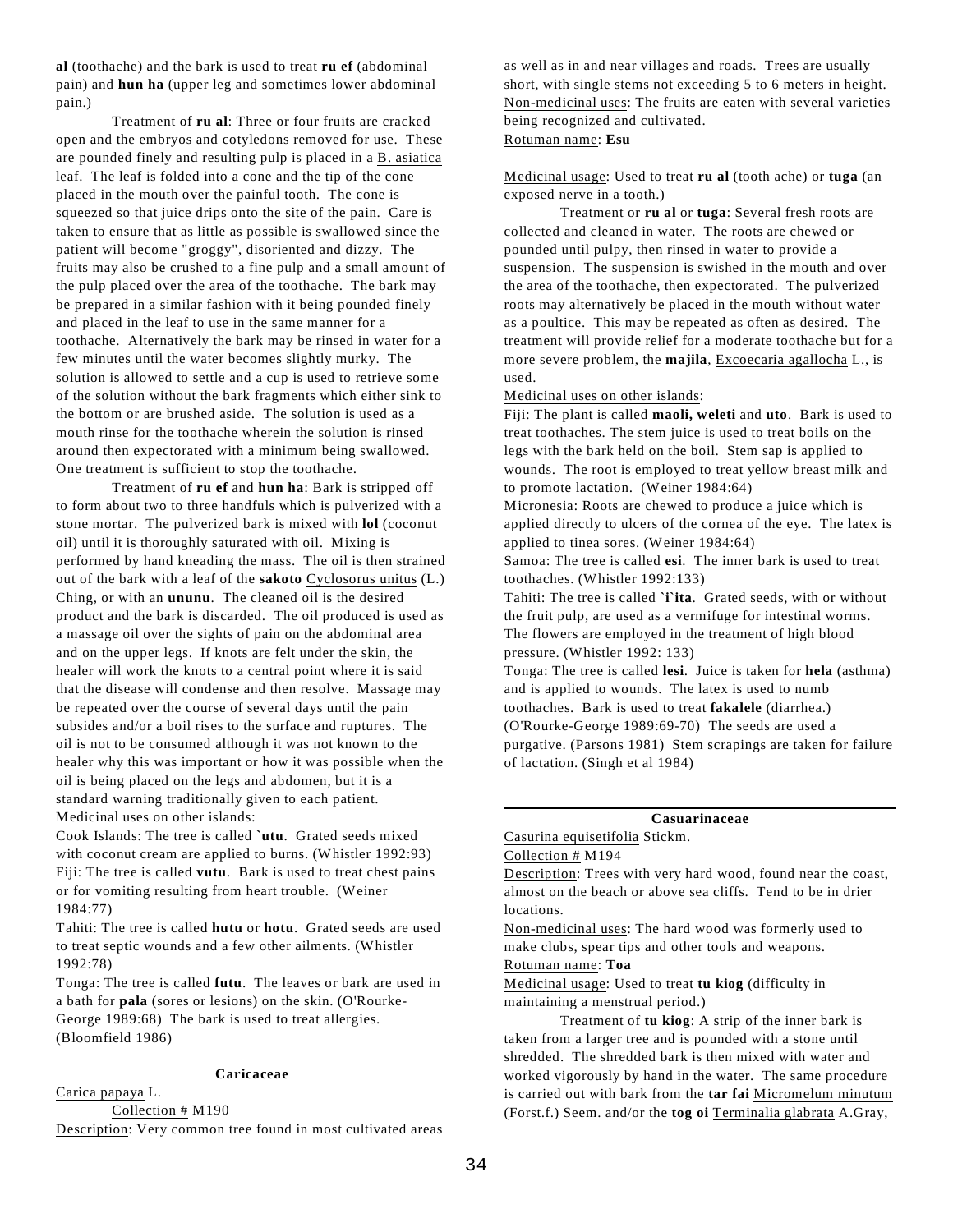with the resultant solutions being mixed. The final mixture is filtered with an **ununu** and drunk. Massage may or may not be given with this treatment since this treatment is also prepared and self administered by non-healers. Medicinal uses on other islands:

Cook Islands: The tree is called **toa**. The grated bark is used to treat mouth infections (as an emetic) and urinary tract infections. (Whistler 1992:135)

Fiji: The tree is called **nokonoko**. Stems are used to remedy serious headaches and the bark is used for migraine headaches and as a mouthwash. Leaves are used to treat leprosy lesions. (Weiner 1984:66-67)

Samoa: The tree is called **toa**. Bark is used to treat coughs, asthma, and diabetes. (McCuddin 1974)

Tonga: The tree is called **toa**. The bark is used to treat **pala ngutu** (sores in the mouth especially in children) and abdominal distress with sharp shooting pains. (O'Rourke-

George 1989:70-1) The bark is used as an emetic. (Bloomfield 1986) The bark is used to treat **kahi muifa'ele** (hemorroids.) (Parsons 1981) Bark is drunk to stop menses as well as for menorrhagia, and is employed in an infusion for **kahi** (illness believed to be caused by internal blockage or

stiffness) specifically if causing painful urination. (Singh et al 1984)

#### **Chrysobalinaceae**

Atuna racemosa Raf.

### Collection # M358

Description: Tall forest tree found throughout the island. Non-medicinal uses: None reported.

#### Rotuman name: **Pipi**

Medicinal usage: The fruits are used as a scent in **lol,** coconut oil.

The fruits are pealed and the seed removed and crushed. The crushed seed is then added to hot coconut oil and allowed to sit. The fruits are considered to give the massage oil a pleasant scent and this is one of the more popular scents added by healers.

#### Medicinal uses on other islands:

Fiji: The tree is called **Sa**. Bark is used to treat high blood pressure. (Weiner 1984:92)

Samoa: The fruits are used medicinally. (Cox 1989:493) Tonga: The tree is called **pipi fai lolo**. The seeds are used in the production of massage oil. (Whistler 1992:57)

#### **Clusiaceae**

Calophyllum inophyllum L.

### Collection # M095

Description: Very common tree along beaches and on mountain ridges.

Non-medicinal uses: The trees are planted as wind breaks and the wood is used extensively in the manufacture of canoes, bowls, scrapers, drums and many furniture items. The fruits are used to make a dye for tatoos.

#### Rotuman name: **Hefau**

Medicinal uses: Used to treat **kur mog** (irritated scalp with red

peeling skin), **li ne uaf** (infected wounds), **kapkapa**(scabies or other scaling skin diseases), and **pa mafa** (eye injury)

Treatment of **kur mog**: Mature fruits which have turned black are peeled and the inner hard white seed is scrapped on a rock to produce a fine paste/powder. This is placed in a container and cooked over a fire until a clear solution forms. The solution is strained and the filtrate discarded. The solution is applied to the scalp and other areas of skin irritation. Prior to application the individual will bathe in the ocean and dry off, avoiding the use of fresh water. The solution may then be applied. A shorter method which may be used by non-healers is to scrape the seeds into a pulp and apply the paste to the scalp. In either case the individual must avoid washing in the ocean for the rest of the day. The treatment may be reapplied daily with the skin clearing in three to five days.

For **li ne uaf** (small cuts which become infected with white exudate): The area must first be washed in the ocean until all of the exudate is removed, then a poultice of black (mature) **hefau** fruits is prepared and applied to the cut. The poultice is prepared by removing the outer black hull of the fruit and grinding the inner yellow fruit on a smooth rock. The ground fruit forms a paste which is then applied.

 Treatment of **kapkapa**: unopened light yellow to light green leaves are collected and crushed in fresh water. The solution is then used for bathing.

Treatment of **pa mafa**: Paired leaf shoots are chewed and placed in a mature **hefau** or **tiere** Gardenia vitiensis Seem., leaf which has been rolled into a cone. The cone will then have a small hole lanced in the lower apex. The juice is then dripped onto the affected area through the point of the cone, by squeezing on the cone. The treated eye will sting at first, but will eventually feel better. The treatment should only be used once, although if the irritation or pain in the eye persists to the following day, a fresh application may be used. The affected eye must not be washed for a day or two and the individual must avoid the ocean. Alternatively a larger volume may be mixed in a container and the face held under the solution with the eyes open to rinse the eyes more thoroughly. The eyes will at first be very sore but afterward will feel better and vision will return. Even if the eye has been cut, this treatment does not need to be repeated. The eye may still appear to be wounded but there will be no pain associated with the injury even on the following day.

Gardiner (1897:492) reported that the oil produced from the fruits was used as a massage oil.

### Medicinal uses on other islands:

Cook Islands: The tree is called **tamanu**. A bath is prepared from soaked leaves in sea water which is then used to treat rashes, inflammations, infections and scabies. (Whistler 1992:129)

Fiji: The tree is called **dilo**. The leaves are used in preparing an eyewash for removing foreign objects and for eye pain. Samoa: The tree is called **fetau**. The leaves are used to treat inflammation. (Cox 1989:493)(Cox 1993) The leaves are used to treat conjunctivitis, sore eyes and are used in a bath to treat rashes, inflammations, infections and scabies. (Whistler 1992:129)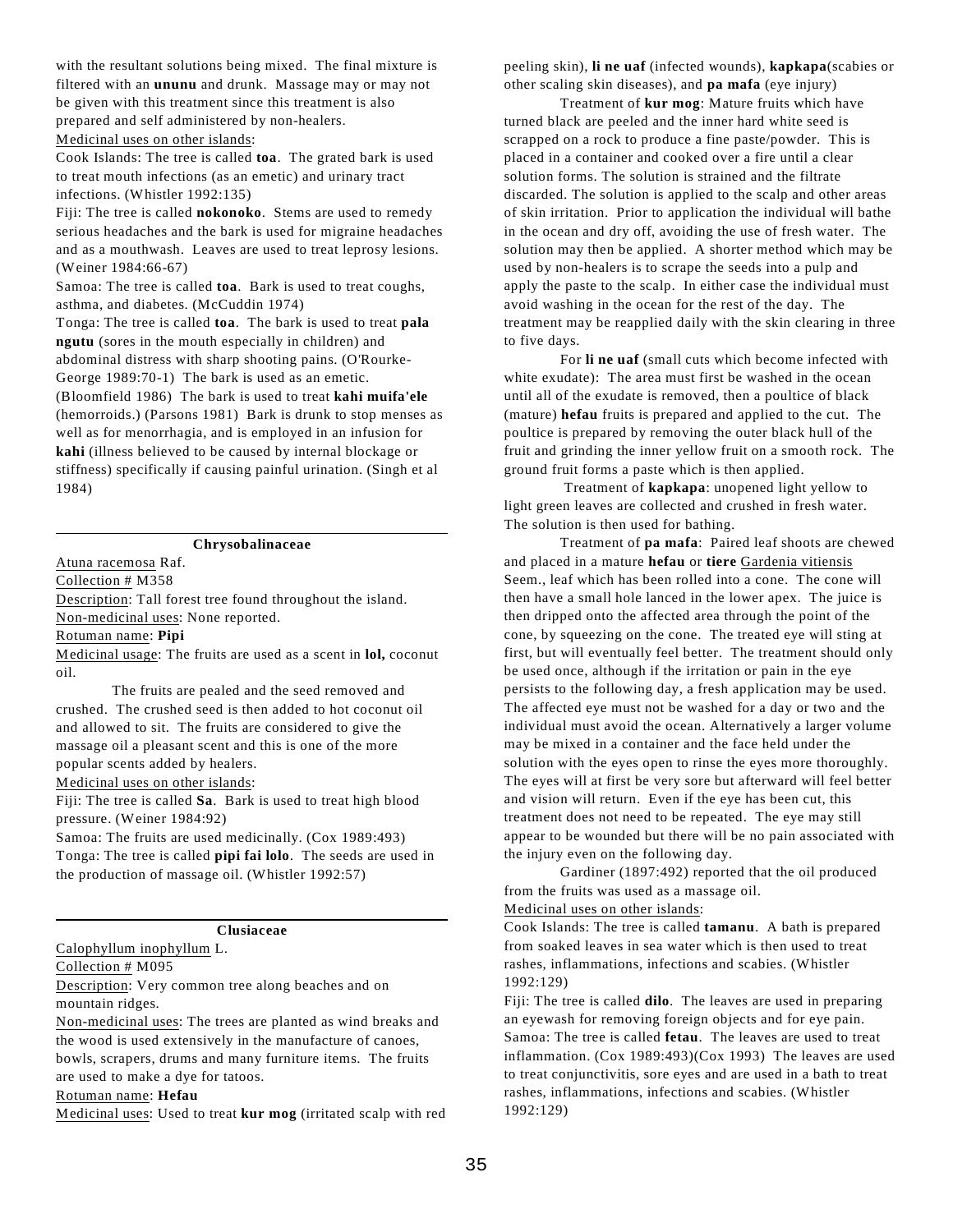Tonga: The tree is called **feta'u**. The leaves are used in medicinal baths to treat **'avanga** (spirit induced illness) and **pala huhu** (sores on the breast.) Steam from a decoction of leaves in inhaled for severe fever. (O'Rourke-George 1989:91- 2) The leaves are used in a medicinal bath to treat **hangatamaki 'alu hui** (abscess of the bones.) (Parsons 1981)

### **Combretaceae**

Terminalia catappa L. Collection # M388 Description: Large coastal tree. Non-medicinal uses: None reported. Rotuman name: **Tog oi**, (The fruits are called **Salisa**.) Medicinal usage: Used to treat **tu kiog** (difficulty in maintaining a menstrual period), and **mamosa** (lethargy, weight loss, dry cracked tongue, loss of appetite.)

Treatment of **tu kiog**: A strip of the inner bark is taken from a larger tree and is pounded with a stone until shredded. The shredded bark is then mixed with water and worked vigorously by hand until a colored solution forms. The same process is carried out with strips of bark from the tarfai, Micromelum minutum (Forst.f.) Seem. and/or Casurine equisetifolia L. The chosen bark solutions are mixed and filtered with a **sakoto**. A large volume of the prepared solution is drunk by the affected woman. Massage is said to be occasionally used with this treatment but is not common since this treatment may be prepared by non-healers and self administered.

Treatment of **mamosa**: An infusion of the inner bark is prepared and drunk. This may be given for a child with **mamosa**, teen age children do not usually get **mamosa** and adults would not usually be given this treatment but another for this disease.

St.John (1938:voucher 1991.418) recorded that the tree was used medicinally.

#### Medicinal uses on other islands:

Futuna(east): The tree is called **talie**. Juice from the leaves is placed on the lips of a baby whose mouth has been burned by hot food and drink, and the juice is dripped into wounds to encourage clotting. (Biggs 1985:125)

Samoa: The tree is called **talie**. The meristems are used to treat inflammation. Bark is employed in menstrual problems and maternal complications. (Cox 1993)

Tahiti: The tree is called **`autara`a** or **`aua**. The Leaves were used to treat bronchitis. (Nadeaud 1864) The leaves are used to remedy tuberculosis. (Whistler 1992:208)

Tonga: The tree is called **selie**. Inner bark is is prepared into an infusion and given to infants for thrush and other mouth infections. (Whistler 1992:207-8)

### **Convolvulaceae**

Ipomoea littoralis Bl. Collection # M551 Description: Creeping vine with pale blue flowers. Non-medicinal uses: None reported. Rotuman name: **Johea**

Medicinal usage: Used to treat **te hual** (boils which have not yet ruptured) and **kia oar ru** (sore throat with lesions and sometimes exudate in the throat.)

Treatment of **te hual**: Boils which have not yet ruptured may be treated with a leaf paste. The paste is prepared by pounding up the leaves, and placing them in a cloth with enough well water to make a thick paste. The cloth with the crushed leaves wrapped in it, is squeezed over the lump in the skin (unopened boil.) The solution is used to dampen the area prior to and following massage to bring the boil to the surface. The treatment is repeated daily until the boil emerges. After the boil emerges a different herbal treatment using **armea** bark, Pipturus argeneus (Forst f.) Wedd. and **`ura** leaves, Morinda citrifolia L. is followed. **Johea** is not used on open boils.

Treatment of **kia oar ru**: Pairs of leaves are crushed and placed in an **ununu**. The **ununu** is squeezed over a cup of coconut juice to release a few drops of solution into the coconut juice. The coconut juice is then drunk to relieve the sore throat. Treatment may be repeated several times daily.

This species is said to have had many medicinal uses in the past, but the healers who are said to have used it extensively are dead and did not pass on their knowledge. Medicinal uses on other islands:

Cook Islands: The vine is called **papati**. Boiled stems and leaves are given to infants with convulsions. (Whistler 1992:94)

### Ipomoea pes-caprae (L.) R.Br.

### Collection # M368

Description: Vine with numerous leaves, found growing in the upper edge of the high tide zone, forming dense mats of foliage above beaches, and is sometimes found slightly inland. Non-medicinal uses: None indicated.

#### Rotuman name: **Puka**

Medicinal usage: Used in **vai ne asu vau haina** (medicine which promotes easy child delivery), and to stop excessive menstrual flow.

Treatment with **vai ne asu vau haina**: Three to four pairs of **puka** leaves are selected and crushed. The pulp is placed in water which is then strained with an **ununu**. The solution is drunk once a week during the ninth month of pregnancy. While gathering the **puka** leaves, the healer will be given a sign which will indicate some characteristic of the child. If the healer is asked to provide the medicine and must look for the leaves at night, then an encounter with another person in the dark will indicate that twins will be born. If while gathering the leaves, the healer is overcome with a bad feeling, then the baby will die. Many other signs are possible, but all will occur while the medicine is being prepared.

Treatment of excessive menstrual flow: The same treatment as above is prepared and given in a strong dose for three dosages. Menstrual flow should return to normal. Any solution which is left over along with the leaves which were extracted must be discarded into the ocean by the healer for the treatment to be effective.

Medicinal uses on other islands: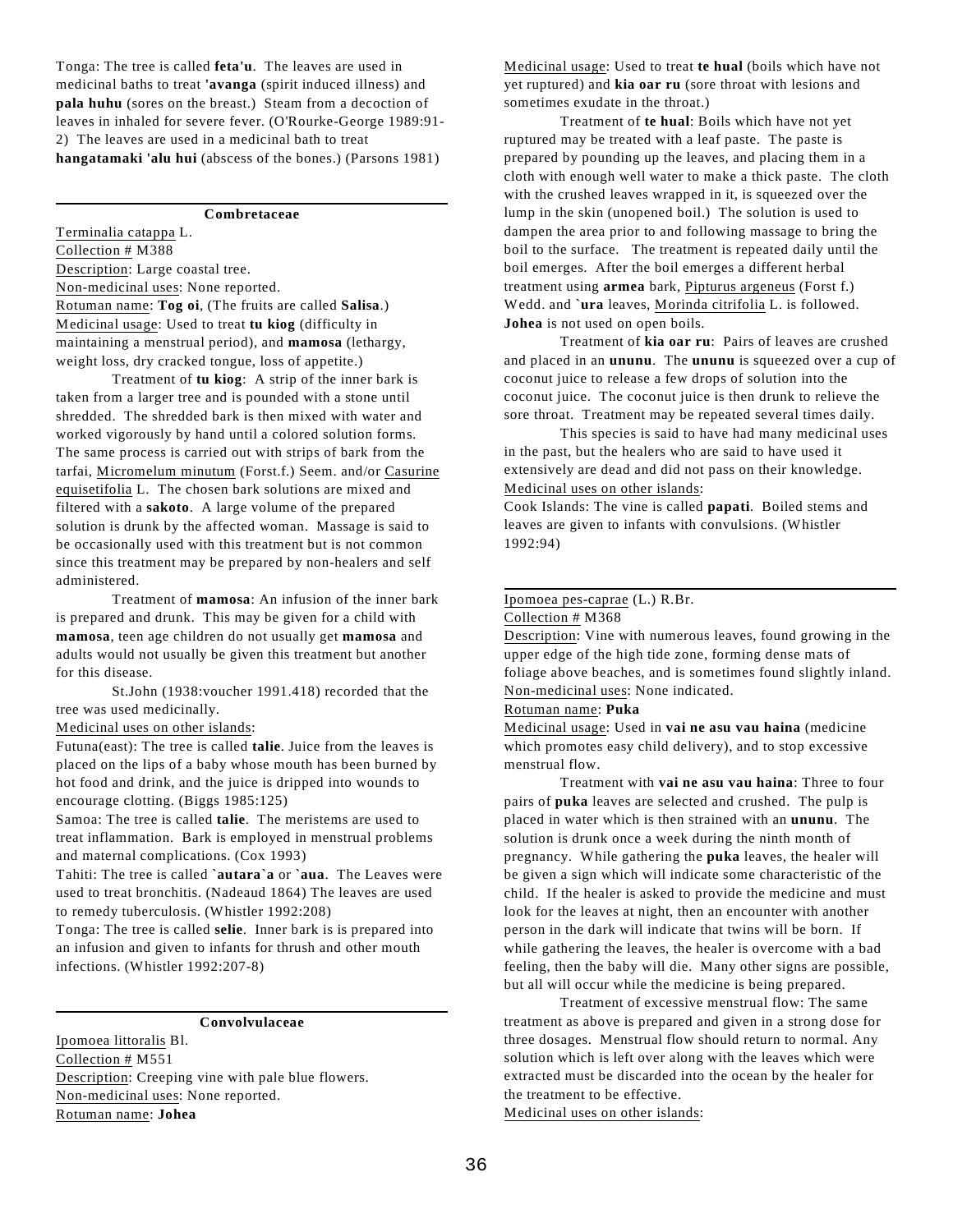Fiji: The plant is called **lawere,** or **yale yale**. Leaf buds are taken for nausea and stomach pain. Leaves are taken postpartum to "clean out the female reproductive system", promote menstruation, and are given during labor to relieve pain and hasten delivery. Stalk fluid is taken to cure gonorrhea. (Weiner 1984:68) Samoa: The leaves are used to treat inflammation. (Cox

1989:493) (Cox 1993)

### **Cucurbitaceae**

Zehneria mucronata Bl.

#### Collection # M534

Description: Rare trailing vine found in edges of plantations. Non-medicinal uses: None reported.

### Rotuman name: **Jou ne atua**

Medicinal usage: Used to treat **tausun** (fevers that may cause seizures) and **mamosa** (lethargy, dry cracked tongue, and loss of appetite.)

Treatment of **tausun**: Four to five pairs of leaves are crushed and placed in an **ununu**. The **ununu** is placed in a small amount of water and squeezed to release a solution. The solution is then drunk one time to relieve the fever.

Alternatively the solution may be prepared with the addition of **titogo** Geophila repens (L.) I.M.Johnston, leaves to the **ununu** mixture.

Treatment of **mamosa**: A solution is prepared in the same manner as above and drunk daily until the symptoms subside.

Medicinal uses on other islands: None identified.

#### **Dioscoreaceae**

Dioscorea bulbifera L.

### Collection # M225

Description: Very common, fast growing creeping vine found in most parts of the island.

Non-medicinal uses: The aerial tubers are used as famine foods.

#### Rotuman name: **Fui**

Medicinal usage: Used to treat ocular infections, **re** (irritations) and to remove fragments from the eye.

Treatment of ocular infections and irritations: Pulp from the vines is squeezed out of the vine and applied to the eye. The eye is rinsed repeatedly and will begin to feel numb rather than irritated.

Removal of fragments from the eye: A piece of vine is selected that appears to be well hydrated. The vine is rolled between the hands to break down the inner structures, softening the plant tissue. The skin of the vine is then carefully peeled off to reveal the pulp and juice inside. The strand of vine is brushed across the eye to capture the fragment or to clear the eye of obstructions. The eye may begin to feel numb after application.

After each of the above treatments, the patient is instructed to avoid any form of fire or smoke for the following two days.

Medicinal uses on other islands:

Futuna(east): The young leaves are used as a dressing for infected wounds and sores. (Biggs 1985:128)

### **Euphorbiaceae**

Acalypha grandis Benth.

Collection # M 573

Description: Small plant under 1 meter in height which grows in disturbed areas and along roadsides.

Non-medicinal uses: The leaves are eaten with coconut milk during times of famine.

### Rotuman name: **Karposi**

Medicinal usage: Used to treat **mase `uf** (a red rash and inflammation which begins on the legs, arms, fingers and or toes and spreads towards the body trunk.)

Treatment of **mase `uf**: Typically with a case of **mase `uf**, only massage is used, but in more extreme cases where the skin has broken open and pus has exuded, the herbal treatment of the leaves will also be used. The leaves are chewed by the healer, then spread over areas with lesions. The areas are massaged with the massage intended to "move" the disease toward the lesions, and subsequently out of the body. Massage is repeated daily for three days. Following each massage session, freshly chewed leaves will be added to the lesions. Individuals under treatment are prohibited from eating in their own house, drinking hot or cold drinks, eating fatty/oily foods or bathing. The healer and any party which travels with her to the home of the patient may not eat in the patients home throughout the course of treatment. When the three day therapy is completed the healer either declares a successful treatment, indicating that the disease will subside without further treatment, or the healer will declare that the treatment used was not correct, thus another healer will need to be seen for the proper treatment.

Two Rotuman varieties of A. grandis are recognized: **mi`a** (red leafed) and **jarau** (green leafed.) The red leafed variety is used for the treatment of adults and the green leafed variety, which is considered as a weaker medicinal form, is used on children.

St.John (1938:voucher 18994) documented its use as a poultice of crushed leaves which was placed on boils to draw pus.

#### Medicinal uses on other islands:

Futuna(east): The plant is called **kala `apusi**. The bark is used to treat **gaegae** (lassitude and general weakness) to restore **makeke** (energy and strength.) It is applied for body pains, and to treat **tulu`i** (headache.) (Biggs 1985:123)

### Aleurites moluccana (L.) Willd.

Description: Extremely rare now, although once a common tree.

Non-medicinal uses: The fruit was formerly pressed to release an oil which was burned in torches for night fishing.

Rotuman name: **Si`ursi**

Medicinal usage: Used to treat **kur mog** (irritated scalp with peeling red skin) or **kapkape** (any other scalp irritations.)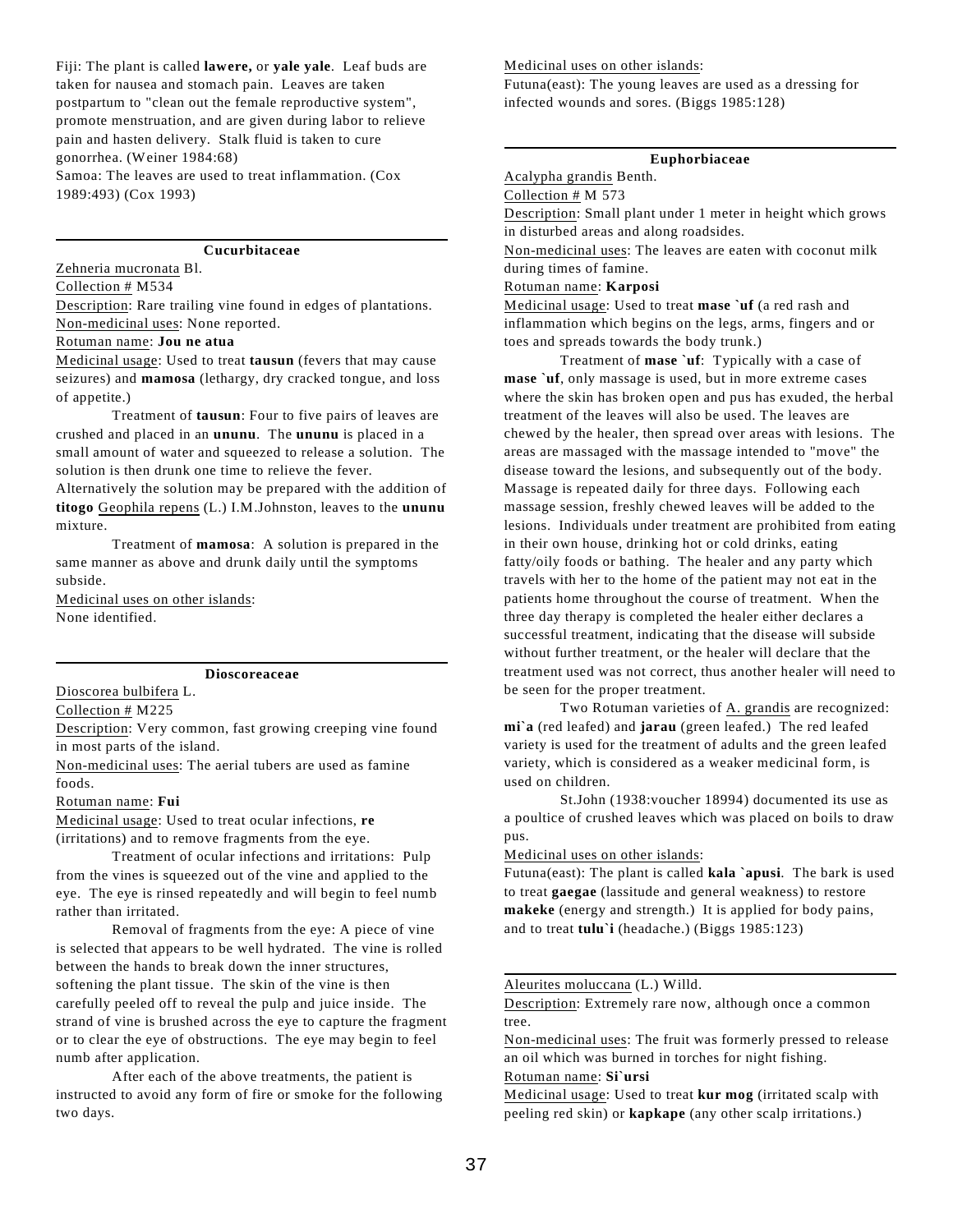Treatment of **kur mog** or **kapkape**: The nuts from the fruits are pounded up and pressed to release an oil. The oil may be applied to the irritated skin.

This species has been collected from Rotuma previously, in 1983 by R. Thaman and H. Manner. The collection (#DOA12, #20038 SUV) is from Noatau, Rotuma and was identified with the Rotuman name, **si`ursi**. Churchward (1940) also identifies the candlenut tree, (A. mollucanna), as **si`ursi**. In spite of extensive searching, no **si`ursi** trees could be located on Rotuma at the time of this study.

#### Medicinal uses on other islands:

Fiji: The tree is called **lauci, sikeci,** and **qereqere**. Stem liquid is given to children who are weak and fail to walk by two years of age, is used in a remedy for weakness after childbirth and for relapsed illnesses. Stem liquid of the male plant is used to treat pains in the bones. (Weiner 1984:70) Futuna(east): The tree is called **tuitui**. Scrapings from the bark are used for a child's sore throat. (Biggs 1985:126) Samoa: The tree is called **lama**. The leaves and stem bark are used medicinally. (Cox 1989:493) The bark or root is applied to wounds. (Uhe 1974) The leaves are used as an anti-fungal. (Cox 1993)

Tonga: The tree is called **tuitui**. The bark is used to treat **kukokula** (fever, chills, and red swelling on the skin), **pala ngutu** (sores in the mouth), **pala fefie** (oral thrush), **kahi** (illness caused by internal blockage), **makehekehe** (severe recurring abdominal pains), and **hake vela** (heartburn.) The nuts are used to treat **pala va'e** (skin ulcerations on the foot and leg), **pala huhu** (sores on the breast) and **'ulukila** (Boils on the head causing local hair loss.) The leaves are also used to treat **pala ngutu**. (O'Rourke-George 1989:79-80) The bark is used for infertility, cessation of menses, and **toka'ala** (postpartum abdominal pain due to retined blood clots in the uterus.) (Singh et al 1984) The bark is used to treat **feitama kovi** (morning sickness, hyperemesis), and the nuts are applied to boils on the scalp. (Bloomfield 1986) The nuts are used in a treatment of **hulupa** (small painful boil occurring at the tip of fingers or thumb) and in the treatment of **mea** (dermatitis.) (Parsons 1981)

### Chamaesyce atoto (Forst.f.) Croizat

Collection # M539

Description: Very small herb growing in sandy shaded soil above high tide mark.

Non-medicinal uses: None reported.

### Rotuman name: **Majila**

Medicinal usage: Used to treat **koi mosran** (stonefish spine poisoning.)

Treatment of **koi mosran**: Upon presentation of a patient who has been penetrated by the poisonous spine of a stonefish, the healer will dig up and clean an **`ura**, Morinda citrifolia L., root. Once cleaned the outer bark will be scrapped off and placed in an **ununu** or piece of cloth. The area of the wound will be slightly enlarged with a knife to allow a free flow of blood. Once blood is flowing, a leaf of the **majila** will be broken off and the **pul** (milky latex) dabbed on the site. Following a thorough application of the **pul**, the **ununu** will be held over the wound and squeezed to release a few drops of juice into the wound. More of the **pul** may be applied if the wound continues to bleed. The stonefish toxin produces a great deal of pain and inflammation. The pain will dissipate within five minutes of application. The inflammation will recede in the following several hours with a proportional time frame depending on the lapse between the time of injury and that of treatment. Any **majila** or **`ura** root material which remains must be discarded in the ocean. No further treatments are needed and no restrictions or recommendations are made to the patient.

Medicinal uses on other islands: None identified.

# Exocaria agallocha L.

Collection # M409

Description: Small to medium height tree growing on the beach just above the beach or above sea cliffs. The leaves and stems have copious milky latex.

Non-medicinal uses: None reported.

#### Rotuman name: **Majila**

Medicinal usage: Used to treat **ru al** (dental pain) or **tuga** (an exposed nerve) and **koi mosran** (stonefish spine poisoning.)

Treatment of **ru al** or **tuga**: Eight to twelve pairs of leaves are selected and boiled in seawater. The solution is allowed to cool, then is used as a mouth rinse which is expectorated. The dental pain will resolve within minutes of rinsing and the effect will last for up to six hours.

Treatment of **koi mosran**: Eight to twelve pairs of leaves are selected and pulverized with an even volume of **`ura**, Morinda citrifolia L., roots. The resulting mixture is placed over the wound and tightly bound in place so that the juice is forced into the wound. The area around the wound may be massaged. The pain will reside rather rapidly and the swelling will slowly fade over several days. Only one treatment is needed.

For each of the above treatments, a warning is given to avoid getting the sap of the **majila** in the eyes since it is very irritating and can cause blindness.

## Medicinal uses on other islands:

Fiji: The tree is called **sinu gaga**. Leaves are used to aid in removal of fish spines (stonefish), and to treat bloody sputum. The bark is used to relieve pain and fever caused by filariasis. (Weiner 1984:72) The leaves are used in a treatment for sore eyes. (Spencer 1941)

New Guinea: Stem sap is swallowed to induce vomiting if food poisoning is suspected. Bark sap is taken for constipation and stomachs. The roots are used to promote abortion. (Weiner 1984:72)

### Jatropha curcas L.

#### Collection # M156, 212

Description: Small tree growing to 4 meters tall but usually trimmed to under 3 meters in height. The trees are commonly found in plantations with vanilla crops. This was introduced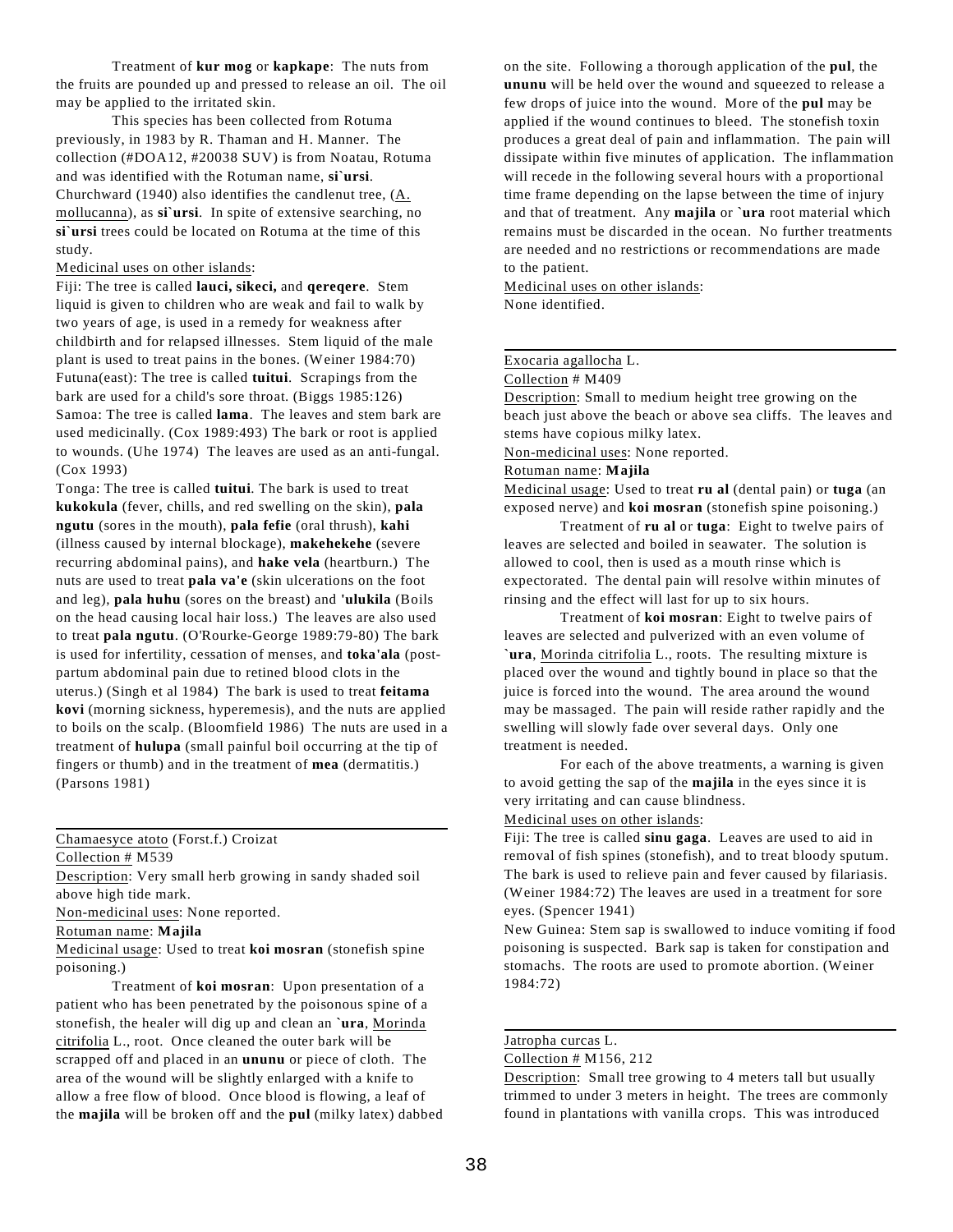#### from South America.

Non-medicinal uses: The tree is used as a prop for vanilla Vanilla planifolia Jackson, plants.

### Rotuman name: **Virviri**

Medicinal usage: The fruits are used to promote **mumufa** (vomiting.)

Treatment to promote **mumufa**: Two to three ripe fruits are eaten to induce vomiting if bad food has been eaten. These may also be given if an illness is thought to reside in the throat.

### Medicinal uses on other islands:

Cook Islands: The tree is called **tuitui pakarangi**. The seeds are taken as a purgative. (Whistler 1992:163)

Fiji: The tree is called **wiriwiri** and several other names. The leaves and inner bark are used as a purgative. (Smith 1981,vol.  $2:545-6$ 

Tonga: The tree is called **fiki**. Chewed leaves are given to infants to treat stomachaches and to alleviate symptoms believed to be caused by the delayed closure of the fontanel. Leaves are used in external liniments for treating "ghost sicknesses". (Whistler 1992:162-3)

**Fabaceae**

```
Cassia alata L.
```
Collection # M070

Description: Occasional bush to small tree found in wet areas usually at the edges of clearings. Flowers are bright yellow in spikes.

Non-medicinal uses: None reported.

### Rotuman name: **`Ai ne tane**

Medicinal usage: This species was consistently reported for treatment of fungal infections: the treatment of **nao** (tinea capitis, tinea pedis, tinea corporis, although tinea cruris was never reported), **tane** (possibly tinea versicolor: described as white patches around the mouth and face; commonly considered to be caused by the sun or very low tides) and **mir ta koi** (systemic or at least widely spread skin infection). The treatments are the same with only the extent and duration of application varying.

Each pinnately compound leaf of this species of cassia has 10 leaflets. For medicinal purposes the healer will select pairs of leaflets beginning at the apex of the leaf and working towards the base. Leaves which are yellowed (not green), not symmetrical, insect damaged or are blemished in any other way will usually not be used. Since the plants are rare, the healer may at times use imperfect specimens rather than none at all, but the faith in the effectiveness is not as high. Ten to twenty pairs of leaves are selected, and macerated by pounding between two stones, or if a large stone is not available to use as an anvil then a section of wood will be used.

The resulting pulp is then rubbed vigorously on the site of the infection. As the healer rubs in the green paste, the skin will begin to redden and swell within the area of infection while areas outside of the infection will retain normal skin tone and only be stained green. After the area appears to be thoroughly inflamed, the healer will place a small amount of

the plant pulp on the infection and wrap a bandage over it. The treatment is repeated once or twice daily for three to six days. Each day as the healer removes the old bandage, the skin is inspected for healing. The results of the first application are quite dramatic with a rapid keratolytic action and moderate sustained inflammation of the infected site. The patient experiences little discomfort in spite of the damage which appears to have occurred. Each successive treatment causes less and less erythremia until the skin when rubbed only stains to green, which indicates that the condition has been eradicated.

Throughout the course of the treatment the patient is advised to avoid the ocean and not to get the bandage wet. The healers feel that salt water will cause the treated area to become irritated and the bandage is to prevent an accidental scratching of the area which will spread the disease. The bandage is also not to be removed until the healing process is complete, thus maintaining a constant medicinal bombardment. This particular treatment was demonstrated by a healer, but it is sometimes used by non practitioners and is still considered as effective.

It should be noted that for the treatment of **mir ta koi**, the healers consider treatment as rapidly and consistently as possible to be crucial since the disease, if unchecked, can quickly spread over the entire body and lead to death.

#### Medicinal uses on other islands:

Fiji: The plant is called **bai ni cagi**. Leaves and bark are used to treat fungal disease. (Weiner 1984:63)

Samoa: The plant is called **la`au fai lafa**. The leaves are used to treat ringworm. (Cox 1989:493)(Cox 1993)(Christophersen 1935)

Tonga: The bush is called **te'elango**. The leaves are used to treat **lafa** (ringworm), **tane** (fungal infection Tinea versicolor), and are added to many skin ointments. (O'Rourke-George 1989:102)

# Erythrina variegata L.

Collection # M541

Description: Tall tree with bright red flowers and black legumes. The Rotumans recognize two varieties of this tree, one having thorns and the other not having thorns. The thorned variety is used medicinally.

Non-medicinal uses: None reported.

### Rotuman name: **Ratua**

Medicinal uses: Used to treat excessive menstrual flow and **tu kiog** (difficulty in maintaining a menstrual period.)

Treatment of excessive menstrual flow, or hemorrhage: Paired strips of cleaned inner bark and/or paired leaflets are mixed with young leaf shoots of **par mea**, Musa paridisica L., and paired strips of bark and shoots from young **ker mi`a** Syzygium gracilipesu (A.Gray) Merr. & Perry. The mixture is placed in an **ununu** and squeezed to release a juice. A small volume of the juice is drunk while the healer massages the patient with coconut oil from the chest down to the legs, both on the front and on the back.

Treatment of **tu kiog**: Strips of clean **ratua** inner bark and paired leaves along with a pair of leaf shoots and two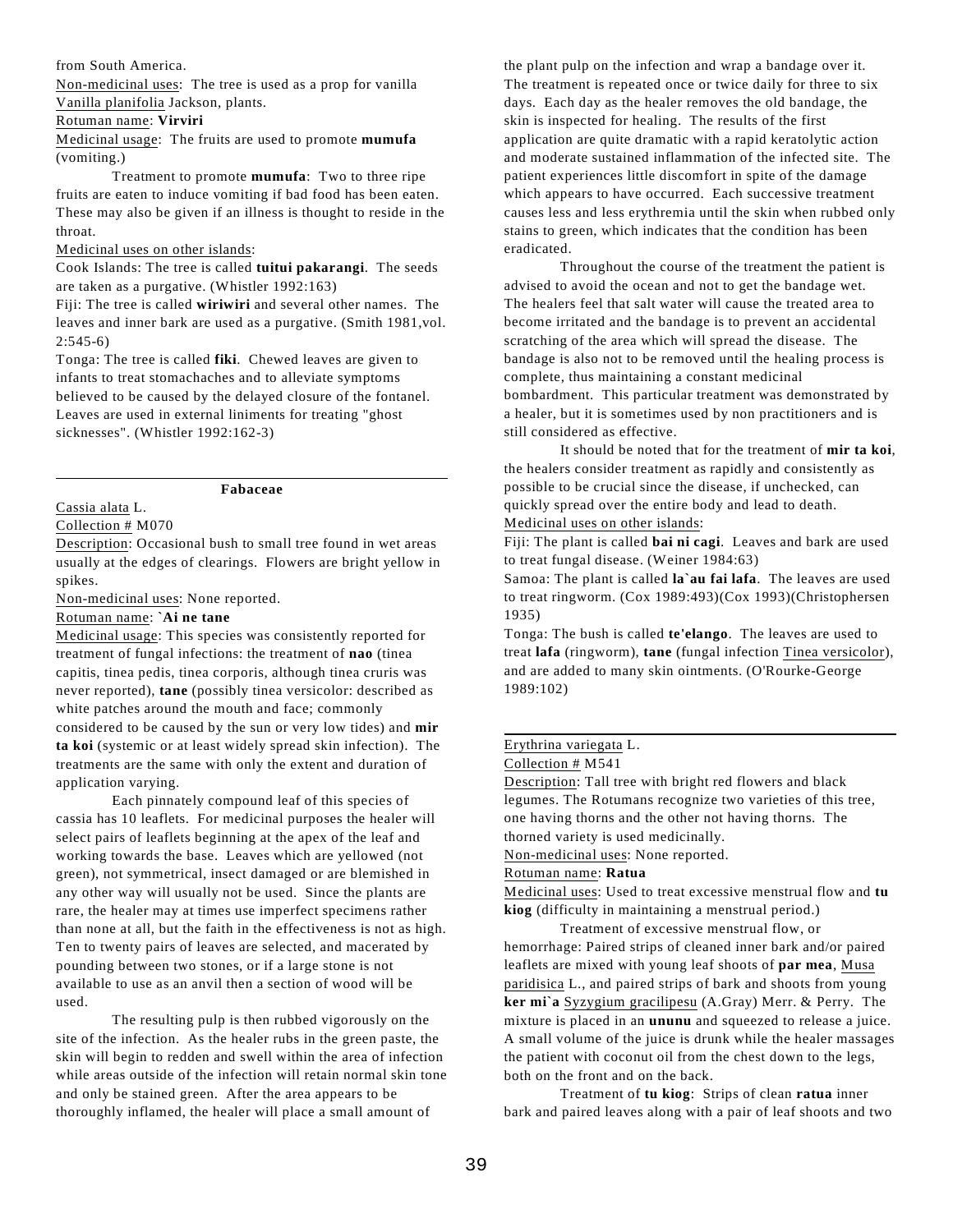young branches of **ker mi`a,** Syzygium gracilipes (A.Gray) Merr. & Perry, a young shoot of **par mea**, Musa paradisica L., two **pinau**, Thespesia populnea (L.) Corr. Serr., branches and the some cleaned inner bark of the **mori**, Citrus aurantium L., are all finely chopped and mixed together. The resultant mixture is added to water and drunk by the patient. The treatment is usually only given once but may be repeated if needed. The treatment should not be given to a pregnant woman, since it is felt this will cause a miscarriage, although the identical treatment without the E. variegata is given to stop miscarriage. No massage is given with this treatment unless there is massage being given to promote pregnancy. Medicinal uses on other islands:

Fiji: The tree is called **drala** or **segai**. The stems are used to remedy sore throats and yellow breast milk. The leaves are used in treatments of filariasis, diarrhea and swollen breasts. Young leaves are used to treat large boils. (Weiner 1984:87) Futuna(east): The tree is called **gatae**. The bark is taken by women after childbirth (**le vai o le toka`ala**.) (Biggs 1985:125)

Samoa: The stem wood and bark are used for inflammation and viral infections. (Cox 1989:493)(Cox 1993) The leaves are used to treat eye ailments. (Whistler 1992:67)

Tonga: The tree is called **ngatae** or **ngatae Tonga**. The bark is used to treat **makehekehe** (severe recurring abdominal pains), **kahi muifa'ele** (hemorrhoids), to prevent pregnancy, and for **makehekehe tu'upule** (shooting pain and stiffening in the upper abdomen.) The leaves are used to treat **langa kete** (abdominal distress.) (O'Rourke-George 1989:99-100) The bark is used for infertility. (Singh et al 1984) The leaves are prepared for post-partum hemorrhage. (Bloomfield 1986)

Pueraria lobata (Willd.) Ohwi

### Collection # M404

Description: Occasional trailing vine with purple/pink flowers seen in open fields, edges of meadows and below old coconut groves in poor lighting.

Non-medicinal uses: The legumes and starch extracted from the inner parts of the roots can be eaten in times of famine. Rotuman name: **Ga`a**

Medicinal usage: Used to treat **ru ef** (nonspecific digestive discomfort or pain sometimes associated with diarrhea) and **san** (severe diarrhea, weight loss, lack of appetite and sometimes leading to death.) Usually the disorders treated with this species are thought to be caused by eating "bad" food.

Treatment of **ru ef**: Six to ten pairs of leaflets are selected only using the apical leaflets (each compound leaf has 1 symmetrical apical leaflet and 2 lateral, asymmetrical leaflets.) The leaflets are mixed with 6 pairs of **`ura** Morinda citrifolia L. leaves and/or ten pairs of **fai kau** Clidemia hirta (L.) D.Don leaves and/or ten pairs of **koao** Psidium guajava L. leaves or the P. lobata leaflets may be used alone. The leaves selected are pulverized together and added to a cup or more of coconut Cocos nucifera L. juice. The mixture is then swallowed with the volume taken dependent upon the size of the individual and the experience of the healer. If the

condition is particularly bad or cramps are occurring then the healer will also take some of the leaf mixture and massage the abdomen with the leaves with or without **lol**, coconut oil. For persistent problems the treatment may be repeated every few hours, but usually one treatment is sufficient to resolve the condition. Stomach cramps or other pains should resolve within a few hours or possibly within one-half hour. Diarrhea should also resolve within two hours although for severe diarrhea additional treatments may be required to finally control the problem. The patient is advised to only drink coconut juice during the two to three days following the treatment as well as throughout any prolonged treatment. Medicinal uses on other islands:

None identified.

## Vigna marina (Burm.) Merr.

Collection # M362

Description: Creeping/climbing vine with yellow flowers usually found near the beach mixed with Ipomoea pes-caprae (L.) R.Br.

Non-medicinal uses: The legumes are occasionally eaten by humans and swine eat the foliage and legumes.

### Rotuman name: **Karere**

Medicinal usage: Used to treat boils that are sore and to remove particulate from the eye.

Treatment of boils that are sore: The leaves are heated up by rolling them between the hands. Once crushed

and heated, they are rubbed on the boil site to promote extrusion.

Removal of particulate in the eye: A very young stem is selected and bent into a hoop which is used to scrape any foreign material from the surface of the eye.

St.John (1938:voucher 19110) reported that mashed leaves were used as a poultice for boils.

Medicinal uses on other islands:

Cook Islands: The vine is called **po`ue**, **pipi**, **ka`eta** or **keketa**. Leaf infusions are used to bathe fractures. (whistler 1992:211) Fiji: The plants is called **tokatolu**, **wavue** or **drautolu**. The leaves are used to aid healing of fractured bones, to remedy food poisoning, and to treat weakness after childbirth. Vapor formed from the leaves, water and hot stones is inhaled to relieve headaches. (Weiner 1984:87-88)

Samoa: The vine is called **fuefue moa**. The leaves are used for inflammation. (Cox 1989:493)(Cox 1993) Leaves are used in treating **mumu tua`ula** (a type of fever in children) and **saua tamaiti** ("ghost sickness" in children.) (Whistler 1992:210) The plant is used as part of a remedy for carbuncles and deep abscesses. (McCuddin 1974) Tonga: The vine is called **lautolu tahi**. The leaves are used to treat **mavaeua** 9condition in infants characterized by a wide aperture of the fontanelle, which may become hardened), **nge'esi 'ulufefeka** (labored, short, breathing with a fever and frequent twitches in a baby), **kulokula no'osia** (accumulation of mucous in an infant's throat causing labored breathing), **tapitopito** (hollowness and discharge from the unbilical area in a newborn), **engeenga** (jaundice), **tu'umamahi** (painful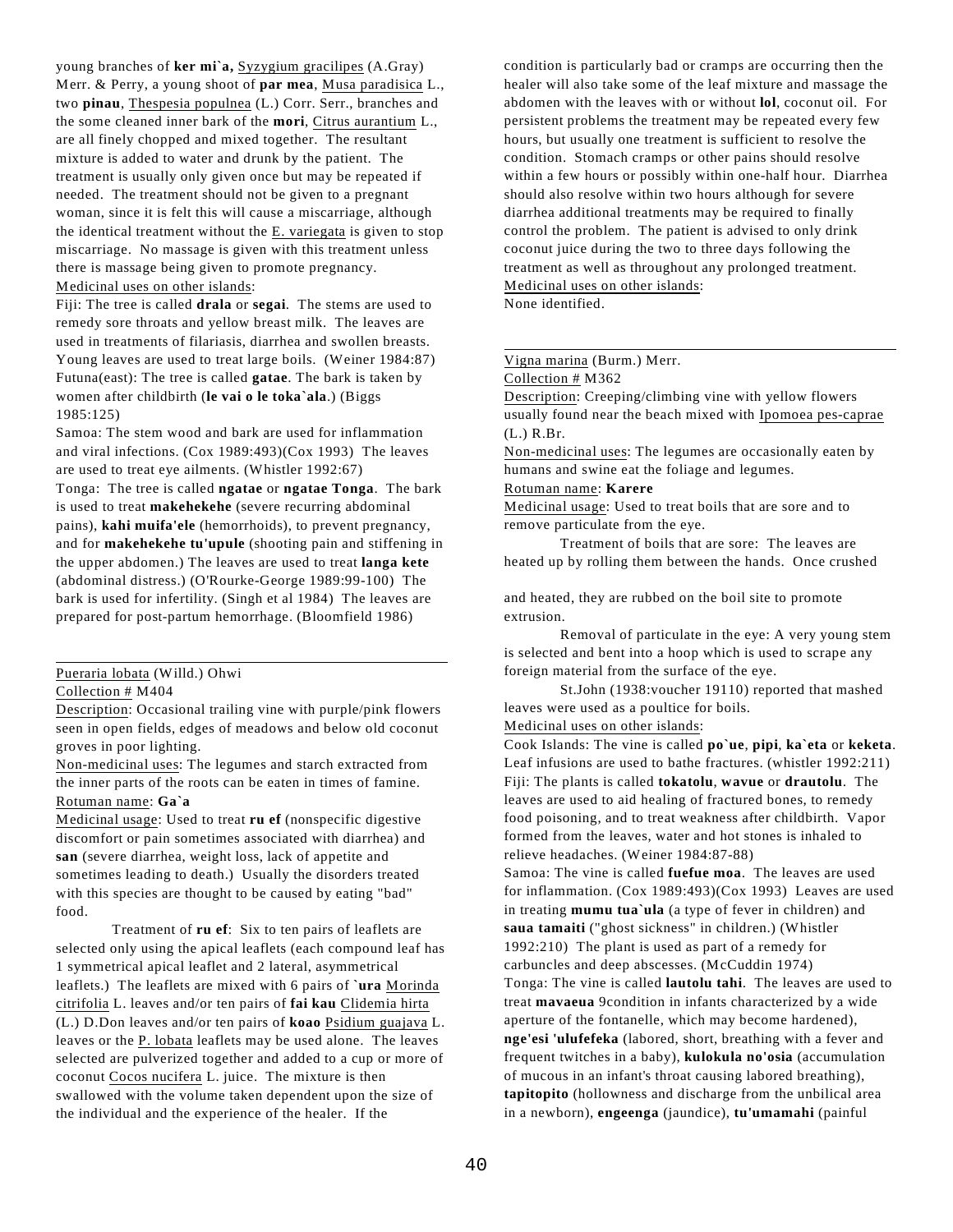urination, urinary tract infection), **langa kete** (abdominal distress), to clean the digestive system, and **kulokula mate** (part of the body paralyzed.) Steam from boiled leaves is inhaled to treatsevere fever. (O'Rourke-George 1989:104-6) The leaves are used to treat infertility, **talau** (post-partum hemorrhage), **kulokula no'osia** to encourage vomiting, and for **tapitopito**. The leaves are used to treat sudden pain due to spirits which occurs in the back and worsens with movement andfor **pala loto** (internal pain and swelling.) (Parsons 1981)

**Lamiaceae**

Ocimum basilicum L.

Collection # M390

Description: Small herb with purple flowers grown near homes in villages and occasionally seen wild.

Non-medicinal uses: Ornamental.

### Rotuman name: **Tamor**

Medicinal usage: Used to treat cough in children.

Treatment of cough in children: Pairs of leaves are selected and pulverized. The leaves are then mixed in water to extract the juice. The solution is filtered with cloth and the dregs discarded. The solution is drunk to relieve cough. Alternatively the solution may be prepared with the addition of **sesei**, Phymatosorus scolopendrium (Burm.f.) Pichi-Serm. rhizomes and/or **`ura**, Morinda citrifolia L. fruits, and/or **rag`apua**, Zingiber zerumbet (L.) Sm. rhizomes.

Medicinal uses on other islands:

Fiji: The plant is called **tamole**.

Futuna: The bush is called **pea** or **`ukaki**. A lotion made of the leaves is used to treat painful swellings, possibly in the belief that these syptoms are supernaturally induced by demons. (Whistler 1992:177)

Tahiti: The bush is called **miri**. A warm infusion of of the leaves is employed in massage to exorcise malevolent spirits. (Whistler 1992: 177)

#### **Malvaceae**

Hibiscus rosa-sinensis L.

#### Collection # M398

Description: This common hedge/ornamental bush is found throughout the island. Many varieties of flowers and leaf shapes may be seen.

Non-medicinal uses: The bushes may delineate property lines, provide wind breakage and be used as fences for animals. The flowers are used ornamentally on clothing, in the hair or as household decorations.

### Rotuman name: **Kauta**

Medicinal usage: Used to promote an easy delivery of a child, to treat cough in babies who are always sick and as chewing sticks.

Promotion of an easy delivery: In the last month during pregnancy the expectant mother will prepare a thick and sticky mixture of crushed leaves which is consumed with a small amount of water each day. This mucus-like product is considered to promote an easy delivery and is eaten in greater and greater quantities as the time of birth nears. One healer

recommends this treatment only in the last week of pregnancy and only with stems from the double hibiscus.

Treatment of cough in babies who are always sick: Leaves are crushed finely and mixed in water. The infusion is then given to child to swallow.

The stems of the hibiscus are an alternative to the stems of **finak ne puak**, Sida rhombifolia L., and are used in the same manner as dental chewing sticks. The fresh stem is peeled of outer bark to expose the woody interior. The woody interior is chewed until a fibrous end is revealed which is used to brush the teeth. Prior to brushing, the teeth may be scrubbed with charcoal to provide white teeth. Brushing may occur in the ocean with the mouth being rinsed with sea water.

Gardiner (1897:492) reported that the leaves were crushed along with leaves of taro (**papula** Colocasia esculenta (L.) Schott) to form a poultice for topical ailments.

Medicinal uses on other islands:

Cook Islands: The bush is called **kaute `enua**. leaves or flowers are used to remedy ailments in children. (Whistler 1992:156)

Fiji: The bush is called **senitoa** or **senitoa yaloyalo**. Leaves are used to bring on a delayed menstrual period, facilitate childbirth and to treat stomach aches. (Weiner 1984:78) New Guinea: Vapor of boiling leaves is used to soothe aching eyes and the solution is used as an eye wash. Leaves are used to treat stomach aches. Flowers and young leaves are used to facilitate the labor process. Roots and leaves are used to relieve fever and to treat bloody wounds and swellings. The white flowers are employed for mouth infections. Yellow flowers are eaten with ginger root to relieve labor pains. The roots are chewed to cure diarrhea. (Weiner 1984:78) Samoa: A medicinal variety is called **`aute Samoa**. The stem wood is used medicinally. (Cox 1989:493) Leaves may be given to a young mother suffering from postpartum relapse sickness, and the leaves /flowers are employed in treating boils, sores and inflammation. (Whistler 1992:156) Tahiti: The plant is called **`aute**. The leaves are used to treat pediatric ailments. (Whistler 1992:156) Leaves are employed in the treatment of vomiting. (Petard 1972)

### Sida rhombifolia L.

### Collection # M098

Description: Common small woody bush found on roadside and in disturbed areas. The flowers are small and yellow. Non-medicinal uses: None reported.

#### Rotuman name: **Finak ne puak**

Medicinal usage: Used as chewing sticks and to treat **la noh mou** (miscarriage.)

Use as chewing sticks: Fresh stems are cut and the bark peeled off. The stems are then chewed until numerous fibers are revealed. The fibers protruding from the end of each stem are used to brush the teeth. The stems do not have much flavor (good or bad) and are chewed at leisure any time of the day. Brushing is sometimes performed in the ocean with the mouth being rinsed with sea water. Prior to brushing the individual may rub their teeth with charcoal which is said to provide very white teeth.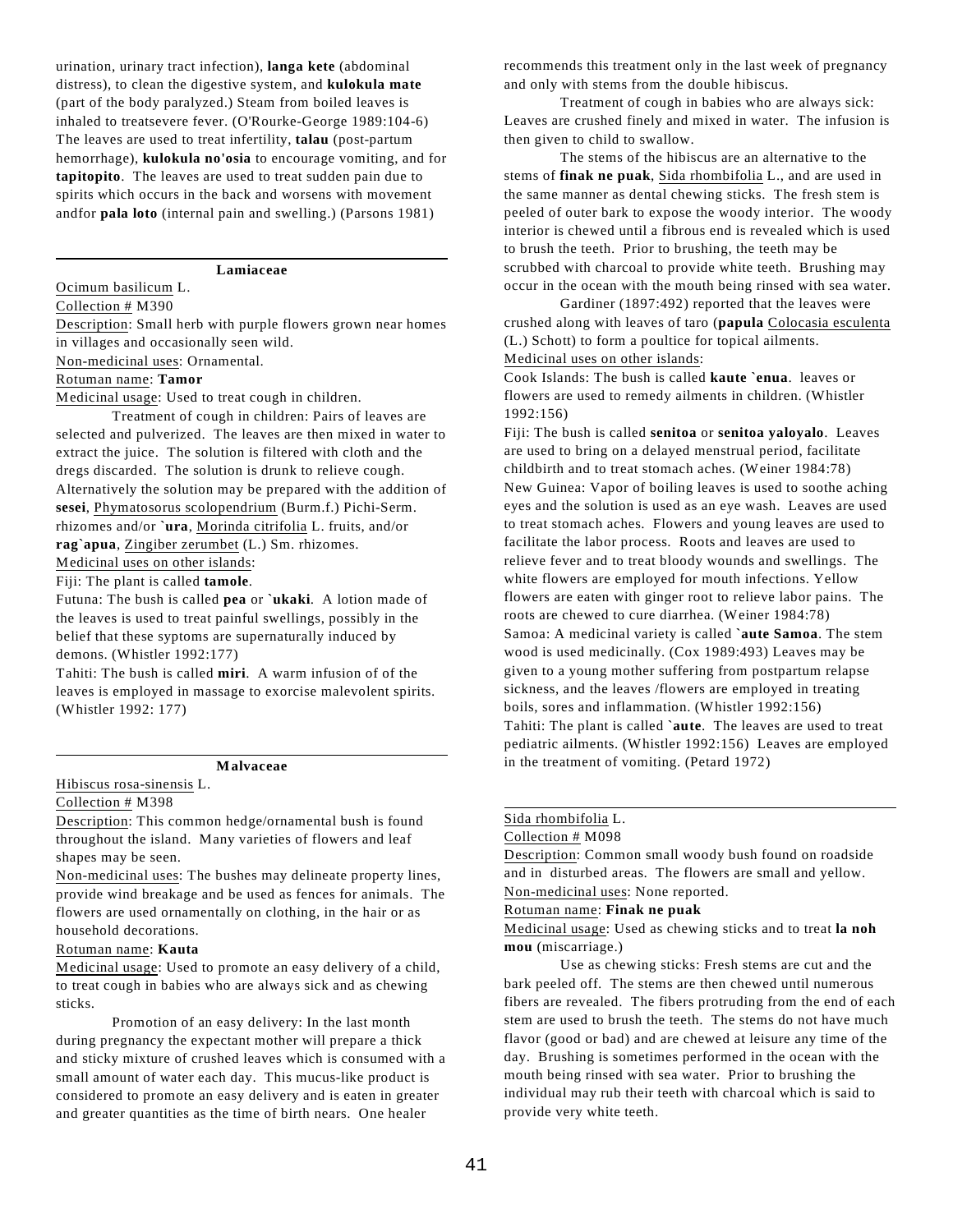Treatment of **la noh mou**: For the prevention of a miscarriage, fresh stems will be cut and pounded into a thick slimy paste which is mixed with a small amount of water. The infusion is drunk although this is difficult and usually requires some work to swallow.

Medicinal uses on other islands:

### Fiji: The plant is called **cavukacidra**, **denime**, **deniose**,

**denivuaka**, **qavinilawi**, **bariara**, **tabuturu**, or **denipuaka**. Leaves are used to cleanse the bowels, treat stomach aches, stop diarrhea, for strained muscles, migraine and to facilitate childbirth. (Weiner 1984:92)

Samoa: The bush is called **mautofu**. The leaves are used as an anti-bacterial. (Cox 1989:493)(Cox 1993) Crushed leaves are applied to cuts, puncture wounds, and boils. (Whistler 1992:67,198)

Thespesia populnea (L.) Sol. ex Correa Collection # M129

Description: Common beach and low undergrowth tree. Non-medicinal uses: None reported.

Rotuman name: **Pinau**

Medicinal usage: Used to treat **koh ta koa** (coughs and colds with excessive phlegm), sores or scabs around the mouth associated with **mamosa** or **nuj ko'** (canker sores), dysmenorrhea, **tu kiog** (difficulty in maintaining a period), and **hununuak** (breathlessness, possibly asthma.)

Treatment of **koh ta koa**: Two small (approximately 2-3 cm across by 0.5 meters long) **pinau** limbs are selected and the outer brown bark scraped off and discarded to reveal the inner green bark. The inner bark is scraped off and added to two rhizomes of **rag`apua**, Zingiber zerumbet (L.) Sm. and two immature stems of **kapui Rotuam**, Alpinia sp.. The mixture is crushed together, then placed in an **ununu**. The **ununu** is squeezed to release a small amount of juice. Small volumes (five to ten milliliters) are given to children and larger volumes are given to adults.

For the treatment sores or scabs around the mouth which are accompanying **mamosa** (lethargy, weight loss, dry cracked tongue) or sores around the mouth or for **nuj ko'** (canker sores not associated with **mamosa**), the fruits are used. The fruits are cut open to reveal the seeds and a yellow film found on the seeds is scraped off and applied to the sores. If the seeds are exposed to air for more than a few minutes, the yellow film will begin to turn red. The red film is not used. The yellow film provides relief of pain in addition to healing the sores. For persistent cases, the juice from green **`ura**, Morinda citrifolia L. fruits may be added to the yellow film and placed on the sores.

Treatment of dysmenorrhea: Paired strips of cleaned inner bark are crushed together with young leaf shoots (need not be paired) of **par mea**, Musa paridisica L. and paired strips of bark and shoots from **ker mi`a**, Syzygium gracilipes (A.Gray) Merr. & Perry. The mixture is placed in an **ununu** and squeezed to release a juice. A small volume of the juice is drunk while the healer massages the patient with coconut oil from the chest down to the legs, both on the front and on the back.

Treatment of **tu kiog**: Strips of clean **ratua**, Erythrina variegata Stickm., inner bark and paired leaves along with a pair of leaf shoots and two young branches of **ker mi`a**, Syzygium gracilipes (A.Gray) Merr. & Perry, a young shoot of **par mea**, Musa paradisica L., two **pinau** branches and some cleaned inner bark of the **mori**, Citrus aurantium L., are all finely chopped and mixed together. The resultant mixture is added to water and drunk by the patient. The treatment is usually only given once but may be repeated in needed. The treatment should not be given to pregnant women, since it is felt this will cause a miscarriage, although the identical treatment without the E. variegata is given to stop miscarriage. No massage is given with this treatment unless there is massage being given to promote pregnancy.

 Treatment of **hununuak**: **Pinau** bark is crushed with rhizomes of **rag`apua**, Zingiber zerumbet (L.) Sm., and mixed with water to form a thick infusion. The infusion is drunk daily for five to ten days. The treatment will be given in conjunction with massage of the chest, abdomen and back. The diaphragm is said to be very hard in the individual with this problem and the roll of the massage and infusion is to relax the diaphragm. In addition to checking the firmness of the diaphragm each day, the healer will also probe along the lower edge of the scapulae for hard areas which must be massaged. Treatment is declared a success when the diaphragm and muscles near the scapula have returned to a normal state.

St.John (1938:voucher 19001) indicated that "a decoction of scraped bark is put on babies tongues if white coated."

Medicinal uses on other islands:

Fiji: The tree is known as **mulomulo** and **mulumulu**. The bark is used to treat sickness following intercourse, loss of appetite, diabetes and gonorrhea. The stem is given as a remedy for yellow urine and a bad appetite. Unnamed parts

are employed for diarrhea and stomach ache. (Weiner 1984:78)

Futuna(east): The tree is called **milo**. Barkis used to treat stomach pains, cough, rheumatic pains, and is used in **vai kita** (relapse medicine). (Biggs 1985:124)

Samoa: The tree is called **milo**. The leaves are used to treat internal illnesses. (Cox 1989:493)(Cox 1993) Bark infusions are used to treat thrush and other mouth infections. A leaf or bark infusion is instilled into the eyes to treat eye injuries. (Whistler 1992:209)

Tonga: The tree is called **milo**. Leaves are used to treat sore teeth, infected gums and for teething. The bark is prepared for **pala** (internal and external sores or lesions), **pala ngutu** (sores in the mouth especially in children), **pala fatafata** (chest pain believed to be caused by internal lesions), **kahi muifa'ele** (hemorrhoids), **langa kete** (abdominal distress), **nami** (pain in the stomach and back causing a person to hunch over), and **pihi** (the constant urge to urinate and have frequent watery bowel movements, usually in children.) (O'Rourke-George 1989:112-3) The bark is used for **tu'utu'u toto** (diarrhea with blood, dysentary), **kahi muifa'ele**, and as an emetic. (Parsons 1981)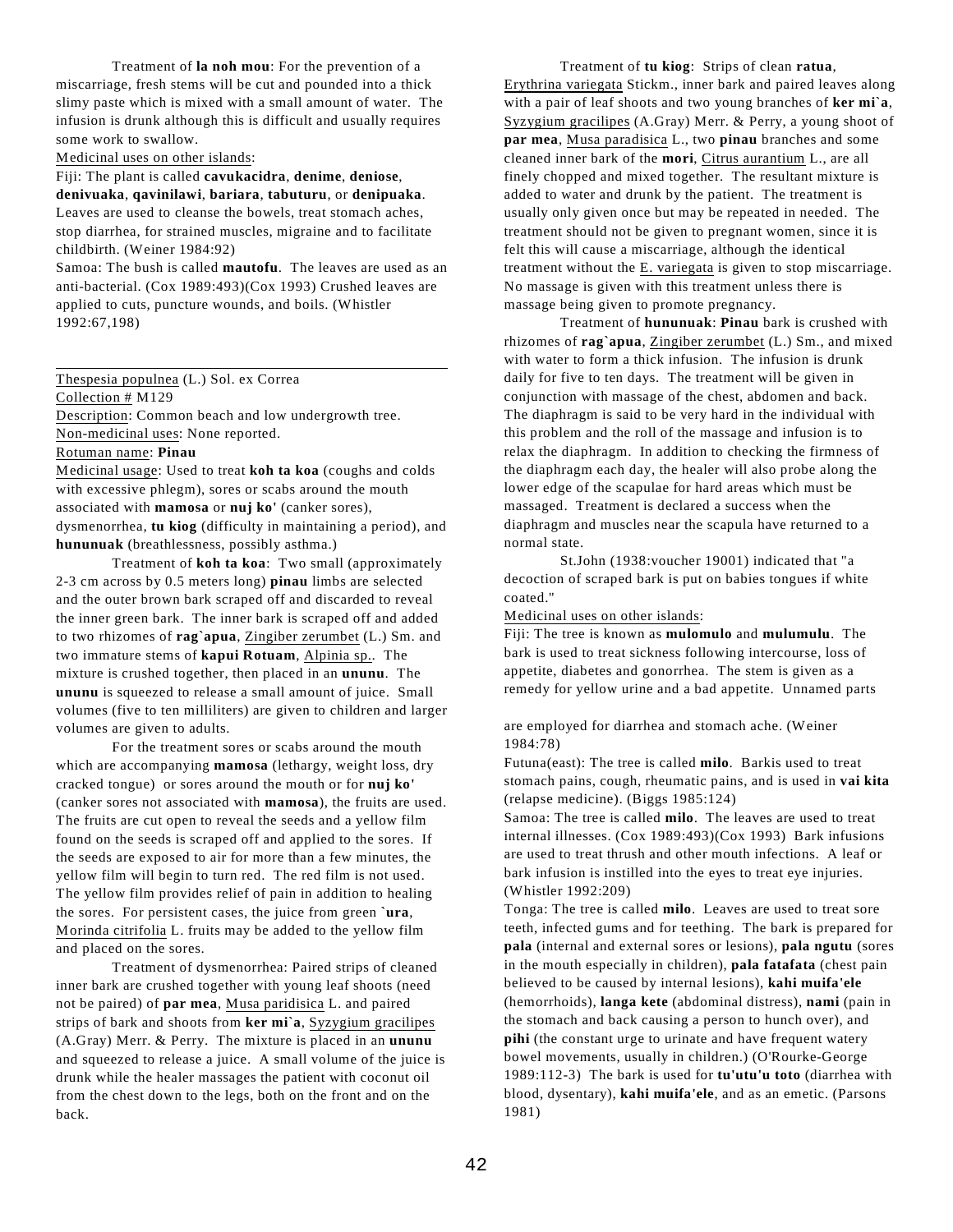#### **Melastomataceae**

Clidemia hirta (L.) D.Don

Collection # M120

Description: Weedy bush with white flowers and blue to purple fruits. Found throughout Rotuma in disturbed areas and under second growth forest.

Non-medicinal uses: The bushes are rather woody and sometimes scattered in pastures and thus are used as tether sites for cattle, goats, etc. The Rotuman name literally implies "a place to tether a cow."

### Rotuman name: **Fai kau**

Medicinal usage: Used to treat **ru ef** (miscellaneous digestive discomfort or pain sometimes associated with diarrhea) and **san** (severe diarrhea, weight loss, lack of appetite, and sometimes is a cause of death.)

Treatment of **ru ef** and **san**: Leaves are selected in pairs, the amount varies depending on the size of the individual and the previous use of the particular healer, but about 10 pairs are used. The leaves are ground with a stone into a loose rather dry leaf paste. Six to ten pairs of **ga`a**, Pueraria lobata (Willd.), Ohwi leaves and/or ten or more pairs of **koao**, Psidium guajava L., leaves are prepared in the same way and are mixed with the C. hirta leave paste. Water or the juice from a coconut Cocos nucifera L. is added to one cup of the leaf mixture and the product is swallowed. The volume which is swallowed is dependent on the size of the individual but most adults would consume the cupful. If the condition is particularly bad or cramps are occurring then the healer will also take some of the leaf mixture and massage the abdomen with the leaves with or without **lol** (coconut oil.) For persistent problems the treatment may be repeated every few hours. But usually one treatment is sufficient to resolve the condition. Stomach cramps or other pains should resolve within a few hours or possibly within one-half hour. Diarrhea should also resolve within two hours although for severe diarrhea additional treatments may be required to finally control the problem. The patient is advised to only drink the coconut juice during the two to three days following the treatment as well as throughout any prolonged treatment.

Medicinal uses on other islands:

Fiji: The bush is called **airoi ni siga**, or **kaurasiga**. The leaves are used to treat thrush and are chewed and tied over bleeding wounds. (Weiner 1984:79)

#### **Meliaceae**

Aglaia samoensis A.C.Smith

Collection # M353

Description: A small tree only observed near villages. Non-medicinal uses: The flowers are used ornamentally. Rotuman name: **Ragkori `Uvea**

Medicinal usage: Used as a scent in **lol** (massage oils.) Usage as in **lol**: The flowers are mixed with freshly

prepared **lol**, to provide it with a pleasant scent. This particular addition is only used by healers.

Medicinal uses on other islands:

None identified, but a related species, Aglaia psilopetala is used medicinally in east Futuna. The tree is called **malamea**. There the bark is used to treat swollen testicles. (Biggs 1985:128) This is of particular interest since the Rotumans claim that A. samoensis was brought to Rotuma from `Uvea which is very close to and culturally linked with Futuna. Another related species, Aglaia saltatorum A.C.Smith is used medicinally in Tonga and Fiji to scent coconut oil. The tree is called **langakali** in both Tonga and Fiji. (Zepernick 1972:22)

#### **Moraceae**

Artocarpus altilis (Parkinson ex Z) Fosb. Collection  $#$ M165

Description: Breadfruit trees reaching to 10+ meters tall Many cultivars are recognized and propigated on Rotuma. Some cultivars are seeded and others bear fruit without seeds. Non-medicinal uses: The fruits are eaten seasonally. The wood is used for canoes and the bark was formerly used in the production of clothing.

### Rotuman name: **`Ulu**

Medicinal usage: Used to treat **ru faliag** (a swollen painful inner ear sometimes with exudate)

Treatment of **ru faliag**: Very young leaves which are still sticky and rolled into buds are selected. Each leaf has the outer layer pealed off to reveal two white inner buds which are chewed then spit into a funnel made from an **ifi**, Inocarpus fagifer (Parlans ex Z) Fosb., or **`ulu** leaf. A few drops of solution are squeezed from the funnel and dropped into the affected ear. More of the solution is squeezed out and used to massage around the ear. Although many cultivars of **`ulu** exist, there is no specificity of this treatment for a certain cultivar.

Medicinal uses on other islands:

Fiji: The tree is called **buco ni viti**, **buco uso**, **uto dina** and **uto buco**. The bark is used to treat chest pains and vomiting resulting from heart trouble. The stem bark is employed in the treatment of pain in the bones and maternal postpartum infections. The roots are used to treat respiratory ailments and painful breathing and weakness after childbirth. The leaves are used as a remedy for fish poisoning and to relieve convulsive spasms. Young fruit is taken to treat pain in the lungs and vomiting of blood. An unnamed part is used to treat fish poisoning. (Weiner 1984:80-81)

Futuna: The leaf petiole is chewed and the juice applied to ailing eyes. (Whistler 1992:126)

Samoa: The tree is called **ulu**. The roots are used to treat diarrhea, viral infections, fungal infections, and internal distress. (Cox 1989:493)(Cox 1993)

Tahiti: The tree is called **maiore** or **`uru**. Crushed stems tips are taken for **tupito** (abdominal pain.) Various plant parts are used to remedy tonsillitis, coughs in children, blood in the urine and to promote expulsion of the afterbirth in postpartum women. (Petard 1972)

Tonga: The tree is called **mei**. Bark is used to treat relapsed illness. The white sap is used to treat boils, abscesses, sores, and wounds. (Whistler 1992:125-6)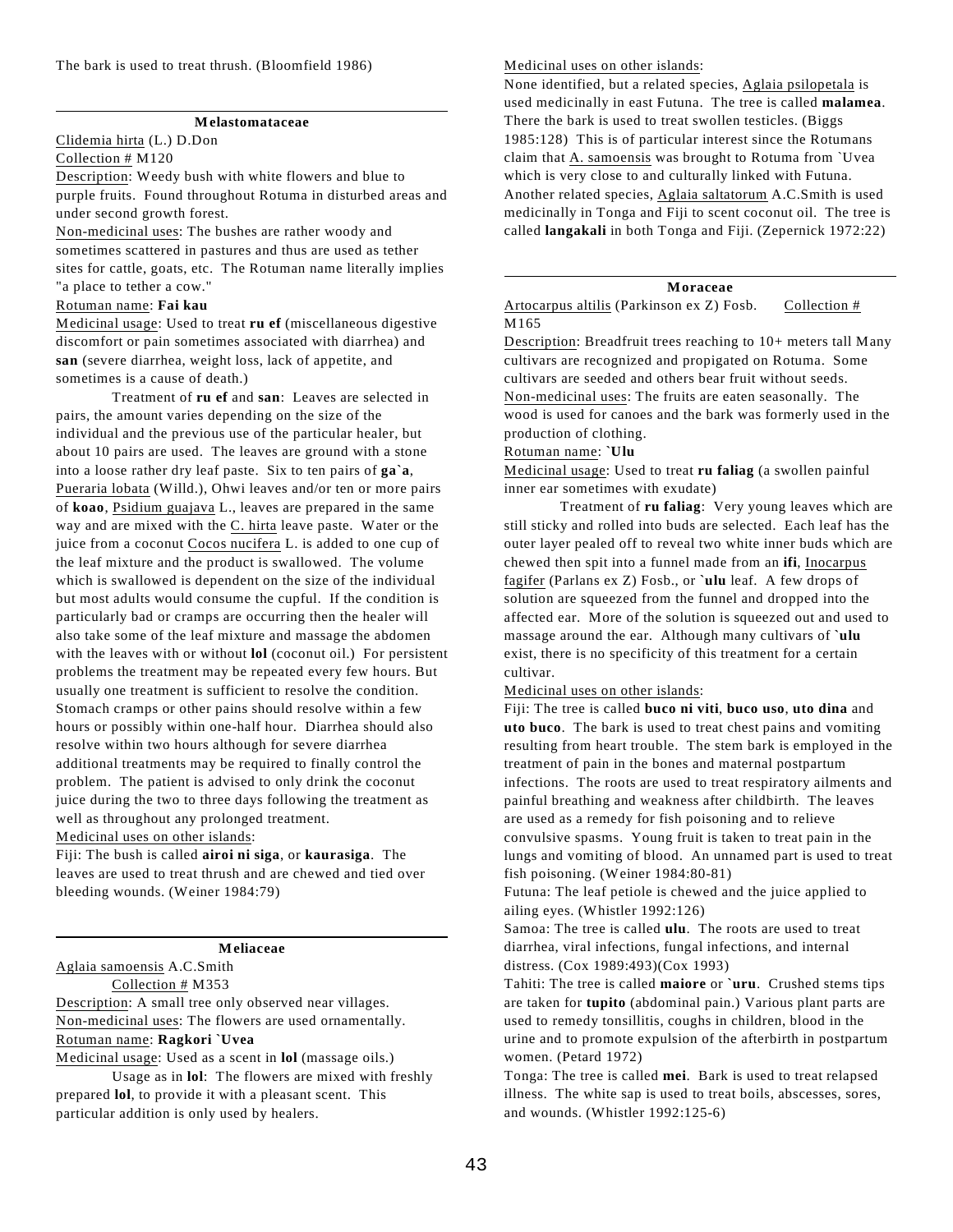### Ficus tinctoria Forst.f.

Collection # M220

Description: Large bush to small tree found in scattered stands throughout Rotuma.

Non-medicinal uses: None reported.

### Rotuman name: **U`apea**

Medicinal usage: Used to treat **maf pirpir** (lit. "yellow eyes", lack of appetite, **ar u`u matit** (cold palms), and general ill health) and **mamosa** (lethargy, lack of appetite, weight loss, dry cracked tongue.)

Treatment of **maf pirpir**: **U`apea** leaves in pairs are mixed with pairs of **sesei**, Phymatosorus scolopendrium (Burm.f.) Pichi-Serm., rhizomes and **maragi**, Trema cannabina Lour., bark strips in about equal volumes. The mixture is chopped finely and placed in an **ununu**. The **ununu** is held in a cup and squeezed to release a fluid. The resulting solution is drunk three times a day. The same **ununu** is used for all three doses each day and a maximum of two days of treatment are given. If treated early enough the symptoms may resolve after only one day of treatments. Adults will be given a more concentrated solution made with many pairs of herbal parts, whereas children will be given more mild dosages.

Treatment of **mamosa**: The treatment is identical to that given above except much more of the herbal mix must be from **sesei** rhizomes.

Medicinal uses on other islands:

Samoa: The tree is called **mati**. Inner bark infusions are applied to eye ailments. (Whistler 1992:68)

Tahiti: The tree is called **mati**. The fruits may be used in remedies for internal ailments, especially liver problems. (Whistler 1992:80)

#### **Myrtaceae**

Psidium guajava L.

Collection # M178, 365

Description: Small to medium height tree with bark which peels off in strips. Found scattered throughout Rotuma in the forests and near plantations.

Non-medicinal uses: The fruits are eaten seasonally.

### Rotuman name: **Koao**

Medicinal usage: Used to treat **ru ef** (miscellaneous digestive discomfort or pain sometimes associated with diarrhea) and **san** (severe diarrhea, weight loss, lack of appetite, and sometimes is a cause of death), **mamosa** (lethargy, lack of appetite, dry cracked tongue, difficulty in swallowing.), **puna** (common boils), and **`af`af ne fatmanava** (pain in the chest, difficulty in breathing, difficulty in performing physical tasks, orthostatic hypotension, may lead to a coronary infarction if untreated, possibly heart disease, angina.)

Treatment of **ru ef** and **san**: Ten or more pairs of leaves are selected along with 6 to 10 pairs of **ga`a**, Pueraria lobata (Willd.) Ohwi leaves and/or 10 or more pairs of **fai kau**, Clidemia hirtia (L.) D.Don leaves. The leaves are smashed together with a stone into a loose rather dry leaf

paste. A cup of the mixture is mixed with some coconut juice and drunk. If the case is particularly bad then the healer will also take some of the leaf mixture and massage the abdomen with the leaves with or without coconut oil. Stomach cramps or other pains will resolve in one-half hour to a few hours. Drinking only coconut juice for the next day is usually recommended. It should be noted that guava trees are a recent introduction into Polynesia and that the leaves are eaten by non healers for the same purposes. It is possible that the guava leaves have been added to already existing formulas as an example of the healers adapting to new species and incorporating successful introductions.

Treatment of **mamosa**: **Mamosa** which occurs in young children who are considered to have spent too much time playing in the forest, eating wild foods and in particular mangos, and have muscles which are hardened and unable to relax may be treated with an infusion of guava leaves.

Treatment of **puna**: For common boils, a thick suspension is prepared from **koao** leaves shredded and mixed with water. The bitter tasting suspension is swallowed. The boils are felt to be treated thus by the **koao** leaves cleaning the blood since the common boils are felt to be caused by unclean blood.

Treatment of **`af`af ne fatmanava**: Two small **varvara**, Premna taitensis A.C.Smith & S. Darwin, limbs as long as the forearm are selected and the inner bark removed and chopped. The bark is mixed with up to 100 pairs of **ti togo**, Geophila repens (L.) IM.Johnst. , leaves and six pairs of **koao** leaves. The entire mixture is chopped very finely and placed in an **ununu**. The **ununu** is then squeezed and twisted while submerged in some fresh water. The resultant solution is drunk over the course of three days. The patient will take the **ununu** of herbs home with them and prepare the drink as often as they desire each day. If the herbs seem to loose their potency, the patient will return for a fresh **ununu**. The treatment is discontinued after three days and must not be reinitiated. Following the days of treatment, the individual will progressively recover and not need to seek further treatment. While using the solution, the individual is restricted from drinking coconut juice, eating hot foods or bathing at night since these may lead to a secondary disease state, **mamosa** (lethargy, dry cracked tongue, and loss of appetite.) If too much of the solution is drunk during the

therapy, the individual will experience **mak sul maf** (orthostatic hypotension.)

Medicinal uses on other islands:

Fiji: The tree is called **guava** or **quawawa**. The leaves are used to treat diarrhea, coughs, stomach ache, dysentery with pain, and toothaches. (Weiner 1984:83)

Futuna(east): The tree is called **vi papalagi**. Scapings of the trunk are used to remedy fatigue and body pain. (Biggs 1985:126)

Niue: The tree is called **kautonga**. Leaves are used as ghost medicine. (Weiner 1984:83)

Samoa: The tree is called **ku`ava**. The leaves are used to remedy diarrhea. (Cox 1989:494)(Cox 1993) An infusion of the leaves is sometimes applied to rashes. (Whistler 1992:192)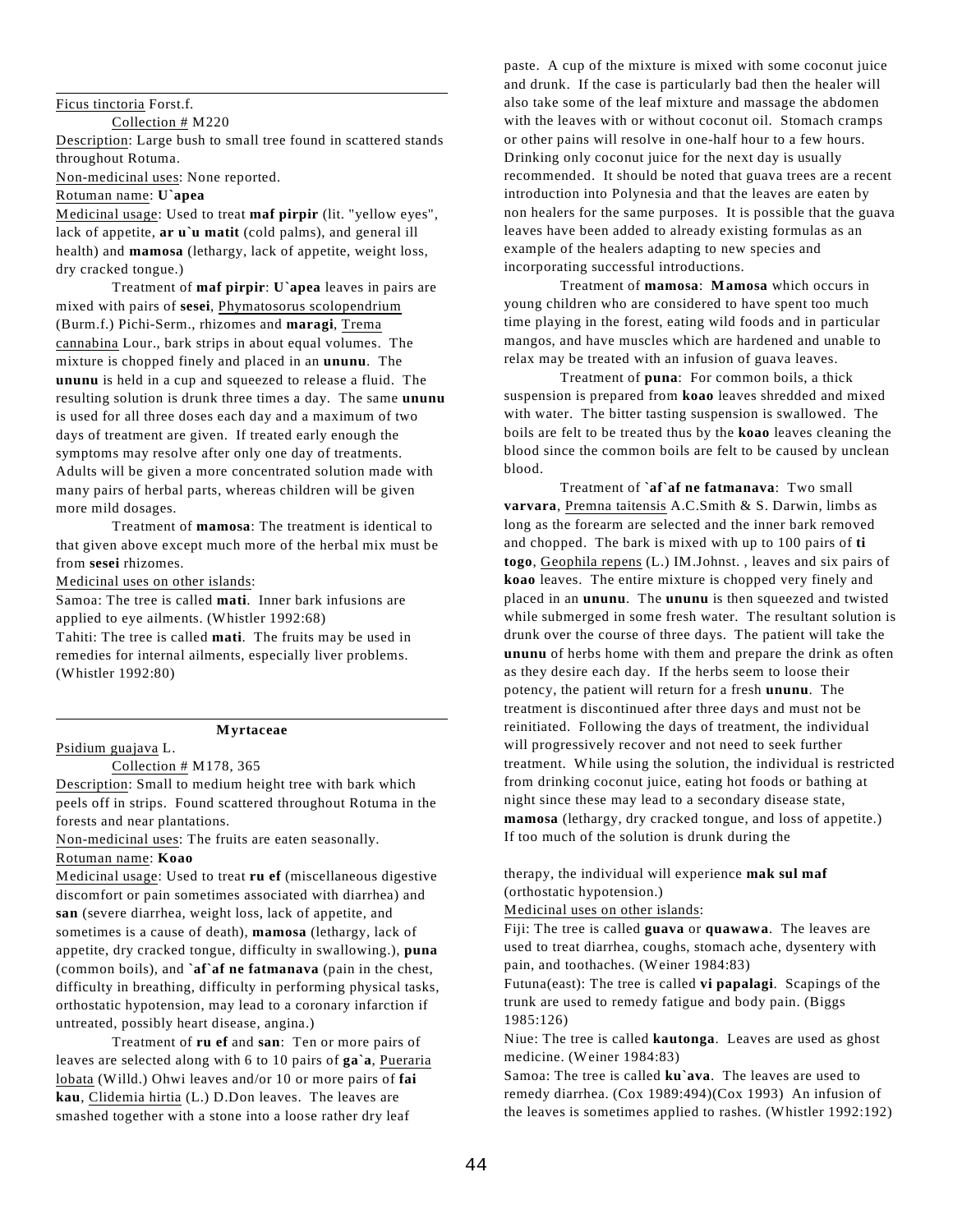Tahiti: The tree is called **tuava**. Tender shoots are applied to severe wounds to stop bleeding. The plant is a common ingredient in remedies for women's ailments such as miscarriage, uterine bleeding, premature labor, and painful menstruation. (Petard 1972)

Tonga: The tree is called **kuava**. Leaves are used to cure stomach ache. (Weiner 1984:83) The leaves are used to treat **makehekehe** (severe recurring abdominal pain) and for diarrhea. (O'Rourke-George 1989:122)

Syzygium gracilipes (A.Gray) Merr. & Perry Collection # M355

Description:Small to medium height tree found in second growth forests. The fruit is red. Non-medicinal uses: None reported.

Rotuman name: **Ker mi`a**

Medicinal usage: Used to treat **tu kiog** (difficulty in maintaining a menstrual period), excessive menstrual flow, hemorrhage and dysmenorrhea.

Treatment of **tu kiog**: Strips of clean **ratua**, Erythrina variegata Stickm., inner bark and pairs of leaves along with a pair of leaf shoots and two young branches of **ker mi`a**, a young shoot of **par mea**, Musa paradisica L., two **pinau**, Thespesia populnea (L.) Corr.Serr., branches and some cleaned inner bark of the **mori**, Citrus aurantium L., are all finely chopped and mixed together. The resultant mixture is usually only given once but may be repeated is needed. The treatment should not be given to a pregnant woman, since it is felt this will cause a miscarriage, although the identical treatment without the E. variegata, is given to stop miscarriage. No massage is given with this treatment unless there is massage being given to promote pregnancy.

Excessive menstrual flow, hemorrhage: Paired strips of cleaned bark and young stem shoots are crushed together with cleaned paired strips of inner bark and/or leaves of **ratua**, Erythrina variegata Stickm. and young leaf shoots (need not be paired) of **par mea** Musa paradisica L. The mixture is placed in an **ununu** and squeezed to release a juice. A small volume of the juice is drunk while the healer massages the patient with coconut oil from the chest down to the legs, both on the front and on the back.

Treatment of dysmenorrhea: The same preparation as above is used except the **ratua**, E. variegata is replaced by inner bark from the **pinau**, Thespesia populnea (L.) Corr.Serr.

Medicinal uses on other islands: None identified.

Syzygium inophylloides

Collection # M231, 307 Description: Medium height forest cauliflorous tree with pale pink to brown fruit.

Non-medicinal uses: The fruits may be eaten and the wood can be used in house construction.

Rotuman name: **Hahi`a ramram**

Medicinal usage: The bark is used to treat **kia oar ru** (sore

throats.)

Treatment of **kia oar ru**: The inner bark is collected, cleaned of any outer bark, shredded and then is soaked in a small amount of water. The bark is then removed (not filtered, just picked out) and the solution is swallowed. Within a minute or two the throat becomes numb thus providing the relief. The treatment is said to last for several hours. The solution will not usually be taken again although there would be nothing wrong with repeated usage.

Medicinal uses on other islands:

None identified.

Syzygium samaragense (Bl.) Merr. & Perry Collection # M369

Description: Small to medium height tree with bright red fruit, flowers pendulous.

Non-medicinal uses: The fruits may be eaten and the wood can be used in house construction and for small tool handles.

### Rotuman name: **Hahi`a**

Medicinal usage: The leaves or bark are used to treat **mamosa** (depression, loss of appetite, dry cracked lips and tongue, lack of physical stamina) and the bark is used to treat **kia oar ru** (sore throats.)

Treatment of **mamosa**: Four pairs of leaves or 2 large strips of bark are pulverized and mixed with four pairs of **koao** Psidium guajava L. leaves and four **alo** Aloe vera (L.) Burm.f. leaves. The mixture is crushed until quite juicy then is mixed with 2 cups of warm water (not sea water) and is stirred to produce a dark green liquid. The leaves are strained out with a **sakoto** Cyclosorus unitus (L) Ching, leaf to produce the final solution. About one cup of the solution is drunk by the patient each day. The solution is prepared fresh daily and is given from three to five days up to a month or more until the patient recovers. An alternative and probably more traditional preparation is to rinse the bark in water, strain out the bark fragments and drink the solution following the regiment provided above. Children treated with either method are said to regain their appetites the same day that treatment is initiated.

Treatment of **kia oar ru**: The inner bark is collected, cleaned of any outer bark, shredded and then is soaked in a small amount of water. The bark is then removed (not filtered, just picked out) and the solution is swallowed. Within a minute or two the throat becomes numb thus providing the relief. The treatment is said to last for several hours. The solution will not usually be taken again although there would be nothing wrong with repeated usage. Medicinal uses on other islands:

None identified.

Collection # M130 Description: Small tree found at edges of clearings. Non-medicinal uses: None reported. Rotuman name: **`Am`ama** Medicinal usage: Used to treat **koho** (cough) and **ru kia** (sore

Syzygium sp.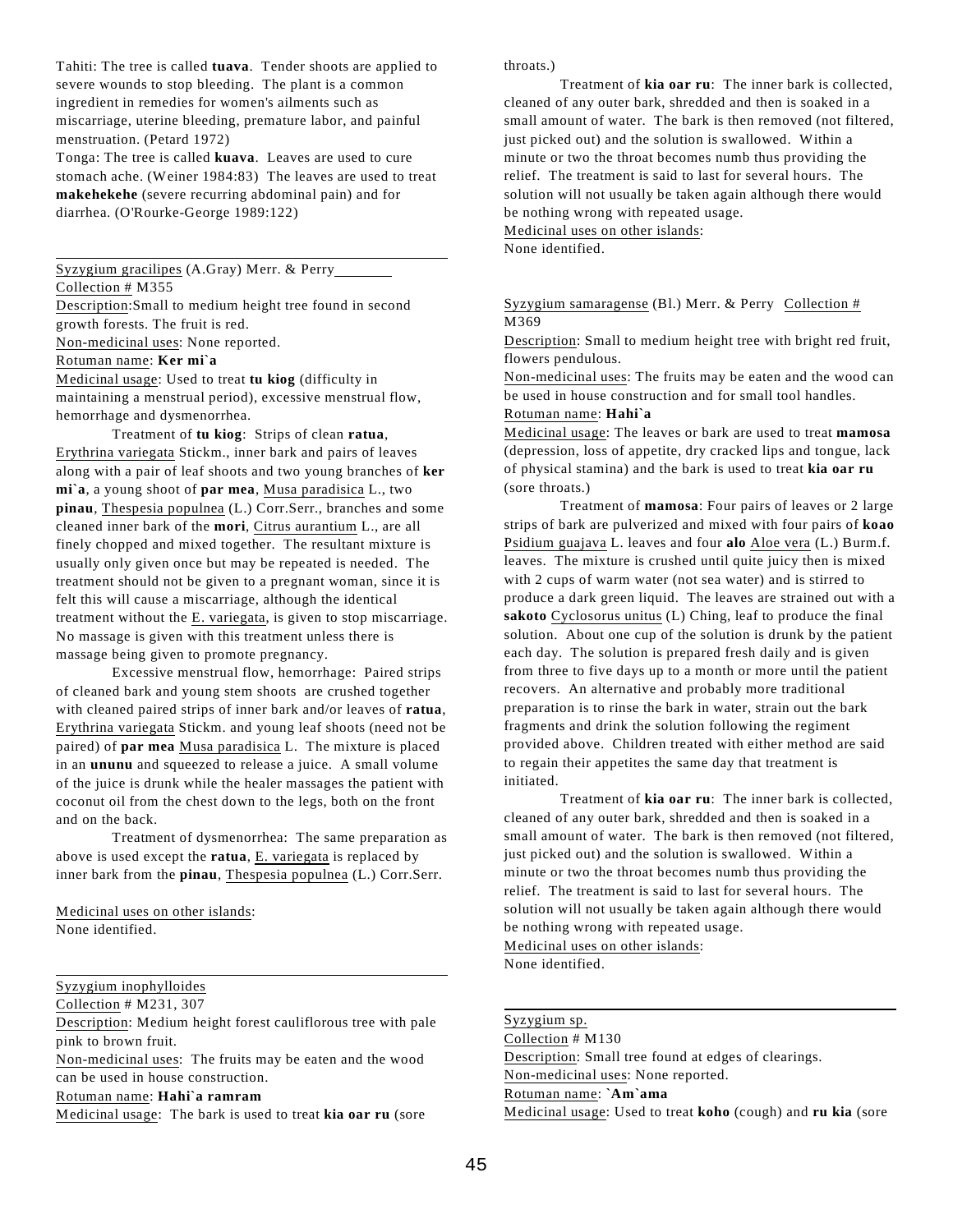#### throat.)

Treatment of **koho**: The leaves are eaten to treat coughs. They may be eaten at any time of the day, but the early morning is preferred because the leaves are the juiciest and have the least amount of bitter taste. If eaten later in the day, the leaves become more bitter tasting.

#### Medicinal uses on other islands:

None identifiable without species designation. Many Syzygium sp. are used medicinally throughout the South Pacific. (Cox 1989:494) (O'Rourke-George 1989) (Whistler 1992:203-4)

#### **Nyctaginaceae**

Pisonia grandis R.Br.

# Collection # M403

Description: Medium height tree which is uncommon on Rotuma, but common on the nearby uninhabited islands. The tree is quite succulent and filled with sap when young. These may be growing in mixed age stands forming a thicket. Non-medicinal uses: None reported.

#### Rotuman name: **Puak vai**

Medicinal usage: Rotuman medicinal usage is limited to veterinary cases of **puak san** (porcine), **kau san** (bovine) and **komea san** (canine) diarrhea.

Treatment of **puak san**, **kau san** and **komea san**: When the affected animal is seen to become lethargic, looses weight, discontinues eating, appears bloated and is seen to have very watery diarrhea the animal is diagnosed with **san** (diarrhea and stomach bloating.) There are no healers who treat animals so this treatment is performed by the owner of the afflicted animal. The P. grandis is relatively rare on Rotuma so it may be necessary for the animals owner to make a trip to one of the nearby side islands. This journey will take most of a day and the best islands to retrieve the plant from, are hazardous to approach and leave by canoe. A large sack of leaves, about a bushel, are gathered and taken to the place the animal is kept. A large handful of the leaves is selected with no particular criteria. The leaves are crushed in a bucket of water and repeatedly wrung by hand within the water. The result is a murky solution which is then placed in front of the sick animal. The animal will usually drink the solution without encouragement. The animal drinks as much as they desire and if required, another bucketful will be prepared. If the animal refuses to drink then it will be enclosed with the bucket and no other water until it chooses to drink. Once the animal has finished drinking, the bucket is removed from the area. Other animals who reside with the afflicted creature may also be allowed to drink an amount of the solution, but this is not always offered to them. Within a few minutes after drinking, the animal may vomit but usually any bloating or diarrhea will subside after a day or more without vomiting. A second dose is not required and the animal will usually return to normal in a few days with normal bowel movements. The wood of this small tree is considered as too soft for any construction and thus is not used by Rotumans. The leaves are only used in veterinary medicine although a Rotuman healer asked if **puak vai** would probably be just as effective in humans as it is in

#### animals.

Medicinal uses on other islands:

Tonga: The tree is called **pukovai**. The leaves are used to treat **mata kovi** (sore or diseased eyes), and constipation. (O'Rourke-George 1989:128)

#### **Piperaceae**

Piper insectifugum C.DC ex Seem.

#### Collection # M384

Description: Woody vine, frequently branching, usually found growing epiphytically on trees. The flowers are white and the fruits are white turning bright orange.

Non-medicinal uses: None reported.

Rotuman name: **Sasa**

Medicinal usage: Used to treat **fua ma mon** (boils in the edges of the nostrils)

Treatment of **fua ma mon**: If the boil has erupted, then the roots of the **sasa** will be cleaned and smashed. The smashed roots are placed in a cloth and squeezed over a cone made of a **tiere**, Gardenia vitiensis Seem., leaf. The cone is used to direct the solution onto the site of the boil. Massage next occurs in a unique manner. A cork (**i`om**) made of pandanus leaves from a **tahroro** (a fermented condiment of coconut meat, capsicum and salt water) container is dipped in coconut oil and used to apply the massage oil. The oil is stroked down the nose toward the site of the lesion. If the boil has not emerged then only massage will be performed. Treatment is repeated daily for five to ten days with the boil either emerging or dissipating.

Medicinal uses on other islands:

Fiji: The plant is called **waqawa**.

### Piper methysticum Forst.f. Collection # M522

Description: Cultivated bush growing up to 3 meters tall but

commonly 2 meters tall. Two Rotuman varieties are recognized: **jarau** (green) and **kele** (black) which refers to the stem coloration.

Non-medicinal uses: The roots and rhizomes of both varieties are dried, crushed and extracted in water to produce the ceremonially important drink, **kava**. The drink is now commonly consumed as a part of social activities.

### Rotuman name: **Kao**, **Kava**

Medicinal usage: Used to treat **joan ne pija** (warts)

Treatment of **joan ne pija**: Fresh leaves are rubbed on the site of infection each day until the warts have dissolved. Medicinal uses on other islands:

Fiji: The bush is called **yaquona**. Leaves are used to treat convulsions and stiffness in children. Branches are utilized in a sore throat remedy. Black stems are used in an undescribed medicine and an unnamed plant part is used to treat filariasis. (Weiner 1984:88)

Hawai'i: The bush is called **`awa**. Kava prepared from the rhizomes is drunk for urinary ailments and venerial infection. (Whistler 1992:186)

Samoa: The roots are used medicinally. (Cox 1989:494) The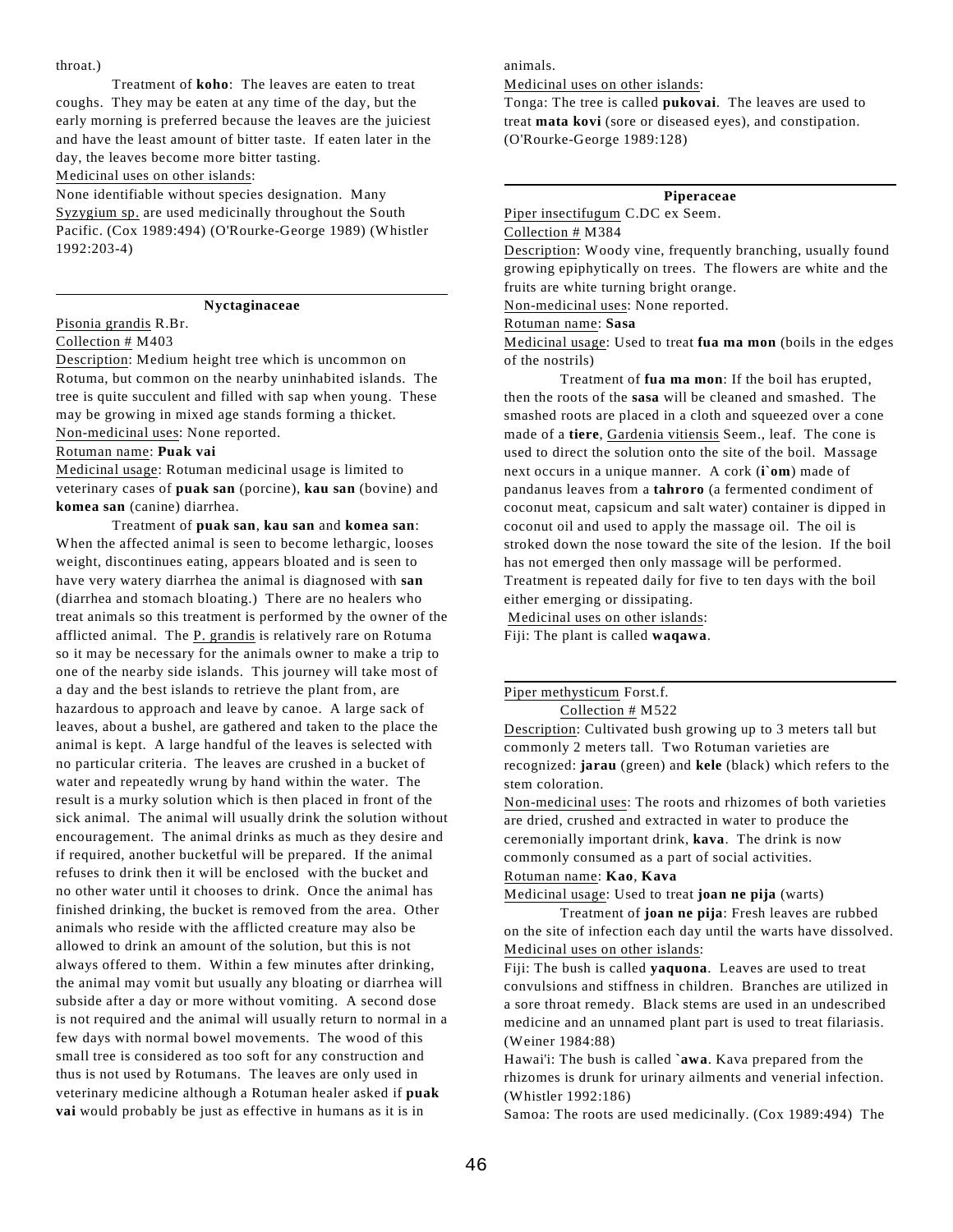drink is taken for stomachaches, backaches, and urinary tract infections. (Whistler 1992:186) The rhizomes are used to relieve internal distress and inflammation. (Cox 1993) Tonga: The plant is called **kava Tonga**. Leaves are given to sooth crying infants. (Weiner 1970, 1984:88) The leaves are prepared and drunk or applied for wounds which are septic or may cause tetanus. (O'Rourke-George 1989:137) The leaves are used for toothache. (Bloomfield 1986) The leaves are used to treat watery vaginal discharge. (Singh et al 1984) Yellow leaves are used to remedy stings from poisonous fish and insects, bites of centipedes, and some kinds of inflammations. (Whistler 1992:186)

#### **Polygalaceae**

### Polygala paniculata L.

### Collection # M208

Description: A small herb growing to 0.5 meters tall with highly aromatic roots. The flowers are small and white. Non-medicinal uses: None reported.

### Rotuman name: **Pup reag lolo**

Medicinal usage: Used as a component of **lol** (massage oils.)

The fresh roots are cleaned and crushed then added to bottles of freshly made coconut oil. The roots have a pleasant scent which is passed on to the massage oil. The bone setters usually use this scent in their massage oil, although they do not assign any particular healing power to this species or rational for the preference of this scent. **Lol** made with **pup reag lolo** was also identified as a good type to use when treating **hu hual** and **puna**.

Medicinal uses on other islands: None identified.

### **Rubiaceae**

Gardenia vitiensis Seem. Collection # M229 Description: Tree growing to 20 meters in height. Flowers creamy white, turning yellow. Non-medicinal uses: None reported. Rotuman name: **Tiere**

Medicinal usage: Used to treat **pa mafa** (eye injury.) Treatment of **pa mafa**: Paired **hefau**, Calophyllum inophyllum L., leaf shoots are chewed and placed in a mature **hefau** or **tiere** leaf which has been rolled into a cone. The juice is then dripped into the affected eye through the point of the cone, by squeezing the cone. The treatment should only be used once, although if irritation or pain in the eye persists to the following day, a fresh application may be used. The

affected eye must not be washed for a day or two and the individual must avoid the ocean. Medicinal uses on other islands:

None identified.

Geophila repens (L.) IM.Johnst. Collection # M557

Description: Very small plant (less than 10cm tall), leaves reniform, flowers white, fruits red turning hard and brown. Found in damp shaded areas. Non-medicinal uses: None reported.

### Rotuman name: **Ti togo**

Medicinal usage: Used to treat **`af`af ne fatmanava** (pain in the chest, difficulty in breathing, difficulty in performing physical tasks, may lead to a coronary infarction, possibly heart disease, angina) and **mou huag** (constipation.)

Treatment of **`af`af ne fatmanava**: Paired leaves (up to 100 pairs) are chopped finely and added to the chopped inner bark scrapped from 2 limbs of **varvara** Premna taitensis A.C.Smith & S. Darwin and 6 pairs of **koao** Psidium guajava L. leaves. The ingredients are mixed and crushed together, then placed in an **ununu**, (coconut fiber container/sieve.) The **ununu** is wrung in a small amount of fresh water to release a solution which is drunk by the afflicted individual. The individual being treated will take the **ununu** home with them and as often as desired prepare more of the solution from the original **ununu**. Treatment is discontinued after three days and is rarely or never repeated in that individual. While using the solution the individual is restricted from drinking coconut juice, eating hot foods or bathing at night since these may lead to a secondary disease state, **mamosa** (lethargy, dry cracked tongue, and loss of appetite). If too much of the solution is drunk during the therapy, the individual will experience **mak sul maf** (orthostatic hypotension.)

Treatment of **mou huag**: **Ti togo** leaves mixed with **varvara**, P. taitensis leaves, are crushed, placed in an **ununu,** and squeezed in water to form a solution. The solution is drunk to relieve the constipation.

### Medicinal uses on other islands:

Futuna(east): The herb is called **tona**. The herb is used to treat **gutu papala** (mouth infections.) (Biggs 1985:127) Samoa: The herb is known as **tono**. The plant is used to treat intestinal disturbance. (Whistler 1992:152)

#### Guettardia speciosa L.

#### Collection # M562

Description: Common beach tree with white connate flowers. Non-medicinal uses: None reported.

#### Rotuman name: **Hana**

Medicinal usage: Used to treat irritations in the external aural canal.

Treatment of irritations in the external aural canal: Flowers with sufficient pollen will have the bottom of the floral tube broken off, the tube placed in the ear and then the pollen gently blown into the ear canal. If very little pollen is present, then the flowers are crushed by hand and the juice dripped into the ear. The effects of this treatment are the immediate relief of itch and irritation. The effect lasts for several hours and may be repeated although one treatment is considered as sufficient.

#### Medicinal uses on other islands:

Fiji: The tree is called **buabua**. The stem bark is utilized in a preparation to bring on menstruation. The plant is also employed in remedies for maternal postpartum infections. (Weiner 1984:93) The inner bark is used to treat sore eye. (Spencer 1941)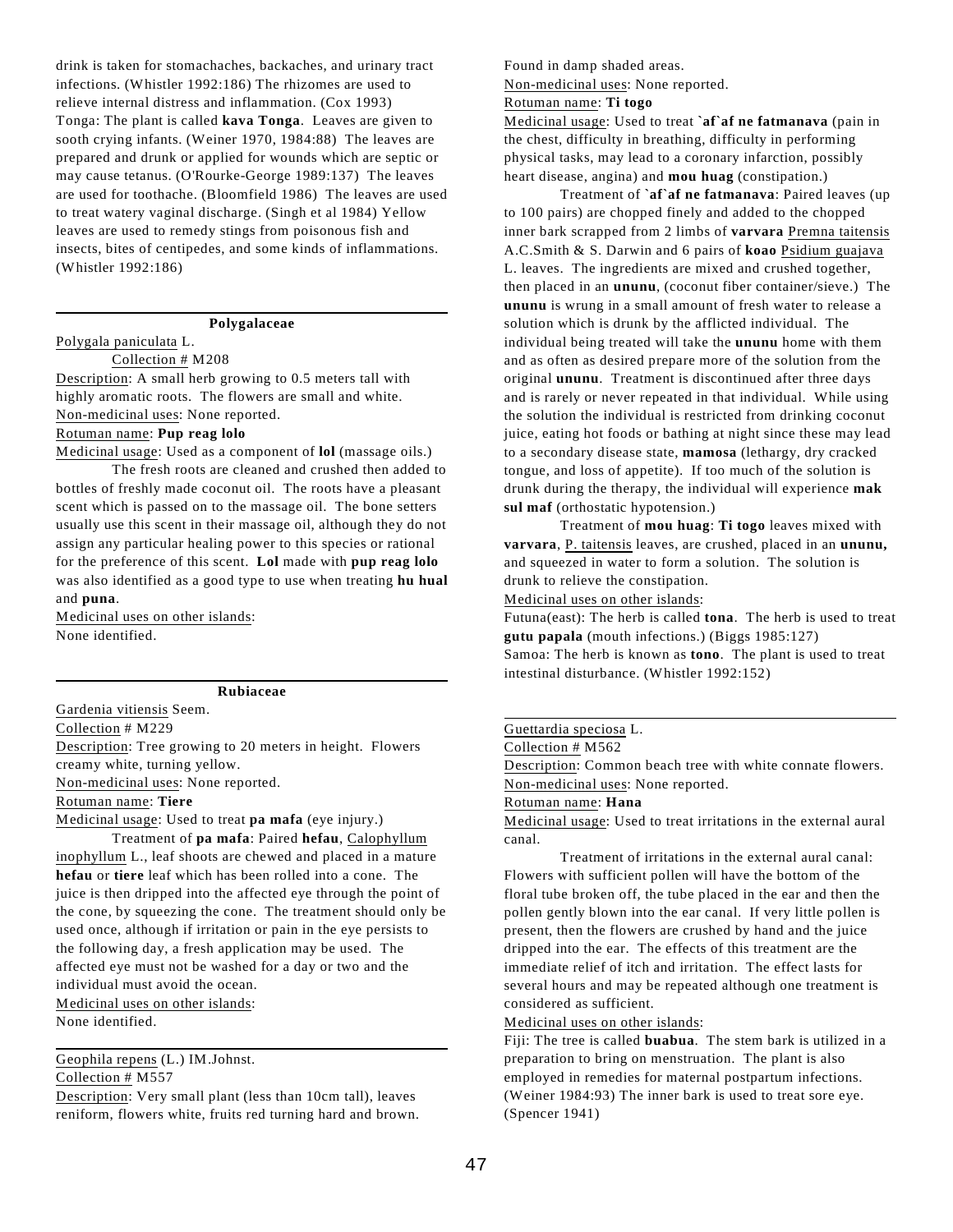Tahiti: An unnamed plant part is used to treat diarrhea, fever and nervous system disorders. (Weiner 1984:93) Tonga: The tree is called **puopua**. The bark is used as a treatment for epilepsy. (Weiner 1970, 1984:93) The bark is used to treat **kahi** (illness believed to be caused by internal blockage), **pihi** (constant urge to urinate and frequent watery bowel movements usually occurring in children),

### **topamomoko** (watery

diarrhea in babies or children), and **tu'utu'u** (severe diarrhea.) (O'Rourke-George 1989:145-6) The bark is used to treat dysentery, **'au** (continuous discharge of blood from the uterus), **mahaki'ia fakalanga** (dysmenorrhea with lower abdominal and back pain), and for other gynecological and obstetric problems. (Bloomfield 1986)(Singh et al 1984) The bark is used to treat stomachache. (Whistler 1992:52)

### Morinda citrifolia L.

#### Collection # M096

Description: Common small bush to medium sized tree in and near villages. Fruits are green to yellow/white and the flowers are white.

Non-medicinal uses: None reported.

#### Rotuman name: **`Ura**

Medicinal usage: Used to treat sores or scabs around the mouth whether associated with **mamosa** (lethargy, weight loss, dry cracked tongue and loss of appetite) or alone (**nuj ko'**) but which are persistent. It is also used to treat peeling or cracking of the toes and feet which is not associated with tinea pedis, **susun** (topical burns), **filo`u**(headaches) and fever, inability to breath immediately after birth, post parturition maternal care, **koi mosran** (stonefish spine poisoning), **hiaj ne to'**(bone fractures or dislocations), bleeding caused by a bone puncture, **li ne uaf** (a badly infected cut), and **mea ta koi** (A skin disease possibly fungal, which starts as a red spot on the skin and spreads as a ring then rapidly spreads over the whole body. Said to lead to death if untreated.)

For the treatment of sores or scabs around the mouth associated with **mamosa** or alone (**nuj ko'**): The immature (green) fruits are crushed and the juice extracted. This juice is added to the fresh yellow film removed from the seeds of the **pinau**, Thespesia populnea (L.) Corr. Serr. and the mixture is applied to the external sores. The treatment will not only alleviate the lesions but will also relieve pain associated with the lesions. The **`ura** fruits may be used alone to treat the sores, in which case the crushed fruits are placed in an **ununu** and squeezed until juice is freely leaching from the **ununu**. The **ununu** is then daubed on the lesions as needed to apply the juice.

For sores found within the mouth, **nuj ko'**, the immature fruits are crushed and mixed with coconut oil. The mixture is placed in an **ununu**, then wrapped with a banana leaf and heated over a fire. After heating, the **ununu** is squeezed and the resulting warm solution is drunk. In children only a small dose can be given because higher doses will cause nausea and vomiting. Occasionally this is given in the higher dosage to promote vomiting and thus remove the cause of the illness. This is usually the case if the illness is felt to reside in

the throat and/or if there is mucus built up in the throat.

Treatment of peeling or cracking of the toes and feet which is not associated with tinea pedis: The **`ura** fruits are crushed and applied to the affected site. This is not a specialized treatment and requires no specialized application.

Treatment of **susun:** The leaves are applied to the site of the burn until wilted and then are replaced with fresh leaves. The treatment is repeated until the leaves no longer wither and the fever discontinues.

Treatment of **filo`u** or fever: The leaves are applied and the head massaged with the leaves until the leaves are wilted. The treatment is repeated until the leaves no longer wither and the fever and headache discontinue.

Treatment of breathing difficulty upon birth: Upon delivery of a child which is not breathing, the midwife will wrap the umbilical cord with a pair of **`ura** leaves to promote breathing. If breathing does not occur then the midwife will begin to pile **`ura** leaves on the child until it begins to breathe.

Treatment to promote good post parturition health of the mother: The midwife formerly would boil roots of the **`ura** in coconut oil which would then be mixed with **mena**, Curcuma longa L. and rubbed over the entire body of the new mother.

Treatment of **koi mosran**: Upon presentation of a patient who has been penetrated by the poisonous spine of a stonefish, the healer will dig up and clean an **`ura** root. Once cleaned, the outer bark will be scraped off and placed in an **ununu** or piece of cloth. The area of the wound will be slightly enlarged with a knife to allow a free flow of blood. Once blood is flowing, a leaf of the **majila**, Chamaesyce atoto (Forst.f.) Croizat, will be broken off and the **pul** (milky latex) dabbed on the site. Following a thorough application of the **pul**, the **ununu** will be held over the wound and squeezed to release a few drops of juice into the wound. More of the **pul** may be applied if the wound continues to bleed. The stonefish toxin produces a great deal of pain and inflammation. The pain will dissipate within five minutes of application. The inflammation will recede in the following several hours with a proportional time frame depending on the lapse between the time of injury and that of treatment. Any **majila** or **`ura** root material which remains must be discarded in the ocean. No further treatments are needed and no restrictions or recommendations are made to the patient.

Treatment of **koi mosran**: Young **`ura** leaves are pounded together with entire cleaned **usogo** plants, Laportea interupta (L.) Chew. The mixture is placed in a piece of thin cloth and a small amount of coconut oil is added. The cloth is then wrapped with two **`ura** leaves and placed over a fire to be heated. The site of the poison puncture is enlarged with a knife. The hot package is removed from the fire and small amounts of the juice dripped into the wound. The juice is only applied to the site and care is taken to ensure that it does not get anywhere else on the individual. Massage will next be conducted using a small amount of the juice on the adjacent skin. The massage is always in the direction of the injury. From the beginning of the preparation until the treatment has been completed and the pain relieved, usually requires about one hour.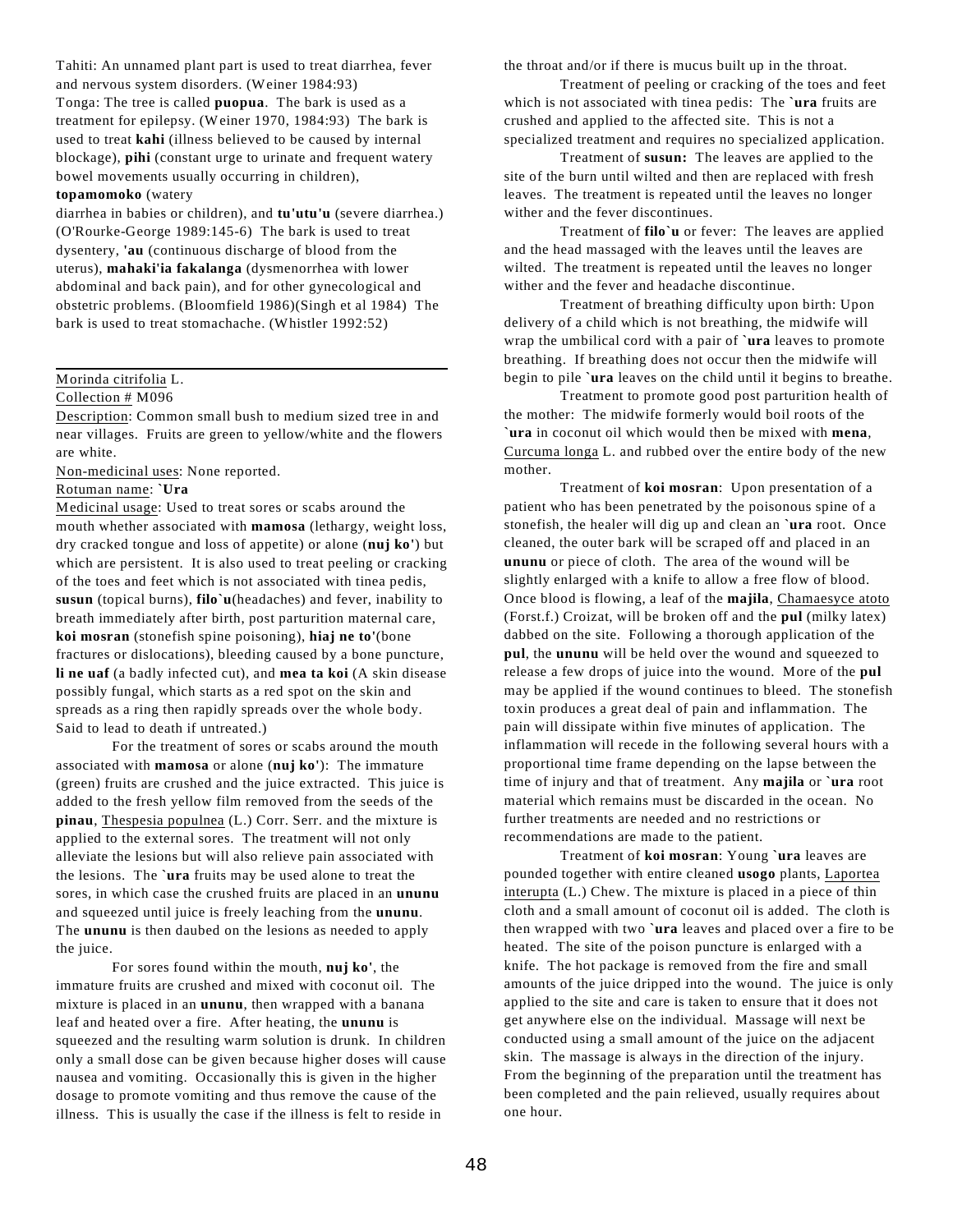Treatment of bleeding from a puncture caused by a broken bone: If after setting a broken bone, persistent bleeding from the site of bone penetration occurs, then the bone setter will crush several **sesei**, Phymatosorus scolopendrium (Burm.) Pichi-Serm., leaves in some water. The leaves will be discarded and the solution applied to and washed over the cut. After thorough cleaning, two fresh **`ura** leaves will be rolled between the hands to release a thick green juice which is placed on the cut to stop the bleeding.

For treatment of **hiaj ne to': `Ura** leaves will be wrapped over the skin and tied on after the bone has been set but before the splints have been applied.

Treatment of **li ne uaf**: A solution will be prepared as above (for bone punctures) and the infected area washed thoroughly. An **`ura** root is cleaned and the bark scrapped off into an **ununu**. The **ununu** is held over the infection and squeezed to release a juice on the wound. The wound will begin to bubble and it is felt that the infection is now being forced out of the cut. No restrictions are placed on the treated individual and the treatment is not repeated.

Treatment of **mea ta koi**: Two very young coconut, Cocos nucifera L., fruits are pounded into a fine paste and added to some coconut oil, and a sprinkle of **mena** Curcuma longa L., powder. The mixture is placed in an **ununu** which is then wrapped by two **`ura** leaves and placed over a fire. Once hot, the **`ura** leaves are removed and the **ununu** placed over the affected area and squeezed to release hot fluids onto the site. Treatment is repeated daily for up to 5 days. No bathing is allowed during the treatment and the affected area must not get wet.

Medicinal uses on other islands:

Fiji: The tree is called **kura**. The young fruit is used to treat bad breath, a raspy voice, mouth ulcers, and hemorrhoids. The stems are used to treat hernias and the leaves are used to aid in removal of splinters and barbs of poisonous fish. (Weiner 1984:93)

Futuna(east): The tree is called **nonu**. The fruit is used to treat **gutu papala**(ulcerated mouths) of children. The bark is taken by women with stomach pains and by pregnant women who do not want a child (**se fia fai tamaliki**.) (Biggs 1985:123-4) Micronesia: Fruits are used to treat ulcerated sores on the feet, diabetes, stonefish and stingray wounds and tuberculosis. The roots are used to treat boils and small pox. The shoots are used to treat eye infections. (Weiner 1984:94)

Niue: The tree is called **nonu**. Vapor from broken leaves is used to treat styes. (Whistler 1992:174)

Samoa: The tree is known as **nonu**. The fruits and leaves are used medicinally. (Cox 1989:494) Flowers are used to treat styes. The fruit is applied to treat infections of the mouth and gums, sore throats, and toothaches. Juice from the crushed leaves is dripped into the eyes, nose or mouth to treat "ghost sickness." (Whistler 1992:174)

Tonga: The tree is called **nonu**. The young fruits are used to treat **pala ngutu** (sores in the mouth especially in children), **pala fefie** (oral thrush). Leaves are used to treat **mea fele** (rash or fine granular "pimples" which are red, ooze, and spread), boils, **pala huhu** (sores on the breast), and **'avanga**

(spirit induced illnesses.) (O'Rourke-George 1989:146-151) Note: This is by far the species with the greatest depth and breadth of usage in Polynesia. Thus the above uses are only a sample of the information available in the references. See the review article by Morton (1992) for a more complete study of this species.

#### **Rutaceae**

Citrus aurantium L. Collection # M103

Description: Orange trees are sporadically cultivated with lime, lemon and grapefruit trees.

Non-medicinal uses: The fruits are eaten in season.

### Rotuman name: **Mori**

Medicinal usage: Used to treat postpartum bleeding and **tu kiog** (difficulty in maintaining a menstrual period.)

Treatment of postpartum bleeding: After delivery of the placenta, the midwife prepares a steaming basin of water and adds a handful of **mori** leaves and/or a handful of **pen kunei**, Lantana aculeata L. leaves. The new mother will squat over the steaming solution for several minutes to help stop the bleeding. In some cases the mother is said to feel very cold after giving birth and in these cases it is considered as critical for this steam treatment to be performed because the mother may die otherwise.

Treatment of **tu kiog**: Strips of clean **ratua**, Erythrina variegata Stickm. inner bark and paired leaves along with a pair of leaf shoots and two young branches of **ker mi`a**, Syzygium gracilipes (A.Gray) Merr., a young shoot of **par mea**, Musa paradisica L., two **pinau**, Thespesia populnea (L. Corr. Serr. branches and some cleaned inner bark of the **mori**, are all finely chopped and mixed together. The resultant mixture is added to water and drunk by the patient. The treatment is usually only given once but may be repeated if needed. The treatment should not be given to pregnant women, since it is felt this will cause a miscarriage, although the identical treatment without the E. variegata is given to stop miscarriage. No massage is given with this treatment unless there is massage being given to promote pregnancy. Medicinal uses on other islands:

Samoa: The tree is called **moli`aina**. The bark is used to treat **failele gau** (postpartum sickness.) (Whistler 1992:137) The bark is used to treat heatstroke. (Zepernick 1972:44-5) Cox (1993) records Citrus aurantifolia Chris. as being used for inflammation.

Tonga: The leaves are part of a treatment for **kita** (relapse sickness.) (Whistler 1992:137)

### Citrus limona Osbeck

Collection # M370

Description: The limon tree, with fruit usually green to light yellow at maturity. Occasionally found in gardens and in villages.

Non-medicinal uses: The fruits may be eaten.

Rotuman name: **Lamane**

Medicinal usage: Used to treat postpartum bleeding.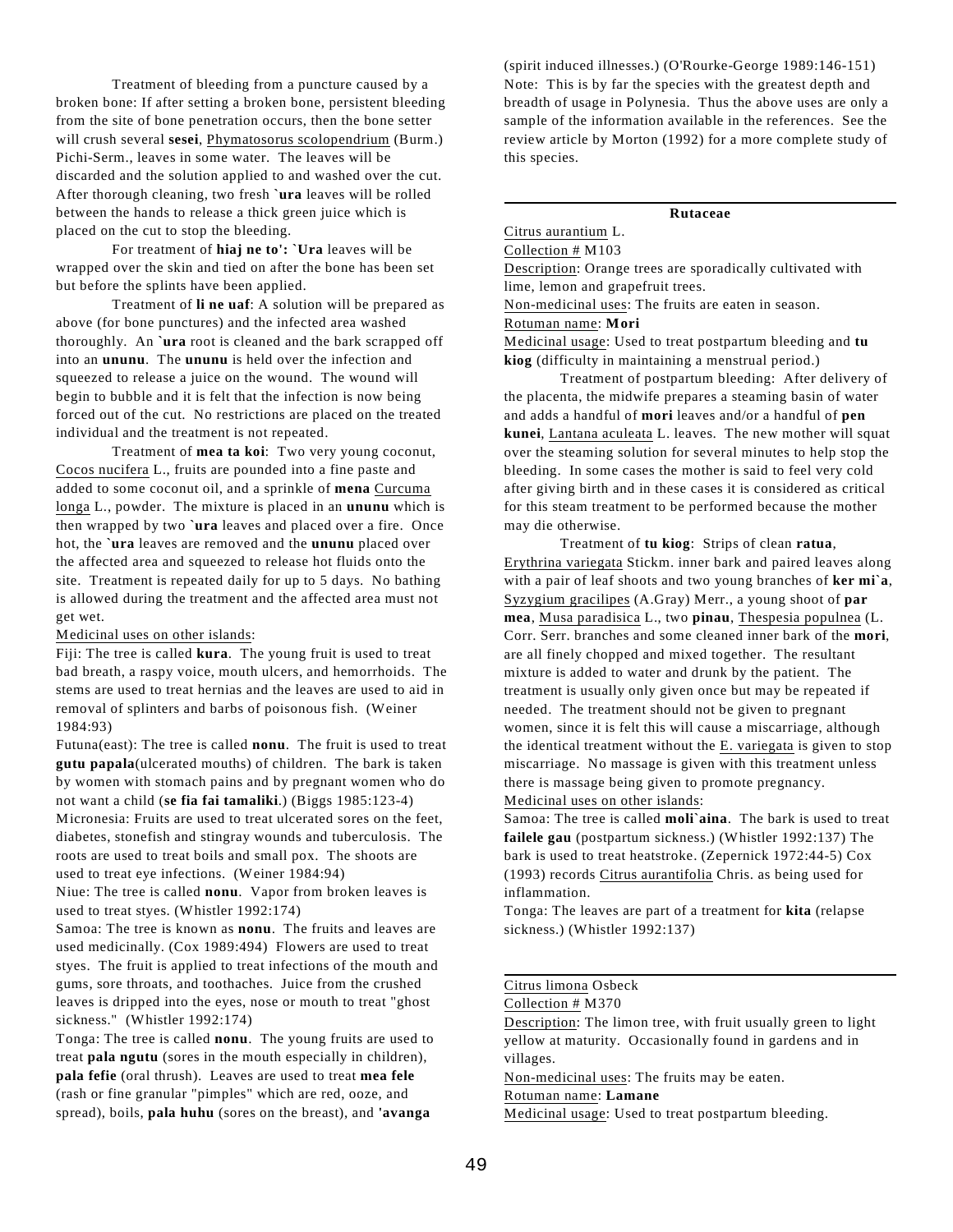Treatment of postpartum bleeding: After delivery of the placenta, the midwife prepares a steaming basin of water and adds a handful of **lamane** leaves and/or a handful of **pen kunei** Lantana aculeata L. leaves. The new mother will squat over the steaming solution for several minutes to help stop the bleeding. In some cases the mother is said to feel very cold after giving birth and in these instances it is considered to be crucial for this steam treatment to be performed because the mother may die otherwise.

#### Medicinal uses on other islands:

Cook Islands: The tree is called **tiporo**. Lemon juice is mixed with eggs, milk or sugar and taken to treat coughs and sore throats. (Whistler 1992:97)

Fiji: The tree is called **molikarokaro**. The fruit is used to treat tuberculosis. The roots are used to treat asthma, to aid in expulsion of the placenta after childbirth and to treat relapse after childbirth. The leaves are employed in the treatment of filariasis. (Weiner 1984:95)

Tonga: The tree is called **lemani**. The fruit and leaves are used in a bath for persons with **'avanga** (spirit induced illness.) The bark is used to treat **pihi** (a constant urge to urinate and have frequent bowel movements, usually occuring in children), and **kona nifo** (teething problems.) Unspecified plant parts are used in the treatment of **hake vela** (heartburn), **kahi** (illness believed to be caused by internal blockage), and **langa kete** (abdominal distress.) (O'Rourke-George 1989:153- 4) The fruits are added to a mixture used to treat **pala ngakau** (gastric or duodenal ulcers.) (Parsons 1981)

# Euodia hortensis J.R. & G. Forster

Collection # M569

Description: Bush to small tree growing up to 5 meters tall. The leaves and flowers have a very strong scent. Non-medicinal uses: None reported. Rotuman name: **Usi**

Medicinal usage: Used to treat pain associated with spiritual possession and to drive away spirits, **mase susu** (pain and/or lumps in the breast tissue), **`atua mur** and **tui huhual** (spiritual pain, swollen thighs, red over the entire body, feverish, may eventually affect the entire lower torso. Failure to seek treatment may lead to **maf jiol** (crossed eyes), **la he'** (lameness of a limb) or **mou huag** (constipation)) and is used as a component of massage oils.

Treatment of pain associated with spiritual possession: While in the **sur`atua** trance (a spiritual possession usually by an ancestor) state, a poultice of paired leaves is made by mixing pulverized leaves coconut oil. The thick mixture is smeared liberally over the body and used as a massage lubricant. The massage is said to relieve the deep pains which occur when possessed and to allow the one possessed to be a medium between the living and the dead ancestors.

Treatment of undesired spiritual possession: A healer treated a young girl who had been invaded by 9 mischievous spirits by slapping her with a branch from an **usi** tree. Each time he slapped her a spirit would leave her and she would spit at him. When the last spirit left her she convulsed and fell to

the floor. This event was reported as occurring in the village of Juju less than thirty years ago.

Treatment of **mase susu**: Fresh leaves and stems of **`ai raurau**, Mikania micrantha H.B. & K. are rolled between the hands until well crushed and the juice dripped on the breasts. A pair of **usi** leaves is then carefully brushed over the breasts in strokes which end away from the body. The leaves are moved in this manner until the healer feels that the session is completed. The treatment is repeated daily for five days with a lesion typically emerging from the lump area within three days. If no lesion occurs within five days, then the treatments may continue, but it is felt that the lump or pain will dissipate, although no lesion will occur.

Treatment of **`atua mur** and **tui huhual**: Prior to massage, the healer will lightly brush the entire body of the individual with a pair of **usi** leaves or 4 entire branches. The strokes of the leaves/branches begin at the head and work down with the direction of each sweep being away from the top of the body. Coconut oil, **lol**, will then be applied with the application in the same direction, away from the head. The **usi** leaves may be used a second time in the same manner. The treatment is repeated daily until the situation resolves with each treatment lasting an hour or more.

Use in massage oils: The fresh leaves may be added to **lol**, coconut massage oil, and allowed to steep for days to weeks. The leaves are added for their pleasant scent and the oil may be used for massage of many different disease states.

Whistler (1992:146) reports "even on distant Rotuma, the major use of Euodia is for treating "ghost sickness." Medicinal uses on other islands:

Fiji: The tree is called **mata ni raqiqi**, **Uci ni velkau** and **uci**. The bark is used to treat yellow eyes and urine. The stems are used to treat pediatric convulsions and the leaves are used to treat swollen testicles. An unnamed part is employed in the treatment of a disease caused by spirits. (Weiner 1984:96) Futuna(east): The bush is called **`usi**. The leaves are used to gently stroke swellings such as boils. The bark is used to treat children's sore throat. "The strong-smelling leaves are use by women who practice medicine (**fafine fai faito`o**) to wash their patients. (Probably patients suffering from ghost sickness, as spirits dislike the strong smell.)" (Biggs 1985:128) Niue: The tree is known as **uhi**. The leaves are chewed as a remedy for toothaches and stomach pains. (Yuncker 1943) Samoa: The bush is called **usi**. The leaves are used To treat inflammation and "ghost sickness." (Cox 1989:494)(Cox 1993) The leaves are used to treat "ghost medicine." (Whistler 1992:146)

Tonga: The tree is called **uhi**. The leaves are used as a laxative and to treat fevers, gum sores, headaches and ear aches. (Weiner 1970, 1984:96) The leaves are used to treat **matu'u mei faitoka** (a type of boil), **'ulukila** (a boil on the head causing local hair loss), **pala** (internal and external sores or lesions), **mea** (dermatitis), **fuofua** (pimples), **kiatolo** (hard swelling or lump beneath the skin), **mata kula** (swelling and redness of the eyes), **ngaluholoholo** (inflammation of the eyelids with swelling and itching), **langa kete** and **lolo'ulumanava** (stomach ailments), and for **'avanga** (spirit induced illness.) The bark is used to treat **kahi** (illness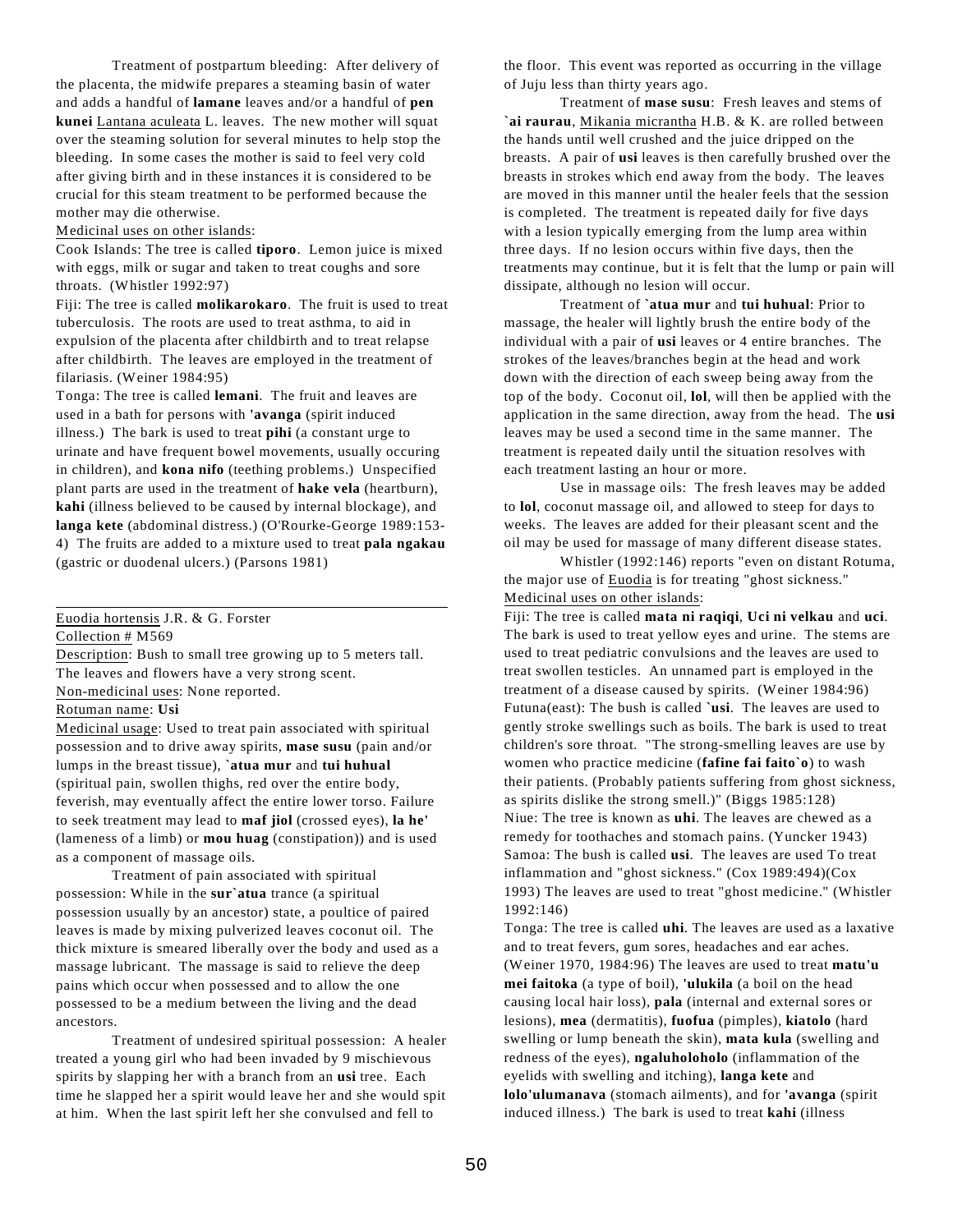believed to be caused by internal blockage.) (O'Rourke-George 1989:155-9)

Note: This species has many different uses, thus only a sample from the references has been selected for this review.

Micromelum minutum (Forst.f.) Seem. Collection # M415

Description: A small to medium height tree common is some village gardens and rarely seen in the forest. Non-medicinal uses: None reported.

Rotuman name: **Tarfai**

Medicinal usage: Used to treat toothache, **ra' la loga** (literally "cuts on the insides" or chest pain (possibly angina or dropsy)), and is used to promote menstruation.

Treatment of toothaches: A pair of leaves is selected and chewed slowly with the juice held in the mouth then slowly swallowed or spit out. Pain will reside almost immediately but repeated usage may be required.

Treatment of **ra' la loga**: A strip of bark is taken from a large tree and is pounded with a stone until shredded. The shredded bark is then mixed with water and worked vigorously by hand to release the color into the solution. The solution is then strained through a **sakoto** to provide the final product which is drunk by the individual. The treatment may be repeated daily until the inner wound is healed. This disease state is considered to be very serious. In the worst cases the patients skin will become pale and the individual will die after a prolonged period. The disease must be treated early and the **tarfai** must not be taken along with western medicine. A day between the administration of **tarfai** and western medicine is considered as sufficient. While being treated the patient must not use soap or eat salty of fatty foods. The bark infusion may be taken up to several times daily if the situation is bad. If there is not a good supply of bark then the leaves may be used as a substitute.

Treatment to promote menstruation: The preparation is the same as above for **ra' la loga**, but may also have added to it strips of bark from **toa**, Casurina equisetifolia L. and/or the bark of **tog oi**, Terminalia glabrata A.Gray. A large volume of the prepared solution is drunk by the woman. Massage is said to be occasionally used with this treatment but is not common since this treatment may be prepared by nonhealers and self administered.

Most healers consider this to be a very potent and potentially dangerous medicinal plant. Although it is often used by healers, each was careful to point out that it is too potent of a medicine for some people.

### Medicinal uses on other islands:

Fiji: The tree is called **qiqila** or **sasaqila**. The leaves are used to treat white scum on the tongue (thrush?), foul breath and hemorrhoids. The bark is used to treat headaches and some sore throats. An unnamed part of the plant is employed in the treatment of an illness described as swelling without any opening. (Weiner 1984:96)

Futuna(east): The tree is called **takafalu**. The leaves are applied or chewed for treatment of **masaki lasi** (filarial swelling.) An unnamed part of the tree is used to make drops

for the treatment of headaches. (Biggs 1985:127) Samoa: The tree is called **talafalu** or **lau tamafalu**. The bark is used to treat stomachache. The leaves are used to treat headaches, possibly caused by spirits. (Whistler 1992:171-2) The leaves are used for analgesia and as an anti-bacterial. Stem bark is used as an anti-fungal and anti-bacterial. (Cox 1989:494)(Cox 1993)

Tonga: The tree is called **takafalu**. The bark is used to treat **kahi matanakiloma** (hemorroids), **langa kete** (abdominal distress), **pala ngakau** (gastric or duodenal ulcers), and **mofi** (fever.) The leaves are used to treat **pala huhu** (sores on the breast) and to heal the umbilical area. (O'Rourke-George 1989:160) The bark is used to treat **matakelua** (red nates on children.) (Weiner 1970) The bark is used to remedy **pala fefie** (oral thrush), **tu'umamahi** (painful urination, urinary tract infection), **kahi muifa'ele** (hemorrhoids), and **kaitolo** (a hard swelling or lump beneath the skin) of the breasts. (Parsons 1981)

### **Sapindaceae**

Pometia pinnata Forster and Forster f. Collection # M357 Description: Large canopy forest tree. Non-medicinal uses: The fruits are eaten. Rotuman name: **Fao** or **Fava** Medicinal usage: Used to treat **kapkapa** (scabies or other

scaling skin diseases.) Treatment of **kapkapa** : Fresh leaves are gathered

and crushed in fresh water. The solution is then used for bathing.

Medicinal uses on other islands:

Fiji: The tree is called **dawa**, **dawaloa**, **dawasere** and **tawalo**. The bark is used to treat deep pains in the bones, migraine headaches, to aid in expulsion of the placenta after childbirth, relieve rheumatic aching of muscles and joints, relieve pain and fever caused by filariasis, and is used as a cold and flu remedy. The wood is used to treat pain in the bones and the entire plant is employed to treat an illness described as sickness inside the chest. (Weiner 1984:96)

Tonga: The tree is called **tava**. The bark is utilized to cure diarrhea in children, treat other stomach troubles, coughs accompanied by fever, constipation and diaper rash. (Weiner 1984:96) The bark is used to treat **langa kete** (abdominal distress), **pala ngakau** (gastric or duodenal ulcers), **makehekehe** (severe recurring abdominal pains), **nami** (pain in the back and stomach causing the person to hunch over), **fakalele** (diarrhea), **kahi** (illness believed to be caused by internal blockage), to prevent pregnancy, **pihi** (a constant urge to urinate and have frequent watery bowel movements, usually occurring in children), **kulokula 'ohuafi** (small red lumps which appear on the skin, darken, and are painful and hot to the touch), and fro treatment of dysmenorrhea, menorrhagia, vaginal bleeding, cessation of menses, and for problems with afterbirth. (O'Rourke-George 1989:161-4) note: Many more uses are recorded from other islands with only a selection being presented here.

51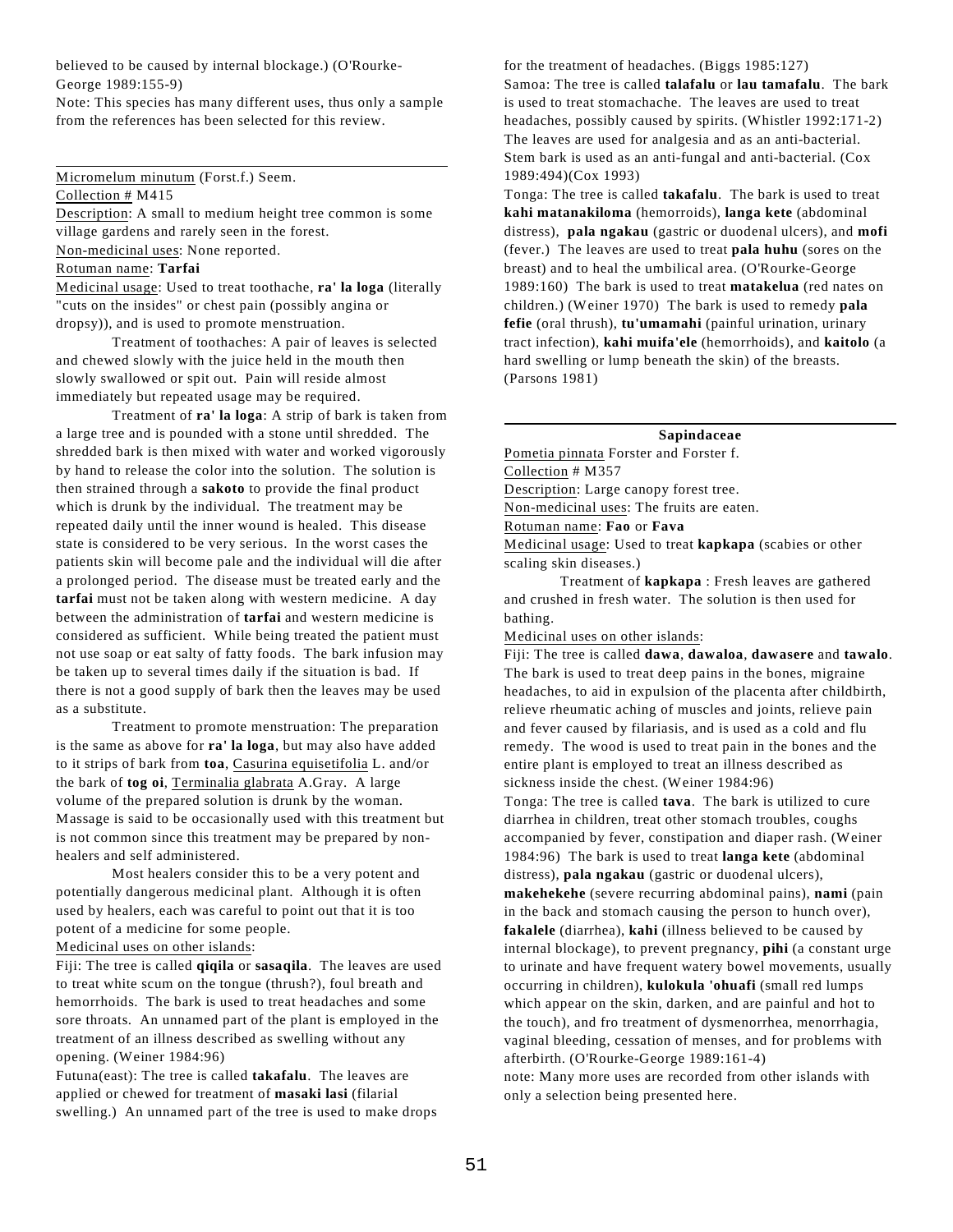### **Solanaceae**

Capsicum fruitescens L. Collection # M079

Description: Bushy herb introduced from the New World. Found in many gardens and as shrubs around houses. The fruits are produced in many varieties but the most common on Rotuma are less than 5 cm long and erect.

Non-medicinal uses: The fruits are eaten as a condiment and spice.

### Rotuman name: **`Ai sun**

Medicinal usage: Used to treat **puna** (boils.)

Treatment of **puna**: Several pairs of leaves are selected and chewed by the healer. The site of the boil is massaged and the chewed leaves are applied over the center of the massaged site. If the boil has emerged, then the chewed leaves will be packed into the opening and covered with an unchewed **`ai sun** leaf. This treatment is particularly recommended if the boil occurs on or near the spinal column. The patient is advised to avoid getting the affected area wet and to return for treatment twice daily until healed. Boils over the spine, particularly in children are considered to be potentially fatal.

### Medicinal uses on other islands:

Cook Islands: The bush is known as **nita**, **vi nita**, or **vi puaka**. The leaves are part of a treatment for boils.

Samoa: The bush is called **polo** or **polo feu**. The fruits are used to treat internal ailments. Leaves are used for maternal complications and bacterial infections. (Cox 1989:494)(Cox 1993) The leaves are used to treat boils, abscesses, wounds and coughs. (Whistler 1992:132)

Tonga: The bush is called **polo fifisi**. The leaves are used to treat **hila'akilangi** (a painful carbuncle on the stomach or back), **'ulufi** (a carbuncle issuing pus), **'ulukila** (a boil on the head causing local hair loss), **kulokula** (fever, chills, and red swellings on the skin), swelling of teh neck, and **vela** (burns.) The fruits are used to treat **kahi** (illness believed to be caused by internal blockage), **hela** (asthma), **langa kete** (abdominal distress) and **tae** (coughing.) (O'Rourke-George 1989:165-6) the leaves are used to treat skin infections. (Bloomfield 1986) The fruits are added to a mixture for infertility. (Singh et al 1984)

#### Physalis angulata L.

Collection # M078

Description: Bushy herb growing to 1 meter high with sweet green fruit in papery sacks.

Non-medicinal uses: The fruits are occasionally eaten by children but this is largely considered as a weed.

Rotuman name: **`Urmoa**

Medicinal usage: Used to treat **puna** (boils.)

Treatment of **puna**: The leaves may be rolled between the hands until soft and sticky. These are then placed over open boils or small wounds as bandages which will stick to the skin. These were never reported as common usage but were only noted by healers.

Medicinal uses on other islands:

Fiji: The plant is called **cevucevu**. The leaves are used to facilitate childbirth.

New Guinea: The seeds are utilized in a treatment for infertility in women.

Samoa: The entire plant is used medicinally. (Cox 1989:494) Tonga: The bush is called **polo pa**. The leaves are taken for **engeenga** (jaundice), **te'ia loto** (an illness caused by being hit by a spirit), and for hemorrhage. (O'Rourke-George 1989:166) The leaves are used for "afterbirth well being." (Bloomfield 1986) Unnamed plant parts are taken for post-partum hemorrhage. (Singh et al 1984)

#### **Tiliaceae**

Triumfetta rhomboidea Jacq.

Collection # M387

Description: Occasional herb to small bush, found in inland valleys and occasionally near villages.

Non-medicinal uses: None reported.

#### Rotuman name: **Joan ne pija**

Medicinal usage: Used to treat **hu hual** (inflammation externally, soreness, redness of an area of skin), **puna** (a general term for boils which may occur on any part of the body), **ru huag** (shortness of breath, pressure in the chest cavity, sometimes noisy breathing), and **san** (stomach cramps/diarrhea.)

Treatment of **huhual**: Ten to twelve pairs of leaves are selected along with 10 to 12 pairs of **pen kunei** Lantana aculeata L. leaves. The leaves are finely chopped and ground together with a stone to produce a fine paste which has bits of leaf and leaf veins. The leaf paste has a few drops of water added to it to soften and ease of working with it, then a small amount is placed over the affected area and lightly rubbed on. More of the paste is then used to massage the area immediately adjacent to the inflammation/redness or soreness. Upon completion of the massage, the affected area is covered with pairs of each type of leaf which are held in place with string thus forming a "medicated' bandage. The treatment will be repeated daily after cleaning off the previous days application for up to 5 days. Treatment is completed when the area is no longer inflamed or a lump and a boil forms (see **puna** treatment below.)

Treatment of **puna**: The leaves are prepared in two different ways depending on the severity of the boil and the location. Boils which are considered as minor or occurring on the extremities are prepared the same as in the above **hu hual** treatment and are applied in much the same way, followed by massage and bandaging as indicated above. Boils which are more severe, located on the body trunk and in particular those found on the back near the spine are treated with the same two leaf species but some of the leaves are chewed by the healer with the resulting bolus being placed in the open boil which may be very carefully cut to enlarge the opening. The paste as prepared above is massaged around the site. Before the leaf bandage is applied, more of the paste will be carefully packed into the boil. This treatment will be repeated once or twice daily for 3 to 10 days depending on the severity, until the area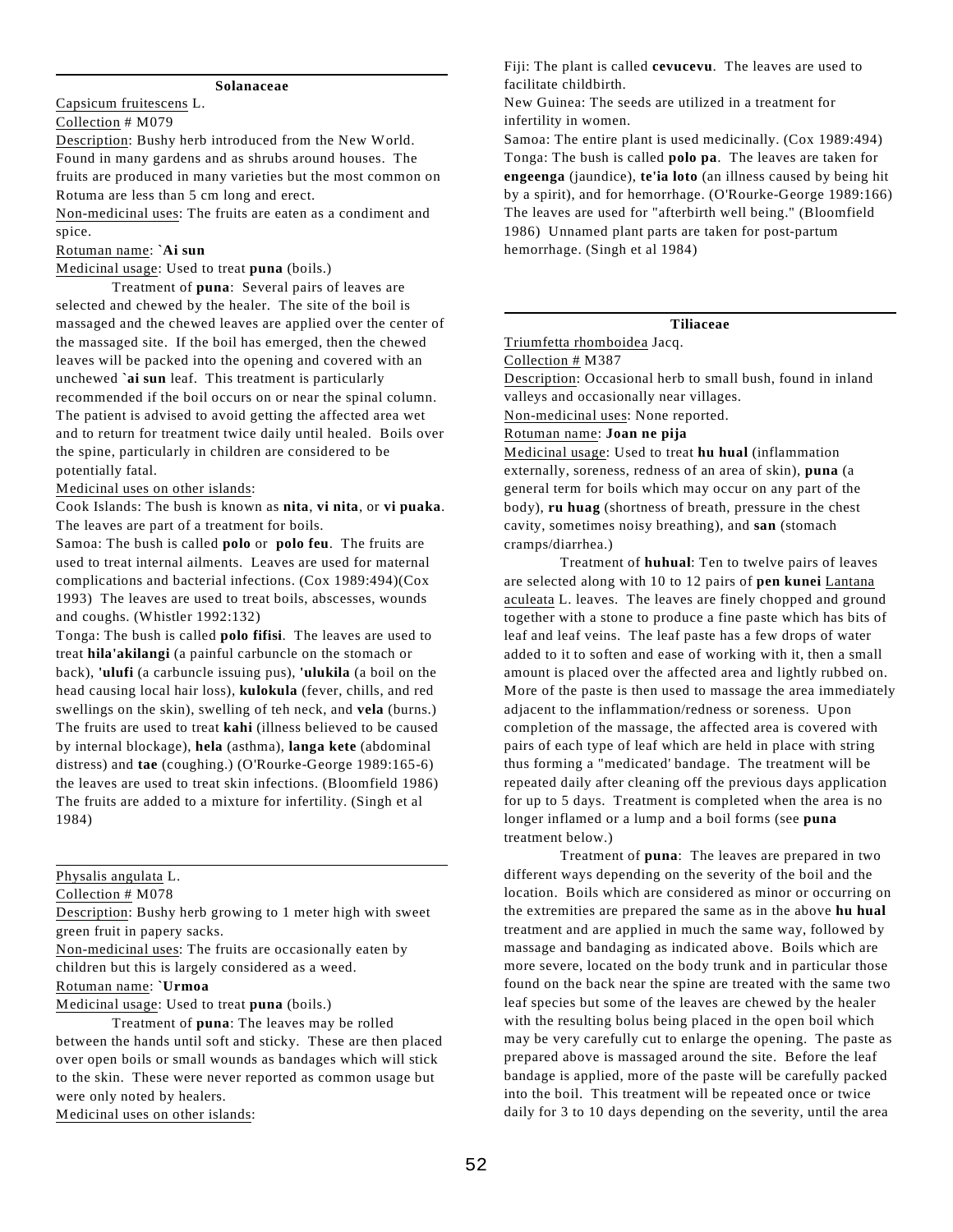is clear and healing is well advanced.

During the massage for both **hu hual** and **puna**, the healer may also use **lol** (coconut oil) plain or scented from **pipi** Atuna racemosa Raf. seeds, **moskoi** Cananga odorata (Lam.) Hook. & Thomson flowers, or **pup reag lolo** Polygala paniculata L. roots. For both indications the patient is advised to avoid getting the bandage wet, and to stay away from the ocean.

Treatment of **ru huag**: Six to eight pairs of leaves are pulverized along with 4 pairs of **julia ne moa**, Microlepia scaberula Mett. ex Kuhn young leaf fronds and 20 to 30 **ti togo** Centella asiatica Urban leaves. The pulp is placed in a piece of cloth or an **ununu**. A solution is strained from the cloth or **ununu** and is drunk. If the chest is very sore then massage will be conducted with the herbal dregs left in the cloth or **ununu**. The patient is instructed to avoid eating salty, fatty or sweet foods while being treated. Treatment takes five days with morning, noon and evening treatments each day.

Treatment of **san**: The same preparation is used as above for **ru huag**.

#### Medicinal uses on other islands:

None identified for nearby islands but Burkill (1966:2228-9) reports that an undefined part of the plant is used with rice water as an astringent after dysentery. The mucilage is also indicated to be used for injection in inveterate gonorrhea, and the fruit is believed to promote parturition.

### **Ulmaceae**

Trema cannabina Lour.

Collection # M410

Description: Rare, small tree found at edges of recently cleared plantations and occasionally near older plantations. Non-medicinal uses: None reported.

### Rotuman name: **Maragi**

Medicinal usage: Used to treat **maf pirpir** (lit. "yellow eyes", lack of appetite, **ar u`u matit** (cold palms), general ill health), **tu kiog** (Lack of a menstrual cycle, in this case when there is pain in the abdomen), and **mamosa** (lethargy, lack of appetite, weight loss, dry cracked tongue.)

Treatment of **maf pirpir**: **U`apea**, Ficus tinctoria Forst.f., leaves in pairs are mixed with pairs of **sesei**, Phymatosorus scolopendrium (Burm.f.) Pichi-Serm., rhizomes and **maragi** bark strips in about equal volumes. The mixture is chopped finely and placed in an **ununu**. The **ununu** is held in a cup and squeezed to release a fluid. The resulting solution is drunk three times a day. The same **ununu** is used for all three doses each day and a maximum of two days of treatment are given. If treated early enough the symptoms may resolve after only one day of treatments. Adults will be given a more concentrated solution made with many pairs of herbal parts, whereas children will be given more mild dosages.

Treatment of **tu kiog**: Fresh leaves of **hat ne sina** Procris pedunculata (J.R.& G.Forst.) Wedd., are paired, crushed and mixed with paired leaves of **maragi**. The mixture is placed in an **ununu** and squeezed in a container of water to produce a solution. The solution is drunk while massage is performed. This will cause the pain to discontinue and the

menstrual cycle to begin.

Treatment of **mamosa** : The treatment is identical to that given above except much more of the herbal mix must be from **sesei** rhizomes.

#### Medicinal uses on other islands:

Samoa: The tree is called **magele**. The roots are used for eye infections. (Cox 1989:494)(Cox 1993)

Tonga: The tree is called **mangele**. The bark is taken for **langa kete** (abdominal distress) with pangs in the upper abdomen. The leaves are used to treat **langa kete** in which the pain jumps from place to place. The leaves are also used to remedy **pala ngakau** (gastric or duodenal ulcers), **toka'ala** (post-partum abdominal pain due to retained blood clots in the uterus), **engeenga** (jaundice), **pala ngutu** (sores in the mouth, especially in children), and **topamomoko** (watery diarrhea in babies and children.) (O'Rourke-George 1989:170-1) Bark infusions are used to treat mouth infections. (Whistler 1992:54) The bark is used to treat **'au** (continuous discharge of blood from the uterus.) The leaves are used to test for true labor verses false labor. (Bloomfield 1986)

### **Urticaceae**

Laportea interupta (L.) Chew

### Collection # M561

Description: Small reddish herb growing to 0.5 meters tall. Occasionally found in clearing edges. Flowers occur over the entire stem, even under the soil.

Non-medicinal uses: None reported.

### Rotuman name: **Usogo**

Medicinal usage: Used to treat **koi mosran** (stonefish spine poisoning) and **siki `efe** (boils on the abdomen.)

Treatment of **koi mosran**: Young **`ura**, Morinda citrifolia L. leaves are pounded together with entire cleaned **usogo** plants. The mixture is placed in a piece of thin cloth and a small amount of coconut oil is added. The cloth is then wrapped with two **`ura** leaves and placed over a fire to be heated. The site of the poison puncture is enlarged with a knife. The hot package is removed from the fire and small amounts of the juice dripped into the wound. The juice is only applied to the site and care is taken to ensure that it does not get anywhere else on the individual. Massage will next be conducted using a small amount of the juice on the adjacent skin. The massage is always in the direction of the injury. From the beginning of the preparation until the treatment has been completed and the pain relieved, usually requires about one hour.

Treatment of **siki `efe**: **Usogo** roots are cleaned and crushed. The paste is mixed with oil and massaged over the site of the boil. Massage is toward the center of the boil. Treatment is repeated until healed.

Medicinal uses on other islands:

Futuna(east): The herb is called **mageo**. "Scrapings from the trunk[?] are used for treating ghost sickness" Leaves are prepared and drunk to treat swollen testicles, and are used to treat **gugu** (painful swellings which form on the joints.) The plant is also used to help young children who are sick. (Biggs 1985:126)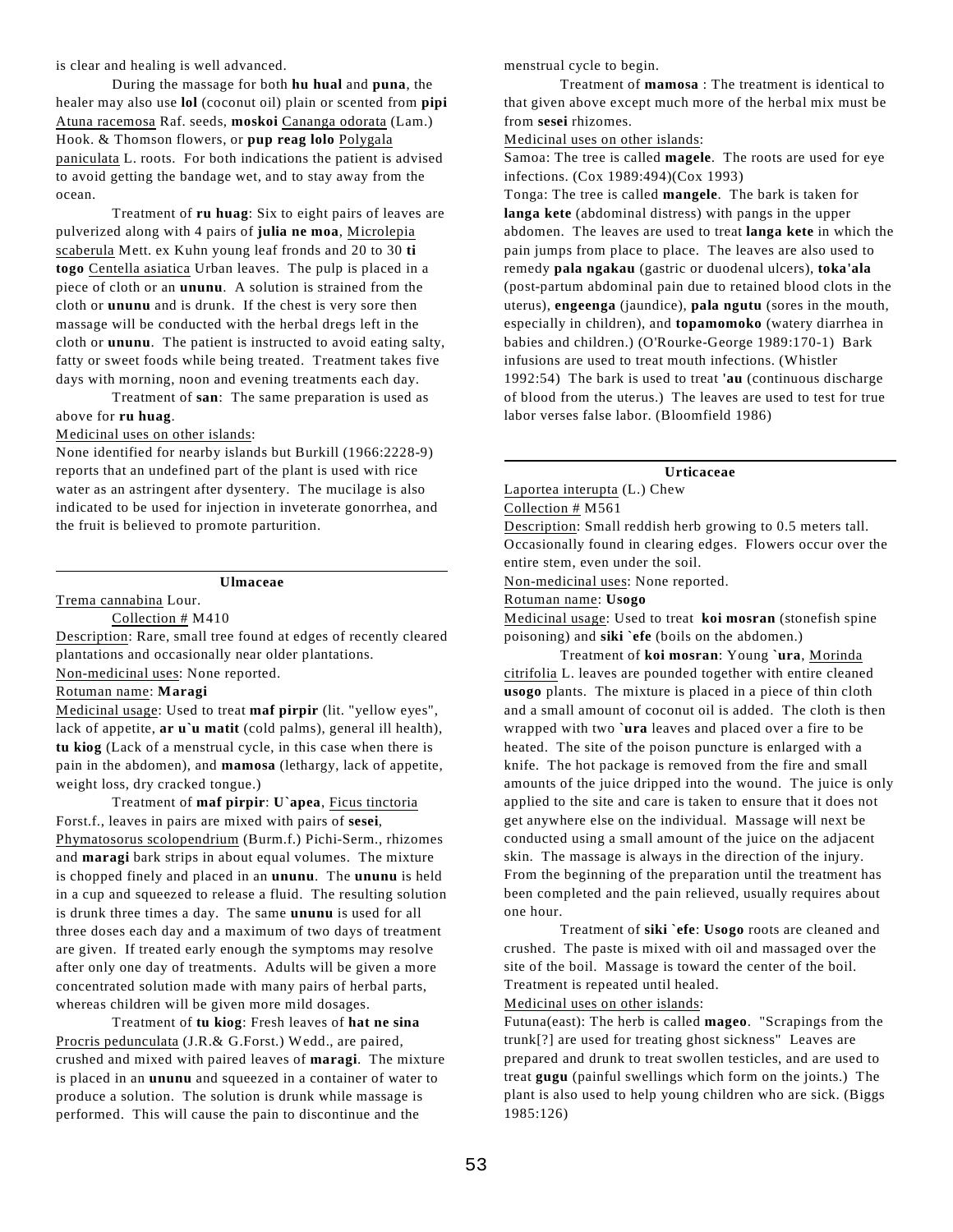Samoa: The herb is called **ogo**. The stems are used to treat a cancer-like disease: **nifo loa**, inflammation (cancer?) of the prostrate, and **fuafualili`i**, "small spots" or growths. (Cox 1989:494, 1990:137)

Pipturus argeneus (Forst.f.) Wedd. Collection # M543

Description: Small, common tree.

Non-medicinal uses: The bark was formerly used in the production of bark cloth and is still used in strips to tie bundles or joints in temporary structures.

#### Rotuman name: **Armea**

Medicinal usage: Used to treat **te hual** (boils.)

Treatment of **te hual**: Boils which have already ruptured are treated with both massage and dry crushed bark. The area around the boil is vigorously massaged with the intent of "moving" the disease toward the lesion. Following massage and removal of any exudate from the boil, the crushed inner bark is packed into the lesion and covered with an **`ura** Morinda citrifolia L. leaf, which is bound into place with string. The treatment is repeated daily for five days or until the exudate discontinues.

Medicinal uses on other islands:

None identified, but the leaves of the related species P.incanus Wedd. is used in the Moluccas to treat boils, burns, herpes and to remove lice from the hair. An unspecified part is used as a gargle for thrush. (Burkill 1966:1784-5)

### Procris pedunculata (J.R. & G. Forst.) Wedd. Collection # M559

Description: Somewhat climbing succulent herb. This species is occasionally found growing epiphytically in trees. Usually found in dark areas under trees, along forest paths and on forested rock outcroppings. The flowers are white, minute and axillary.

Non-medicinal uses: This is highly desirable forage for pigs. Rotuman name: **Hat ne sina**

Medicinal usage: Used to treat **tu kiog** (Lack of a menstrual period) in this case when there is also pain in the abdomen.

Treatment of **tu kiog**: Fresh leaves are paired, crushed and mixed with the leaves of **maragi** Trema cannabina Lour. The mixture is placed in an **ununu** and squeezed in a container of water to produce a solution. The solution is drunk while massage is performed. This will cause the pain to discontinue and the menstrual cycle to begin. Medicinal uses on other islands: None identified.

#### **Verbenaceae**

Clerodendrum inerme (L.) Gaertn.

Collection # M521

Description: Rare, sometimes vine-like, shrub found in the low forests above beaches. The flowers are white with purple stamens. Some leaves have purple lines on the petioles. Non-medicinal uses: None reported.

### Rotuman name: **Ortea**

Medicinal usage: Used to treat **susun** (topical burns.)

Treatment of **susun**: The area to be treated must first be washed in the ocean. Several leaves are selected singly or in pairs depending on the size of the area to be treated. The leaves are heated over a fire and rolled in the hands to release juice which is dripped on the burned areas. The solution is allowed to sit on the burns and must not be rubbed in. The solution should be applied while the skin is still wet from the salt water cleaning and then again in a few minutes after the areas have dried. The treatment should be repeated each morning and evening. While healing occurs, the skin will begin to dry and peal, but this must not be pealed off. The treatment is said to leave no scars even from severe burns. Medicinal uses on other islands:

Fiji: The bush is called **verevere**, **cula ni mase** and **lolovatu**. The leaves are used to remedy a relapsed illness or a bad cough. (Weiner 1984:101)

Micronesia: The leaves are prepared to treat skin rashes caused by prickly heat or chicken pox. (Weiner 1984:101) Samoa: The bush is known as **aloalo tai**. The leaves are used for inflammation. (Cox 1989:494)(Cox 1993) Leaves are utilized in a cure for headaches. (Weiner 1984:101) Crushed leaves are applied to wounds and punctures. (Whistler 1992:70)

Tonga: The bush is called **tutu hina**. The bark is used to remedy liver disorders and for ulcers. (Weiner 1970, 1984:101) the leaves are used to remedy **lavea** (cuts, wounds), bleeding , **fuofua** (pimples), to clear mucous from the throat, and for diarrhea. (O'Rourke-George 1989:173) The bark is used to treat **kona talea** (a type of "poisoning" which causes a baby to feel tired and uncomfortable.) The leaves are used to treat cuts. (Parsons 1981)

### Lantana camara var. aculeata (L.) Mold. Collection #: M076,519

Description: Small bush growing sometimes in dense thickets. Two varieties are found on Rotuma, both being weedy and used medicinally. The common variety has flowers which change color between red, yellow and orange. The rare variety has white flowers. Burkill (1966:1337-8) discusses an endemic version of this species which has white flowers which is rapidly disappearing as it hybridizes with the introduced New World multicolored form. This certainly corresponds with the notion of Rotuman healers, that the white variety used to be much more common and the multicolored variety which is now quite common used to be more rare.

Non-medicinal uses: None reported.

Rotuman name: **Pen kunei**

Medicinal usage:

The leaves of the white flowered variety and the multi-color flowered variety of L. camara var.aculeata are used for sperate indications.

The leaves of the multicolored variety (voucher #M076) are used for the following Rotuman indications: **Hu hual** (inflammation externally, soreness, redness of an area of skin), **puna** (boils) and **tu kiog** (excessive vaginal bleeding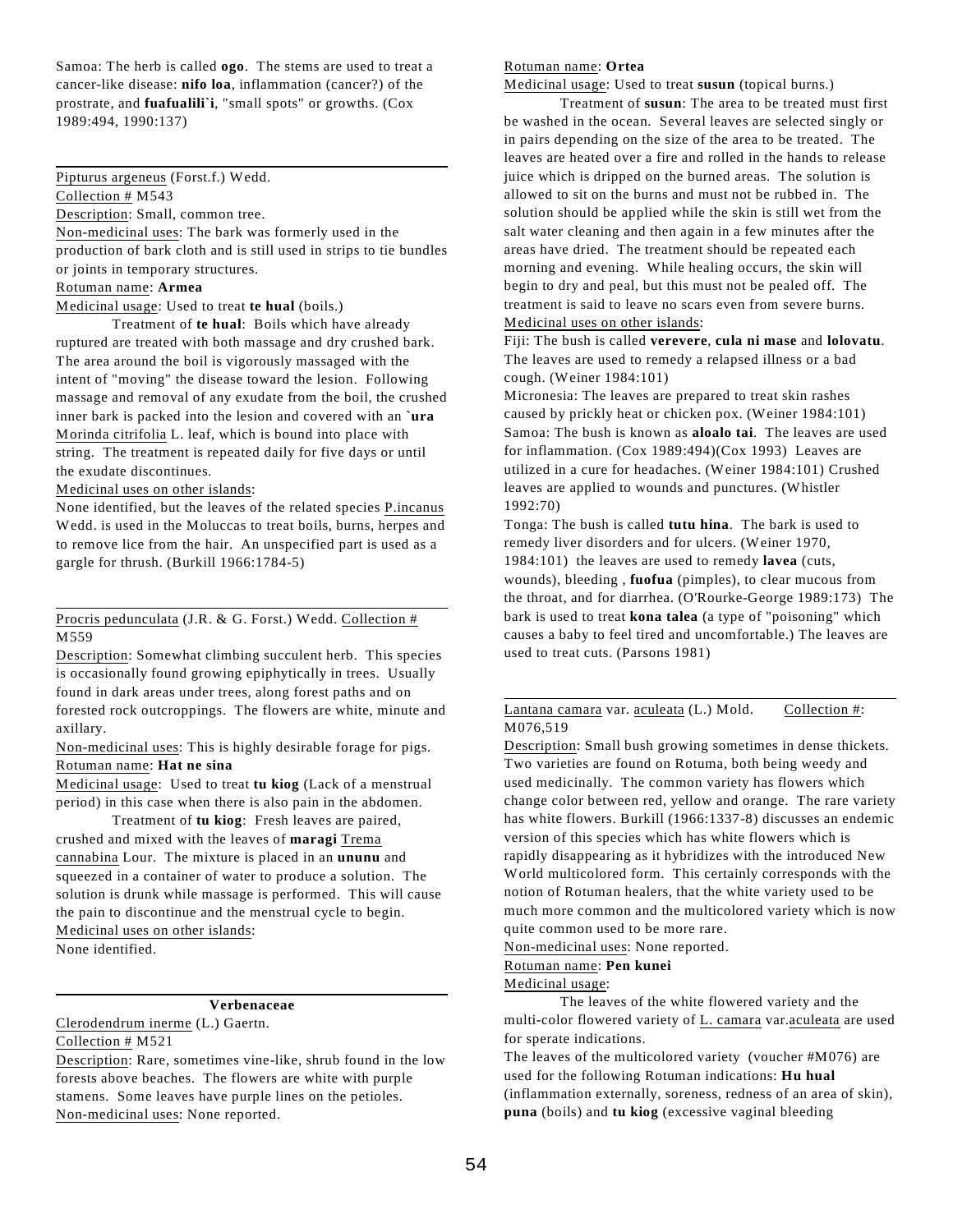postpartum) and **la noh mou** (miscarriage.) Some healers prefer the white flowered variety (voucher #M519) and will use it exclusively in the treatment of **puna**.

Treatment of **hu hual**: ten to twelve pairs of leaves are selected along with 10 to 12 pairs of **joan ne pija**, Triumfetta rhomboidea Jacq. leaves. The leaves are finely chopped and ground together with a stone to produce a fine paste which has bits of leaf and leaf veins. The leaf paste has a few drops of water added to it for softening and ease of working, then a small amount is placed over the affected area and lightly rubbed on. More of the paste is used to massage the area immediately adjacent to the inflammation/redness or soreness. Upon completion of the massage the affected area is covered with pairs of each type of leaf which are held in place with string thus forming a "medicated" bandage. The treatment will be repeated daily after cleaning off the previous days application for up to 5 days. Treatment is completed when the area is no longer inflamed or a lump and a boil form (see **puna** treatment below.)

Treatment of **puna**: The leaves are prepared in two different ways depending on the severity of the boil and the location. Boils which are considered as minor or occurring on the extremities are prepared the same as in the above **hu hual** treatment and are applied in much the same way, followed by massage and bandaging as indicated above. Boils which are more severe, located on the body trunk and in particular those found on the back near the spine are treated with the same two leaf species but some of the leaves are chewed by the healer with the resulting bolus being placed in the open boil which may be very carefully cut to enlarge the opening. The paste as prepared above is massaged around the site. Before the leaf bandage is applied, more of the paste will be carefully packed into the boil. This treatment will be repeated once or twice daily for 3 to 10 days depending on the severity until the area is clear and healing is well advanced.

During the massage for both **hu hual** and **puna** the healer may also use **lol** (coconut oil), plain or scented from **pipi** Atuna racemosa Raf. seeds, **moskoi** Cananga odorata (Lam.) Hook. & Thomson flowers, or **pup reag lolo** Polygala paniculata L. roots. For both indications the patient is advised to avoid getting the bandage wet, and stay away from the ocean.

Treatment of **tu kiog**: Leaves are selected in pairs and rubbed vigorously between the hands until a juicy mass is produced. The juicy leaves are then placed in a container of boiling/steaming water. The woman who is experiencing the excessive discharge will then squat over the steaming solution. The steam is said to warm the body so that is will return to a normal function. This may be repeated as often as desired but bleeding will usually stop within a day or less. This may also be used following delivery of a miscarriage or abortion. Alternatively the solution may be prepared with the addition of **mori**, Citrus aurantium L. or **lamane**, Citrus limona Osbeck leaves.

Treatment of **la noh mou**: For prevention of miscarriage, the red flowered variety is prepared as above for the steam bath and used in a like manner. Medicinal uses on other islands:

Tonga: The plant is called **talatala**. The leaves are used to treat cuts. (O'Rourke-George 1989:174) (Bloomfield 1986) (Parsons 1981) (Weiner 1970)

note: Smith (1991,vol.5:172) reports that the plant is poisonous to livestock, so these uses in human medicinals may be somewhat dubious with this recently introduced weed. Contrary to Smith, Burkill indicates that in Java the leaves are chewed as a medicinal, the plant may have topical antiseptic properties, and the stems are used as tooth brushes in Taiping. (Burkill 1966:1338-9) Whistler (1992:166) states that the plant is not used medicinally in Polynesia outside of Tonga, but continues to indicate that the leaves are used as an antiseptic in the Philippines.

### Premna taitensis Schauer Collection # M408

Description: A small tree only occasionally seen.

Non-medicinal usage: None reported.

#### Rotuman name: **Varvara**

Medicinal usage: Used to treat **`af`af ne fatmanava** (pain in the chest, difficulty in breathing, difficulty in performing physical tasks, may lead to coronary infarction, possibly heart disease, angina), **koh ta koa** (cough and colds), burning in the throat as if something "hard" is present and **mou huag** (constipation.)

Treatment of **`af`af ne fatmanava**: Two small limbs as long as the forearm are selected and the inner bark removed and chopped finely. The bark is mixed with up to 100 paired **ti togo**, Geophila repens (L.) IM.Johnst. leaves and six pairs of **koao**, Psidium guajava L. leaves. The entire mixture is chopped very finely any placed in an **ununu**. The **ununu** is then squeezed and twisted while submerged in some fresh water. The resultant solution is drunk over the course of three days. The patient will take the **ununu** filled with herbs home and prepare the drink as often as desired each day. If the herbs seem to loose their potency, the patient will return for a fresh **ununu**. The treatment is discontinued after three days and must not be reinitiated. Following the days of treatment the individual will progressively recover and not need to seek further treatment. While using the solution, the individual is restricted from drinking coconut juice, eating hot foods or bathing at night since these may lead to a secondary disease state, **mamosa** (lethargy, dry cracked tongue, and loss of appetite.) If too much of the solution is drunk during therapy, the individual will experience **mak sul maf** (orthostatic hypotension.)

Treatment **koh ta koa**: The leaves may either be chewed slowly with the juice swallowed or a solution may be prepared from four to six leaves of **varvara**, several **sesei** Phymatosorus scolopendrium (Burm.f.) Pichi-Serm., rhizomes and/or **rag`apua** Zingiber zerumbet (L.) Sm., stems, and/or strips of **tog oi** Terminalia glabrata A.Gray, bark. The solution is drunk to relieve the cough and cold symptoms.

Treatment of burning in the throat as if something "hard" is present: Two to four pairs of leaves are steeped in warm water, then the leaves are removed. The tea which has been prepared is drunk to relieve the burning sensation.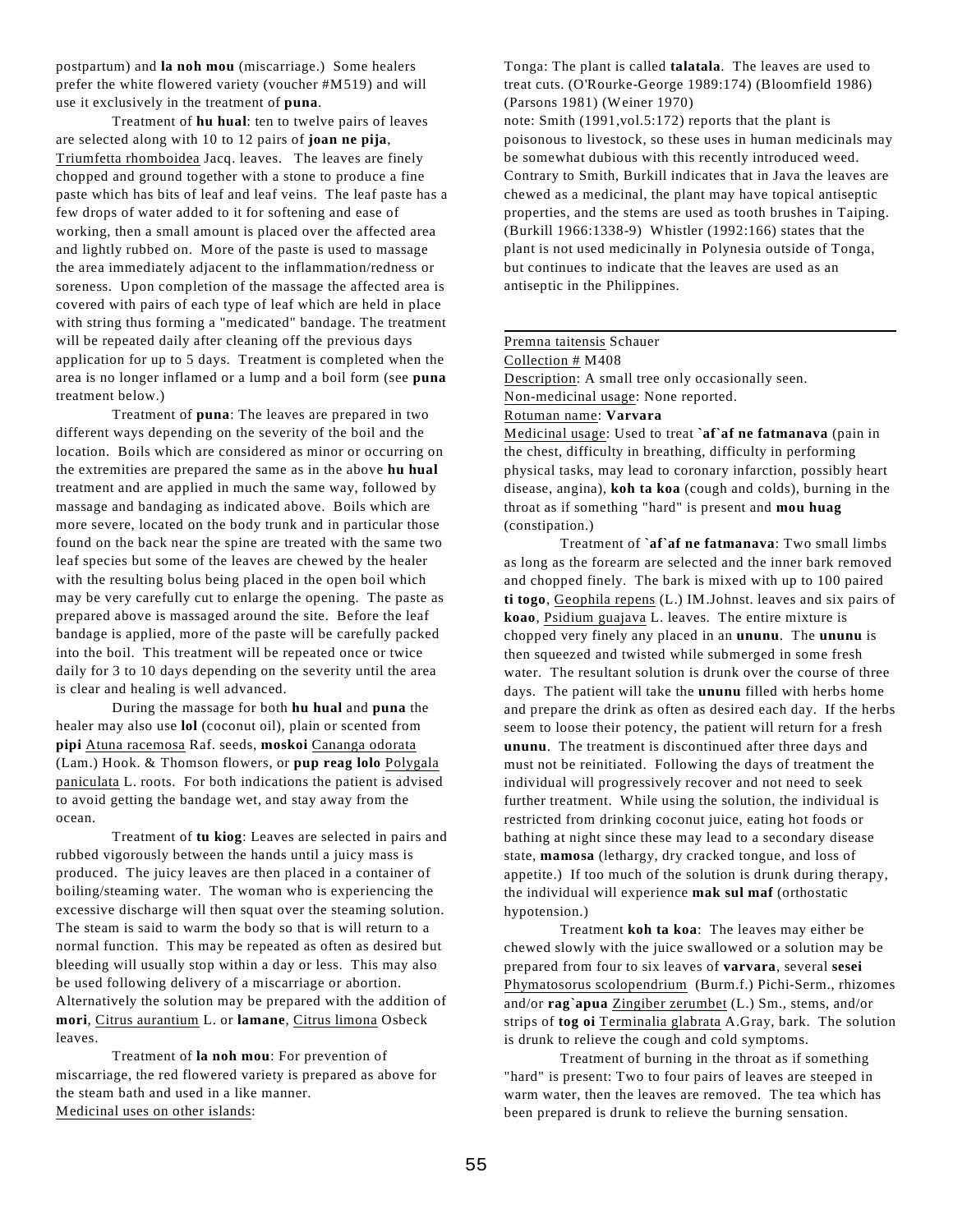Treatment of **mou huag**: **Varvara** leaves are mixed with **ti togo**, G.repens, leaves, crushed, placed in an **ununu** and extracted in water to produce a solution. The solution is drunk to relieve constipation.

Medicinal uses on other islands:

Futuna(east): The tree is called **valovalo**. The leaves are used as a liniment for babies who are feverish and to treat ghost sickness. (Biggs 1985:125)

Niue: The tree is called **aloalo**. The tree is used to treat asthma and is employed in "ghost medicines." (Yuncker 1943) Samoa: The tree is called **aloalo**. The tree may be used to treat fever. The leaves are employed in treating **mumu** (skin inflammations) and as a poultice for sores and wounds. (Whistler 1992:191)

Tonga: The tree is known as **volovalo**. The leaves are used to treat **kulokula** (inflammations.) (Whistler 1992:191)

### Vitex trifolia L.

Collection # M527

Description: A highly aromatic, small tree which is rare on Rotuma. The flowers are white and the fruits are blue. Non-medicinal uses: None reported. Rotuman name: **Sia'vao**

Medicinal usage: Used to treat **ru filo** (headache.)

Treatment of **ru filo**: One pair of **sia'vao** leaves is rolled between the hands until well crushed. The leaves are then squeezed under the nose with the head tipped back. A drop of solution is allowed to roll back into the nostril to relieve the headache. This species has a very strong aromatic scent which is concentrated in the leaves and subsequently the drop placed in the nose.

Medicinal uses on other islands:

Fiji: The tree is called **dralayalewa**, **bulokaka**, **dralakaka**, **dralakuru** and **vulokala**. The leaves are given as a remedy for stomach pains in which one side of the stomach is hard, to treat gonorrhea, very serious coughs, and serious wounds. Migraine headaches are treated by squeezing the juice of leaves into the ears and nose of the patient. Steamed leaves and their vapors are inhaled to treat headaches and are used to treat hemorrhoids and serious wounds. New shoots are used to remedy colds in children and the stem bark is employed in a remedy for fractured bones. (Weiner 1984:102)

Futuna(east): The tree is called **lala**. Leaves are chewed with orange tree leaves and held against a sore tooth to relieve pain. (Biggs 1985:127)

Samoa: The tree is called **namulega**. The leaves are used for internal illness and inflammation. (Cox 1989:494)(Cox 1993) An infusion of the leaves or bark is administered for fevers and **sela** (respiratory problems.) Burned leaves may have formerly been used as a mosquito repellant. (Whistler 1992:211) Tonga: The tree is called **lala** or **lala tahi**. The tree is employed in treatment of inflammations and various other ailments. (Whistler 1992:212) The leaves are indicated for **pala nifo** (sore or ulcerated gums or teeth), **nifo kona** (teething problems), **pala 'elelo** (sores on the tongue), **pala kula** (redness around a child's nose), **pala ngutu** (sores in the

mouth, especially in children), use in a bath for **'avea** (spirit induced illness.) The bark is used for constipation. (O'Rourke-George 1989:176-7)

#### **Comments on additional medicinal species**

Other research work on Rotuma has produced brief references to several species of plants which were used medicinally in the past. I attempted through this fieldwork to verify the species and their usages as recorded by the earlier authors but with very little success. Gardiner (1897:492) reported that "native poultices are made of the leaves of the taro and hibiscus crushed up; I was also informed by Marafu (chief of Noatau district) that they used to be made of dried arrowroot and the dried seed of the Tahitian chestnut, and that a certain amount of turmeric was always mixed with these." Of these species, taro (**papula** Colocasia esculenta (L.) Schott), arrowroot (**mara** Tacca leontopetaloides (L.) Kuntze) and the Tahitian chestnut (**ifi** Inocarpus fagifer (Parkinson) Fosb.) are not presently used as medicinal plants. Rotumans when questioned about this reference felt that their ancestors had played a joke on Dr. Gardiner. Hibiscus (**kauta** Hibiscus rosa-sinensis L.) and the turmeric (**mena** Curcuma longa L.) are currently recognized as medicinal.

St.John in his 1938 field work on the Rotuman flora noted several species as having medicinal value. His field work has not been published but some of the herbarium vouchers may be found in the Bishop Museum Herbarium in Honolulu. In my field work I attempted to verify his findings. Only seven of the species he identified could be verified, Acalypha grandis Benth., Centella asiatica (L.) Urban, Cerbera manghas L., Cyclosorus unitus (L.) Ching, Thespesia populnea (L.) Soland. ex Correa, Terminalia catappa L., and Vigna marina (Burm.) Merr. St.John additionally records seven other species as medicinal. These species are recorded below with Churchward's results.

Churchward within his Rotuman dictionary (1940), described many of the medicinal plants used on Rotuma during his tenure. Among these, some species such as **giagia** Cerbera manghas L., and **virviri** Jatropha cucas L. were found to be used in an identically as described by Churchward, others such as **pup ne rano** and **sea** were identified but never indicated as medicinal and yet other plants, **asi**, **kapniko**, **mula**, **mulaje** and **rimi** could not even be identified as known species among the current Rotumans who were questioned. Below are listed the medicinal plant entries from Churchward's Rotuman dictionary which could not be verified along with his description/definition.

**asi** : A tall rush-like grass which grows in thick clumps and whose root is used for scenting purposes. (Possibly Cymbopogon coloratus (Hook.f.) Stapf. (Poaceae))

**kapniko** : A plant used for medicinal purposes.

**mula** : A bush bearing large berries, singly, at junction of leafstalk with stem. A medicine for dysentery is made from the root. St.John (1938:voucher 19652) identifies **mula** as Ficus scabra Forst.f. (Moraceae) but gives no indication that it was used medicinally.

**mu'laje** : A tree somewhat resembling the **sa`a** (Macaranga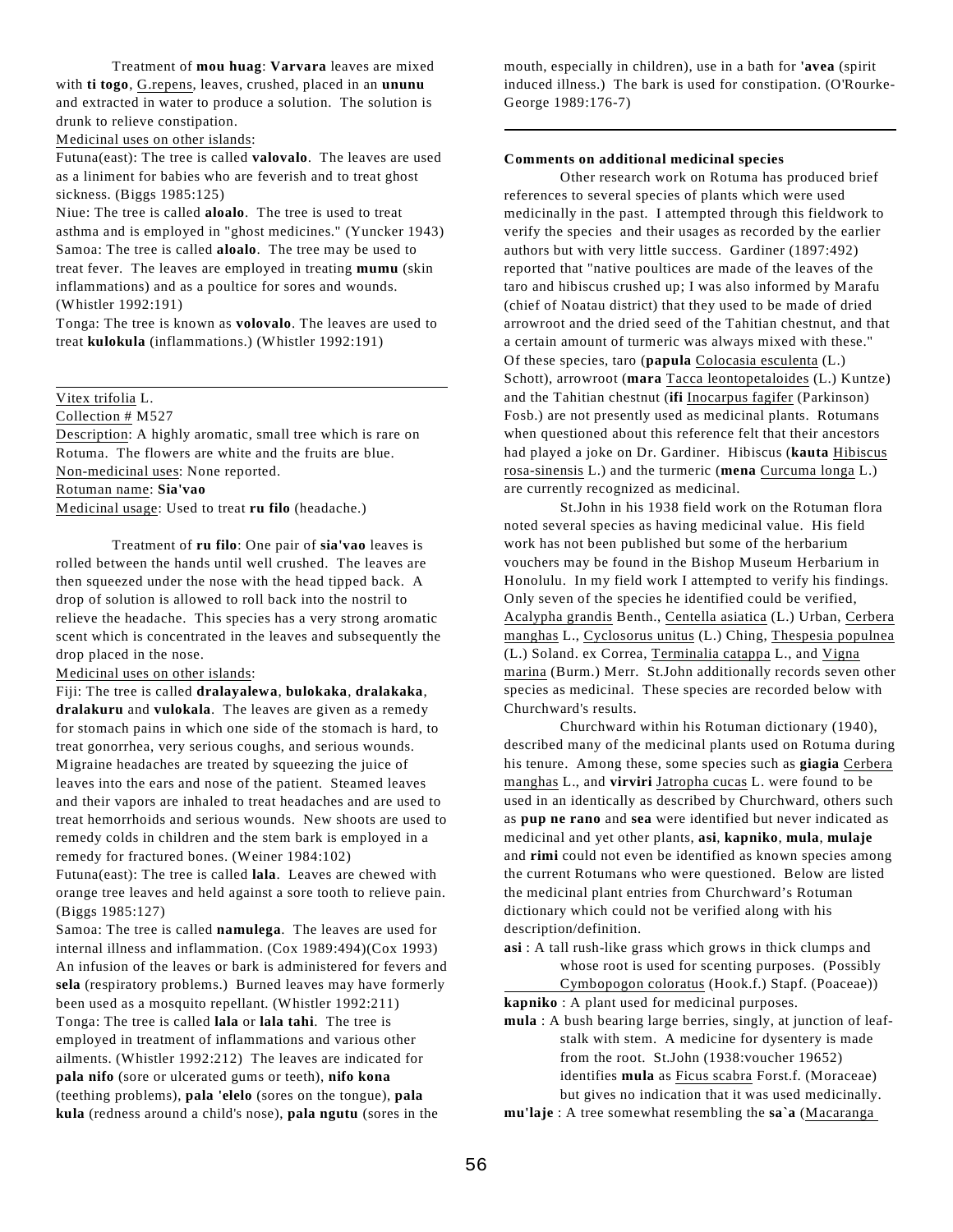sp..) From its inner bark is made a medicine for pulmonary tuberculosis (**a'riri`aki**.)

- **pul** : Scaevola taccada (Gaertn.) Roxb. (Goodeniaceae), St.John (1938:voucher 18993) states that the tree is used "medicinally: juice from the fruit is used for sore eyes."
- **pup ne rano** : Swamp grass: The leaves are used to treat inflamed eyes. (Possibly Ludwigia octovalvis (Jacq.) R.Br. (Onagraceae.)
- **raumatori** : Unidentified plant parts are used medicinally (St.John 1938:vouchers 19476, 19416) Nasturtium sarmentosum (DC) Schinz & Guillaumin (Brassicaceae.)
- **rimi** : A grey lichen found on tree trunks, usually coconuts, used for making medicine used in treating high fevers and/or convulsions.
- **sea** : A tree bearing yellowish-brown fruit, roughly elliptical, with very uneven surface and soft skin. The flesh cuts and smells like an over-ripe apple. Fruit edible but used mostly for scenting oil and giving odour to garlands (**tifui**), (traditional ceremonial necklaces.) (Possibly Parinari insularum A.Gray. (Chrysobalinaceae) identified by St.John (1938:voucher 19301) as "**sea.**"
- **sere** : Achyranthes aspera L. (Amaranthaceae) St.John (1938: voucher 19303) reports this species being used medicinally as a "decoction of stems taken for colds." Additionally I identified this species (voucher: WCM529) from the forest near the village of Juju. The are in which it was found is recognized as a location in which the healers of the village have traditionally maintained their herbal supplies. The healer with whom I was working at the time, recognized the species and indicated that it was a medicinal plant but that the healer who had used it was dead.
- **sere** : Leaves are chewed and the resulting juice put in a bloody eye. St.John (1938:voucher 19091) identified the species as Oplismenus hirtellus (L.) Beauv. (Poaceae.)
- **totoro** : Wedelia biflora (L.) DC (Asteraceae), St.John (1938: voucher 19152) stated simply that the plant is used medicinally.

Additionally St.John identified:

-Ficus sp. (Moraceae)(1938:voucher 19046) as "medicinal",

-Glochidion ramiflorum J.R.Forst. & G.Forst. (Euphorbiaceae)(1938:voucher 19255) as "medicine, the leaves are chewed as a remedy for cough.

#### Comparison with other Polynesian healing systems

In comparing Rotuman healers to other Polynesian healers, some interesting similariites and dichotomies may be seen. Rotuman healers pass their knowledge and healing power only to members of the same clan, whereas in Tonga, Samoa and Hawaii, although the apprentice is likely to be a relative, it is not required (O'Rourke-George 1989) (Gutmanis 1991:14.) Rotuman healers are in relatively large ratios to the overall population, but have low numbers of treatments per healer. Samoan and Tongan healers are in low ratios to their populations and each healer has a large number of treatments. The healers throughout Polynesia are typically female with even lower percentages of men than are found practicing on Rotuma. Rotuman treatments traditionally were kept as clan secrets whereas other Polynesians are open with their information. Rotuman healers will usually receive some type of compensation for their services which is an outstanding difference from the position of other Polynesian healers who receive no compensation. Despite this compensational difference, the Rotuman healers do hold a similar social position (or lack thereof) as do their neighboring Polynesian counterparts.

Since the Rotumans claim to be descended from Samoan colonists, a comparison with that culture is appropriate. The Samoans like the Rotumans recognize healing specialties. Cox (1990:125-6) reported that the Samoans have four healing specialties : **fofogau** (bone setters), **fa'atosaga** (midwives), **fofo** (those who practice massage) and **taulasea** (herbalists.) The first two categories correlate well with the Rotuman specialty types but the later two are much more specific. Rotumans appear to have a blend of the massage and herbal type traditions which are subsequantly divided into many sub-specialties.

Samoan, as Rotuma healers may receive gifts for their services. But, Macpherson (1985:10) states that "they (the Samoans) strenuously resist the suggestion that gifts are in fact payment for services." The Samoans will resist accepting gifts and feel that their God given gift of healing may be lost if they abuse their talent for gain. The Rotumans, while feeling that they may also loose their ability for similar reasons, accept gifts because they are seen as a necessary aspect of the healing process.

The Samoan healing system appears to have a more complex disease classification system than the Rotuman. The Samoans (as many other Polynesians) use a binomial system to classify their diseases (Cox 1991:152-3.) Although the Rotumans use binomials to describe some illnesses, they have relatively few examples of this approach. Samoan binomials appear to unite at least in terminology, diseases which have no apparent relationships to each other. For example **ila fa`au tama** (birthmarks), and **ila mea** (unexplained crying), along with several other diseases use the same binomial (generic) modifier **ila**. Rotuman binomials such as **ru** (pain, painful) followed by a body part or location (for example **faliga**, ear) indicate diseases which although not strictly related, do share symptomologies such as pain, etc.

The Rotumans have had their most recent large scale contacts with Tonga. In spite of this contact (domination) there are many aspects of the two systems which diverge. This may be due to contact and political rivalry between the islands occurring among the men of each culture with the healing authority in each largely lying in the women. Rotuman healers, unlike their Tongan counterparts, **faito`o**, do not appear to have had their origins amongst the commoners, but rather are represented in all levels of society. The Rotumans do appear to have had a priest healer as did the Tongans in the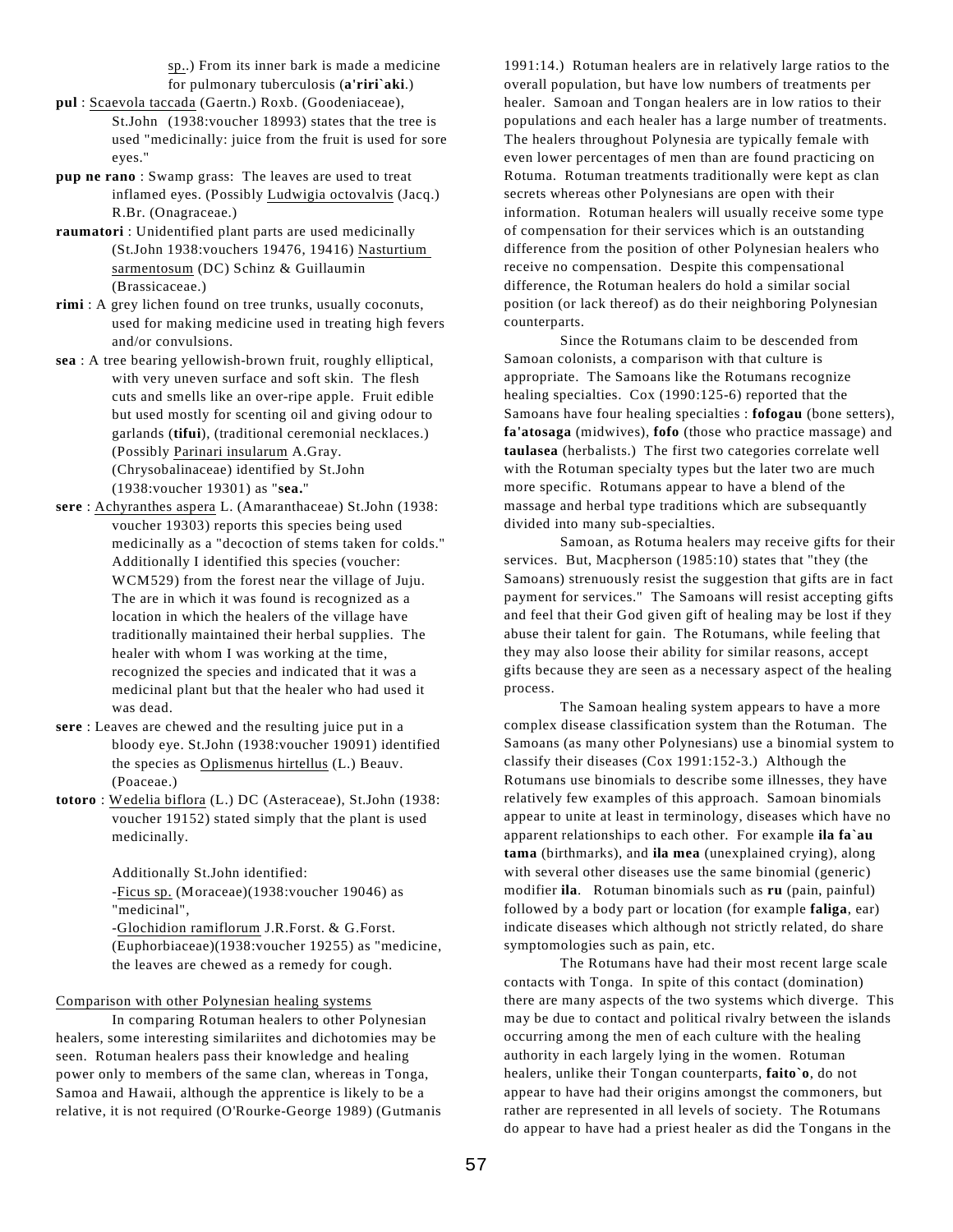person of the **ape`aitu**, who as described by Gardiner (1898:468) was a special priest or priestess who could call on and be possessed by a clan spirit. These healers were imbibed with the ability to treat those possessed by spirits either to calm them while possessed or to cause the spirit to depart. The similarity with Tonga may continue in that the word **ape`aitu**, sounds very similar to the Tongan **api `aitu** meaning a home for a god. It is possible that this priest healer is a cultural relic from the era of Tongan domination. None who claim to be an **ape`aitu** are still alive today, the last having died less than 10 years ago. The current population of Rotumans interviewed did not feel that the **ape`aitu** were of particularly special political rank, although the differences between royalty and commoner are much less clear in Rotuma's small population, than in a larger populace such as is in Tonga. The Rotumans like the Tongans and Fijians, formerly practiced burning or applying hot treatments which scarred the skin (Gardiner 1897:492)(O`Rourke George 1989:12.) These aspects may deal more with the ancient religion and indicate religious rather than medicinal aspects of similarity between the cultures (although the spiritual was highly interlocked with the medicinal system on Rotuma.)

Two healing traditions on Rotuma were identified as originating on ``Uvea island. `Uvea and Futuna, which are only 120 miles from each other sharing closely related cultures. The medicinal system of `Uvea has not yet been characterized, but is probably similar to the Futunan traditional medicinal system. The Futunans term their healers **faito`o** as the Tongans do. The Futunan healers like the Rotumans, consider many diseases to be caused by spiritual activity or social errors of the afflicted individual. "Practitioners generally claim to specialize in the use of one or a few medicines, and are called on when it is thought that their expertise is appropriate." (Biggs 1985:113) Herbal remedies are commonly employed with species used and their uses overlapping with Rotuman usage. For instance Laportea interrupta (L.) Chew, on both islands is used to treat irritations/swellings. Hibiscus rosa-sinensis L. leaves are consumed by pregnant women in both cultures in preparation for delivery of the child. (Biggs 1985:122)

Futunans place great emphasis on the proper herbal treatment with reduced emphasis on identification of disease symptoms.

> "There is general difficulty in getting detailed descriptions of symptoms which might determine the nature of a sickness, but there is great willingness on the part of Futunans to talk about the medicines themselves." (Biggs 1985:117)

This is not the case on Rotuma where there is more of a balance between disease identification and determination of the cause of an illness and selection of a treatment. Biggs also reports that the Futunans disproportionately are concerned with the category of **kita** (relapse illness.) The Rotumans although recognizing a category of relapse illness, **tui**, did not report this group of diseases very often, and do not have an excessive number of treatments for them.

The islands of Anuta and Tikopia are the closest Polynesian outliers to the west of Rotuma. Historically there was a great deal of contact between these islands. Anuta is

closer to Rotuma and has had its medicinal system studied so may be used for comparison of Rotuma to an outlier system.

Anutan (Feinberg 1979:5-7) concepts of spirits, spirit caused diseases and the authority of chiefs over spirits parallels the Rotuman view of the spiritual world. Furthermore the Anutan chiefs were thought to hold the power to procure protection from catastrophes and disease much as Rotuman chiefs could. The power to deal with the spirits could also be used to direct spiritual activity, and thus disease against those who were socially out of line.

Anutan and Rotuman concepts of the sources of spiritual power have both shifted strongly in the Christian era to beliefs that power is supplied by God (in a Christian sense) rather than the older gods. Spirits of the ancestors though, still play roles in providing healing powers and inspiration as well as being causal in disease processes (Feinberg 1979:11-13.) Anutan disease terminology in some respects parallels Rotuman. For example, **te rapa** describes the same skin disease as the Rotuman term **kapkapa** which may be a cognate of an older unifying term.

Feinberg indicates that the Anutans as the Rotumans, feel that the power to heal resides in certain individuals. Herbal treatments although "superficially,...quite simple and straight forward" (1979:18) are considered to only be effective when applied by a healer. Feinberg (1979:17) states, "such remedies, however, do not rely upon medicinal properties inherent in the plants themselves, but on powers vested in them by a social transaction of some sort." Concerning herbal treatments, two different approaches appear to be in effect on Anuta. First, one which resembles the Rotuman approach: A specialist selects and prepares specific herbs which are used in a prescribed way.

The second approach varies dramatically from the Rotuman view of herbology: An individual (non-specialist) is instructed to randomly select leaves which appeal to them and to prepare a water infusion from their collection. The water infusion is prayed over and applied externally. This external application is apparently not a type of massage. Anutan therapy may or may not use massage as an aspect of treatment. Massage is so central to Rotuman concepts of healing that it seems likely that if it held the same therapeutic value to the Anutans, Feinberg would have noted its usage. This nonspecific herbal tradition without massage, which is very different from what I have found on Rotuma is further clarified by Feinberg:

> "I discovered no true herbal medicines, said to work by virtue of the properties intrinsic to the plants, themselves. Perhaps in former days Anutans may have used such remedies, but if so they have been dropped since the introduction of Western medicine and the coming of the Church. The absence of herbal medicines on Tikopia even at a time when paganism was still flourishing and Western medications were virtually unknown (see Firth 1959:135), however, makes it seem unlikely that plants of proven pharmocological value were ever used by the Anutans. Massage was practiced by Tikopians (Firth 1959:133-135), leading me to speculate that it was in use on Anuta also, but I never witnessed this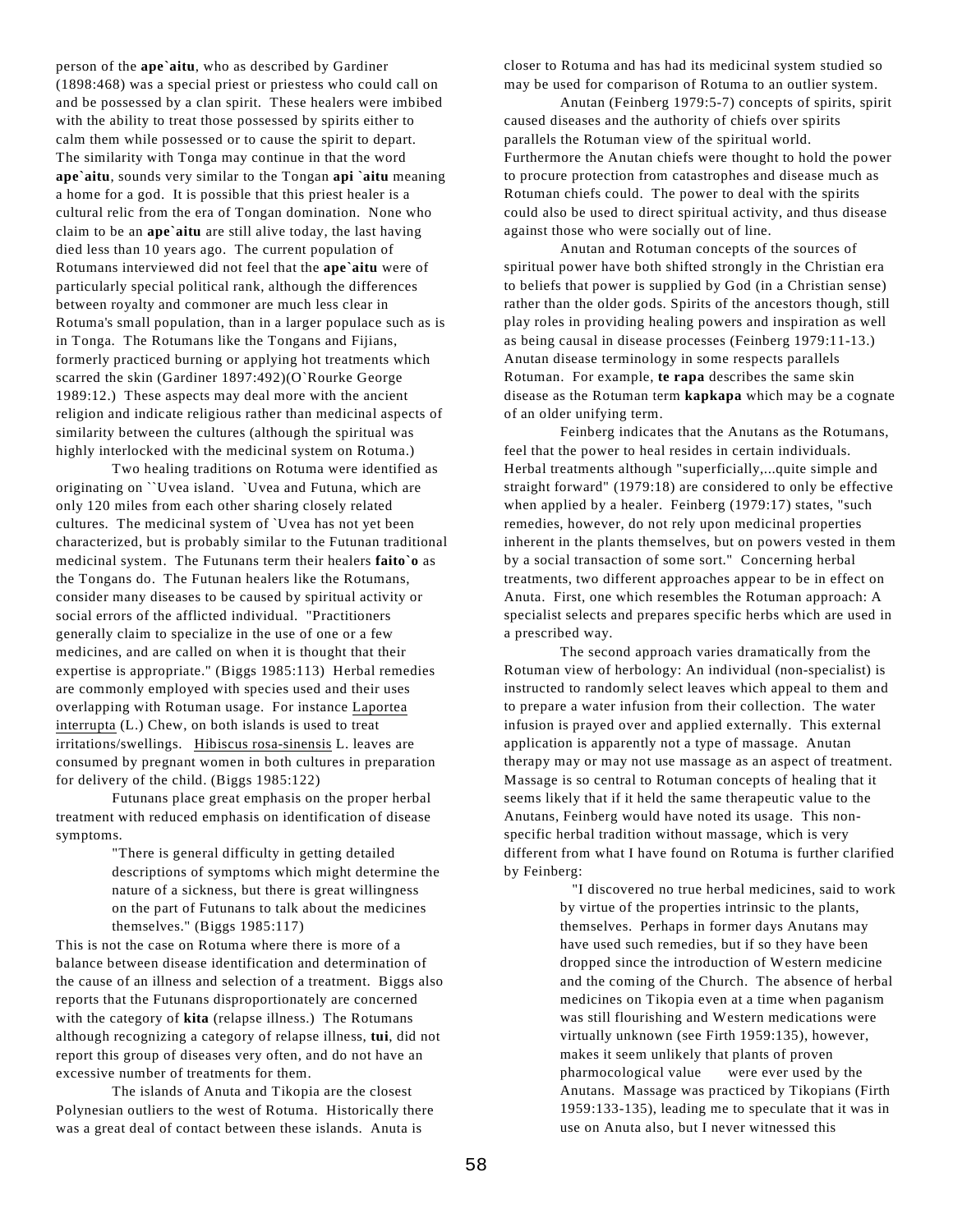procedure in the course of my investigation." (Feinberg 1979:18)

Rotuman healers hold many more aspects in common with their Polynesian cousins. The terms **sarao** and **vai** are also used in Tonga, Samoa and East Futuna. The same plants are often used (although the floras overlap and there may be little choice in some cases) with specific uses often identical (e.g. Euodia hortensis Forst.f. for treatment of spiritual ailments). These plant species, even those only used medicinally will often have the same name or a cognate of the same name on each island. Aspects of healers characterized as being loving and concerned with their fellows and taken from all aspects of society with no special roles or honors being given are also held in common with Polynesia as a whole. In general the role of the healer in Polynesia is as a unifying force in their communities which is certainly their primary role on Rotuma.

#### Conclusions

The Rotuman system of medicine is a complex integration of traditional cosmological thought, physical experiences with the tropical island environment, and information gleaned from other islands and European cultures. The Rotuman healers are the last bastions of traditional culture and have much of the remaining knowledge of prehistorical thought kept with themselves as oral traditions. Their system of healing has withstood the onslaught of western culture through integration and sometimes compliance with the ideas which conflicted with the traditional view of the world. Ideals and practices which have not been in conflict with western medicine or religion have persisted to continue meeting the needs of the society.

Traditionally the medicinal system and the healer have played important roles in social integration, resolution of conflicts, and promotion of health care. This system, which once stood in isolation, has now become part of a larger system of health care which is available to Rotuma. Some healers, such as the midwives, have all but been forced out of practice due to pressure from western medicine. Others such as those who treat spiritual illnesses have continued due to the lack of spiritual treatments in western medicine. Rotuman treatments for topical maladies have survived and continue to play important roles while western medicine is working to improve its poor state of tropical medicine, particularly for topical diseases.

The Rotuman medicinal plants identified from this study will be tested in western pharmacological screens to determine there efficacy. If, as has been found with the herbal treatments from other Polynesian islands (Cox et al 1989:487- 497), these are found to be effective, it will serve to strengthen the traditional view of health care on Rotuma. The medicinal plants may also potentially provide new drug leads and/or mechanisms of pharmacological action for western medicine (Cox 1990b)(Balick 1990.)

This study has served many purposes; documentation of a little studied culture, documentation of potentially new and different uses of medicinal plants, and preparation of an

indigenous plant and terminology vocabulary list. Each of these aspects is considered to be crucial in verifying the Rotuman traditional herbal medicine as efficacious. These results are also valuable for comparing Rotuman tradition to other medicinal systems in order to identify common and probably effective uses of the species involved (Akerele 1990:12-3.) Lastly a study such as this, provides positive cultural confirmation which is rarely given in support of nonwestern cultures. I hope that because of this work, the Rotuman healers continue their tradition and the younger generations build a restored pride in the paths of their ancestors.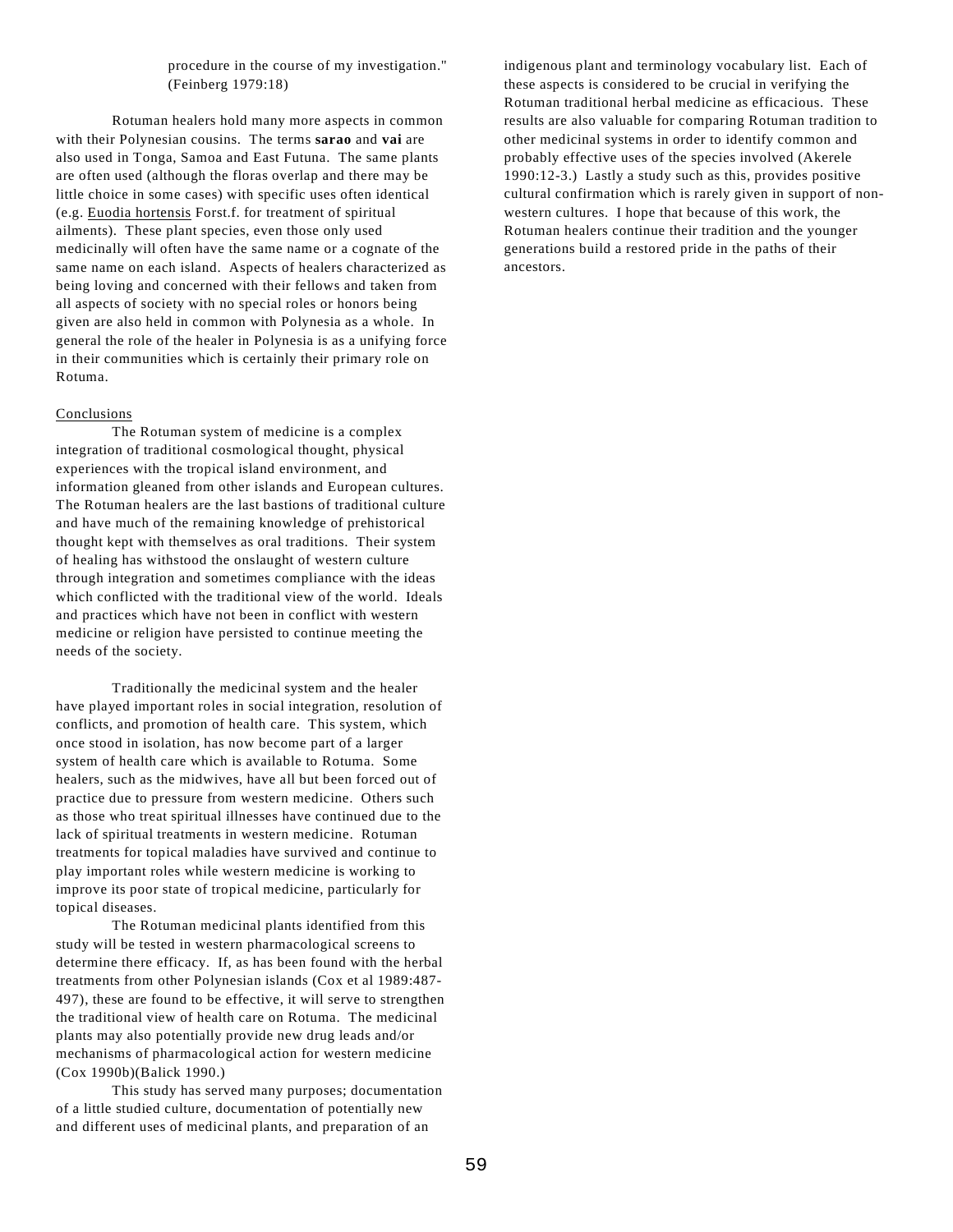# Appendix I Herbarium Voucher Specimens

| `Ai ne Tane<br>Cassia alata<br>M070<br>leaves                                                                            |  |
|--------------------------------------------------------------------------------------------------------------------------|--|
| Mikania micrantha<br>`Ai raurau<br>stems/leaves<br>M109                                                                  |  |
| `Ai sun<br>Capsicum fruitenscens<br>M079<br>leaves                                                                       |  |
| Alo<br>Aloe vera<br>leaves<br>none                                                                                       |  |
| `Am`ama<br>Syzygium sp.<br>leaves/fruits/bark<br>M130                                                                    |  |
| Pipturus argeneus<br>bark<br>M316,543<br>Armea                                                                           |  |
| Carica papaya<br>M190,271<br>Esu<br>roots                                                                                |  |
| Fai kau<br>Clidemia hirtia<br>M155<br>leaves                                                                             |  |
| Fao<br>Pometia pinnata<br>M570<br>leaves                                                                                 |  |
| Finak ne puak<br>Sida rhombifolia<br>M098,563<br>stems                                                                   |  |
| Fui<br>stems/leaves<br>M225<br>Dioscorea bulbifera                                                                       |  |
| Ga`a<br>Pueraria lobata<br>leaves<br>M132,404                                                                            |  |
| M308<br>Giagia<br>Cerbera manghas<br>leaves                                                                              |  |
| Hahi`a<br>Syzygium samaragense<br>bark, leaves<br>M369                                                                   |  |
| Hahi`a ramram Syzygium inophylloides<br>M231,307<br>bark                                                                 |  |
| Guettardia speciosa<br>flowers/pollen<br>M166,232,562<br>Hana                                                            |  |
| leaves/fruits<br>Hefau<br>Calophyllum inophyllum<br>M095                                                                 |  |
| Latin<br>Voucher<br>Rotuman<br>Part used                                                                                 |  |
| Hufu<br>Barringtonia asiatica<br>bark/fruits<br>M167,228                                                                 |  |
| Triumfetta rhomboidae<br>Joan ne pija<br>M218,387,413,526<br>leaves                                                      |  |
| Johea<br>Ipomoea litoralis<br>M551,556,558<br>leaves                                                                     |  |
| Jou ne atua<br>M534<br>Zehneria mucronata<br>leaves                                                                      |  |
| immature fronds<br>Julia ne moa<br>Microlepia scaberula<br>M419                                                          |  |
| Kao<br>Piper methysticum<br>leaves<br>M522,523                                                                           |  |
| Kapui Rotuam<br>Alpinia sp.<br>young shoots/stems<br>M389,549                                                            |  |
| <b>Karere</b><br>Vigna marina<br>leaves/stems<br>M066,362                                                                |  |
| Acalypha grandis<br>M113,573<br>Karposi<br>leaves                                                                        |  |
| Kauta<br>Hibiscus rosa-sinensis<br>leaves/stems<br>M398,566                                                              |  |
| Ker mia<br>Syzygium gracilipes<br>fruits<br>M355,359                                                                     |  |
| Koao<br>Psidium guajava<br>M178,365<br>leaves                                                                            |  |
| Citrus limona<br>M349,370<br>Lamane<br>leaves                                                                            |  |
| Majila<br>Chamaesyce atoto<br>sap/leaves<br>M530                                                                         |  |
| Majila<br>M409,550<br>Exocaria agallocha<br>leaves                                                                       |  |
| Maragi<br>leaves/bark<br>M410<br>Trema cannabina                                                                         |  |
| Mori<br>Citrus aurantium<br>leaves/bark<br>M103,250                                                                      |  |
| Moskoi<br>Cananga odorata<br>flowers<br>M071                                                                             |  |
| M533<br>Niu `uta<br>Cocos nucifera<br>fruit                                                                              |  |
| Clerodendrom inerme<br>Ortea<br>leaves<br>M521                                                                           |  |
| Par mea<br>Musa paradisica<br>leaves/shoots<br>M497                                                                      |  |
| Par Rotuam<br>Musa paradisica<br>leaves<br>M572<br>Pen kunei                                                             |  |
| Lanatana aculeata<br>M076,519<br>leaves<br>Pinau<br>Thespesia populnea<br>bark/fruits                                    |  |
| M129,273<br>Pipi<br>fruits<br>M358<br>Atuna racemosa                                                                     |  |
| Ponap Rotuam<br>M510<br>Ananas cosmosus<br>leaves                                                                        |  |
| Puak vai<br>Pisonia grandis<br>M403<br>leaves                                                                            |  |
| Puka<br>leaves<br>M062,368<br>Ipomoea pes-caprae                                                                         |  |
| Pup<br>Eleusine indica<br>fruits<br>M175,532                                                                             |  |
| Pup reag lolo<br>Polygala paniculata<br>M208,412<br>roots                                                                |  |
| Raga<br>Cucurma longa<br>rhizomes<br>M392,560                                                                            |  |
| Rag`apua<br>rhizomes/stems<br>Zingiber zerumbet<br>M203,392,418                                                          |  |
| Ragkori `Uvea<br>Aglaia samoensis<br>Bark?<br>M160,353,414                                                               |  |
|                                                                                                                          |  |
|                                                                                                                          |  |
| Ratua<br>Erythrina variegata<br>bark/leaves<br>M186,233,236,541<br>Cordyline terminalis<br>Rauji<br>M102,146,147<br>stem |  |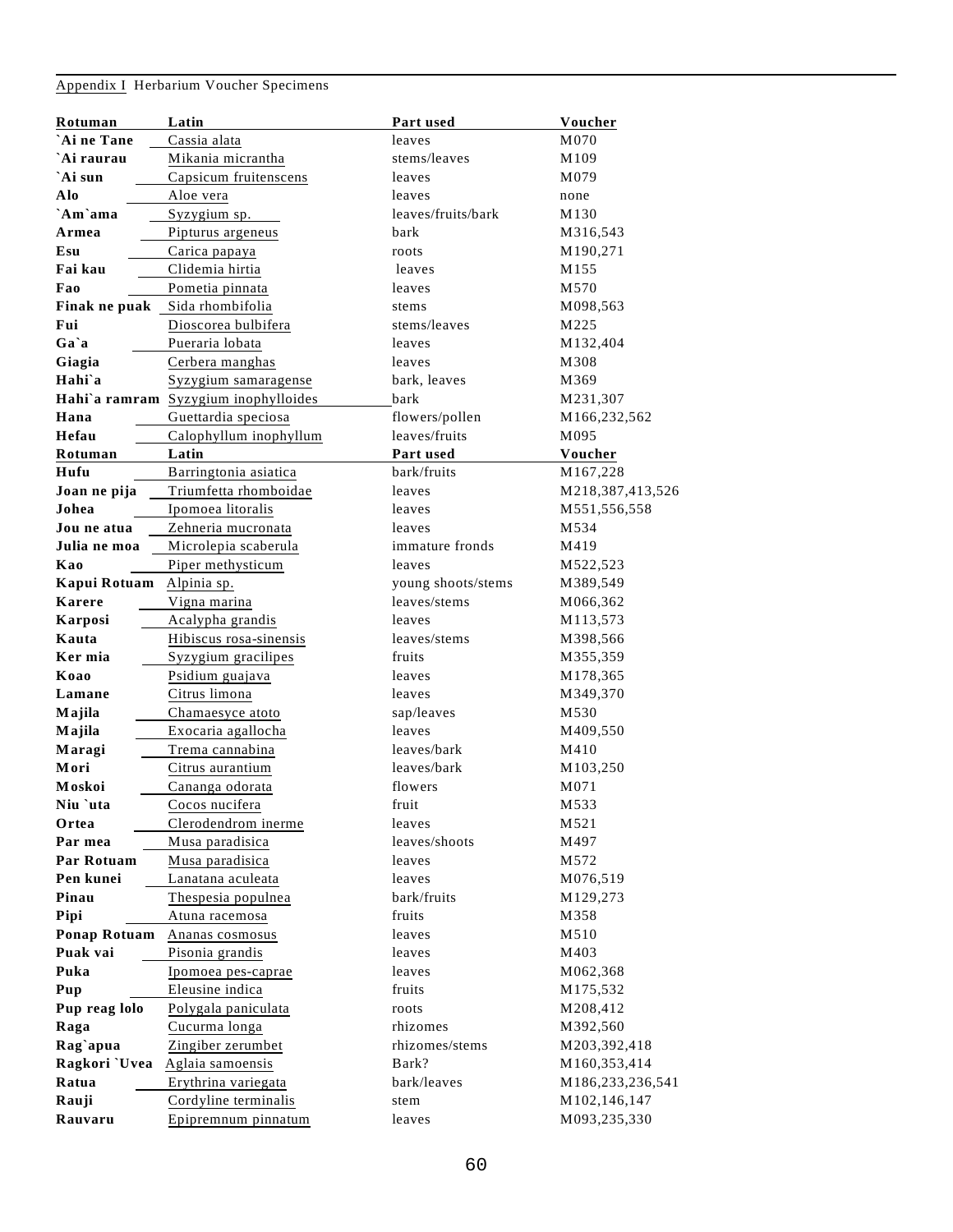| Sakoto       | Cyclosorus unitus           | fronds                   | M371             |
|--------------|-----------------------------|--------------------------|------------------|
| Sasa         | Piper insectifugum          | roots/leaves             | M100,384,513,546 |
| Saurag       | Centosteca lappacea         | leaves                   | M372             |
| Sia'vao      | Vitex trifolia<br>leaves    | M527                     |                  |
| <b>Sesei</b> | Phymatosorus scolopendrium  | fronds/rhizomes          | M073             |
| Soro         | Amorphophallus campanulatus | stems                    | M375             |
| <b>Tamor</b> | Ocimum basilicum            | leaves                   | M390,407         |
| Tar fai      | Micromelum minutum          | bark/leaves              | M238,415         |
| Ti togo      | Geophila repens             | leaves                   | M557             |
| Ti togo      | Centella asiatica           | leaves                   | M169             |
| <b>Tiere</b> | Gardenia vitiensis          | leaves                   | M084,177,229,399 |
| Toa          | Casurina equisetifolia      | bark                     | M194             |
| Tog oi       | Terminalia glabrata         | bark                     | M388             |
| U`apea       | Ficus tinctoria             | leaves                   | M161,220         |
| Ulu          | Artocarpus altilis          | leaves                   | M165             |
| `Ura         | Morinda citrifolia          | fruits/leaves/bark/roots | M096             |
| `Urmoa       | Physalis angulata           | roots/leaves             | M078             |
| Usi          | Euodia hortensis            | leaves/stems             | M569             |
| <b>Usogo</b> | Laportea interupta          | entire plant/roots       | M561             |
| Varvara      | Premna taitensis            | leaves/bark              | M274,408         |
| Vi           | Spondius dulcis             | bark/leaves              | M192             |
| Virviri      | Jatropha cucas              | fruits                   | M156             |

Appendix II Enumeration of Rotuman Diseases

 The following list of indications are Rotuman disease symptomatologies and when applicable western equivalent indications. Since the ethnographer has had only limited training as a pharmacist and no formal training in differential diagnosis, the terminology may be less than a physician might desire. Terms for social interactions which lead to disease states are included because these are occasionally referred to as disease states.

The terms have been compiled from field work in 1991-91 and from the Rotuman dictionary compiled by the Reverend M. Churchward (1940.)

- **`af`af ne fatmanava**: Pain in the chest, difficulty in breathing, difficulty in performing physical tasks, orthostatic hypotension, may lead to a coronary infarction if untreated, possibly heart disease, angina.
- **a`mara**: To cause bad events to happen to your family by avoiding social obligations.
- **a'riri`aki**: Pulmonary tuberculosis?; cough sometimes with blood or dark matter, cracking in chest when breathing sometimes, sweating, weight loss, flushing of the cheeks during part of each day accompanied by a fever.

 **a'ru**: Generalized term for pain or a painful event. **a`salaga**: Weakened physically or spiritually.

 **`atua mur**: Swelling and redness in the thighs and legs accompanied with fever and diagnosed by the presence of sensitivity in two areas on the lower back (kidneys?) called **is kapu** and **is muri**. The disease is caused by spiritual activity.

**`atua mur soro**: Filariasis in the nates.

### **`efmafua**: Pregnant

 **`efe**: Internal illness, or stomach illness in a general sense. **fakina**: Thick tongue, constipation, headaches, pale complexion, and lack of appetite. **fea`fe`a**: Light colored patches on the skin.

- **filo`u**: Headaches
- **fiva**: Malarial fever. Probably from English, fever.
- **fua ma mon**: Boils in the edges of the nostrils.
- **fufuaki**: A boil/abscess that reforms after being treated and appearing to have resolved.
- **ga kau**: Hernia.
- **hiaj ne to'**: Bone fractures or dislocations.
- **huhula**: Swelling.
- **hun ha**: Upper leg and sometimes lower abdominal pain.
- **hununuak**: Breathlessness, possibly asthma.

**hurapu**: Mumps.

- **husa**: Pus emission from a sore.
- **ialila**: Birthmarks, mottling or discolorations. These may occur seasonally or due to some other rhythmic cycle. For instance some birthmarks are only seen "when the sea is dry" (very low tides) and thus are dry birthmarks which are said to be the result of there being no moon. Other recurrent birthmarks will occur at certain times of the year or during certain harvests, etc.

**ila**: Blotch or patch of color on the skin, birthmark.

**is karu**: Rhinitis.

**joan ne he`e**: A carbuncle.

**joan ne pija**: Warts or yaws protrusions.

**jona**: Yaws.

**jua**: A very bad case of filariases of the testicles.

**kaiforo**: A recurring illness, constantly sick.

 **kapkapa**: Scabies or another itching skin diseases with large irritated patches.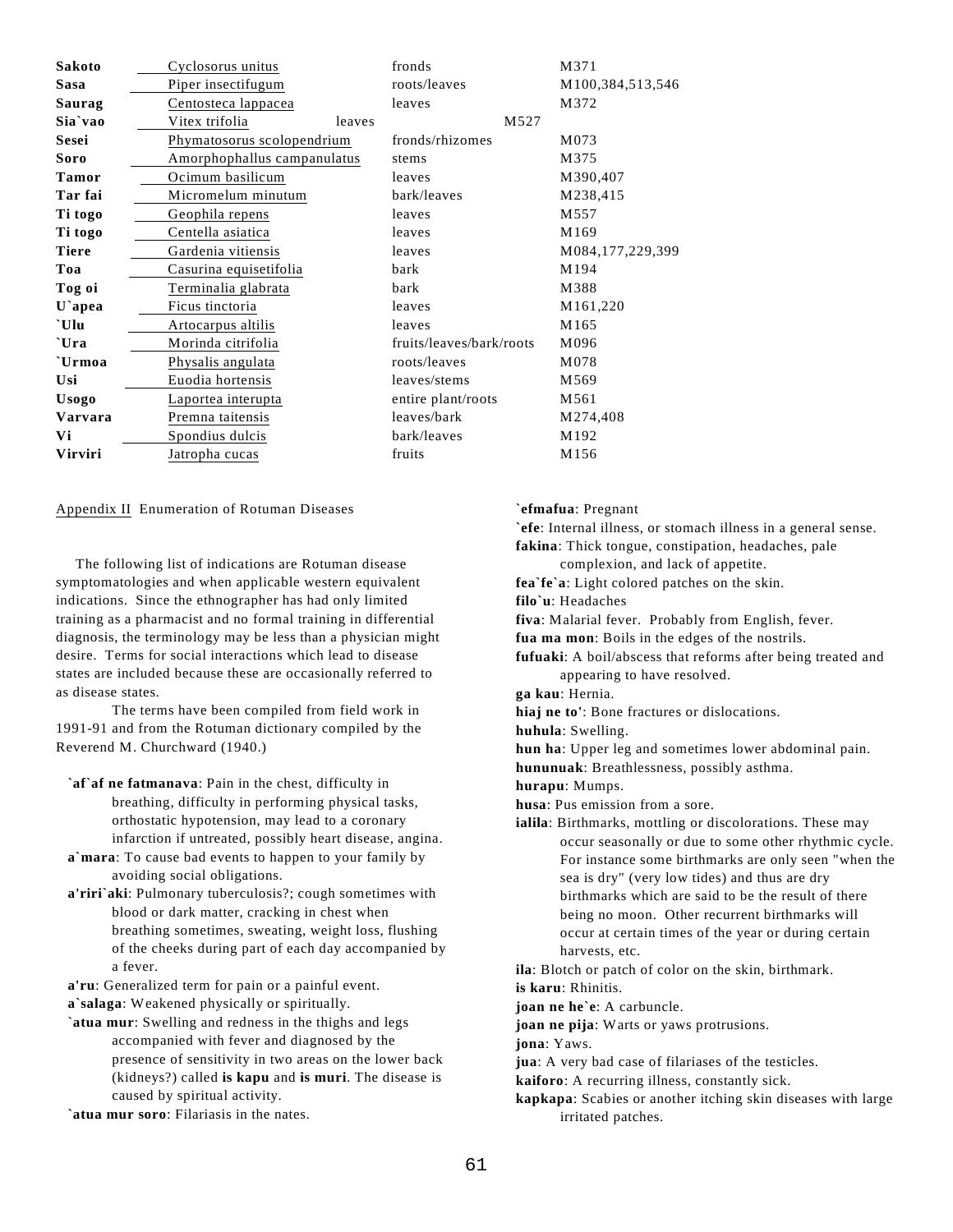**kapu hu hual**: Swollen thighs, spiritual in cause. **ka`u**: Yaws of the mouth.

 **kia oar ru**: A sore throat with lesions and sometimes exudate in the throat.

**kiria**: Leprosy.

 **koh kou**: Whooping cough. This may refer to something older than this introduced disease as it refers to an overwhelming type of cough.

**koh ta**: Cough.

- **koho**: To cough or have a cough.
- **koi mosran**: Stonefish spine poisoning.
- **koso**: A glandular swelling commonly in the neck.
- **kovi**: A disease described as similar to **kiria**.
- **kovkovi**: A disease described as similar to western chronic fatigue syndrome.
- **kur mog**: Itching of the scalp, sometimes with red peeling skin, seborrhea.
- **la he'**: Lameness of a limb.
- **la noh mou**: To miscarry a pregnancy, a miscarriage.
- **lao `e sui**: Fish bones lodged in the throat.
- **li ne uaf**: A badly infected cut.

**maf jiol**: Crossed eyes.

- **maf pirpir**: Literally "yellow eyes", jaundice with lack of appetite, **ar u'u matit** (cold palms), and a general state of ill health.
- **mamala**: Itchy, to itch.
- **mamasa**: Itching.

**mamosa**: 1.Indigestion.

- 2.Loss of appetite, dry cracked tongue (occasionally is reported to be white or filmy), lethargy, and a variety of other symptoms which are not consistently reported.
- **mamosa tamor**: Lethargy, chest pain, fever, sweating, and a tendency to cough up scaly material.
- **masa' hua**: Septicemia accompanied by fever, probably systemic in nature.
- **masa' hula**: A deep boil or hard lump due to disease.
- **masa`i**: An epidemic or disease, physical ailment.

**mase falinga**: Earaches.

 **mase hu hual**: Swelling and redness sometimes over the entire body, but with no fever. The cause is said to be spiritual in nature. Differentiated from **mase mi`a**, by the absence of fever.

 **mase mi`a**: Red thighs and joints of hips with fever. Spiritually caused. Differentiated from **mase hu hual** by the presence of fever.

**mase nuj**: A swollen mouth or jaw.

 **mase susu**: Breast tissue lumps or pain, sometimes representing infections.

 **mase `uf**: Redness of the extremities which spreads toward the trunk and is considered to be potentially fatal. May cause impotence in men if it spreads to the genitals.

**masmasa**: Itchy, stinging.

**masori**: Hiccups.

**matiti**: A fever in which the patient himself feels cold

- **mea**: A skin disease which affects the palms of the hands and soles of the feet. Tinea pedis?
- **mea ta kai**: A skin disease which consists of odd shaped red patches on the skin and may occur anywhere on the body. The disease is said to rapidly spread over the body and may lead to death if untreated. Possibly fungal.
- **mir ta koi**: Systemic or at least wide spread skin infection which may lead to death if untreated. This may be the same as **mea ta koi**, with a different pronunciation from a different healer.
- **mou huga**: Constipation.
- **mumufa**: Vomiting, to vomit.
- **nao**: Tinea capitis, tinea pedis, tinea corporis, although tinea cruris was never reported.

 **navi**: Fungal infection (ringworm) which is resistant to nystatin, miconazole, tolnaftate, terconazole and gentian violet, but not to traditional treatments with Cassia alata L.

- **niumonia**: Pneumonia.
- **nuj ka`u**: Having the mouth distorted by yaws.
- **nuj ko'**: Canker sores, other sores in the mouth.

**`oar sui**: To have bone pain. Possibly rheumatoid arthritis.

- **`ole**: A skin disease resulting from excessive kava drinking in which the skin dries out usually along the arms or legs and peels off in white scabs or flakes.
- **pa mafa**: An eye injury.
- **paho**: To have yaws on the nates.
- **pal te**: A skin ulcer.
- **pa`u**: An intestinal worm.
- **pefa`e**: Inflammation of the eyes.
- **po`o**: Skin blisters.
- **pu**: Filariasis.
- **pu soksok**: Filariasis throughout the body.
- **puag kirkiri**: An abscess under the arm.
- **puag roro**: An abscess between the legs.
- **puga**: Boils (abscess) under the armpit.
- **puek te**: Extreme shivering seen in a case of filariasis or malarial fever.

**puga**: An abscess.

- **puna**, **puna`i**: A boil or tumor.
- **ra'**: Wounded or cut.
- **rafa**: Possibly a systemic fungal infection which may affect the whole body at once.
- **ra' la loga**: Literally "cuts on the inside", chest pain, possibly angina or dropsy.
- **ra`o**: An internal hemorrhage, (to be wounded inside.)
- **ra`oga**: A wound
- **re**: Inflammation of the eyes.
- **ru**: A generalized pain, although sometimes refering to pain localized in the thorax.
- **ru al**: Toothache.
- **ru ef**: Stomach ache.
- **ru filo**: Headaches, also see **filo'u**.
- **ru huag**: Shortness of breath, pressure in the chest cavity, sometimes with noisy breathing.
- **san**: Diarrhea with stomach cramping, sometimes is very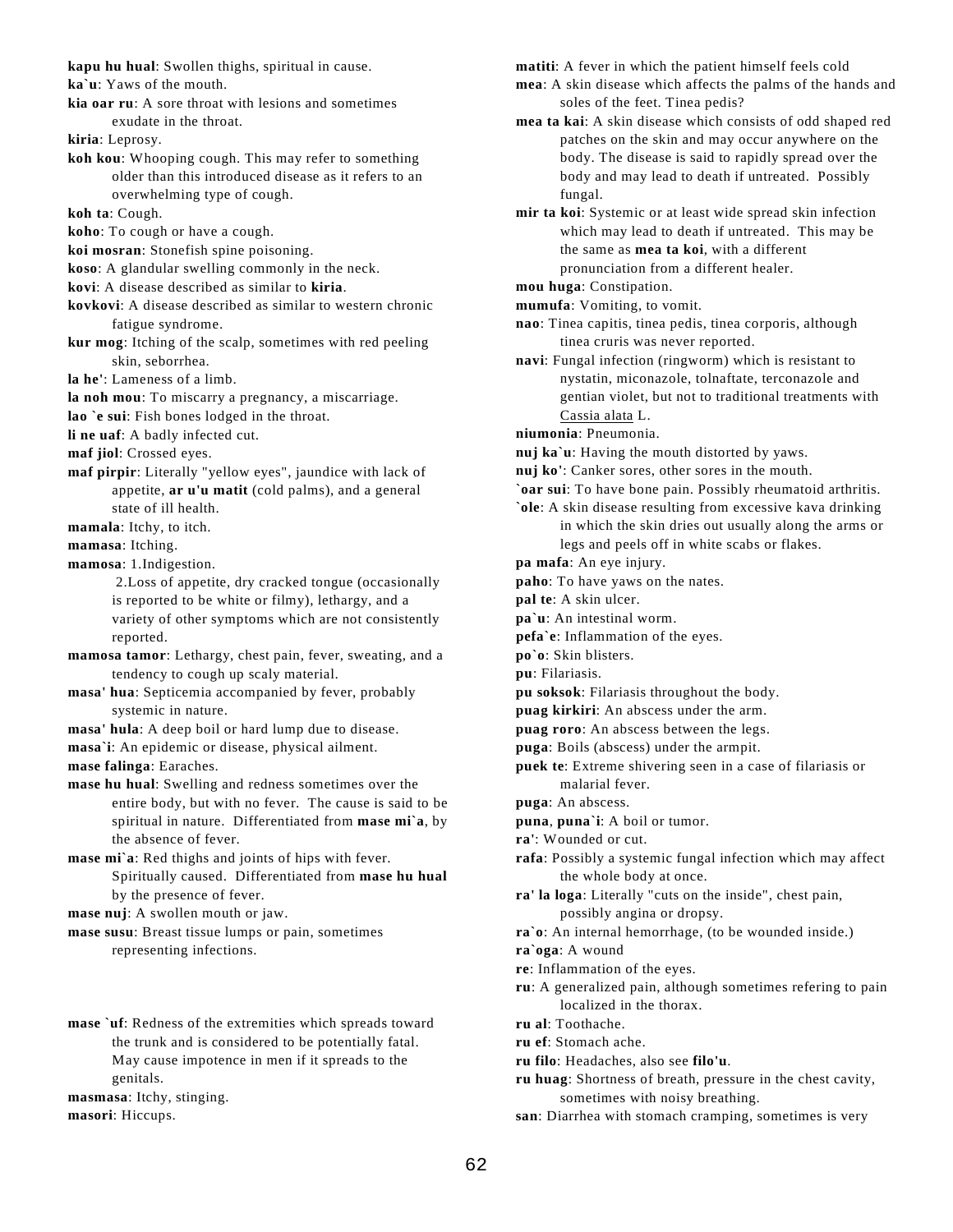severe with weight loss, lack of appetite and occasionally is fatal. Possibly dysentery. In animals the term will also refer to stomach bloating.

**siki**: A carbuncle.

**siki`efe**: 1.A carbuncle on the stomach (abdomen.)

**siki eji**: Boils (or a carbuncle) on the back of the neck.

**siki fa**: A boil on the back.

**sikifa`u**: A carbuncle on the back.

**sikivakvaka**: A carbuncle on the side.

 **suki**: An inflamed patch on the foot, leathery to the touch, very painful, very heat sensitive, but accompanied by very little swelling and no discharge.

**susun**: Topical burns.

**tagi**: Convulsions, seizures, to convulse.

**tairi**: Nausea from eating too much fat.

 **tane**: Possibly tinea versicolor: Described as white patches around the mouth and face; commonly considered to be caused by the sun or very low tides.

**taptapu**: Disease which produces blisters.

- **tasi**: To have a mild case of filariasis in the testicles.
- **tausun**: Fevers that may cause seizures.

**te hual**: Boils.

**totona**: Heartburn.

- **tuga**: An exposed nerve in a tooth, to have the nerve exposed.
- **tui**: 1) An infection, (lit. to be attacked by disease.) 2) a recurrent disease.
- **tui huhual**: Spiritual pain, swollen thighs, red over the entire body, feverish, and may eventually affect the entire lower torso. Failure to seek treatment may lead to **maf jiol** (crossed eyes), **li he'** (lameness of a limb) or **mou huag** (constipation.) This is a form of **`atua mur** which is differentiated from **`atua mur sol**.

**tu kiog**: Difficulty in maintaining a menstrual period.

 **tu kiga**: Possibly a tumor in the female reproductive organs. This is per Churchward (1940), my research does not confirm this but repeatedly points to the information given with **tu kiog**, which is the same term.

**tu`u**: A cataract in the eye.

**viliena**: An hernia.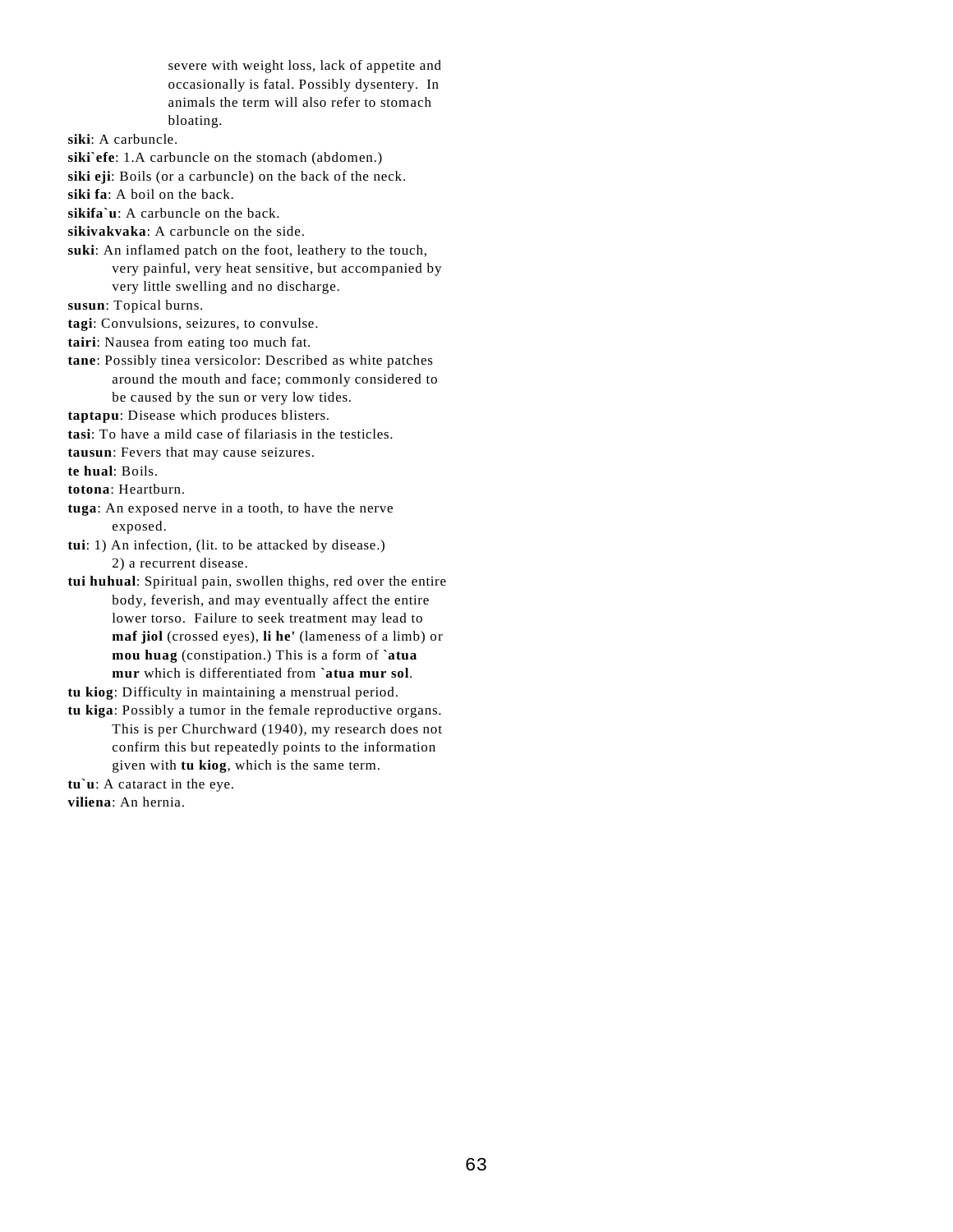#### Appendix III Terminology related to Traditional Health Care

The terminology listed below was in part initially documented by Churchward (1940), with the majority being verified during this field study. The vast majority of anatomical terms were identified by the bone setters.

 **`a**: To have consumed medicine. **af**: Liver. **`ai**: A plant, stick or branch. **`aitu**: God (in the Christian sense) or a god. **`ala**: Teeth. **alele**: Tongue. **a'mauri**: To make healthy or to bring back to a state of social well being. **a'maurlelei**: To make strong again. **a'mose**: To cause to fall asleep. **a`pata**: To macerate or crush by pounding. **apirta**: The pancreas. **a'ru**: Painful, pain. **ar u'u matit**: cold palms. **as`aki**: To experiment or try a new healing technique, usually on the basis of previous experience with similar disease states. This does not refer to new treatments acquired through dreams. **asoa**: A pair of leaves, twigs, etc., to prepare in pairs. **at gagaja**: To provide for the chief. **`ate**: To eat. **ati** (**at**): To provide for someone. **`atua**: A spirit, ghost, ancestor who is present. **efe**: The abdominal cavity. **efef**: Kidneys. **`efmafua**: To be pregnant. **esfu**: Elbow or knee. **fa' parafa**: To place in a splint. **faiak se `ea**: Thank you, hello, or good bye. Possibly more intimate than **noaia** which has the same meanings of hello and goodbye. **fakperperu**: Calling on the gods (God) for inspiration. **faksoge**: To abstain from food. **faliga**: Ear. **fan tanua**: To douche or give an enema. **fat manava**: The heart. **fatfata**: The chest, sternum. **fatu**: The abdominal muscle. **filo`u**: The head, cranium. **fine pup mea'mea'**: The small intestine. **fine pupte**: The large intestine and colon. **foh`aki**: To prescribe or direct how to use a medicine. **fufi**: A knot tied over a wound or a wound that has been tied together. **fune`iga**: A cut made to let out pus or to perform some other healing process. **fup**: The point on the top of the head where the hair parts at a point. **fupi**: A branch of a bush or tree.  **fupuga**: The top of the head. **gao**: Cheeks.

 **ha'**: Forbidden, sacred. **ha'a**: To forbid or prohibit or to declare as sacred. **hanisi**: Sympathy, sorrow, love, compassion toward others, giving selflessly. **hapagsu**: A feast given to someone who has just recovered from a very serious illness. **hara**: A mature coconut. **has**: Gall bladder. **has mafa**: Eyebrow. **hasu**: Swollen eyes which protrude out. **holi**: To transmit a disease to someone else. **hua**: 1.Labor pain in giving birth. 2.To shred. **huag hug**: 1) The soft spot at the crown of a child's head. 2) To breath. **hual**: A fruit/seed. **huas**: A flower. **hula**: Swollen. **huhula**: To swell. **huni**: Cleaned rhizomes of Curcuma longa L. **husa**: Pus emission. **i`om**: A cork made of pandanus leaves which is placed in containers of **tahroro**, while they are fermenting. **is fuhe**: Patella. **is kapu**: One of two areas on the lower back used diagnostically in determining the disease state **`atua mur**. **is muri**: One of two areas on the lower back used diagnostically in determining the disease state **`atua mur**. **isu**: Nose. **itoke**: Saliva. **jarau**: The color green. **kakae**: Fingers. **kakae lahapa**: Toes. **kapu**: A scab over a wound or to cover a sore with a poultice. **karara`aki**: To gargle with a medicine. **karkaru**: Any gelatinous substance coming from the nose. **kele**: The color black. **kia**: The front of the neck. **kiora**: Throat. **koa**: Phlegm. **kohmu**: To cough up something. **kohmu koa**: Cough up phlegm. **kohmu tot**: Cough up blood. **koua**: A traditional earthen oven. **kum kum**: Chin. **kum kum leau**: Whiskers/beard. **kumu**: To hold liquid in the mouth and rinse with it without swallowing. **kum`aki**: To spit liquid from one persons mouth to another persons mouth. This is a way that medicine can be given to babies. **kutu**: To noisily pass gas. **lag mafa**: The inside of the eye. **lahapa**: Leg. **lekleki**: Eyelash.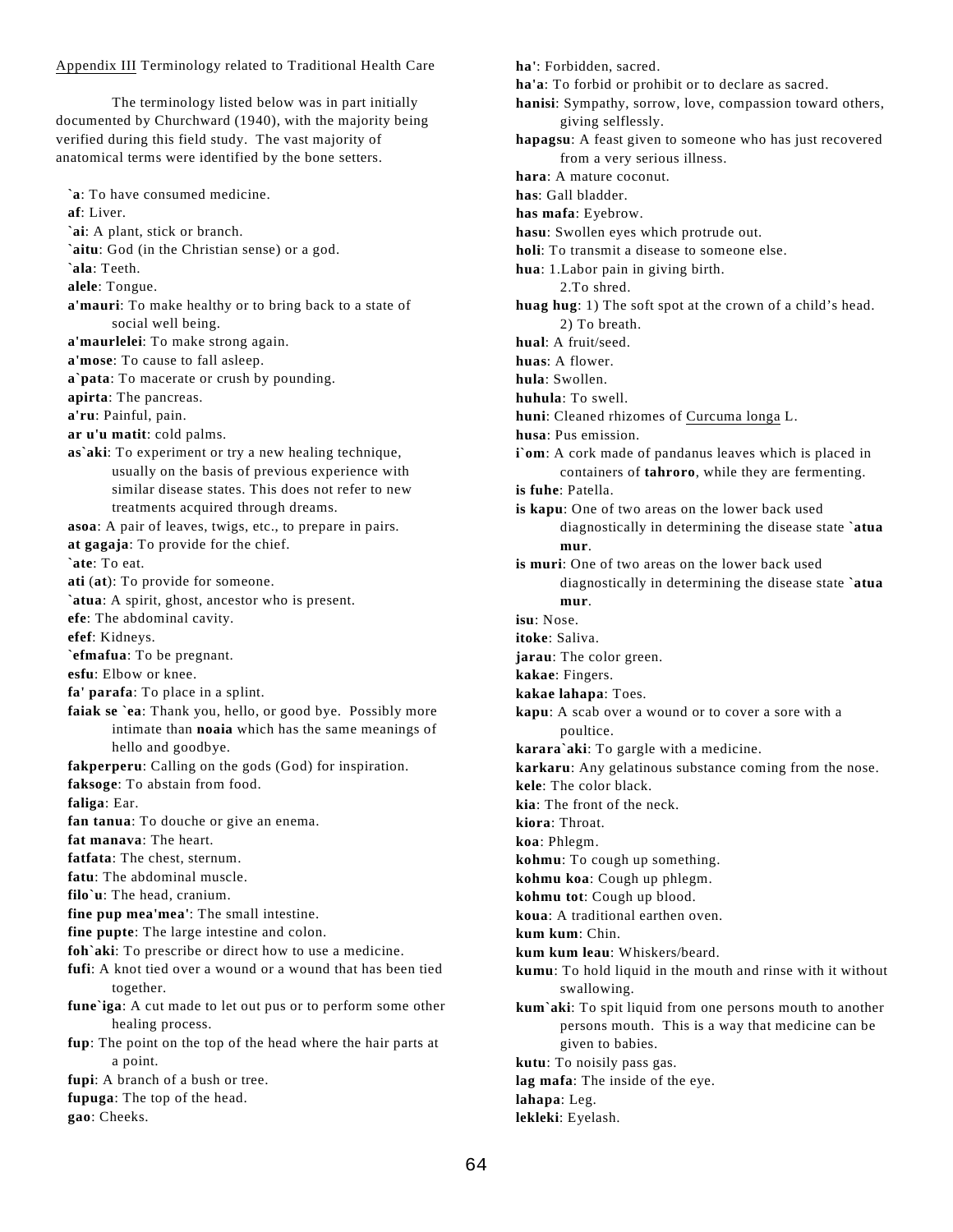**leva**: Hair. **lol**: Coconut oil, prepared from the heated extract of mature endosperm. **mafa**: Eye. **majau**: Anyone who can heal. (also refers to a carpenter) **mak sul maf**: Orthostatic hypotension. **ma'ma'**: Lungs. **mana**: Rotumans have told me that this is an introduced word although Churchward records it as if it is a Rotuman word. Churchward's definition: "supernatural, miraculous possessed of or manifesting superhuman power or extraordinary efficacy" If used in this sense this would refer to the power to heal which is passed from healer to healer. **mate**: To forbid or prohibit, to place a prohibition on some act. **matega**: Prohibition, restraint, prevention. **mea**: The side of the head. (also see diseases for **mea**) **men`u**: Fingernail. **mi'a**: The color red. **moa**: A fern crozier. **mor tara**: The forehead. **na**: To give. **noaia**: Thank you, hello, and goodbye. More formal than **faiak se `ea**, which has the same meanings. **nuj leau**: Mustache. **nuju**: Mouth. **`ona**: Bitter or poisonous (also means the lower part of the abdomen.) **`oro**: A piece of cloth or string used to form a bandage or covering for a wound or infection. **parafa**: The midrib of a coconut leaf which is used to form a splint for broken bones. **peinuku**: A single fiber from a coconut husk **pel uat**: Scalp. **pep nuju**: Lip. **pof rau**: Ankle bone. **puek te**: Extreme shivering seen in a case of filariasis or malaria fever. **pufa**: The umbilicus. **pul**: Milky plant latex. **pupu**: To rinse out the mouth. **ra'**: Wounded or cut. **ra`oga**: A wound. **rau**: Leaves. **re`ai**: To practice magic or sorcery by use of leaves. **re`atua**: To have dealings with spirits of dead persons, to practice necromancy. **refu**: Unhealthy or sickly. **reh pak rau**: Coconut endocarps. **revai`aki**: To use as or to make into medicine. **riot**: An eyeball. **ro`aitu**: Prayer. **sakoto**: 1)To strain a liquid. 2)Plants or other materials used as strainers. **sarao**: To stroke or rub with the hand; to massage. **sarao`aki**: To rub with or massage with the hands or oil.

**sarao lau**: The act of recieving spiritual insight while

performing a healing act. **siu hapa**: Hand. **suas ne niu**: A very immature coconut fruit. **sui**: A bone. **sui fone la**: Carpal bones. **sui fuma futa**: Spine/vertebrae. **sui ma fuita**: The spinal column. **sui ne gao**: Facial bones and the jaws. **sui ne isu**: Nasal bones. **sui ne kapu**: Pelvic bones. **sui ne ka'kae'**: The hand bones as a group. **sui ne ke'ke'**: Phalanges. **sui ne la**: Tibia. **sui ne saga**: Femur. **sui ne uam heta**: The scapula and humerus. **sui ne uhapa**: Radius and ulna. **sui vak vaka**: Rib bones. **sur `atua**: To be possessed. Said of a person into whom an **`atua** (spirit of a dead person) has entered. The individual is influenced by the spirit in such a way that they take on mannerisms, appearance and the voice of the dead person. This is a painful process so the body is rubbed with a poultice of Euodia hortensis Forst.f., leaves to relieve the pain. **sur`atuet**: A person who is possessed repeatedly; a spiritual medium. **sur`atuet tae**: A spiritualistic seance to draw an **`atua** to an individual so that others may question the spirit regarding lost knowledge such as cures which have been lost. **tag heta**: The stomach. **Tagroa**: An ancient deity to which a male child could be dedicated by the **majau a`su te** by tossing the child into the air. **takai**: To smear with grease, to paint with oil, to anoint. **tama**: A pole which is tightly wrapped with coconut husk fibers. This devise is used to shred plant products by rubbing the plant over the tight bands of fiber. **tamim**: Urinary bladder. **tahroro:** A fermented condiment of coconut meat, capsicum and salt water. **tau`a**: A yellow solution formed during the extraction and filtration of **mena** from Curcuma longa L rhizomes. **te fuap**: Umbilical cord. **tekae**: A red streak appearing on the arm or elsewhere in the early stages of filariasis. **tifui**: Traditional ceremonial necklaces made of flowers, palms, and other plant parts which are usually strongly scented. **to `ak `aitu**: God speaks to a special person. To utter messages coming from the spirit of a deceased person. In this the **`atua** is supposed to visit the person uttering the messages, but not to enter her as in **sur`atua**. **tot lahlaha**: Dark dirty-looking blood, possibly veinous. **tot ma`a**: Bright red arterial blood.

 **turu**: To wash or bathe a wound, sore eyes, etc with an oil or ointment (external application) almost the opposite of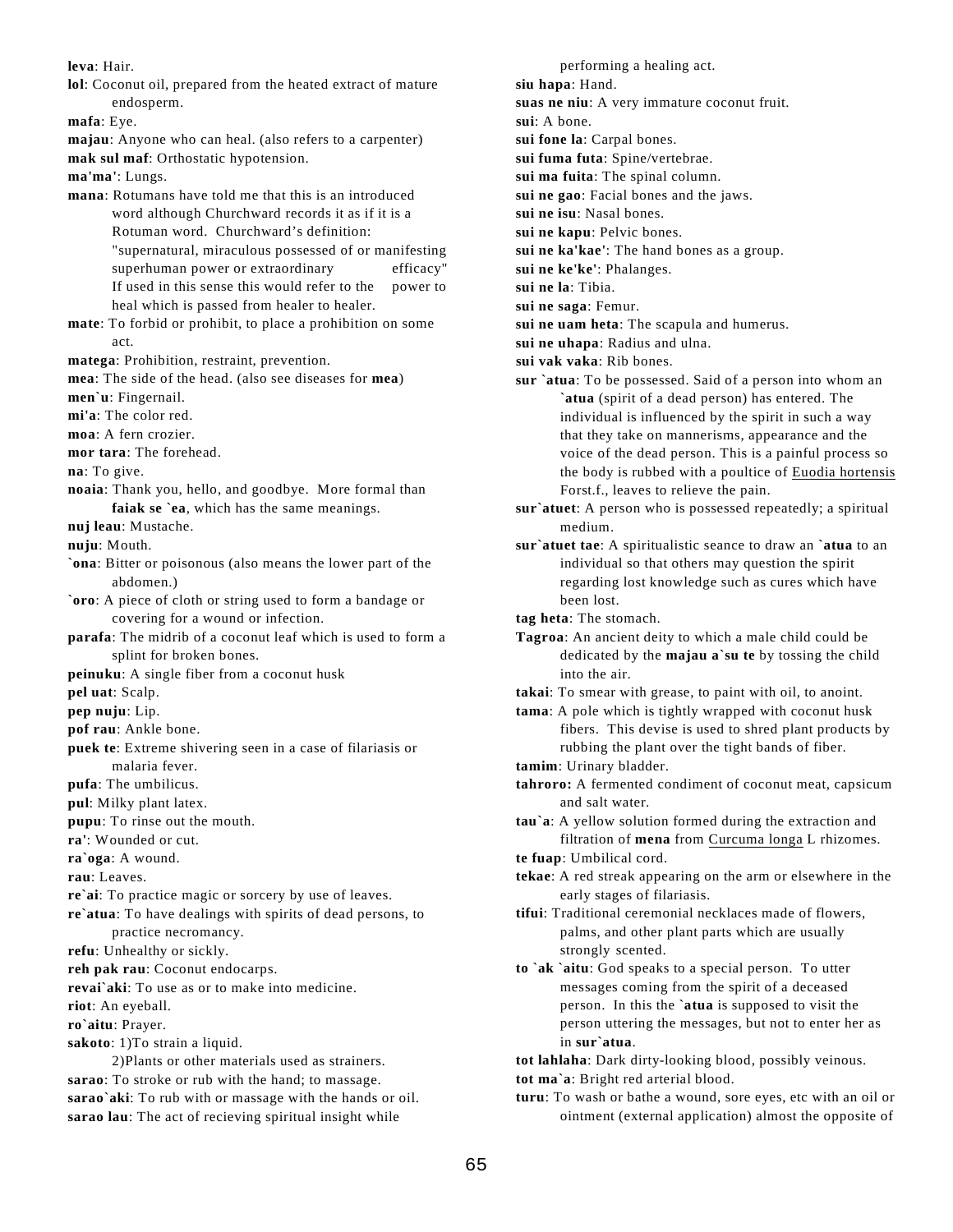**vai**.

 **tur'aki**: To apply an external medicinal treatment. **`u hapa**: Arm. **ui ne la**: Heal bone. **`uli** (**`ul**): Skin or bark.

**uma**: Shoulder.

 **ununu**: A fiberous mesh of vascular tissues from the base of a coconut leaf petiole. The mesh resembles course cheese cloth. Used as a straining devise, as a sack for carrying herbs and for various other purposes in the preparation of herbal remedies.

**urju**: The back of the neck.

**va`a**: Roots.

- **vai**: 1)Medicine usually for internal use. 2)Herbal medicine which is extracted in or added to water.
- **vai `ai**: Medicinal bark which has been removed from the plant.
- **vai ne asu vau haina**: Medicine which promotes easy child delivery.

**vai ne koho**: Cough medicine.

**vai ne mamosa**: Medicine for indigestion/stomach ailments.

**vai rau**: Medicinal leaves.

**vih nau**: Coconut mesocarp fibers.

#### Appendix IV Survey of Rotuman Healers

Each of the following healers was identified during the 1991-1992 fieldwork survey on Rotuma. The healers recorded here represent all that I could identify on the island in June of 1992. Healers with whom extended interviews were conducted are identified with an asterisk. Rotuma is divided into seven administrative districts which reflect former political divisions. The healers are grouped by district, which to a limited extent reflects heritage. After each healers name is her age and sex. Since the Rotumans consider the healers as being specialists, the healers are recorded by treatment specialty. Listed after some of the treatment specialties, is a number which represents the number of different remedies recorded within that specialty. Treatments which are not followed by a number indicate either only one remedy was documented for that healer under the particular specialty or that the healer was only briefly interviewed without documentation of her full range of applications in each treatment. See appendix V for a description in English of each treatment specialty.

Two healers were interviewed with their treatments placed in the pharmacopoeia, but are not listed here. One was a bone setter who left the island between the last two field trips while the other treated stone fish poisoning and several other minor treatments. The later healer was the last to be interviewed before leaving in December 1991. Due to travel constraints the interviews with her were not completed. Prior to my return to Rotuma in June of 1992, she passed away. She had not passed on her knowledge so I could not record the remainder of her treatments. Both of these healers, although participating in this study, were not present on Rotuma through the end of the study and thus are not listed here as part of the record of healers present in June 1992.

| <b>District</b> | Healer          | Age/Sex | <b>Treatments specialty</b> |
|-----------------|-----------------|---------|-----------------------------|
| Itu'muta        | Akanita         | 63f     | Sarao tokofutu              |
|                 | Gagaj Urakmaf   | 51m     | Sarao tu'                   |
|                 | Forate Raete    | 42m     | Mase`uf                     |
|                 | Isabete         | 44f     | Sarao `atua mur             |
|                 | Makarite        | 46f     | Sarao `atua mur             |
|                 | Makarite Marsio | 33f     | Sarao ru faliag             |
|                 | Paurino         | 67m     | Sarao hiaj                  |
|                 | Suma Safu       | 58m     | Sarao fumu                  |
|                 | Tausau          | 68f     | Sarao maf pirpir            |
|                 | Uajini          | 48m     | Sarao jiajia                |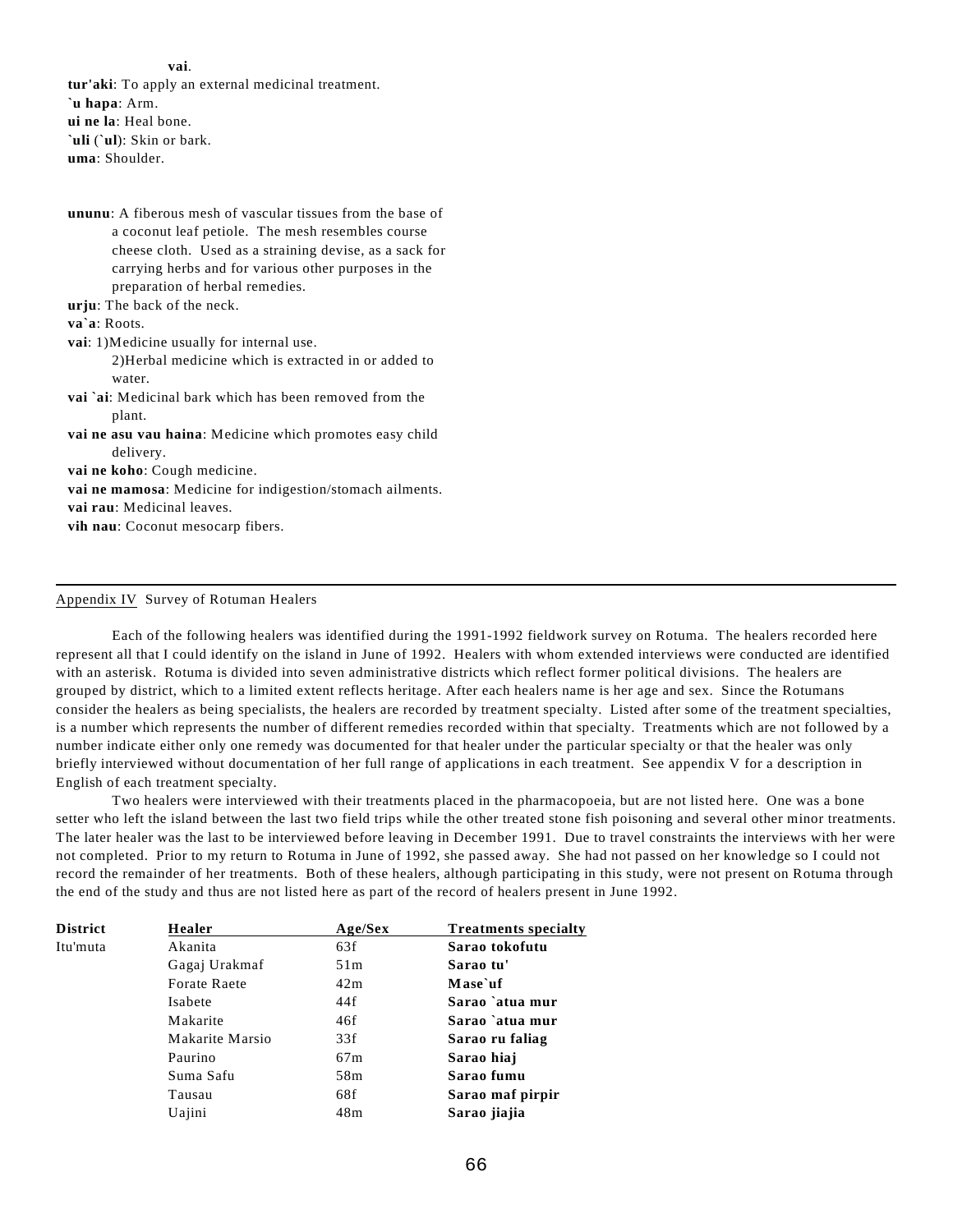|          | Vataiki* | 63f | Sarao filo'u                                            |
|----------|----------|-----|---------------------------------------------------------|
| Itu'ti'u | Aisake*  | 73m | Sarao tu'<br>Sarao afaf ne<br>fatmanava<br>Sarao mamosa |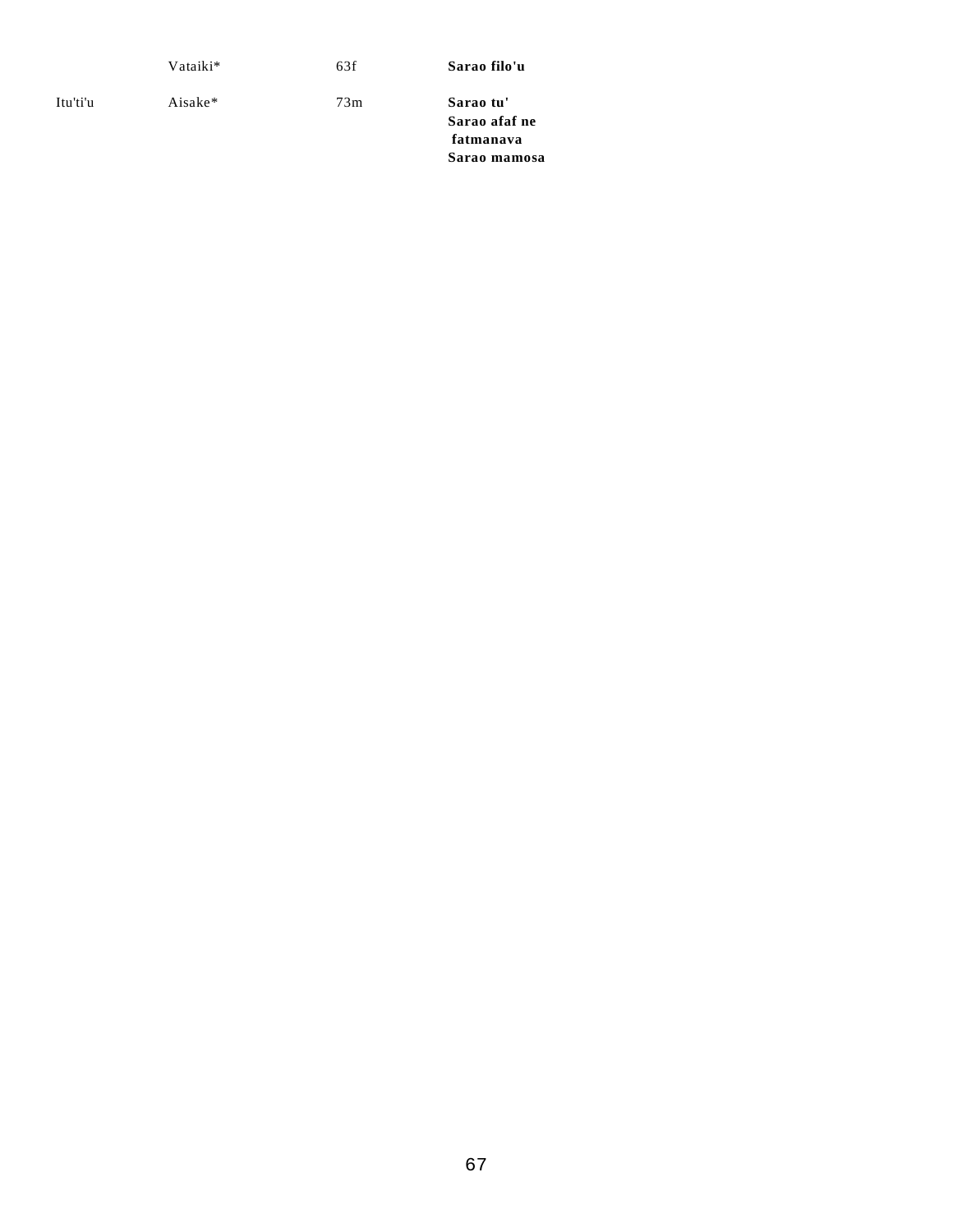| <b>District</b>  | Healer                  | Age/Sex | <b>Treatments</b>           |
|------------------|-------------------------|---------|-----------------------------|
| Itu'ti'u (cont.) | Ana Stevens*            | 46f     | Sarao koho                  |
|                  | (Managreve)             |         | Sarao mea ta koi            |
|                  |                         |         | Sarao pa mafa               |
|                  |                         |         | Sarao mamosa                |
|                  |                         |         | Sarao atua mur              |
|                  |                         |         | -tui huhual                 |
|                  |                         |         | -atua mur sol               |
|                  |                         |         | Sarao mou huag              |
|                  |                         |         | Sarao siki X2               |
|                  |                         |         | Sarao tu kiog               |
|                  |                         |         | Sarao nuj ko'               |
|                  |                         |         | Sarao hununuak              |
|                  |                         |         | Sarao kur mog               |
|                  | Atalifo                 | 67f     | Sarao susun                 |
|                  |                         |         | Sarao hiaj                  |
|                  | Faga*                   | 59f     | Sarao hununuak              |
|                  | Fa'oro                  | 45m     | Sarao afaf ne               |
|                  |                         |         | fatmaneva                   |
|                  | Fuata                   | 58m     | Sarao faliag                |
|                  | Gagaj Kono*             | 62m     | Sarao ru faliag             |
|                  |                         |         | Sarao pa mafa               |
|                  |                         |         | Sarao mamosa                |
|                  |                         |         | Sarao Atua mur              |
|                  |                         |         | -tui huhual                 |
|                  |                         |         | -atua mur sol               |
|                  |                         |         | Sarao mou huag              |
|                  |                         |         | Sarao siki X3               |
|                  |                         |         | Sarao koho                  |
|                  |                         |         | Sarao ru al                 |
|                  | Gagaj Takses*           | 69m     | Majau haina le`ek           |
|                  |                         |         | lelea'                      |
|                  |                         |         | Sarao te hual               |
|                  | Gagaj Tigarea<br>Garsau | 62m     | Sarao hiaj                  |
|                  |                         | 80f     | Majau haina la`ek<br>lelea' |
|                  | Korototo                | 45f     | Mase ha'                    |
|                  | Luise Peni*             | 41 f    | Sarau soa                   |
|                  |                         |         | Mase susu                   |
|                  | Makarite Faga           | 50f     | Sarao tu'                   |
|                  | Makrau Kitioni*         | 42f     | <b>Mase faliag</b>          |
|                  |                         |         | Mase nuj                    |
|                  | Merea                   | 29f     | Sarao `atua mur             |
|                  | Mereana                 | 77f     | Sarao maf                   |
|                  | Ravai                   | 38f     | Sarao hiaj                  |
|                  | Rejieli                 | 37f     | Mase `uf                    |
|                  | Saga itu                | 68f     | Sarao la'riri               |
|                  | Sarote                  | 40f     | Sarao fumu                  |
|                  | Sarote*                 | 54f     | Sarau hununuak              |
|                  |                         |         | Majau haina le`ek           |
|                  |                         |         | lelea'                      |
|                  |                         |         | Sarao fu ia he              |
|                  | Soga itu                | 62f     | Sarao hiaj                  |
|                  | Sukafa                  | 58f     | Sarao `atua mur             |
|                  | Varea                   | 69f     | Sarao tu'                   |
|                  |                         |         |                             |
| Juju             | Keti*                   | 41f     | Sarao ti hu                 |
|                  |                         |         | Mase susu                   |
|                  |                         |         | Sarao koi mosran            |
|                  |                         |         |                             |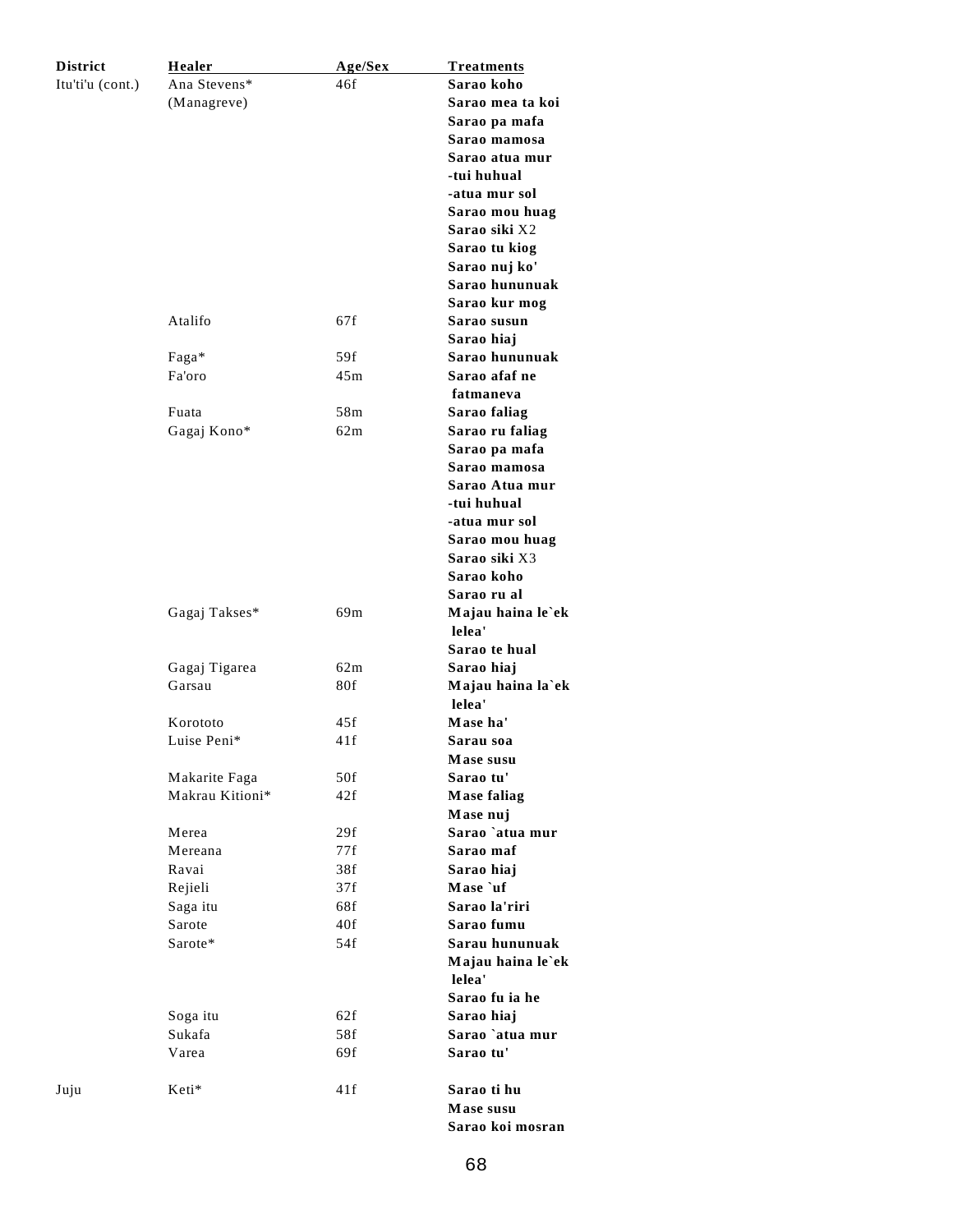| <b>District</b> | Healer         | Age/Sex | <b>Treatments</b> |
|-----------------|----------------|---------|-------------------|
| Juju (cont.)    | Ketisoana*     | 74f     | Sarao maf jiol    |
|                 | (Managreve)    |         | Sarao ru faliag   |
|                 |                |         | Sarao mea ta koi  |
|                 |                |         | Sarao pa mafa     |
|                 |                |         | Sarao mamosa X4   |
|                 |                |         | Sarao `atua mur   |
|                 |                |         | -tui huhual       |
|                 |                |         | -atua mur sol X2  |
|                 |                |         | Sarao mou huag    |
|                 |                |         | Sarao siki X5     |
|                 |                |         | Sarao tu kiog     |
|                 |                |         | Sarao nuj ko'     |
|                 |                |         | Sarao hununuak    |
|                 |                |         | Sarao koi mosran  |
|                 |                |         | Sarao koho        |
|                 |                |         | Majau haina le'ek |
|                 |                |         | lelea' X6         |
|                 |                |         | Sarao kur mog     |
|                 |                |         | Sarao ru ef       |
|                 |                |         | Sarao ru al       |
|                 |                |         | Sarao filo`u      |
|                 | Mar Susana     | 55f     | Sarao `atua mur   |
|                 | Liue*          | 65f     | Sarao `atua mur   |
|                 |                |         | Sarao tau `ek     |
|                 |                |         | gakau vili        |
|                 | Mario*         | 63m     | Sarao hiaj        |
|                 |                |         | Sarao li ne uaf   |
|                 |                |         |                   |
| Malhaha         | Aisea          | 59m     | Sarao puag roro   |
|                 | Akesa          | 65f     | Sarao haniahos    |
|                 | Fakavai        | 62f     | Sarao fumu        |
|                 | Jioj           | 54f     | Sarao tu'         |
|                 | Jiojeroe       | 44m     | Saroa lao `e sui  |
|                 | Mareta         | 26f     | Sarao fumu        |
|                 | Marseo         | 65m     | Sarao hiaj        |
|                 | Moe            | 36f     | Sarao hiaj        |
|                 |                |         | Sarao maf         |
|                 | Tifanua        | 51m     | Sarao hiaj        |
|                 | Tivaknoa       | 64f     | Sarao puag roro   |
|                 | Vamarosi       | 48f     | Sarao `atua mur   |
| Noatau          | Kanag sau      | 46f     | Sarao hehual      |
|                 |                |         | Sarao tu'         |
|                 |                |         | Majau haina la`ek |
|                 |                |         | lelea'            |
|                 | Lalo           | 66f     | Sarao uaua        |
|                 |                |         | Sarao jijia       |
|                 | Luise          | 32f     | Sarao hiaj        |
|                 | Marseu Mani    | 38f     | Sarao fuarla      |
|                 | Sarote         | 56m     | Mase ha'          |
|                 | Susau Manauele | 76f     | Sarao hiaj        |
|                 |                |         | Majau a`su te     |
|                 | Toga*          | 74m     | Sarao mamosa      |
|                 |                |         | Sarau maf pirpir  |
| Oinafa          |                |         |                   |
|                 | Akata          | 63f     | Sarao tu'         |
|                 | Hare           | 21m     | Sarao `atua mur   |
|                 |                |         |                   |
|                 |                |         | Sarao hiaj        |
|                 | Sefeti         | 58m     | Sarao hiaj        |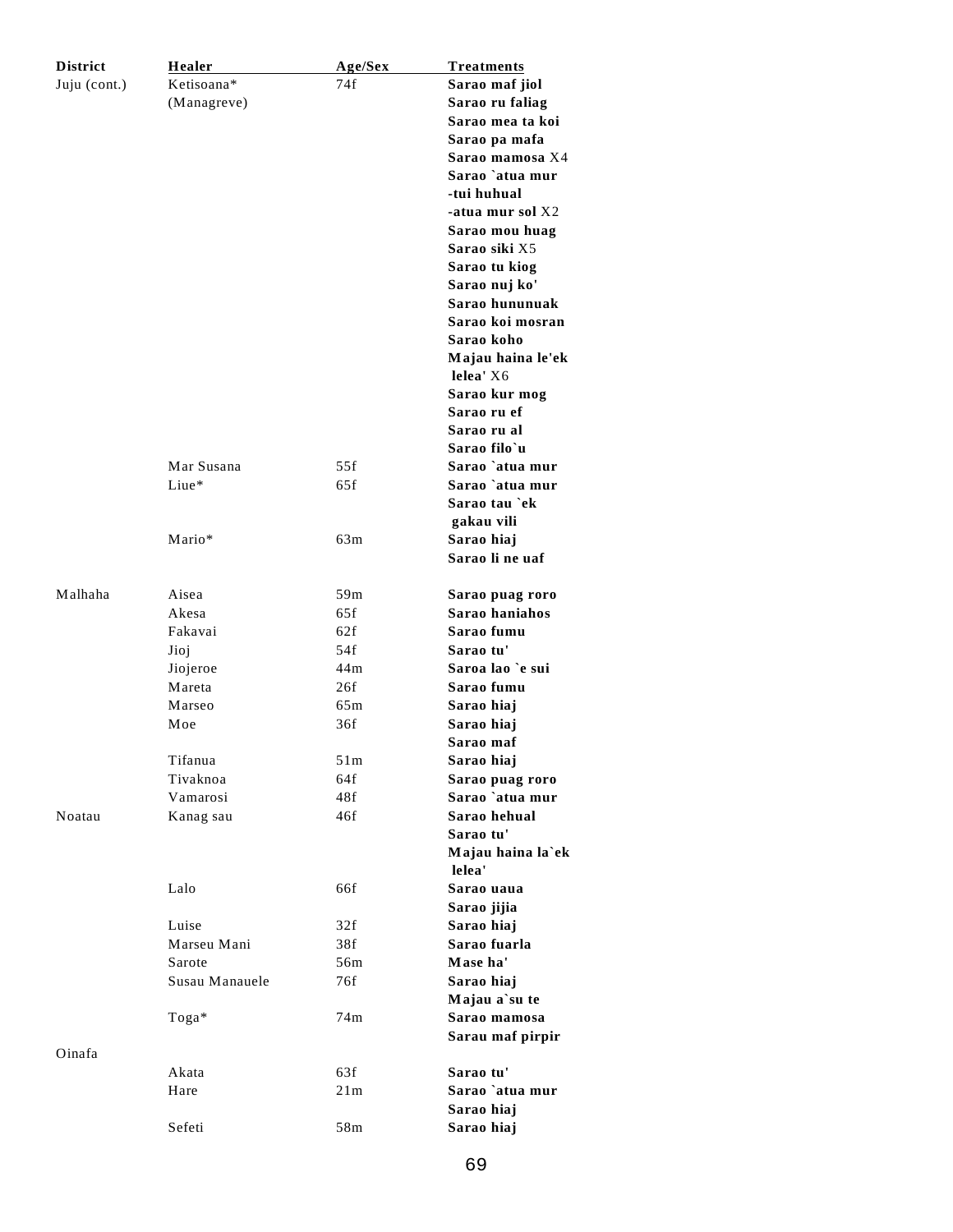|                 | Selini   | 66f     | Sarao lao `e sui   |
|-----------------|----------|---------|--------------------|
| <b>District</b> | Healer   | Age/Sex | <b>Treatments</b>  |
| Oinafa (Cont.)  | Susau    | 50f     | Sarao tu'          |
|                 | Tiu      | 37f     | Sarao `atua mur    |
|                 | Vamarosi | 63f     | Sarao `atua mur    |
|                 | Vamarosi | 63f     | Majau haina la`ek  |
|                 |          |         | lelea'             |
| Pepjei          | Jope     | 52m     | Sarao hiaj         |
|                 | Maria    | 32f     | Sarao piaj mul     |
|                 | Satieki* | 55m     | Sarao lao `e sui   |
|                 |          |         | Sarao mamosa tamor |

Appendix V: Rotuman Treatment Specialties

The survey of Rotuman healers identified each healer and their treatment specialties. Below are listed only the specialties which where reported to still be in use. Many others were known to have existed in the past and others may have been forgotten about by current healers due to lack of use of a particular treatment. Prior to each specialty is a number which indicates the number of healers identified who have a given specialty. This does not imply the number of treatments a healer may have within that specialty. Many times a healer will have several different treatments for the same disease or variations of a disease. Although the abortionists were not included in the study, they are listed here since they were found to be in existence today.

Number of identified

| practitioners/Specialty |                           | Ailments treated/specialty                                                                                                                           |  |  |
|-------------------------|---------------------------|------------------------------------------------------------------------------------------------------------------------------------------------------|--|--|
| (1)                     | Majau a'su te:            | Midwife.                                                                                                                                             |  |  |
| (6)                     | Majau haina la`ek lelea': | One who promotes pregnancy.                                                                                                                          |  |  |
| (A)                     | Majau la'ak lelea':       | Abortionist/ pregnancy prevention.                                                                                                                   |  |  |
| (2)                     | Mase ha':                 | One who treats spiritual diseases with a red rash on the extremities which moves inward.                                                             |  |  |
| (2)                     | Mase susu:                | One who treats lumps in the breast tissue.                                                                                                           |  |  |
| (2)                     | Mase 'uf:                 | One who treats a disease with a red rash on the arms/legs which moves towards the<br>extremities (hands/feet.)                                       |  |  |
| (2)                     | Sarao afaf ne fatmaneva:  | One who treats dropsy or other related heart difficulties.                                                                                           |  |  |
| (13)                    | Sarao `atua mur:          | One who treats spiritual diseases.                                                                                                                   |  |  |
|                         | (3)<br>-tui huhual:       | Disease only on the lower body, with swelling, fever, and no external blistering.                                                                    |  |  |
|                         | (3)<br>-`atua mur sol:    | As in tui huhual except affecting the entire body.                                                                                                   |  |  |
| (4)                     | Sarao faliga:             | One who treats ear ailments.                                                                                                                         |  |  |
|                         | (2)<br>-ru faliag:        | Ear pain.                                                                                                                                            |  |  |
| (2)                     | Sarao filo'u:             | One who treats headaches and flu-like symptoms.                                                                                                      |  |  |
| (1)                     | Sarao fu ia he:           | One who treats pain in the heal which has no outward signs.                                                                                          |  |  |
| (1)                     | Sarao fuar la:            | One who treats boils on the bottom of the feet.                                                                                                      |  |  |
| (4)                     | Sarao fu mu:              | One who treats boils on the patella.                                                                                                                 |  |  |
| (1)                     | Sarao haniahos:           | One who treats "thick injuries" which have pus.                                                                                                      |  |  |
| (1)                     | Sarao he hual:            | Spiritual disease the entire body swollen and erythremic, but no fever present.                                                                      |  |  |
| (14)                    | Sarao hiaj ne to'         | One who sets bones, sprains, dislocations and fractures.                                                                                             |  |  |
| (4)                     | Sarao hununuak:           | One who treats breathlessness (asthma?)                                                                                                              |  |  |
| (2)                     | Sarao jiajia:             | One who treats "boils on the eye", styes.                                                                                                            |  |  |
| (3)                     | Sarao koho:               | One who treats coughs.                                                                                                                               |  |  |
| (2)                     | Sarao koi mosran:         | One who treats stone fish spine poisoning/wounds.                                                                                                    |  |  |
| (2)                     | Sarao kur mog:            | One who treats scalp irritations such as kapkapa.                                                                                                    |  |  |
| (1)                     | Sarao la' riri:           | One who treats fever in children which is due to excessive playing.                                                                                  |  |  |
| (3)                     | Sarao lao 'e sui:         | One who removes fish bones which are lodged in the throat.                                                                                           |  |  |
| (1)                     | Sarao li ne uaf:          | One who treats badly infected cuts.                                                                                                                  |  |  |
| (8)                     | Sarao mafa:               | One who treats eye ailments.                                                                                                                         |  |  |
|                         | -maf jiol:<br>(1)         | Crossed eyes.                                                                                                                                        |  |  |
|                         | (2)<br>-maf pirpir:       | Lit. "yellow eyes", jaundice.                                                                                                                        |  |  |
|                         | (3)<br>-pa mafa:          | Eye injuries.                                                                                                                                        |  |  |
| (6)                     | Sarao mamosa:             | One who treats illness characterized by lethargy, dry cracked lips and tongue, lack of<br>appetite, sometimes with white film forming on the tongue. |  |  |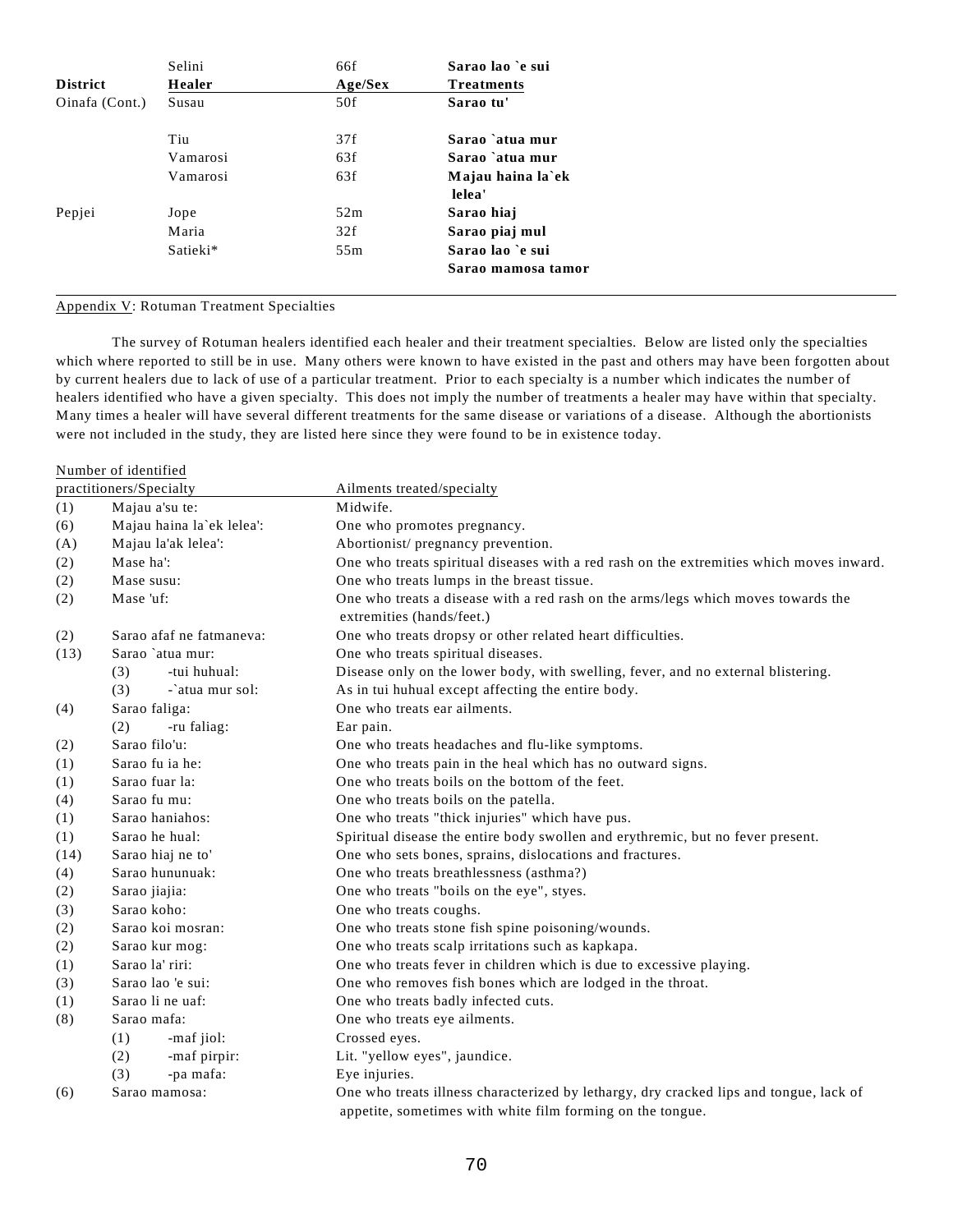(1) Sarao mamosa tamor One who treats a disease characterized by chest pain, fever, sweating, and the victim expectorates scaly material.

|  | Number of identified |
|--|----------------------|
|  |                      |

|     | practitioners/Specialty   | Ailments treated/specialty                                                             |
|-----|---------------------------|----------------------------------------------------------------------------------------|
| (2) | Sarao mea ta koi:         | One who treats a skin disease which causes reddish spots which expand, spread over the |
|     |                           | entire body and may be fatal.                                                          |
| (3) | Sarao mou huag:           | One who treats constipation.                                                           |
| (3) | Sarao nuj:                | One who treats mouth ailments.                                                         |
|     | -nuj ko'<br>(2)           | Sores around the mouth.                                                                |
| (1) | Sarao piaj mul:           | One who treats sore shoulders/stiff neck.                                              |
| (2) | Sarao puag roro:          | One who treats boils which occur under the genitalia.                                  |
| (2) | Sarao ru al:              | One who treats toothaches.                                                             |
| (1) | Sarao ru ef:              | One who treats stomach aches/disorders.                                                |
| (3) | Sarao siki:               | One who treats any kind of boil.                                                       |
| (1) | Sarao soa:                | One who treats illness (usually boils) from a distance.                                |
| (1) | Sarao susun:              | One who treats topical burns.                                                          |
| (1) | Sarao tau ek ga kau vili: | One who treats hernias.                                                                |
| (1) | Sarao te hual:            | One who treats recurrent boils.                                                        |
| (1) | Sarao ti hu:              | One who treats breast infections.                                                      |
| (1) | Sarao tokofut:            | One who treats deep bruises/wounds on the bottom of the foot which exude pus but have  |
|     |                           | few external signs.                                                                    |
| (7) | Sarao tu':                | One who treats spine and joint ailments, "bubbles between the vertebrae."              |
| (2) | Sarao tu kiog:            | One who promotes menstruation when it is difficult to maintain a menstrual cycle.      |
| (1) | Sarao uaua:               | One who treats stiff muscles.                                                          |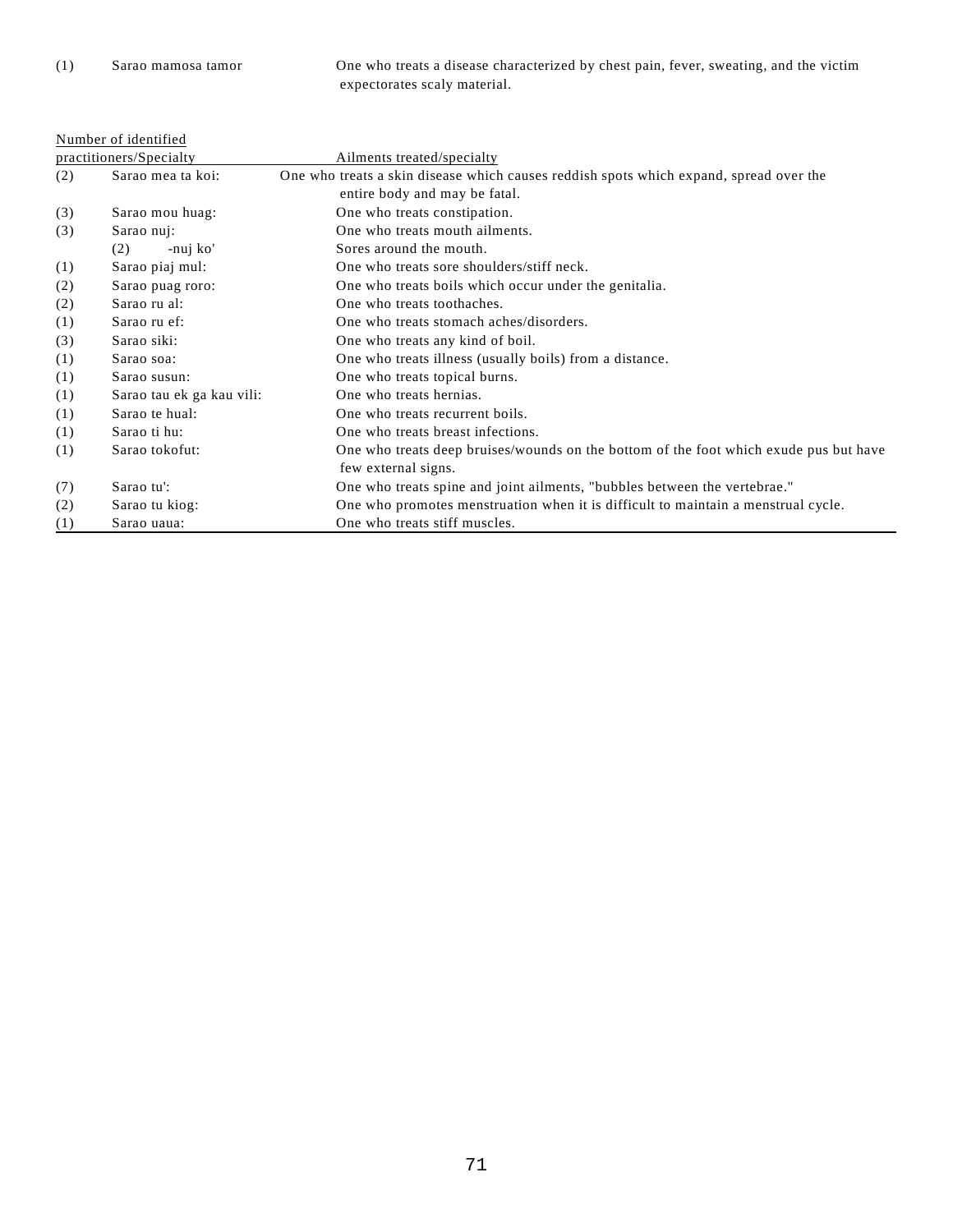| Rotuman                   | Latin                               |    | page   |
|---------------------------|-------------------------------------|----|--------|
| `Ai ne Tane:              | Cassia alata                        |    | 37     |
| `Ai raurau:               | Mikania micrantha                   |    | 32     |
| `Ai sun:                  | Capsicum fruitenscens               |    | 49     |
| Alo:                      | Aloe vera                           |    | 23     |
| `Am`ama:                  | Syzygium sp.                        |    | 44     |
| Armea:                    | Pipturus argenteus                  |    | 51     |
| Esu:                      | Carica papaya                       |    | 32     |
| Fai kau:                  | Clidemia hirtia                     |    | 41     |
| Fao. Fava:                | Pometia pinnata                     |    | 49     |
|                           | Finak ne puak: Sida rhombifolia     |    | 40     |
| Fui:                      | Dioscorea bulbifera                 |    | 35     |
| $Ga$ `a:                  | Pueraria lobata                     |    | 38     |
| Giagia:                   | Cerbera manghas                     |    | 31     |
| Hahi`a:                   | Syzygium samaragense                |    | 43     |
|                           | Hahi'a ramramSyzygium inophylloides |    | 43     |
| Hana:                     | Guettardia speciosa                 |    | 45     |
| Hat ne Sina:              | Procris pedunculata                 |    | 52     |
| Hefau:                    | Calophyllum inophyllum              |    | 33     |
| Hosoa:                    | Pandanus dubious                    |    | 27     |
| Hufu:                     | Barringtonia asiatica               |    | 32     |
| Joan ne pija:             | Triumfetta rhomboidae               |    | 50     |
| Johea:                    | Ipomoea litoralis                   |    | 34     |
| Jou ne `atua:             | Zehneria mucronata                  |    | 35     |
| Julia ne moa:             | Microlepia scaberula                |    | 21     |
| Kao:                      | Piper methysticum                   |    | 44     |
| Kapui Rotuma: Alpinia sp. |                                     |    | 28     |
| Karere:                   | Vigna marina                        |    | 38     |
| Karposi:                  | Acalypha grandis                    |    | 35     |
| Kauta:                    | Hibiscus rosa-sinensis              |    | 39     |
| Ker mi`a:                 | Sysygium gracilipes                 |    | 43     |
| Koao:                     | Psidium guajava                     |    | 42     |
| Lamane:                   | Citrus limona                       |    | 47     |
| Majila:                   | Chamaesyce atoto                    |    | 36     |
| Majila:                   | Exocaria agallocha                  |    | 36     |
| Maragi:                   | Trema cannabina                     |    | 51     |
| Mori:                     | Citrus aurantium                    | 47 |        |
| Moskoi:                   | Cananga odorata                     |    | 30     |
| Niu 'uta:                 | Cocos nucifera                      |    | 25(24) |
| Ortea:                    | Clerodendrom inerme                 |    | 52     |
| Par mea:                  | Musa paradisica                     |    | 26     |
| Par Rotuam:               | Musa paradisica                     |    | 27     |
| Par Samoa:                | Heliconia laufao                    |    | 26     |
| Pen kunei:                | Lantana camara                      |    | 52     |
| Pinau:                    | Thespesia populnea                  |    | 40     |
| Pipi:                     | Atuna racemosa                      |    | 33     |
| Puak vai:                 | Pisonia grandis                     |    | 44     |
| Puka:                     | Ipomoea pes-caprae                  |    | 35     |
| Pup:                      | Eleusine indica                     |    | $27\,$ |
| Pup reag lolo:            | Polygala paniculata                 |    | 45     |
| Raga:                     | Cucurma longa                       |    | 28     |
| Rag`apua:                 | Zingiber zerumbet                   |    | 29     |
|                           | Ragkori `Uvea: Aglaia samoensis     |    | 41     |
| Ratua:                    | Erythrina variegata                 |    | 38     |
| Rauji:                    | Cordyline terminalis                |    | 23     |
| Rauvaru:                  | Epipremnum pinnatum                 |    | 24     |
|                           |                                     |    |        |

| Sakoto: | Cyclosorus unitus   |    |
|---------|---------------------|----|
| Salisa: | Terminalia glabrata | 34 |

| Rotuman  | Latin                       | page |
|----------|-----------------------------|------|
| Sasa:    | Piper insectifugum          | 44   |
| Saurag:  | Centosteca lappacea         | 27   |
| Sia'vao: | Vitex trifolia              | 53   |
| Sisei:   | Phymatosorus scolopendrium  | 22   |
| Si`ursi: | Aleurites moluccana         | 36   |
| Soro:    | Amorphophallus campanulatus | 23   |
| Tamor:   | Ocimum basilicum            | 39   |
| Tar fai: | Micromelum minutum          | 49   |
| Ti togo: | Centella asiatica           | 30   |
| Ti togo: | Geophila repens             | 45   |
| Tiere:   | Gardenia vitiensis          | 45   |
| Toa:     | Casuarina equisetifolia     | 33   |
| Tog oi:  | Terminalia glabrata         | 34   |
| U`apea:  | Ficus tinctoria             | 42   |
| `Ulu:    | Artocarpus altilis          | 41   |
| `Ura:    | Morinda citrifolia          | 46   |
| `Urmoa:  | Physalis angulata           | 50   |
| Usi:     | 48<br>Euodia hortensis      |      |
| Usogo:   | Laportea aculeata           | 51   |
| Varvara: | Premna taitensis            | 53   |
| Vi:      | Spondius dulcis             | 30   |
| Virviri: | Jatropha cucas              | 37   |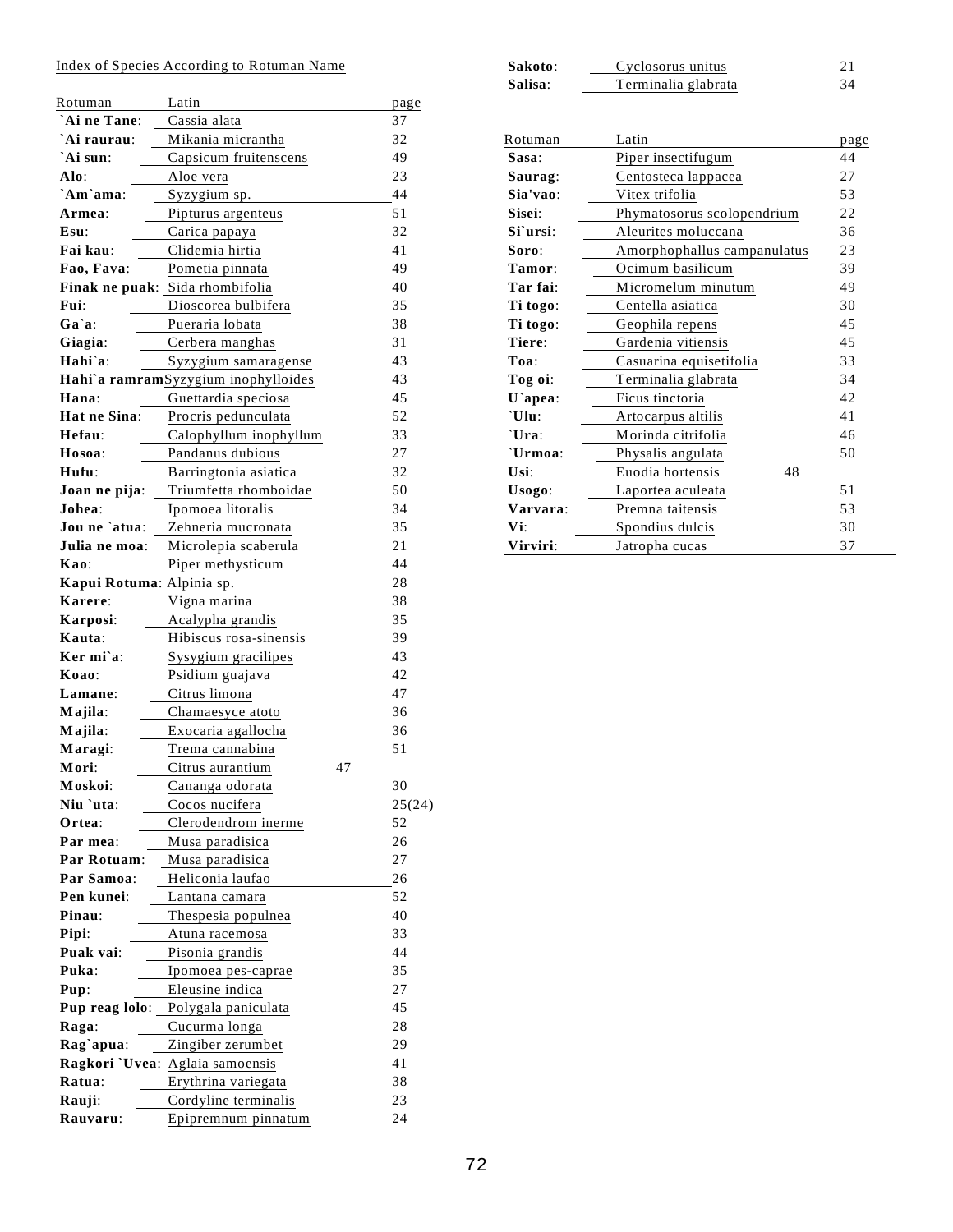## Index of Species According to Latin Name

| Latin                        | Rotuman              | page   |
|------------------------------|----------------------|--------|
| Acalypha grandis             | Karposi              | 35     |
| Aglaia samoensis             | Ragkori `Uvea        | 41     |
| Aleurites moluccana          | Si'ursi              | 36     |
| Aloe vera:                   | Alo                  | 23     |
| Alpinia sp.                  | Kapui Rotuam         | 28     |
| Amorphophallus campanulatus: | Soro                 | 23     |
| Artocarpus altilis:          | `Ulu                 | 41     |
| Atuna racemosa:              | Pipi                 | 33     |
| Barringtonia asiatica:       | Hufu                 | 32     |
| Calophyllum inophyllum:      | Hefau                | 33     |
| Cananga odorata:             | Moskoi               | 30     |
| Capsicum fruitenscens:       | `Ai sun, Jili        | 49     |
| Carica papaya:               | Esu                  | 32     |
| Cassia alata:                | `Ai ne tane          | 37     |
| Casuarina equisetifolia:     | Toa                  | 33     |
| Centella asiatica:           | Ti togo              | 30     |
| Centosteca lappacea:         | Saurag               | 27     |
| Cerbera manghas:             | Giagia               | 31     |
| Chamaesyce atoto:            | Majila               | 36     |
| Citrus aurantium:            | Mori                 | 47     |
| Citrus limona:               | Lamane               | 47     |
| Clerodendrom inerme:         | Ortea                | 52     |
| Clidemia hirtia:             | Fai kau              | 41     |
| Cocos nucifera:              | Niu `uta             | 24, 25 |
| Cordyline terminalis:        | Rauji                | 23     |
| Curcuma longa:               | Raga, Mena           | 28     |
| Cyclosorus unitus:           | Sakoto               | 21     |
| Dioscorea bulbifera:         | Fui                  | 35     |
| Eleusine indica:             | Pup                  | 27     |
| Epipremnum pinnatum:         | Rauvaru              | 24     |
| Erythrina variegata:         | Ratua                | 38     |
| Euodia hortensis:            | Us, Usi              | 48     |
| Exocaria agallocha:          | Majila               | 36     |
| Ficus tinctoria:             | U`apea               | 42     |
| Gardenia vitiensis:          | Tiere                | 45     |
| Geophila repens:             | Ti togo              | 45     |
| Guettardia speciosa:         | Hana                 | 45     |
| Heliconia laulao:            | Par Samoa            | 26     |
| Hibiscus rosa-sinensis:      | Kauta                | 39     |
| Ipomoea litoralis:           | Johea                | 34     |
| Ipomoea pes-caprae:          | Puka                 | 35     |
| Jatropha cucas:              | Virviri              | 37     |
| Lantana aculeata:            | Pen kunei            | 52     |
| Laportea interupta:          | Usogo                | 51     |
| Microlepia scaberula:        | Julia ne moa         | 21     |
| Micromelum minutum:          | Tar fai              | 48     |
| Mikania micrantha:           | `Ai raurau           | 31     |
| Morinda citrifolia:          | `Ura                 | 46     |
| Musa paradisica:             | Par mea              | 26,27  |
|                              | Par roro, Par Rotuam |        |
| Ocimum basilicum:            | Tamor                | 39     |
| Pandanus dubious:            | Hosoa                | 27     |
| Phymatosorus scolopendrium:  | Sisei                | 22     |
| Physalis angulata:           | `Urmoa               | 50     |
| Piper insectifugum:          | Sasa                 | 44     |
|                              |                      |        |
| Piper methysticum:           | Kava, Kao            | 44     |

| Pipturus argenteus: | Armea |  |
|---------------------|-------|--|
|---------------------|-------|--|

| Latin                   | Rotuman        | page |
|-------------------------|----------------|------|
| Pisonia grandis:        | Puak vai       | 44   |
| Polygala paniculata:    | Pup reag lolo  | 45   |
| Pometia pinnata:        | Fao, Fava      | 49   |
| Premna taitensis:       | Varvara        | 53   |
| Procris pedunculata     | Hat ne Sina    | 52   |
| Psidium guajava:        | Koao           | 42   |
| Pueraria lobata:        | Ga`a           | 38   |
| Sida rhombifolia:       | Finak ne puak  | 40   |
| Spondius dulcis:        | Vi             | 30   |
| Syzygium gracilipes:    | Ker mi`a       | 43   |
| Syzygium inophylloides: | Hahi`a ramram  | 43   |
| Syzygium samaragense:   | Hahi`a         | 43   |
| Syzygium sp.:           | `Am`ama        | 44   |
| Terminalia catappa:     | Tog oi, Salisa | 34   |
| Thespesia populnea:     | Pinau          | 40   |
| Trema cannabina:        | Maragi         | 51   |
| Triumfetta rhomboidae:  | Joan ne pija   | 50   |
| Vigna marina:           | Karere         | 38   |
| Vitex trifolia:         | Sia'vao        | 53   |
| Zehneria mucronata:     | Jou ne `atua   | 35   |
| Zingiber zerumbet:      | Rag`apua       | 29   |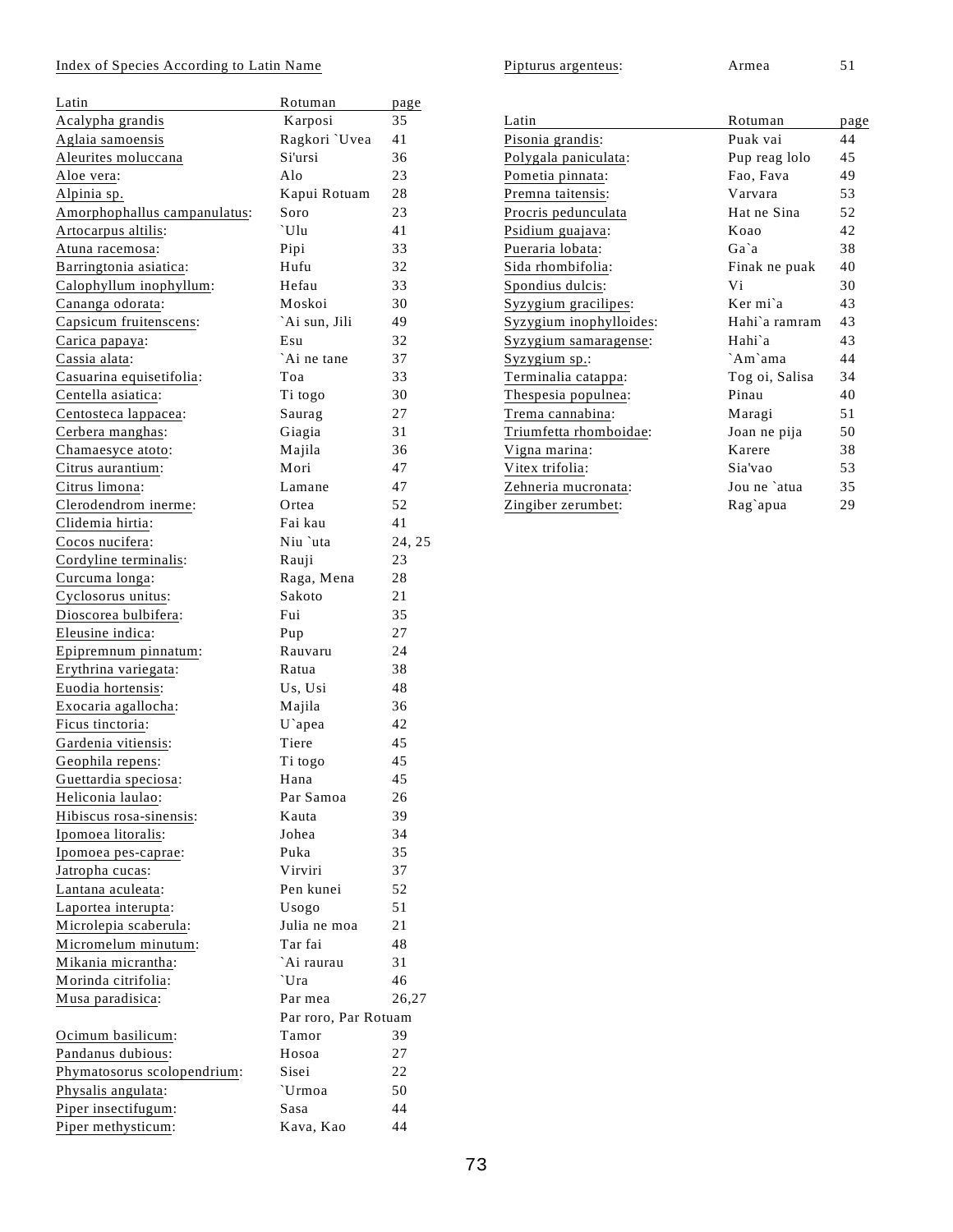References

- Abbott, Isabella A. 1991. Polynesian Uses of Seaweed. in Islands, plants and Polynesians: an introduction to Polynesian ethnobotany Edited by Paul A. Cox and Sandra A. Banack., Dioscorides Press, Portland, Oregon.
- Akerele, Olayiwola, 1990. Medicinal Plants in Traditional Medicine. in Economic and Medicinal Plant Research: Plants and Traditional Medicine Vol. 4, edited by H. Wagner and N.R. Farnsworth, Academic Press, London.
- Allardyce, W.L., 1885-6. Rotuma and the Rotumans. Proceedings of the Queensland Branch of the Geographical Society of Australasia. 1885-6, pp 130- 44.
- Allen, William, 1895. Rotuma. Report of the Australian Association for Advancement of Science. Sixth meeting. Jan. pp 556-79.
- Balick, Michael J., 1990. Ethnobotany and the identification of therapeutic agents from the rainforest. in Bioactive Compounds from Plants (Ciba Foundation Symposium 154) Wiley, Chichester, pp 22-39.
- Bartram, Edwin Bunting, 1943. Pacific Outpost Mosses. The Bryologist Vol. 48, pp 14-22.
- Bennett, George, 1831. A recent visit to several of the Polynesian islands. United Services Journal Number 33 pp 198-202, 473-482.
- -----1832a. Notices on the native plants of the island of Rotuma, Southern Pacific Ocean. Magazine of Natural History, Volume 5, pp 92-97.
- -----1832b. The Island of Rotuma. The Mirror of Literature, Amusement and Institution Dec. 8th, 1832 pp376-9.
- Biggs, Bruce Grandison, 1959. Rotuman Vowels and their History. Te Reo (Proceedings of the Linguistic Society of New Zealand. Vol. 2 August 10th 1959.
- -----1965. Direct and Indirect Inheritance in Rotuman. Lingua Vol. 14 pp383-445.
- -----1985. Contemporary healing practices in east Futuna. in Healing practices in the South Pacific, Parsons, CDF editor, Institute for Polynesian Studies, Laie, Hawai'i, pp 108-128.
- Birgham, Franz, 1881. Die Sudsee Inseln Rotumah Aus Allen Welttheilen Vol. 11 Num. 8.
- Bloomfield, Sosiane F., 1986. "It is health we want": A conceptual view of traditional and non-traditional health care practice in Tonga with special emphasis on maternal child health and family planning M.A. Thesis in Sociology. The University of the South Pacific School of Social Economic Development, Suva, Fiji.
- Brooker, S.G., R.C. Cambie, and R.C. Cooper, 1981. New Zealand Medicinal Plants Heinemann Publishers, Auckland
- Bryant, Jennifer Joy, 1974. Rotumans living in Fiji P.G.D.A. Thesis, University of Otago.
- Capell, Arthur, 1962. Oceanic Linguistics Today. Current Anthropology Num. 3 pp 371-428.
- Christophersen, E., 1935. Flowering plants of Samoa: I. Bishop Museum Bulletin Num. 128 pp 1-221.
- Churchward, Clerk Maxwell, 1928. Jipear Fo'ou ma Rogrog 'on Jona ma Te Tu 'e 'on Rerege Methodist Mission Press, Suva, Fiji.
- -----1929a. Definiteness and indefiniteness in Rotuman Journal of the Polynesian Society Num. 38 pp 281-4.
- -----1929b. Him ne Rot Uesli Specialty Press Ltd., Melbourne, Austrailia.
- -----1930. Faeag Haiporakiag Fo'ou The British and Foreign Bible Society, London.
- -----1937a. Rotuman Legends. The Story of the Founding of Rotuma. Oceania Vol. 8 pp 104-116.
- -----1937b. Rotuman Legends. The Story of the Tongan Invasion. Oceania vol. 8 pp 255-260.
- -----1938a. History of Rotuma as Reflected in the Language. Mankind Vol. 2 pp 134-5.
- -----1938b. Story of Rotuma. Australasian Methodist Historical Society, Journal and Proceedings Number 6 pp 299-309.
- -----1938-1939. The History of Rotuma as Reflected in its Language. Oceania, Vol. 9 pp 79-88.
- -----1939a. Tales of a lonely Isle, Rotuman legends Foreward by A.P.Elkin, Australian National Research Council, Oceania Monographs Num. 4.
- -----1939b. 100 years of Christian Work in Rotuma. Missionary Review Sydney, August 5th 1939.
- -----1939c. Rotuman legends Oceania Vol. 9 pp 109-126, 326- 339, 462-473.

-----1940. Rotuman Grammar and Dictionary. Sydney, Australian Medical Publishing Co. Ltd for the Methodist Church of Australasia, Department of Overseas Missions.

- Clark, Ross, 1979. Language. in The Prehistory of Polynesia edited by Jesse D. Jennings. Cambridge: Harvard University Press.
- Cox, Paul Alan, 1980. Masi and tanu`eli: ancient Polynesian technologies for the preservation and concealment of food. Pacific Tropical Botanical Garden Bulletin, 10:81-93.
- -----,L. Rebecca Sperry, Mervi Tuominen, and Lars Bohlin, 1989. Pharmacological Activity of the Samoan Ethnopharmacopoeia. Economic Botany Vol. 43, Num. 4, pp 487-497.
- -----1990a. Samoan Ethnopharmacology. in Economic and Medicinal Plant Research, Volume 4 Plants and Traditional Medicine Academic Press Ltd.
- -----1990b. Ethnopharmacology and the search for new drugs. in Bioactive Compounds from Plants. (Ciba Foundation Symposium 154) Wiley, Chichester, pp 40-55.
- -----1991. Polynesian Herbal Medicine. in Islands, plants and Polynesians: an introduction to Polynesian ethnobotany Edited by Paul A. Cox and Sandra A. Banack., Dioscorides Press, Portland, Oregon.
- -----1993(in press). Saving the ethnopharmacological heritage of Samoa. Journal of Ethnopharmacology Vol. 38.
- Croft, Kevin D. and Peaua Tu'ipulotu, 1980. A survey of Tongan medicinal plants. South Pacific Journal of Natural Science Vol.1 pp45-57.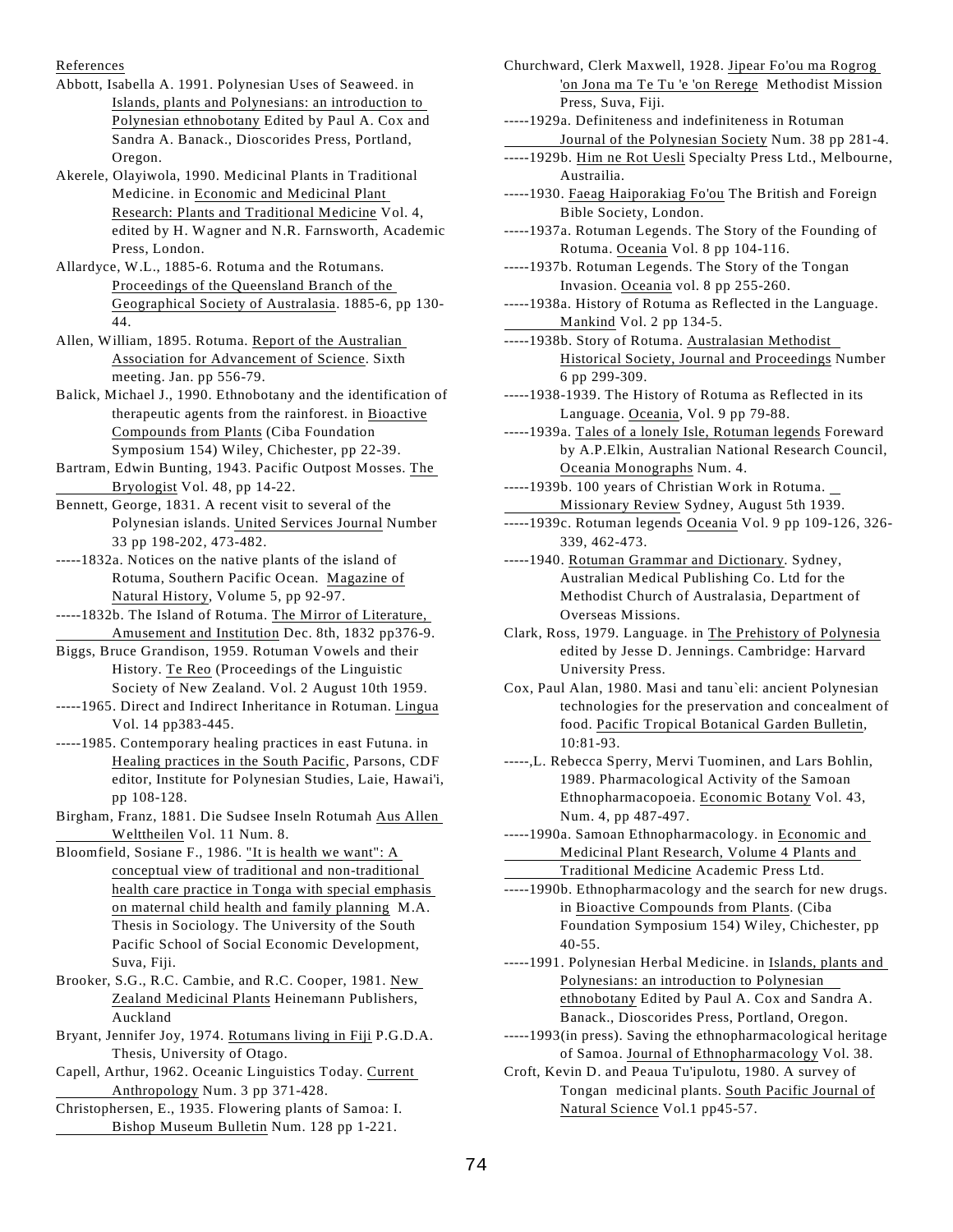Cronquist, Arthur John, 1981. An integrated system of classification of flowering plants. Columbia University Press.

Duckworth, Wynfrid Laurence Henry, 1900. On crania collected by Mr. J. Stanley Gardiner in his Expedition to Rotuma Journal of the Royal Anthropological Institute Num. 30 pg 37.

-----and Taylor, A.E., 1902. The craniology of the natives of Rotuma. Journal of the Royal Anthropological Institute Num. 32 pp 432-44.

Eason, William John Eric, 1951. A Short History of Rotuma Government Printers, Suva, Fiji.

-----1953. Rotuma and Rotumans Transactions of the Fijian Society of Science and Industry 1945-7 Num. 3 pp 145-51.

Fatiaki, Anselmo, 1966. A short historical development of education in Rotuma Dip.Ed. Thesis, University of Auckland.

-----1991. An Introduction and Geography (of Rotuma). in Rotuma: Hanua Pumue (Formerly under the title Rotuma: Split Island edited by Chris Plant, 1977) Institute of Pacific Studies, University of the South Pacific, Suva, Fiji.

Fatiaki, Daniel, 1976. Legal aspects of Rotuman land tenure LL.B. Thesis, University of Auckland.

-----1991. Legal Aspects of Rotuman Land Tenure. in Rotuma: Hanua Pumue (Formerly under the title Rotuma: Split Island edited by Chris Plant, 1977) Institute of Pacific Studies, University of the South Pacific, Suva, Fiji.

Feinberg, Richard, 1979. Anutan Concepts of Disease: A Polynesian Study The Institute for Polynesian Studies. Laie, Hawai'i.

-----1981. Anuta: Social Structure of a Polynesian Island. The Institute for Polynesian Studies, Provo, Utah: Brigham Young University Press.

Forbes, Litton, 1875. Two years in Fiji London: Longmans, Green, and Co.

Forsyth, M.A., 1925. The island of Rotuma. Agricultural Circula Vol. 5 Num. 2 pp 51-2.

Gadow, H., 1898. List of the birds of the Island of Rotumah Ibis January 1898.

Gardiner, John Stanley, 1897. Native of Rotuma. Journal of the proceedings of the Royal Anthropological Institute Vol. 27, pp 395-435, 457-524.

-----1898. The Geology of Rotuma. Quarterly Journal of the Geological Society of London, Volume 54, pp 1-11.

Gifford, Edward W., 1929. Tongan Society Bernice P. Bishop Museum Bulletin Num. 61. Honolulu, Hawai'i.

Green, Roger C., 1979. Lapita. in The Prehistory of Polynesia edited by Jesse D. Jennings. Cambridge: Harvard University Press.

Grepin, F. and M. Grepin, 1980. La Medecine Tahitienne Traditionnelle Societe Nouvelle des Editions du Pacifique, Papeete.

Gutmanis, June, 1991. Kahuna La`au Lapa`au, Island Heritage Publishing, Aiea, Hawaii.

Hassell, Joseph, 1825. Rotumah Australien pp 623-4.

Haudricourt, Andre-Georges, 1957-8. La Phonologie des Voyelles en Rotumien (Oceanie) Bulletin de la Society de Linguistique Paris, Num. 53 pp 268-72.

Hocart, Arthur Maurice, 1914. The Disappearance of a Useful Art in Rotuma Man Vol. 14 Article 82.

-----1915a. Rotuman Conceptions of Death Man Vol. 15 Article 5.

-----1915b. On the Meaning of the Rotuman word "atua" Man Vol. 15 Article 75.

-----1919. Notes on Rotuman grammer Journal of the Royal Anthropological Institute Num. 49 pp 252-64.

Hodge, C.W., 1937. Rotuma- Gem of the Pacific. Walkabout Vol. 3 Num. 4 February pp 44-46.

Hope, G.W., 1867. Anchorages at Rotumah Nautical

Magazine February pp 106-7.

Howard, Stuart Alan, 1961. Rotuma as a Hinterland Community Journal of the Polynesian Society Vol. 70 Num. 3 September pp 271-99.

-----1962. Change and Stability in the Rotuman System of Land Tenure. Doctoral Dissertation, Stanford University.

-----1963a. Conservatism and Non-traditional leadership in Rotuma Journal of the Polynesian Society Vol. 72 Num. 2 June pp 65-77.

-----1963b. Land, Activity Systems and Decision-Making Models in Rotuma Ethnology Vol. 2 Num. 4 pp 407- 40.

-----1964. Land tenure and social change in Rotuma Journal of the Polynesian Society Vol. 73 pp 26-52.

-----1966. The Rotuman District Chief; A study in Changing Patterns of Authority Journal of Pacific History Vol. 1 pp 63-78.

-----1970. Learning to be Rotuman Columbia University, Columbia Teachers College Press, New York.

-----1979. The Power to Heal in Colonial Rotuma. journal of the Polynesian Society Vol. 88 pp 243-75.

-----1985. History, Myth and Polynesian Chieftainship: The Case of Rotuman Kings. in Transformations of Polynesian Culture edited by A. Hooper and J. Huntsman, The Polynesian Society, Auckland.

-----1990. The First Rotumans. from The Humbled Anthropologist, Tales from the Pacific edited by Philip R. DeVita, Wadsworth Publishing Company, Belmont, California pp 8-11.

-----1991. Reflections on Change in Rotuma. in Rotuma: Hanua Pumue Institute of Pacific Studies, University of the South Pacific, Suva, Fiji.

Howard, Irwin and Alan Howard, 1964. Premarital Sex and Social Control among the Rotumans. American Anthropologist Vol. 66 Num. 2 April pp 266-83.

Irava, Ieli, 1991. Kinship, Reciprocity and Society. in Rotuma: Hanua Pumue (Formerly under the title Rotuma: Split Island edited by Chris Plant, 1977) Institute of Pacific Studies, University of the South Pacific, Suva, Fiji.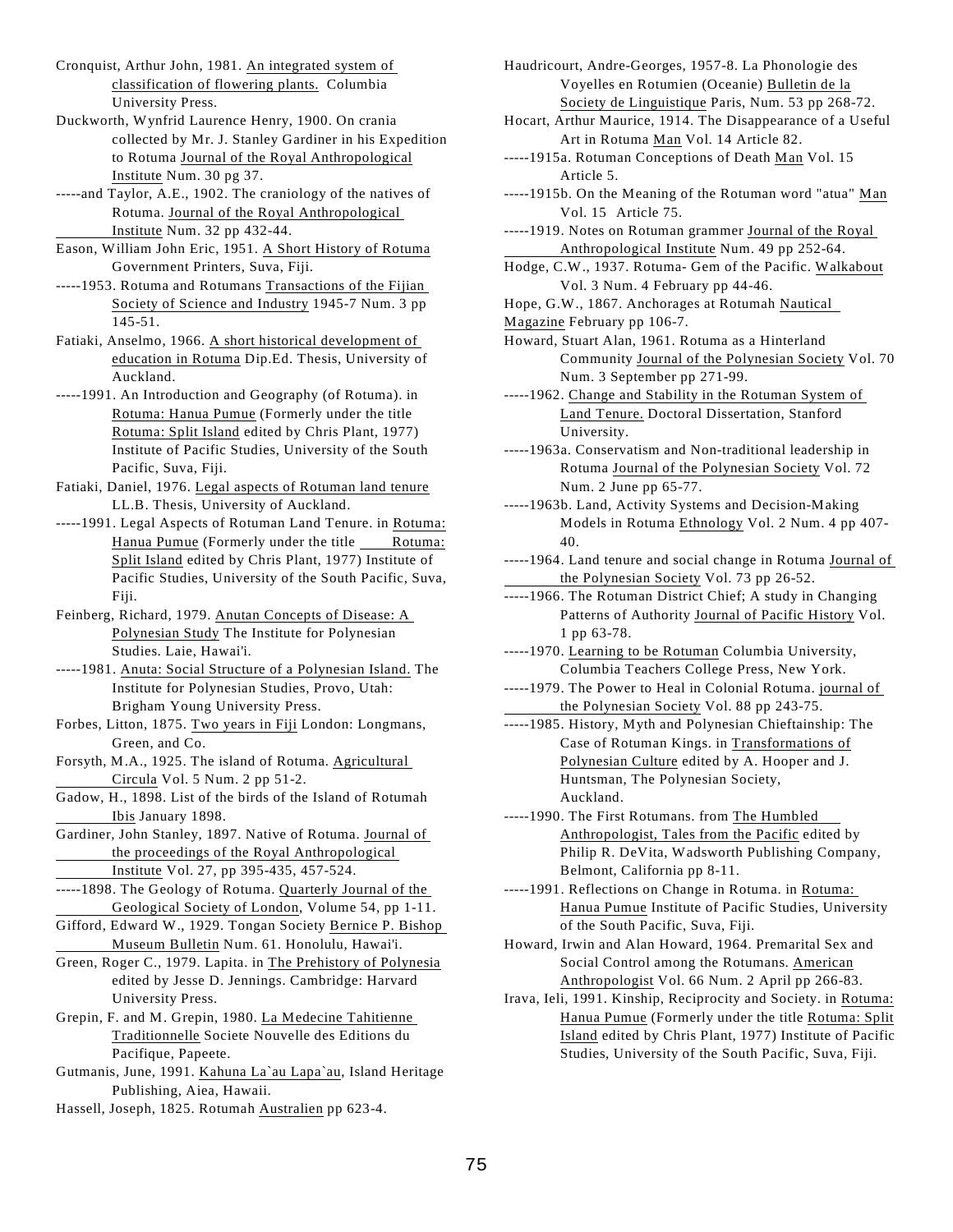Itautoka, Mamatuki, 1991. Decision-Making in Rotuma. in Rotuma: Hanua Pumue (Formerly under the title Rotuma: Split Island edited by Chris Plant, 1977) Institute of Pacific Studies, University of the South Pacific, Suva, Fiji.

Kaurasi, Lavenia, 1976. Acculturation in the Pacific: A Rotuman Case Study Topics in Cultural Learning Vol. 4 East-West Center, Honolulu

-----1991. Rotuman Communities in Fiji: Raiwai, Raiwaqa and Lomaivuna. in Rotuma: Hanua Pumue (Formerly under the title Rotuma: Split Island edited by Chris Plant, 1977) Institute of Pacific Studies, University of the South Pacific, Suva, Fiji.

Kaurasi, Mosese, 1991. Rotuman Chants, Sports and Pastimes. in Rotuma: Hanua Pumue (Formerly under the title Rotuma: Split Island edited by Chris Plant, 1977)Institute of Pacific Studies, University of the South Pacific, Suva, Fiji.

Kirch, Patrick V. 1984. The evolution of the Polynesian chiefdom. Cambridge: Cambridge University Press.

Kress, W.J., 1990. The taxonomy of Old World Heliconia (Heliconiaceae). Allertonia Vol. 6 pp 1-58.

LaFranca, Amy A. 1992. An ethnobotanical survey of expatriate Tongans. unpublished manuscript, Brigham Young University Department of Botany and Range Science. Provo, Utah.

Lambert, S.M., 1929. Health survey of Rotumah The Medical Journal of Australia Vol. 1 pp 45-50.

Langi, Jione, 1971. The history of the Church in its Rotuman setting: an introductory outline B.D. Thesis, Pacific Theological College.

Lesson, Rene P., 1838-9. Voyage medical autour du monde execute sur la corvette du roi La Coquille,

commandee par M.L.I. Duperrey pendent les annes 1822,

1823, 1824 et 1825 Paris, Roret Librairie.

Lindner,1914. Rotumah. Australien pp 443-4.

Lucatt, Edward, 1851. Rovings in the Pacific, from 1837 to 1849: with a glance at California by a merchant long resident in Tahiti. Vol. 1, London: Longman, Brown, Green, and Longman.

MacDonald, Hugh, 1918a. The Sacred Stones of Rotuma. Transactions of the Fijian Society 1917 pp 47-8.

-----1918b. Maori Immigrants in Rotuma Transactions of the Fijian Society 1917 pp 48-9.

-----1918c. Rotuma Transactions of the Fijian Society 1917 pp 51-4.

-----1918d. The So-Called Sacred Stones of Rotuma Transactions of the Fijian Society 1917 pp 54-55.

MacGregor, Gordon, 1932. Field notes on culture and physical anthropology from Rotuma. Manuscript in the the Bernice P. Bishop Museum, Honolulu, Hawai'i.

-----1932-3. Physical anthropology; Notes from Rotuma, Tokalau, Sikaiana, and Malaita. Manuscript in the Bernice P. Bishop Museum, Honolulu, Hawai'i.

-----1933. Ethnological survey of Rotuma and Tokelau Islands. Bernice P. Bishop Museum Annual Report for 1932 pp 34-7.

Malo, Tiu, 1991. Rotuman Marriage. in Rotuma: Hanua Pumue (Formerly under the title Rotuma: Split Island edited by Chris Plant, 1977) Institute of Pacific Studies, University of the South Pacific, Suva, Fiji.

Managreve, Mamao, 1958. A Critical Examination of Education in Rotuma (with special reference to reading and arithmetic) Masters Thesis, University of New Zealand, Auckland.

Marseu, Fesaitu, 1986. The Rotuman Mamasa Ceremony. in Pacific Rituals, Living or Dying. Edited by Gweneth and Bruce Deverell, Suva, Institute of Pacific Studies of the University of the South Pacific, Fiji Times Ltd.

McClatchey, Will and Paul A. Cox, 1992. Use of the Sago Palm Metroxylon Warburgii in the Polynesian Island, Rotuma. Economic Botany Vol. 46 pp. 305-9.

McCuddin, C.R., 1974. Samoan medicinal plants and their usage. Office of Comprehensive Health Planning, Department of Medical Services, Government of American Samoa.

Nadeaud, J., 1864. Plantes usuelles des Tahitiens J.Martel, Montpellier, France.

Neal, M.C. 1934. Plants used medicinally. in Outline of Hawaiian physical therapeutics., E.S.C. Handy, M.K. Pukui and K. Livermore, Bernice P. Bishop Museum Bulletin, Honolulu, Num. 126 pp 39-49

Nilsen, Aileen, 1991. The Mamasa Ceremony. in Rotuma: Hanua Pumue (Formerly under the title Rotuma: Split Island edited by Chris Plant, 1977) Institute of Pacific Studies, University of the South Pacific, Suva, Fiji.

O'Rourke-George, Lisa, 1989. An Ethnobotanical Study of Traditional Medicine in Tonga, Thesis. Brigham Young University, Provo, Utah.

Parham, Bayard Eugene Vincent, 1941. Dalo Varieties from Rotuma Island (Colocasia esculenta (L.) Schott) The Agricultural Journal Vol. 12, Num. 2 pp 51-2.

Parke, Aubrey Lawrence, 1964. Rotuma: a Brief Anthropological Survey. Journal of the Polynesian Society Vol. 73 Num. 4 December pp 436-7.

-----1971. Rotuman idioms Auckland, Linguistic Society of New Zealand.

Parkinson, Richard, 1907. Dreissig Jahre in der Sudsee Verlag von Streker and Schroder, Stuttgart.

Parsons, Claire D.F., 1981. Sickness, Experience and Language: Aspects of Tongan and Western Accounting Vol. 1 and 2. Doctoral Dissertation, University of Waikato, New Zealand.

-----1983. Developments in the Role of the Tongan Healer. Journal of the Polynesian Society Vol. 92 pp 31-50.

-----1985. Healing Practices in the South Pacific edited by Parsons, C. The Institute of Polynesian Studies, Laie, Hawai'i.

Petard, P., 1972. Raau Tahiti: The use of Polynesian medicinal plants in Tahitian medicine. So.Pac.Tech.Paper 167 pp. 1-66.

Plant, Chris, 1977. editor of Rotuma: Split Island The Institute of Pacific Studies, University of the South Pacific, Suva, Fiji.